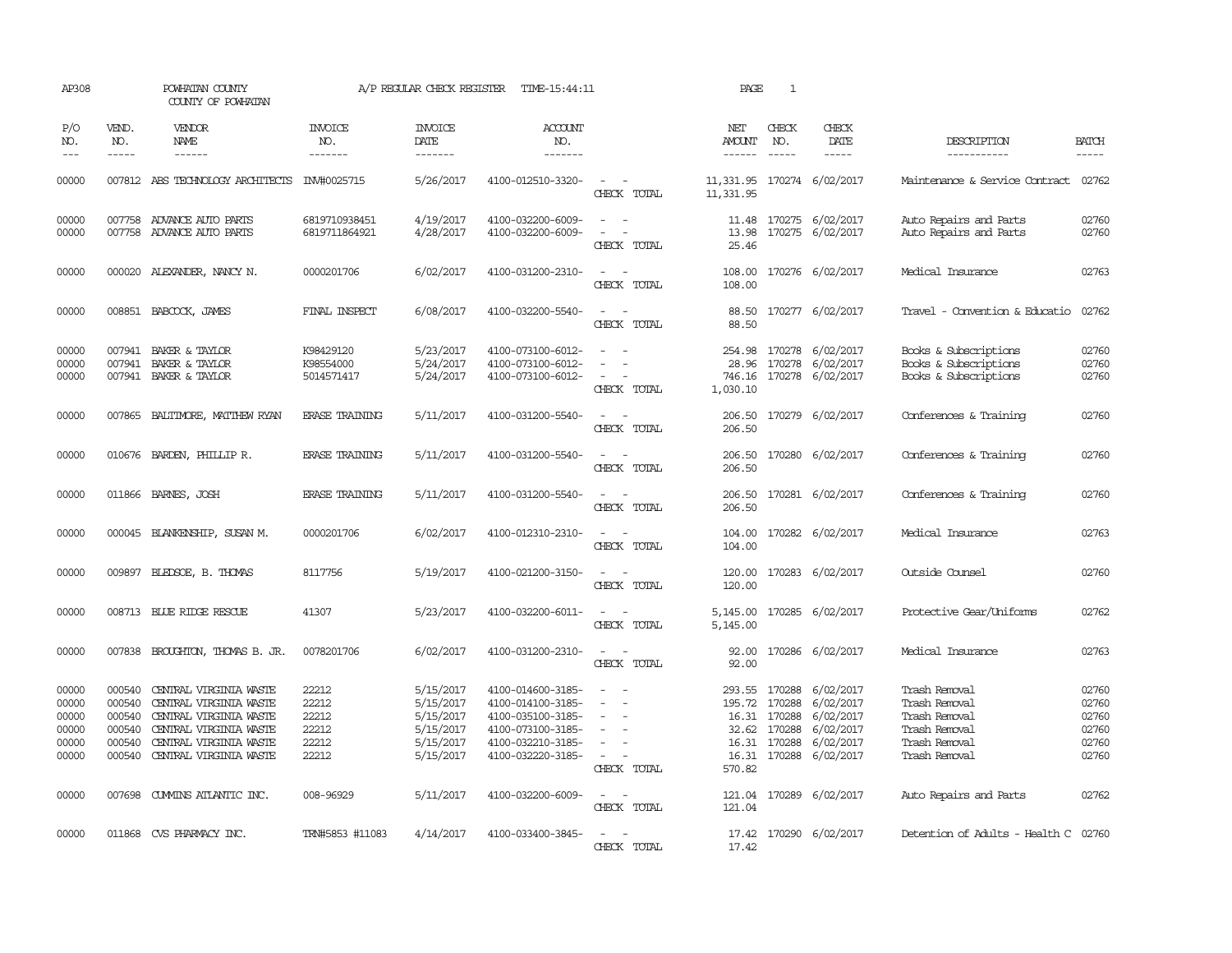| AP308                                                                                           |                               | POWHATAN COUNTY<br>COUNTY OF POWHATAN                                                                                                                                                                                                                                                                                                                                    |                                                                                                            | A/P REGULAR CHECK REGISTER                                                                                                                  | TIME-15:44:11                                                                                                                                                                                                                       |                                                                                                                       | PAGE                                        | 2                                                                                                                                      |                                                                                                                                                          |                                                                                                                                                                                                                                                                                                                                                                                   |                                                                               |
|-------------------------------------------------------------------------------------------------|-------------------------------|--------------------------------------------------------------------------------------------------------------------------------------------------------------------------------------------------------------------------------------------------------------------------------------------------------------------------------------------------------------------------|------------------------------------------------------------------------------------------------------------|---------------------------------------------------------------------------------------------------------------------------------------------|-------------------------------------------------------------------------------------------------------------------------------------------------------------------------------------------------------------------------------------|-----------------------------------------------------------------------------------------------------------------------|---------------------------------------------|----------------------------------------------------------------------------------------------------------------------------------------|----------------------------------------------------------------------------------------------------------------------------------------------------------|-----------------------------------------------------------------------------------------------------------------------------------------------------------------------------------------------------------------------------------------------------------------------------------------------------------------------------------------------------------------------------------|-------------------------------------------------------------------------------|
| P/O<br>NO.<br>$---$                                                                             | VEND.<br>NO.<br>$\frac{1}{2}$ | <b>VENDOR</b><br>NAME<br>$- - - - - -$                                                                                                                                                                                                                                                                                                                                   | INVOICE<br>NO.<br>-------                                                                                  | <b>INVOICE</b><br>DATE<br>-------                                                                                                           | <b>ACCOUNT</b><br>NO.<br>-------                                                                                                                                                                                                    |                                                                                                                       | NET<br><b>AMOUNT</b><br>$- - - - - -$       | CHECK<br>NO.<br>$\frac{1}{2}$                                                                                                          | CHECK<br>DATE<br>$- - - - -$                                                                                                                             | DESCRIPTION<br>-----------                                                                                                                                                                                                                                                                                                                                                        | <b>BATCH</b><br>$- - - - -$                                                   |
| 00000                                                                                           | 000860                        | DOMINION VIRGINIA POWER                                                                                                                                                                                                                                                                                                                                                  | 2322252509 5/17                                                                                            | 5/03/2017                                                                                                                                   | 4100-031200-5110-                                                                                                                                                                                                                   | CHECK TOTAL                                                                                                           | 126.24<br>126.24                            |                                                                                                                                        | 170293 6/02/2017                                                                                                                                         | Electricity                                                                                                                                                                                                                                                                                                                                                                       | 02760                                                                         |
| 00000                                                                                           |                               | 011160 DUNIVAN, DAVID                                                                                                                                                                                                                                                                                                                                                    | VA BEACH PLAN                                                                                              | 5/19/2017                                                                                                                                   | 4100-034100-5510-                                                                                                                                                                                                                   | $\overline{\phantom{a}}$<br>CHECK TOTAL                                                                               | 124.00<br>124.00                            |                                                                                                                                        | 170294 6/02/2017                                                                                                                                         | Travel/Mileage/Parking/Tolls                                                                                                                                                                                                                                                                                                                                                      | 02762                                                                         |
| 00000<br>00000<br>00000<br>00000<br>00000<br>00000<br>00000<br>00000<br>00000<br>00000<br>00000 | 011224<br>011224<br>011224    | 011224 ELECTRONIC SYSTEMS, INC.<br>011224 ELECTRONIC SYSTEMS, INC.<br>ELECTRONIC SYSTEMS, INC.<br>011224 ELECTRONIC SYSTEMS, INC.<br>ELECTRONIC SYSTEMS, INC.<br>011224 ELECTRONIC SYSTEMS, INC.<br>011224 ELECTRONIC SYSTEMS, INC.<br>011224 ELECTRONIC SYSTEMS, INC.<br>011224 ELECTRONIC SYSTEMS, INC.<br>ELECTRONIC SYSTEMS, INC.<br>011224 ELECTRONIC SYSTEMS, INC. | 701021<br>701021<br>701021<br>701021<br>701021<br>701021<br>701021<br>701021<br>701021<br>701021<br>701021 | 5/24/2017<br>5/24/2017<br>5/24/2017<br>5/24/2017<br>5/24/2017<br>5/24/2017<br>5/24/2017<br>5/24/2017<br>5/24/2017<br>5/24/2017<br>5/24/2017 | 4100-035100-3320-<br>4100-014300-3320-<br>4100-012100-3320-<br>4100-012310-3320-<br>4100-031210-3320-<br>4100-012200-3320-<br>4100-012220-3320-<br>4100-071110-3320-<br>4100-014100-3320-<br>4100-031200-3320-<br>4100-012410-3320- | $\equiv$<br>$\overline{a}$<br>$\overline{\phantom{a}}$<br>$\sim$<br>$\overline{\phantom{a}}$<br>$\sim$<br>CHECK TOTAL | 41.55<br>69.10<br>14.00<br>195.10<br>723.70 | 14.00 170295<br>170295<br>110.65 170295<br>170295<br>27.55 170295<br>27.55 170295<br>170295<br>14.00 170295<br>182.65 170295<br>170295 | 27.55 170295 6/02/2017<br>6/02/2017<br>6/02/2017<br>6/02/2017<br>6/02/2017<br>6/02/2017<br>6/02/2017<br>6/02/2017<br>6/02/2017<br>6/02/2017<br>6/02/2017 | Landscaping - Animal Control<br>Maintenance and Service Contra 02762<br>Maintenance & Service Contract<br>Maintenance & Service Contract<br>Maintenance and Service Contra<br>Maintenance & Service Contract<br>Maintenance and service contra 02762<br>General Maintenance<br>Maintenance & Service Contract<br>Maintenance & Service Contract<br>Maintenance & Service Contract | 02762<br>02762<br>02762<br>02762<br>02762<br>02762<br>02762<br>02762<br>02762 |
| 00000                                                                                           |                               | 006510 EMERGENCY SERVICES                                                                                                                                                                                                                                                                                                                                                | 214                                                                                                        | 5/23/2017                                                                                                                                   | 4100-032200-5815-                                                                                                                                                                                                                   | $\overline{\phantom{a}}$<br>$\sim$<br>CHECK TOTAL                                                                     | 540.00<br>540.00                            |                                                                                                                                        | 170296 6/02/2017                                                                                                                                         | Training/Seminars                                                                                                                                                                                                                                                                                                                                                                 | 02760                                                                         |
| 00000                                                                                           |                               | 011865 FOLTZ, MICHAEL                                                                                                                                                                                                                                                                                                                                                    | REFUND FOLTZ                                                                                               | 5/24/2017                                                                                                                                   | 3100-013030-0008-                                                                                                                                                                                                                   | $\sim$<br>$\sim$<br>CHECK TOTAL                                                                                       | 399.84<br>399.84                            |                                                                                                                                        | 170297 6/02/2017                                                                                                                                         | Building Permits                                                                                                                                                                                                                                                                                                                                                                  | 02760                                                                         |
| 00000                                                                                           |                               | 001380 FORD, SUSAN P.                                                                                                                                                                                                                                                                                                                                                    | 0013201706                                                                                                 | 6/02/2017                                                                                                                                   | 4100-012310-2310-                                                                                                                                                                                                                   | CHECK TOTAL                                                                                                           | 104.00                                      |                                                                                                                                        | 104.00 170298 6/02/2017                                                                                                                                  | Medical Insurance                                                                                                                                                                                                                                                                                                                                                                 | 02763                                                                         |
| 00000<br>00000                                                                                  | 011808<br>011808              | GATEWOOD, LANCE<br>GATEWOOD, LANCE                                                                                                                                                                                                                                                                                                                                       | <b>ERASE TRAINING</b><br>FUEL 5-24-17                                                                      | 5/11/2017<br>5/24/2017                                                                                                                      | 4100-031200-5540-<br>4100-031200-6008-                                                                                                                                                                                              | $\sim$<br>CHECK TOTAL                                                                                                 | 206.50<br>10.00<br>216.50                   | 170299<br>170299                                                                                                                       | 6/02/2017<br>6/02/2017                                                                                                                                   | Conferences & Training<br>Gas/Grease/Oil                                                                                                                                                                                                                                                                                                                                          | 02760<br>02760                                                                |
| 00000                                                                                           | 011867                        | GREATER RICHMOND CHAMBER                                                                                                                                                                                                                                                                                                                                                 | 052417RFA                                                                                                  | 5/24/2017                                                                                                                                   | 4100-081200-0033-                                                                                                                                                                                                                   | $\equiv$<br>$\overline{\phantom{a}}$<br>TOTAL<br>CHECK                                                                | 2,000.00<br>2,000.00                        |                                                                                                                                        | 170300 6/02/2017                                                                                                                                         | Contribution: CRC                                                                                                                                                                                                                                                                                                                                                                 | 02760                                                                         |
| 00000                                                                                           |                               | 011666 HAMILL, JAMIE                                                                                                                                                                                                                                                                                                                                                     | <b>ERASE TRAINING</b>                                                                                      | 5/11/2017                                                                                                                                   | 4100-031200-5540-                                                                                                                                                                                                                   | $\sim$<br>CHECK TOTAL                                                                                                 | 206.50<br>206.50                            |                                                                                                                                        | 170301 6/02/2017                                                                                                                                         | Conferences & Training                                                                                                                                                                                                                                                                                                                                                            | 02760                                                                         |
| 00000                                                                                           |                               | 011790 HOUTSMA, DONALD                                                                                                                                                                                                                                                                                                                                                   | FINAL INSPECT                                                                                              | 6/08/2017                                                                                                                                   | 4100-032200-5540-                                                                                                                                                                                                                   | $\sim$<br>$\overline{\phantom{a}}$<br>CHECK TOTAL                                                                     | 88.50<br>88.50                              |                                                                                                                                        | 170302 6/02/2017                                                                                                                                         | Travel - Convention & Educatio                                                                                                                                                                                                                                                                                                                                                    | 02762                                                                         |
| 00000<br>00000                                                                                  | 010487                        | IBM CORPORATION<br>010487 IBM CORPORATION                                                                                                                                                                                                                                                                                                                                | Q7381FQ<br>Q7381FQ                                                                                         | 6/01/2017<br>6/01/2017                                                                                                                      | 4100-095101-9300-<br>4100-095101-9301-                                                                                                                                                                                              | $\overline{\phantom{a}}$<br>$\overline{\phantom{a}}$<br>CHECK TOTAL                                                   | 50.79<br>854.57                             |                                                                                                                                        | 803.78 170303 6/02/2017<br>170303 6/02/2017                                                                                                              | AS400 Lease - Principal<br>AS400 Lease - Interest                                                                                                                                                                                                                                                                                                                                 | 02762<br>02762                                                                |
| 00000                                                                                           |                               | 010853 JACOBSEN                                                                                                                                                                                                                                                                                                                                                          | 90118162                                                                                                   | 5/18/2017                                                                                                                                   | 4100-014500-3319-                                                                                                                                                                                                                   | $\sim$ $-$<br>$\sim$<br>CHECK TOTAL                                                                                   | 294.28<br>294.28                            |                                                                                                                                        | 170304 6/02/2017                                                                                                                                         | Equipment Repairs and Maintena                                                                                                                                                                                                                                                                                                                                                    | 02760                                                                         |
| 00000                                                                                           |                               | 011486 KOFILE TECHNOLOGIES, INC. 217937                                                                                                                                                                                                                                                                                                                                  |                                                                                                            | 4/05/2017                                                                                                                                   | 4100-021600-8101-                                                                                                                                                                                                                   | CHECK TOTAL                                                                                                           | 13,467.00 170306 6/02/2017<br>13,467.00     |                                                                                                                                        |                                                                                                                                                          | Capital Outlay                                                                                                                                                                                                                                                                                                                                                                    | 02760                                                                         |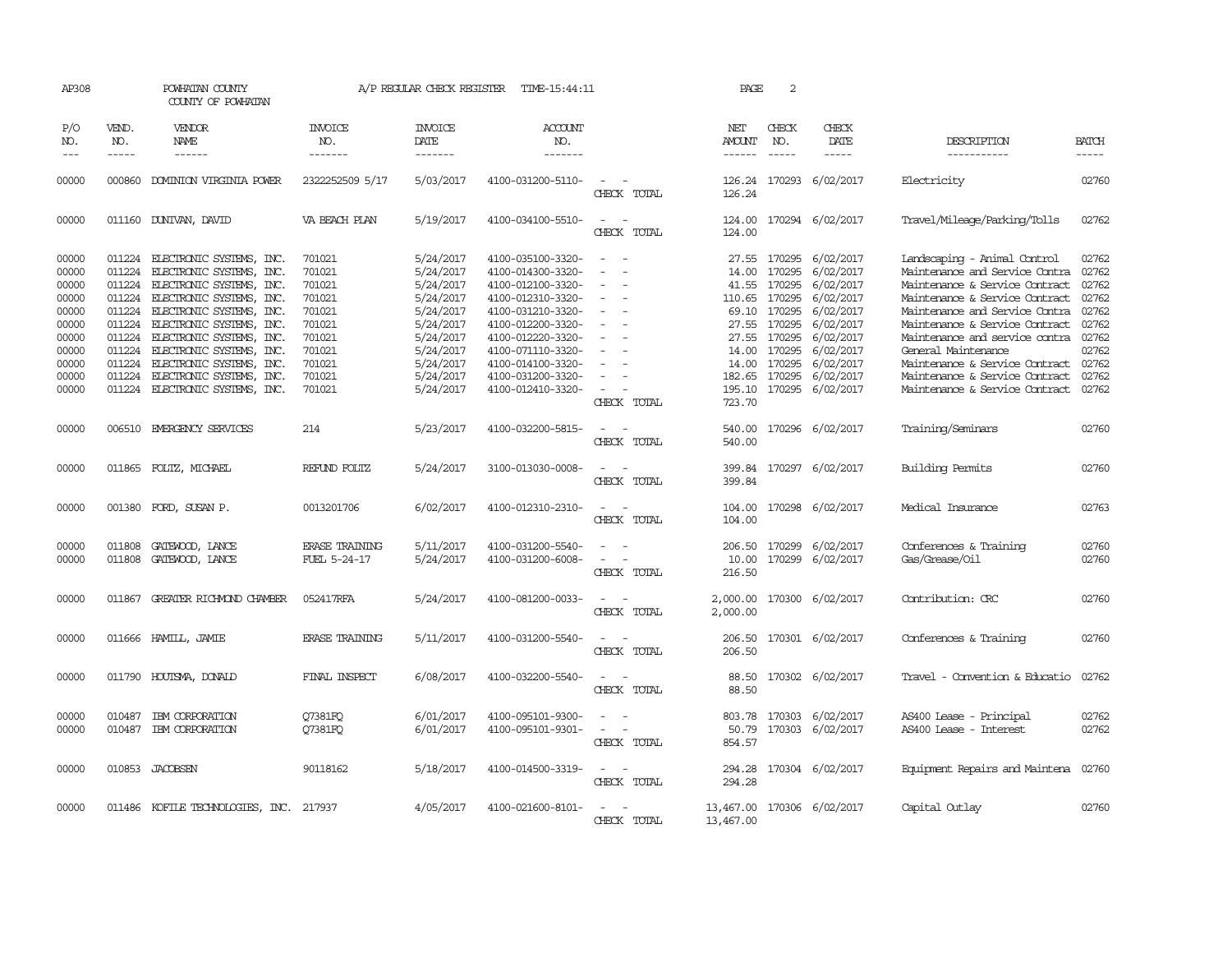| AP308                                                                |                                                                    | POWHATAN COUNTY<br>COUNTY OF POWHATAN                                                                                                                                                               |                                                                                                              | A/P REGULAR CHECK REGISTER                                                                           | TIME-15:44:11                                                                                                                                                        |                                                                                                                             | PAGE                                                                                     | $\overline{3}$                                 |                                                                                                                    |                                                                                                                                                       |                                                                      |
|----------------------------------------------------------------------|--------------------------------------------------------------------|-----------------------------------------------------------------------------------------------------------------------------------------------------------------------------------------------------|--------------------------------------------------------------------------------------------------------------|------------------------------------------------------------------------------------------------------|----------------------------------------------------------------------------------------------------------------------------------------------------------------------|-----------------------------------------------------------------------------------------------------------------------------|------------------------------------------------------------------------------------------|------------------------------------------------|--------------------------------------------------------------------------------------------------------------------|-------------------------------------------------------------------------------------------------------------------------------------------------------|----------------------------------------------------------------------|
| P/O<br>NO.<br>$---$                                                  | VEND.<br>NO.                                                       | VENDOR<br>NAME<br>------                                                                                                                                                                            | <b>INVOICE</b><br>NO.<br>-------                                                                             | <b>INVOICE</b><br>DATE<br>-------                                                                    | <b>ACCOUNT</b><br>NO.<br>-------                                                                                                                                     |                                                                                                                             | NET<br><b>AMOUNT</b><br>------                                                           | CHECK<br>NO.                                   | CHECK<br>DATE<br>-----                                                                                             | DESCRIPTION<br>-----------                                                                                                                            | <b>BATCH</b><br>-----                                                |
| 00000                                                                |                                                                    | 010771 LAND AND COATES, INC.                                                                                                                                                                        | 786195                                                                                                       | 5/22/2017                                                                                            | 4100-014500-3319-                                                                                                                                                    | $\sim$<br>CHECK TOTAL                                                                                                       | 65.08<br>65.08                                                                           |                                                | 170307 6/02/2017                                                                                                   | Equipment Repairs and Maintena                                                                                                                        | 02760                                                                |
| 00000                                                                |                                                                    | 010977 MED-EXPRESS, INC.                                                                                                                                                                            | 175133                                                                                                       | 5/24/2017                                                                                            | 4100-035100-6014-                                                                                                                                                    | $\equiv$<br>CHECK TOTAL                                                                                                     | 69.85<br>69.85                                                                           |                                                | 170308 6/02/2017                                                                                                   | Other Operating Supplies                                                                                                                              | 02760                                                                |
| 00000                                                                |                                                                    | 008079 PAETEC/CAVALIER BUSINESS                                                                                                                                                                     | 3802785 5/17                                                                                                 | 5/22/2017                                                                                            | 4100-012510-5230-                                                                                                                                                    | $\sim$<br>CHECK TOTAL                                                                                                       | 731.36<br>731.36                                                                         |                                                | 170310 6/02/2017                                                                                                   | Telephone Services                                                                                                                                    | 02760                                                                |
| 00000                                                                |                                                                    | 009638 POE, INEZ L                                                                                                                                                                                  | 0096201706                                                                                                   | 6/02/2017                                                                                            | 4100-013200-2310-                                                                                                                                                    | CHECK TOTAL                                                                                                                 | 120.00<br>120.00                                                                         |                                                | 170311 6/02/2017                                                                                                   | Medical Insurance                                                                                                                                     | 02763                                                                |
| 00000                                                                |                                                                    | 001980 POORE, FRANCES                                                                                                                                                                               | 0019201706                                                                                                   | 6/02/2017                                                                                            | 4100-012100-2310-                                                                                                                                                    | $\equiv$<br>$\sim$<br>CHECK TOTAL                                                                                           | 88.00<br>88.00                                                                           |                                                | 170312 6/02/2017                                                                                                   | Medical Insurance                                                                                                                                     | 02763                                                                |
| 00000                                                                |                                                                    | 006043 POWERS, KATHRYN C.                                                                                                                                                                           | 0060201706                                                                                                   | 6/02/2017                                                                                            | 4100-021600-2310-                                                                                                                                                    | $\sim$ $ \sim$<br>CHECK TOTAL                                                                                               | 120.00<br>120.00                                                                         |                                                | 170313 6/02/2017                                                                                                   | Medical Insurance                                                                                                                                     | 02763                                                                |
| 00000                                                                | 008294                                                             | POWHATAN COUNTY PUBLIC                                                                                                                                                                              | 0082201706                                                                                                   | 6/02/2017                                                                                            | 4100-031200-2310-                                                                                                                                                    | $\overline{\phantom{a}}$<br>$\sim$<br>CHECK TOTAL                                                                           | 681.50<br>681.50                                                                         |                                                | 170315 6/02/2017                                                                                                   | Medical Insurance                                                                                                                                     | 02763                                                                |
| 00000<br>00000                                                       | 010777<br>010777                                                   | PRESEARCH BACKGROUND<br>PRESEARCH BACKGROUND                                                                                                                                                        | 58457-85<br>58543-85                                                                                         | 4/01/2017<br>5/01/2017                                                                               | 4100-083500-7002-<br>4100-083500-7002-                                                                                                                               | $\equiv$<br>CHECK TOTAL                                                                                                     | 29.85<br>5.00<br>34.85                                                                   |                                                | 170316 6/02/2017<br>170316 6/02/2017                                                                               | Criminal History/Background Ch<br>Criminal History/Background Ch                                                                                      | 02760<br>02760                                                       |
| 00000<br>00000                                                       | 006474                                                             | PROGRESSIVE AUTO WORKS<br>006474 PROGRESSIVE AUTO WORKS                                                                                                                                             | 33997<br>34025                                                                                               | 5/24/2017<br>5/26/2017                                                                               | 4100-031200-6009-<br>4100-031200-6009-                                                                                                                               | $\sim$<br>CHECK TOTAL                                                                                                       | 975.60<br>75.72<br>1,051.32                                                              |                                                | 170317 6/02/2017<br>170317 6/02/2017                                                                               | Auto Parts/Repairs<br>Auto Parts/Repairs                                                                                                              | 02761<br>02761                                                       |
| 00000                                                                |                                                                    | 000620 R. C. GOODWYN & SONS, INC 0766737                                                                                                                                                            |                                                                                                              | 5/17/2017                                                                                            | 4100-014100-6005-                                                                                                                                                    | CHECK TOTAL                                                                                                                 | 16.99<br>16.99                                                                           |                                                | 170318 6/02/2017                                                                                                   | Cleaning Supplies                                                                                                                                     | 02761                                                                |
| 00000                                                                |                                                                    | 009077 REYNOLDS, SHIRLEY                                                                                                                                                                            | 0090201706                                                                                                   | 6/02/2017                                                                                            | 4100-031200-2310-                                                                                                                                                    | $\equiv$<br>CHECK TOTAL                                                                                                     | 96.00<br>96.00                                                                           |                                                | 170319 6/02/2017                                                                                                   | Medical Insurance                                                                                                                                     | 02763                                                                |
| 00000                                                                |                                                                    | 006253 SALISBURY TIRE & EXHAUST                                                                                                                                                                     | 0095045                                                                                                      | 5/22/2017                                                                                            | 4100-031200-6009-                                                                                                                                                    | $\frac{1}{2} \left( \frac{1}{2} \right) \left( \frac{1}{2} \right) = \frac{1}{2} \left( \frac{1}{2} \right)$<br>CHECK TOTAL | 169.22<br>169.22                                                                         |                                                | 170321 6/02/2017                                                                                                   | Auto Parts/Repairs                                                                                                                                    | 02761                                                                |
| 00000<br>00000<br>00000<br>00000<br>00000<br>00000<br>00000<br>00000 | 008578<br>008578<br>008578<br>008578<br>008578<br>008578<br>008578 | STAPLES BUSINESS AD-<br>STAPLES BUSINESS AD-<br>STAPLES BUSINESS AD-<br>STAPLES BUSINESS AD-<br>STAPLES BUSINESS AD-<br>STAPLES BUSINESS AD-<br>STAPLES BUSINESS AD-<br>008578 STAPLES BUSINESS AD- | 3339060955<br>3339574010<br>3340187703<br>3340255979<br>3340255980<br>3340329950<br>3340329951<br>3340497085 | 5/04/2017<br>5/10/2017<br>5/17/2017<br>5/18/2017<br>5/18/2017<br>5/19/2017<br>5/19/2017<br>5/20/2017 | 4100-021600-6001-<br>4100-021600-6001-<br>4100-083500-6001-<br>4100-083500-6001-<br>4100-083500-6001-<br>4100-083500-6001-<br>4100-083500-6001-<br>4100-032200-3310- | $\equiv$<br>$\sim$<br>CHECK TOTAL                                                                                           | 155.67<br>55.18<br>36.19<br>128.19 170323<br>56.89<br>11.79<br>58.49<br>198.73<br>701.13 | 170323<br>170323<br>170323<br>170323<br>170323 | 170323 6/02/2017<br>6/02/2017<br>6/02/2017<br>6/02/2017<br>6/02/2017<br>6/02/2017<br>6/02/2017<br>170323 6/02/2017 | Office Supplies<br>Office Supplies<br>Office Supplies<br>Office Supplies<br>Office Supplies<br>Office Supplies<br>Office Supplies<br>Equipment Repair | 02761<br>02761<br>02761<br>02761<br>02761<br>02761<br>02761<br>02762 |
| 00000                                                                | 006569                                                             | STICKELS, RANDAL LEE                                                                                                                                                                                | 0065201706                                                                                                   | 6/02/2017                                                                                            | 4100-031200-2310-                                                                                                                                                    | CHECK TOTAL                                                                                                                 | 72.00<br>72.00                                                                           |                                                | 170324 6/02/2017                                                                                                   | Medical Insurance                                                                                                                                     | 02763                                                                |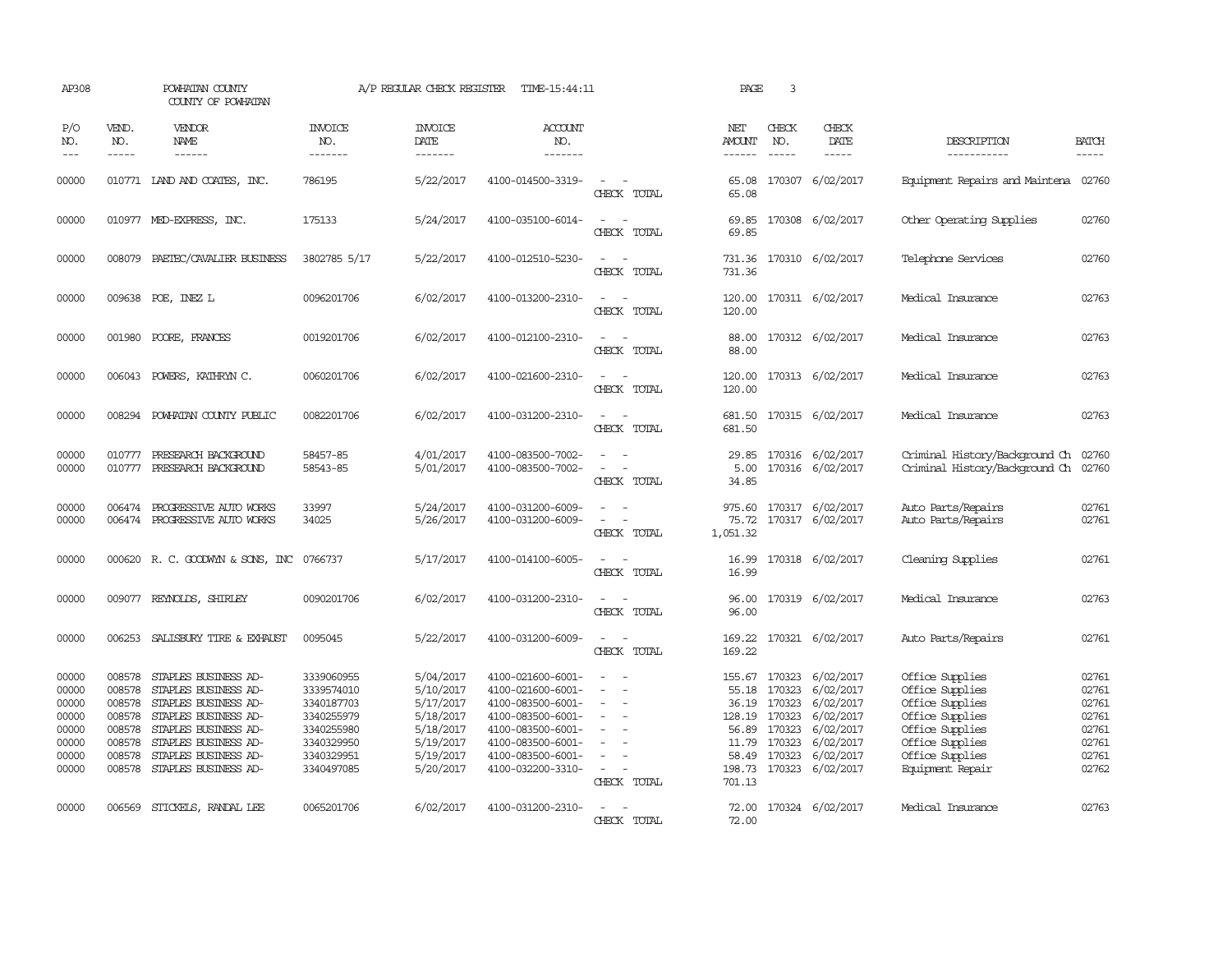| AP308                                                       |                                      | POWHATAN COUNTY<br>COUNTY OF POWHATAN                                                                                                                                                     |                                                                               | A/P REGULAR CHECK REGISTER                                                              | TIME-15:44:11                                                                                                                                   |                                                                                                                                          | PAGE                                         | $\overline{4}$                |                                                                                                                                        |                                                                                                  |                                                             |
|-------------------------------------------------------------|--------------------------------------|-------------------------------------------------------------------------------------------------------------------------------------------------------------------------------------------|-------------------------------------------------------------------------------|-----------------------------------------------------------------------------------------|-------------------------------------------------------------------------------------------------------------------------------------------------|------------------------------------------------------------------------------------------------------------------------------------------|----------------------------------------------|-------------------------------|----------------------------------------------------------------------------------------------------------------------------------------|--------------------------------------------------------------------------------------------------|-------------------------------------------------------------|
| P/O<br>NO.<br>$---$                                         | VEND.<br>NO.<br>$- - - - -$          | <b>VENDOR</b><br>NAME                                                                                                                                                                     | <b>INVOICE</b><br>NO.<br>-------                                              | <b>INVOICE</b><br>DATE<br>-------                                                       | <b>ACCOUNT</b><br>NO.<br>-------                                                                                                                |                                                                                                                                          | NET<br>AMOUNT<br>------                      | CHECK<br>NO.<br>$\frac{1}{2}$ | CHECK<br>DATE<br>$- - - - -$                                                                                                           | DESCRIPTION<br>-----------                                                                       | <b>BATCH</b><br>-----                                       |
| 00000                                                       |                                      | 007115 STOKES, GARLAND KENNETH                                                                                                                                                            | 0071201706                                                                    | 6/02/2017                                                                               | 4100-031200-2310-                                                                                                                               | $\sim$<br>CHECK TOTAL                                                                                                                    | 68.00<br>68.00                               |                               | 170325 6/02/2017                                                                                                                       | Medical Insurance                                                                                | 02763                                                       |
| 00000                                                       | 008351 VACORP                        |                                                                                                                                                                                           | WC087118323                                                                   | 5/30/2017                                                                               | 3100-018990-0024-                                                                                                                               | CHECK TOTAL                                                                                                                              | 1,361.72                                     |                               | 1,361.72 170326 6/02/2017                                                                                                              | Worker's Comp Reimbursement                                                                      | 02761                                                       |
| 00000                                                       |                                      | 007368 WARNER, PHIL                                                                                                                                                                       | FINAL INSPECT                                                                 | 6/08/2017                                                                               | 4100-032200-5540-                                                                                                                               | $\equiv$<br>$\sim$<br>CHECK TOTAL                                                                                                        | 88.50<br>88.50                               |                               | 170327 6/02/2017                                                                                                                       | Travel - Convention & Educatio                                                                   | 02762                                                       |
| 00000                                                       |                                      | 009186 WHITTEN BROTHERS, INC.                                                                                                                                                             | 139954                                                                        | 5/24/2017                                                                               | 4100-031200-6009-                                                                                                                               | $ -$<br>CHECK TOTAL                                                                                                                      | 19.96                                        |                               | 19.96 170328 6/02/2017                                                                                                                 | Auto Parts/Repairs                                                                               | 02761                                                       |
| 00000                                                       |                                      | 011528 WINDOW GANG                                                                                                                                                                        | 57833                                                                         | 4/24/2017                                                                               | 4100-014100-3310-                                                                                                                               | $\sim$ $ -$<br>CHECK TOTAL                                                                                                               | 730.00                                       |                               | 730.00 170329 6/02/2017                                                                                                                | Repairs & Maintenance                                                                            | 02761                                                       |
| 00000<br>00000                                              | 007755                               | WITMER ASSOCIATES INC.<br>007755 WITMER ASSOCIATES INC.                                                                                                                                   | 1772537<br>1772537.001                                                        | 5/17/2017<br>5/18/2017                                                                  | 4100-032200-6011-<br>4100-032200-6011-                                                                                                          | CHECK TOTAL                                                                                                                              | 317.99<br>305.00<br>622.99                   |                               | 170330 6/02/2017<br>170330 6/02/2017                                                                                                   | Protective Gear/Uniforms<br>Protective Gear/Uniforms                                             | 02761<br>02761                                              |
| 00000<br>00000<br>00000<br>00000<br>00000<br>00000<br>00000 | 009332<br>009332<br>009332<br>009332 | 009332 WITMER PUBLIC SAFETY<br>WITMER PUBLIC SAFETY<br>009332 WITMER PUBLIC SAFETY<br>WITMER PUBLIC SAFETY<br>WITMER PUBLIC SAFETY<br>WITMER PUBLIC SAFETY<br>009332 WITMER PUBLIC SAFETY | 1754772<br>1764312<br>1764323.001<br>1769362<br>1772097<br>1774818<br>1779256 | 5/19/2017<br>5/22/2017<br>5/09/2017<br>5/09/2017<br>5/19/2017<br>5/11/2017<br>5/17/2017 | 4100-031200-6011-<br>4100-031200-6011-<br>4100-031200-6011-<br>4100-031200-6011-<br>4100-031200-6011-<br>4100-031200-6011-<br>4100-031200-6011- | $\sim$<br>$\equiv$<br>$\equiv$<br>CHECK TOTAL                                                                                            | 178.00 170331<br>661.50<br>12.78<br>1,179.72 | 170331<br>25.00 170331        | 212.44 170331 6/02/2017<br>6/02/2017<br>45.00 170331 6/02/2017<br>6/02/2017<br>6/02/2017<br>45.00 170331 6/02/2017<br>170331 6/02/2017 | Uniforms<br>Uniforms<br>Uniforms<br>Uniforms<br>Uniforms<br>Uniforms<br>Uniforms                 | 02761<br>02761<br>02761<br>02761<br>02761<br>02761<br>02761 |
| 00000                                                       |                                      | 002080 WOODCOCK, LYNN T.                                                                                                                                                                  | 0020201706                                                                    | 6/02/2017                                                                               | 4100-031200-2310-                                                                                                                               | $\sim 100$<br>$\sim$<br>CHECK TOTAL                                                                                                      | 108.00<br>108.00                             |                               | 170332 6/02/2017                                                                                                                       | Medical Insurance                                                                                | 02763                                                       |
| 00000                                                       |                                      | 006319 A. RIFKIN CO.                                                                                                                                                                      | 2158331                                                                       | 6/02/2017                                                                               | 4100-013200-6001-                                                                                                                               | $\frac{1}{2} \left( \frac{1}{2} \right) \left( \frac{1}{2} \right) \left( \frac{1}{2} \right) \left( \frac{1}{2} \right)$<br>CHECK TOTAL | 3,317.44                                     |                               | 3,317.44 170333 6/09/2017                                                                                                              | Office Supplies                                                                                  | 02765                                                       |
| 00000                                                       |                                      | 007812 ABS TECHNOLOGY ARCHITECTS                                                                                                                                                          | INV0025771                                                                    | 5/30/2017                                                                               | 4100-012510-6003-                                                                                                                               | $\sim$<br>CHECK TOTAL                                                                                                                    | 2,868.75                                     |                               | 2,868.75 170334 6/09/2017                                                                                                              | Computer Software                                                                                | 02765                                                       |
| 00000                                                       |                                      | 006175 ADAMS OIL COMPANY, INC.                                                                                                                                                            | 26603                                                                         | 5/30/2017                                                                               | 4100-014500-6008-                                                                                                                               | $\sim$<br>$\sim$<br>CHECK TOTAL                                                                                                          | 72.52                                        |                               | 72.52 170335 6/09/2017                                                                                                                 | Gas/Grease/Oil                                                                                   | 02767                                                       |
| 00000                                                       |                                      | 008774 ALLEN, SUSAN E.                                                                                                                                                                    | 8035470                                                                       | 5/12/2017                                                                               | 4100-021200-3150-                                                                                                                               | $\overline{\phantom{a}}$<br>$\sim$<br>CHECK TOTAL                                                                                        | 240.00<br>240.00                             |                               | 170337 6/09/2017                                                                                                                       | Outside Counsel                                                                                  | 02764                                                       |
| 00000                                                       |                                      | 006382 AMOS & AMOS, PLLC                                                                                                                                                                  | 8229476                                                                       | 5/19/2017                                                                               | 4100-021200-3150-                                                                                                                               | $\sim$<br>CHECK TOTAL                                                                                                                    | 240.00<br>240.00                             |                               | 170338 6/09/2017                                                                                                                       | Outside Counsel                                                                                  | 02764                                                       |
| 00000<br>00000<br>00000<br>00000                            | 007941<br>007941<br>007941           | BAKER & TAYLOR<br>BAKER & TAYLOR<br>BAKER & TAYLOR<br>007941 BAKER & TAYLOR                                                                                                               | 5014579392<br>K98995190<br>K99170060<br>5014583071                            | 5/30/2017<br>5/31/2017<br>6/02/2017<br>6/02/2017                                        | 4100-073100-6012-<br>4100-073100-6012-<br>4100-073100-6012-<br>4100-073100-6012-                                                                | $\equiv$<br>$\overline{\phantom{a}}$<br>CHECK TOTAL                                                                                      | 11.53<br>1,601.00                            |                               | 1,043.09 170339 6/09/2017<br>170339 6/09/2017<br>114.41 170339 6/09/2017<br>431.97 170339 6/09/2017                                    | Books & Subscriptions<br>Books & Subscriptions<br>Books & Subscriptions<br>Books & Subscriptions | 02764<br>02767<br>02767<br>02767                            |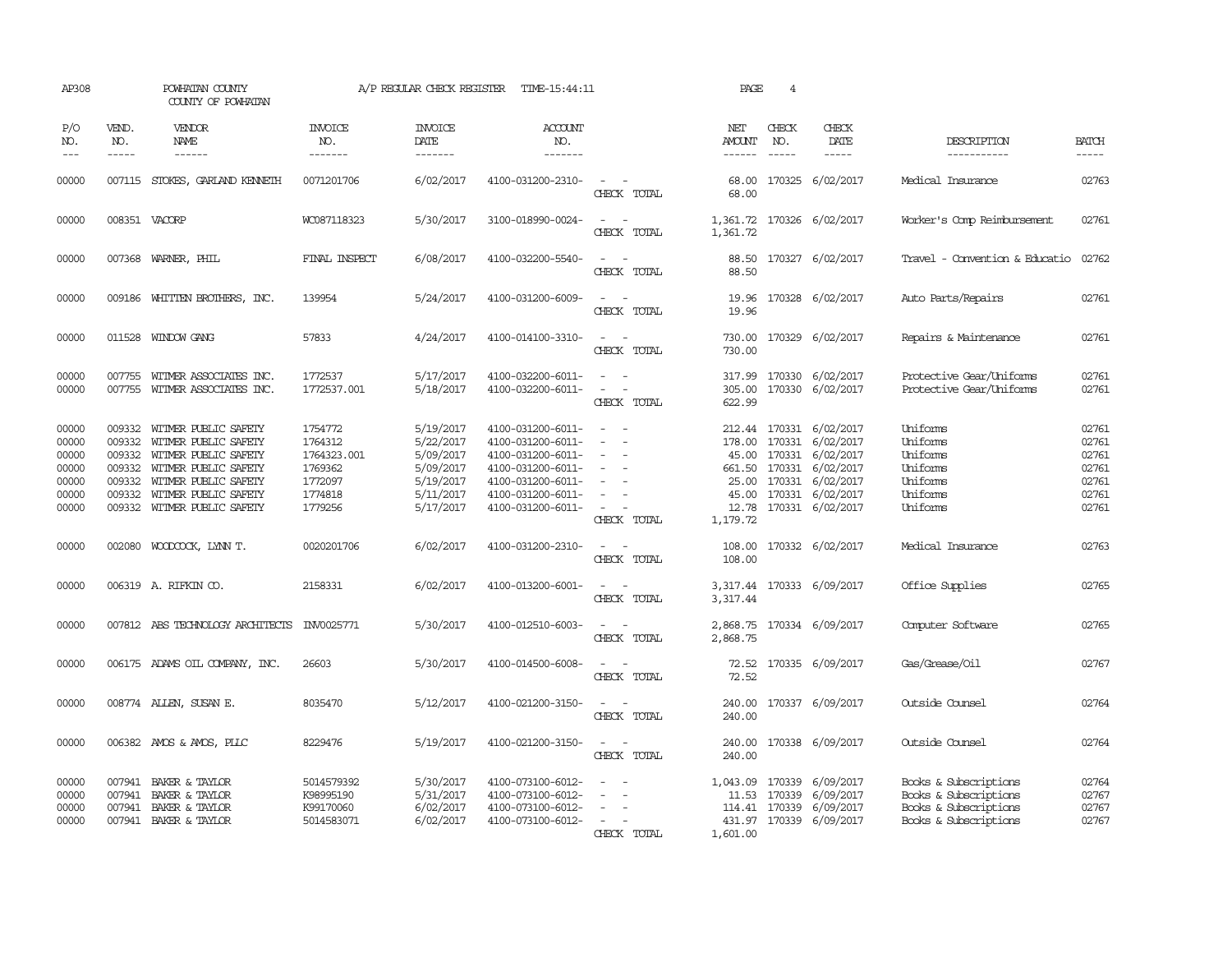| AP308                              |                               | POWHATAN COUNTY<br>COUNTY OF POWHATAN  |                                   | A/P REGULAR CHECK REGISTER                | TIME-15:44:11                          |                                      | PAGE                    | 5                           |                                         |                                          |                      |
|------------------------------------|-------------------------------|----------------------------------------|-----------------------------------|-------------------------------------------|----------------------------------------|--------------------------------------|-------------------------|-----------------------------|-----------------------------------------|------------------------------------------|----------------------|
| P/O<br>NO.<br>$\sim$ $\sim$ $\sim$ | VEND.<br>NO.<br>$\frac{1}{2}$ | VENDOR<br><b>NAME</b><br>$- - - - - -$ | <b>INVOICE</b><br>NO.<br>-------- | <b>INVOICE</b><br>DATE<br>$- - - - - - -$ | <b>ACCOUNT</b><br>NO.<br>-------       |                                      | NET<br>AMOUNT<br>------ | CHECK<br>NO.<br>$- - - - -$ | CHECK<br>DATE<br>$\cdots \cdots \cdots$ | DESCRIPTION<br>-----------               | BATCH<br>$- - - - -$ |
| 00000                              | 008668                        | BANK OF AMERICA                        | 06/01/2017                        | 6/01/2017                                 | 4100-073100-6002-                      |                                      | $.00 \cdot$             |                             | 170340 6/09/2017                        | Computer Equipment-non-capital           | 02771                |
| 00000                              | 008668                        | BANK OF AMERICA                        | 06/01/2017                        | 6/01/2017                                 | 4100-073100-6002-                      |                                      | 171.60                  | 170340                      | 6/09/2017                               | Computer Equipment-non-capital           | 02771                |
| 00000                              | 008668                        | BANK OF AMERICA                        | 06/01/2017                        | 6/01/2017                                 | 4100-032200-3600-                      | $\overline{\phantom{a}}$             | 481.00                  | 170340                      | 6/09/2017                               | Advertising                              | 02771                |
| 00000                              | 008668                        | BANK OF AMERICA                        | 06/01/2017                        | 6/01/2017                                 | 4100-012410-3321-                      | $\equiv$                             | 19.95                   | 170340                      | 6/09/2017                               | BAI.NET Credit Card Fees                 | 02771                |
| 00000                              | 008668                        | BANK OF AMERICA                        | 06/01/2017                        | 6/01/2017                                 | 4100-013200-5210-                      | $\equiv$                             | 98.00                   | 170340                      | 6/09/2017                               | Postage                                  | 02771                |
| 00000                              | 008668                        | BANK OF AMERICA                        | 06/01/2017                        | 6/01/2017                                 | 4100-013200-5210-                      |                                      | 6.02                    | 170340                      | 6/09/2017                               | Postage                                  | 02771                |
| 00000                              | 008668                        | BANK OF AMERICA                        | 06/01/2017                        | 6/01/2017                                 | 4100-013200-5210-                      | $\equiv$                             | 42.00                   | 170340                      | 6/09/2017                               | Postage                                  | 02771                |
| 00000                              | 008668                        | BANK OF AMERICA                        | 06/01/2017                        | 6/01/2017                                 | 4100-014400-5210-                      | $\overline{\phantom{a}}$             | 26.57                   | 170340                      | 6/09/2017                               | Postage                                  | 02771                |
| 00000                              | 008668                        | BANK OF AMERICA                        | 06/01/2017                        | 6/01/2017                                 | 4100-014400-5210-                      |                                      | 68.00                   | 170340                      | 6/09/2017                               | Postage                                  | 02771                |
| 00000                              | 008668                        | BANK OF AMERICA                        | 06/01/2017                        | 6/01/2017                                 | 4100-014400-5210-                      | $\equiv$                             | 74.80                   |                             | 170340 6/09/2017                        | Postage                                  | 02771                |
| 00000                              | 008668                        | BANK OF AMERICA                        | 06/01/2017                        | 6/01/2017                                 | 4100-073100-5210-                      |                                      | 3.44                    | 170340                      | 6/09/2017                               | Postage                                  | 02771                |
| 00000                              | 008668                        | BANK OF AMERICA                        | 06/01/2017                        | 6/01/2017                                 | 4100-073100-5210-                      | $\equiv$                             | 56.80                   | 170340                      | 6/09/2017                               | Postage                                  | 02771                |
| 00000                              | 008668                        | BANK OF AMERICA                        | 06/01/2017                        | 6/01/2017                                 | 4100-073100-5210-                      |                                      | 6.09                    | 170340                      | 6/09/2017                               | Postage                                  | 02771                |
| 00000                              | 008668                        | BANK OF AMERICA                        | 06/01/2017                        | 6/01/2017                                 | 4100-032200-3110-                      | $\equiv$                             | 37.39                   | 170340                      | 6/09/2017                               | Health/Vaccinations/Inoculatio           | 02771                |
| 00000                              | 008668                        | BANK OF AMERICA                        | 06/01/2017                        | 6/01/2017                                 | 4100-032200-3110-                      | $\equiv$                             | 20.40                   | 170340                      | 6/09/2017                               | Health/Vaccinations/Inoculatio           | 02771                |
| 00000                              | 008668                        | BANK OF AMERICA                        | 06/01/2017                        | 6/01/2017                                 | 4100-073100-6015-                      |                                      | 60.82                   | 170340                      | 6/09/2017                               | Summer Reading Program                   | 02771                |
| 00000                              | 008668                        | BANK OF AMERICA                        | 06/01/2017                        | 6/01/2017                                 | 4100-014100-3400-                      | $\overline{\phantom{a}}$             | 25.00                   |                             | 170340 6/09/2017                        | Misc. Meetings - Set Up                  | 02771                |
| 00000                              | 008668                        | BANK OF AMERICA                        | 06/01/2017                        | 6/01/2017                                 | 4100-012510-6014-                      | $\equiv$                             | 224.99                  | 170340                      | 6/09/2017                               | Other Operating Supplies                 | 02771                |
| 00000                              | 008668                        | BANK OF AMERICA                        | 06/01/2017                        | 6/01/2017                                 | 4100-012510-6014-                      | $\overline{\phantom{a}}$             | 224.99                  | 170340                      | 6/09/2017                               | Other Operating Supplies                 | 02771                |
| 00000<br>00000                     | 008668<br>008668              | BANK OF AMERICA                        | 06/01/2017                        | 6/01/2017                                 | 4100-012520-6014-                      | $\overline{\phantom{a}}$<br>$\equiv$ | 34.66<br>31.61          | 170340<br>170340            | 6/09/2017                               | Other Operating Supplies                 | 02771                |
| 00000                              | 008668                        | BANK OF AMERICA<br>BANK OF AMERICA     | 06/01/2017<br>06/01/2017          | 6/01/2017<br>6/01/2017                    | 4100-073100-6001-<br>4100-073100-6012- | $\equiv$                             | 197.50                  | 170340                      | 6/09/2017<br>6/09/2017                  | Office Supplies<br>Books & Subscriptions | 02771<br>02771       |
| 00000                              | 008668                        | BANK OF AMERICA                        | 06/01/2017                        | 6/01/2017                                 | 4100-073100-6015-                      |                                      | 245.24                  | 170340                      | 6/09/2017                               | Summer Reading Program                   | 02771                |
| 00000                              | 008668                        | BANK OF AMERICA                        | 06/01/2017                        | 6/01/2017                                 | 4100-073100-6015-                      | $\overline{\phantom{a}}$             | 65.98                   | 170340                      | 6/09/2017                               | Summer Reading Program                   | 02771                |
| 00000                              | 008668                        | BANK OF AMERICA                        | 06/01/2017                        | 6/01/2017                                 | 4100-073100-6015-                      | $\equiv$                             | 7.85                    | 170340                      | 6/09/2017                               | Summer Reading Program                   | 02771                |
| 00000                              | 008668                        | BANK OF AMERICA                        | 06/01/2017                        | 6/01/2017                                 | 4100-073100-6015-                      | $\sim$                               | 36.28                   | 170340                      | 6/09/2017                               | Summer Reading Program                   | 02771                |
| 00000                              | 008668                        | BANK OF AMERICA                        | 06/01/2017                        | 6/01/2017                                 | 4100-073100-6015-                      |                                      |                         | .54- 170340                 | 6/09/2017                               | Summer Reading Program                   | 02771                |
| 00000                              | 008668                        | BANK OF AMERICA                        | 06/01/2017                        | 6/01/2017                                 | 4100-083500-6001-                      | $\equiv$                             | 98.97                   | 170340                      | 6/09/2017                               | Office Supplies                          | 02771                |
| 00000                              | 008668                        | BANK OF AMERICA                        | 06/01/2017                        | 6/01/2017                                 | 4100-035500-6023-                      | $\overline{\phantom{a}}$             | 17.37                   | 170340                      | 6/09/2017                               | Mobile Command Post                      | 02771                |
| 00000                              | 008668                        | BANK OF AMERICA                        | 06/01/2017                        | 6/01/2017                                 | 4100-014100-3310-                      | $\equiv$                             | 115.83                  | 170340                      | 6/09/2017                               | Repairs & Maintenance                    | 02771                |
| 00000                              | 008668                        | BANK OF AMERICA                        | 06/01/2017                        | 6/01/2017                                 | 4100-014500-3190-                      | $\equiv$                             | 49.99                   | 170340                      | 6/09/2017                               | Grounds Maintenance                      | 02771                |
| 00000                              | 008668                        | BANK OF AMERICA                        | 06/01/2017                        | 6/01/2017                                 | 4100-012510-8205-                      |                                      | 400.00                  | 170340                      | 6/09/2017                               | Hosting Fees                             | 02771                |
| 00000                              | 008668                        | BANK OF AMERICA                        | 06/01/2017                        | 6/01/2017                                 | 4100-032200-5815-                      | $\sim$                               | 50.00                   | 170340                      | 6/09/2017                               | Training/Seminars                        | 02771                |
| 00000                              | 008668                        | BANK OF AMERICA                        | 06/01/2017                        | 6/01/2017                                 | 4100-012220-5810-                      |                                      | 219.00                  | 170340                      | 6/09/2017                               | Dues/Association Membership              | 02771                |
| 00000                              | 008668                        | BANK OF AMERICA                        | 06/01/2017                        | 6/01/2017                                 | 4100-031210-5540-                      | $\equiv$                             | 229.72                  |                             | 170340 6/09/2017                        | Conferences and Training                 | 02771                |
| 00000                              | 008668                        | BANK OF AMERICA                        | 06/01/2017                        | 6/01/2017                                 | 4100-081100-5540-                      | $\equiv$                             | 105.00                  | 170340                      | 6/09/2017                               | Conferences & Training                   | 02771                |
| 00000                              | 008668                        | BANK OF AMERICA                        | 06/01/2017                        | 6/01/2017                                 | 4100-034100-6001-                      | $\equiv$                             | 42.46                   | 170340                      | 6/09/2017                               | Office Supplies                          | 02771                |
| 00000                              | 008668                        | BANK OF AMERICA                        | 06/01/2017                        | 6/01/2017                                 | 4100-081100-6001-                      | $\overline{\phantom{a}}$             | 29.22                   | 170340                      | 6/09/2017                               | Office Supplies                          | 02771                |
| 00000                              | 008668                        | BANK OF AMERICA                        | 06/01/2017                        | 6/01/2017                                 | 4100-031210-6001-                      |                                      | 36.03                   | 170340                      | 6/09/2017                               | Office Supplies                          | 02771                |
| 00000                              | 008668                        | BANK OF AMERICA                        | 06/01/2017                        | 6/01/2017                                 | 4100-012310-5540-                      | $\equiv$                             | 125.00                  | 170340                      | 6/09/2017                               | Conferences & Training                   | 02771                |
| 00000                              | 008668                        | BANK OF AMERICA                        | 06/01/2017                        | 6/01/2017                                 | 4100-073100-5540-                      |                                      | 106.65                  | 170340                      | 6/09/2017                               | Conferences & Training                   | 02771                |
| 00000                              | 008668                        | BANK OF AMERICA                        | 06/01/2017                        | 6/01/2017                                 | 4100-073100-5540-                      | $\equiv$                             | 106.65                  | 170340                      | 6/09/2017                               | Conferences & Training                   | 02771                |
| 00000                              | 008668                        | BANK OF AMERICA                        | 06/01/2017                        | 6/01/2017                                 | 4100-073100-3600-                      | $\overline{\phantom{a}}$             | 7.10                    | 170340                      | 6/09/2017                               | Advertising                              | 02771                |
| 00000                              | 008668                        | BANK OF AMERICA                        | 06/01/2017                        | 6/01/2017                                 | 4100-073100-6012-                      |                                      | 15.00                   | 170340                      | 6/09/2017                               | Books & Subscriptions                    | 02771                |
| 00000                              | 008668                        | BANK OF AMERICA                        | 06/01/2017                        | 6/01/2017                                 | 4100-081100-5810-                      | $\overline{\phantom{a}}$             | 456.00                  | 170340                      | 6/09/2017                               | Dues/Association Memberships             | 02771                |
| 00000                              | 008668                        | BANK OF AMERICA                        | 06/01/2017                        | 6/01/2017                                 | 4100-012510-8205-                      |                                      | 40.34                   | 170340                      | 6/09/2017                               | Hosting Fees                             | 02771                |
| 00000                              | 008668                        | BANK OF AMERICA                        | 06/01/2017                        | 6/01/2017                                 | 4100-012510-8205-                      | $\overline{\phantom{a}}$             | 74.68                   | 170340                      | 6/09/2017                               | Hosting Fees                             | 02771                |
| 00000                              | 008668                        | BANK OF AMERICA                        | 06/01/2017                        | 6/01/2017                                 | 4100-034100-6001-                      |                                      | 49.00                   | 170340                      | 6/09/2017                               | Office Supplies                          | 02771                |
| 00000                              | 008668                        | BANK OF AMERICA                        | 06/01/2017                        | 6/01/2017                                 | 4100-032200-5540-                      | $\equiv$                             | 334.09                  | 170340                      | 6/09/2017                               | Travel - Convention & Educatio           | 02771                |
| 00000                              | 008668                        | BANK OF AMERICA                        | 06/01/2017                        | 6/01/2017                                 | 4100-032200-5540-                      | $\overline{\phantom{a}}$             | 101.60                  | 170340                      | 6/09/2017                               | Travel - Convention & Educatio           | 02771                |
| 00000                              | 008668                        | BANK OF AMERICA                        | 06/01/2017                        | 6/01/2017                                 | 4100-012200-5540-                      | $\sim$                               | 40.00                   |                             | 170340 6/09/2017                        | Conferences & Training                   | 02771                |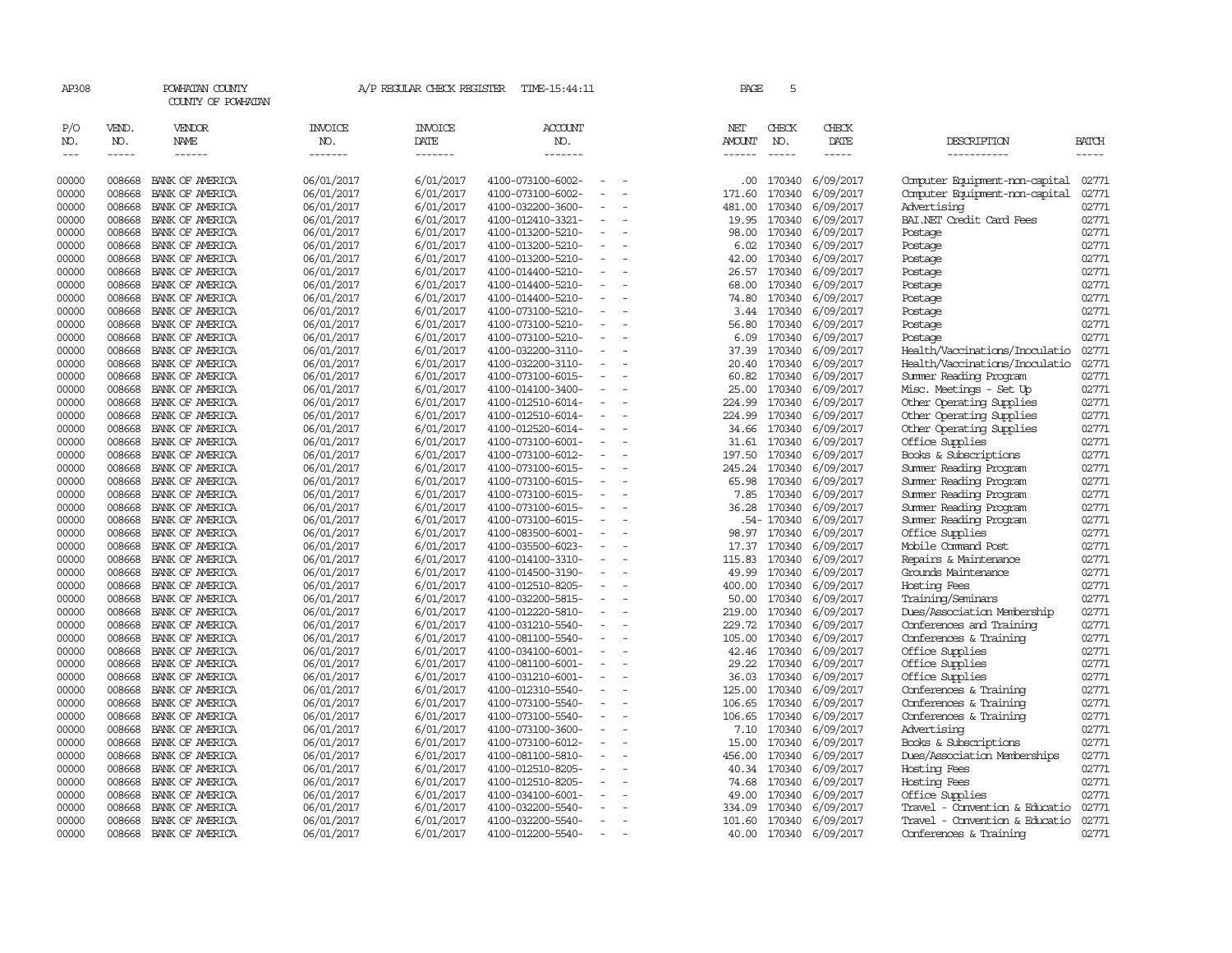| AP308               |                                                                                                                                                                                                                                                                                                                                                                                                                                                         | POWHATAN COUNTY<br>COUNTY OF POWHATAN |                       | A/P REGULAR CHECK REGISTER | TIME-15:44:11         |                          |        |             | PAGE                 | 6             |                  |                                |              |
|---------------------|---------------------------------------------------------------------------------------------------------------------------------------------------------------------------------------------------------------------------------------------------------------------------------------------------------------------------------------------------------------------------------------------------------------------------------------------------------|---------------------------------------|-----------------------|----------------------------|-----------------------|--------------------------|--------|-------------|----------------------|---------------|------------------|--------------------------------|--------------|
| P/O<br>NO.          | VEND.<br>NO.                                                                                                                                                                                                                                                                                                                                                                                                                                            | VENDOR<br>NAME                        | <b>INVOICE</b><br>NO. | <b>INVOICE</b><br>DATE     | <b>ACCOUNT</b><br>NO. |                          |        |             | NET<br><b>AMOUNT</b> | CHECK<br>NO.  | CHECK<br>DATE    | DESCRIPTION                    | <b>BATCH</b> |
| $\qquad \qquad - -$ | $\begin{tabular}{ccccc} \multicolumn{2}{c }{\multicolumn{2}{c }{\multicolumn{2}{c }{\multicolumn{2}{c}}{\hspace{-2.2cm}}}} \multicolumn{2}{c }{\multicolumn{2}{c }{\hspace{-2.2cm}}\hline} \multicolumn{2}{c }{\hspace{-2.2cm}}\hline \multicolumn{2}{c }{\hspace{-2.2cm}}\hline \multicolumn{2}{c }{\hspace{-2.2cm}}\hline \multicolumn{2}{c }{\hspace{-2.2cm}}\hline \multicolumn{2}{c }{\hspace{-2.2cm}}\hline \multicolumn{2}{c }{\hspace{-2.2cm}}$ |                                       | -------               | -------                    | -------               |                          |        |             | $- - - - - -$        | $\frac{1}{2}$ |                  | -----------                    | -----        |
| 00000               | 008668                                                                                                                                                                                                                                                                                                                                                                                                                                                  | BANK OF AMERICA                       | 06/01/2017            | 6/01/2017                  | 4100-035500-6008-     |                          |        |             | 23.25                | 170340        | 6/09/2017        | Gas/Grease/Oil                 | 02771        |
| 00000               | 008668                                                                                                                                                                                                                                                                                                                                                                                                                                                  | BANK OF AMERICA                       | 06/01/2017            | 6/01/2017                  | 4100-035500-6008-     | $\sim$                   | $\sim$ |             | 22.62                | 170340        | 6/09/2017        | Gas/Grease/Oil                 | 02771        |
| 00000               | 008668                                                                                                                                                                                                                                                                                                                                                                                                                                                  | BANK OF AMERICA                       | 06/01/2017            | 6/01/2017                  | 4100-012510-5230-     |                          |        |             | 5.50                 | 170340        | 6/09/2017        | Telephone Services             | 02771        |
| 00000               | 008668                                                                                                                                                                                                                                                                                                                                                                                                                                                  | BANK OF AMERICA                       | 06/01/2017            | 6/01/2017                  | 4100-012510-5230-     |                          |        |             | 60.00                | 170340        | 6/09/2017        | Telephone Services             | 02771        |
| 00000               | 008668                                                                                                                                                                                                                                                                                                                                                                                                                                                  | BANK OF AMERICA                       | 06/01/2017            | 6/01/2017                  | 4100-012510-5230-     |                          |        |             | 6.40                 | 170340        | 6/09/2017        | Telephone Services             | 02771        |
| 00000               | 008668                                                                                                                                                                                                                                                                                                                                                                                                                                                  | BANK OF AMERICA                       | 06/01/2017            | 6/01/2017                  | 4100-012510-5230-     | $\equiv$                 | $\sim$ |             | 5.70                 | 170340        | 6/09/2017        | Telephone Services             | 02771        |
| 00000               | 008668                                                                                                                                                                                                                                                                                                                                                                                                                                                  | BANK OF AMERICA                       | 06/01/2017            | 6/01/2017                  | 4100-014100-6005-     |                          |        |             | 49.15                | 170340        | 6/09/2017        | Cleaning Supplies              | 02771        |
| 00000               | 008668                                                                                                                                                                                                                                                                                                                                                                                                                                                  | BANK OF AMERICA                       | 06/01/2017            | 6/01/2017                  | 4100-031210-6001-     |                          |        |             | 44.76                | 170340        | 6/09/2017        | Office Supplies                | 02771        |
| 00000               | 008668                                                                                                                                                                                                                                                                                                                                                                                                                                                  | BANK OF AMERICA                       | 06/01/2017            | 6/01/2017                  | 4100-071110-6011-     |                          |        |             | 92.00                | 170340        | 6/09/2017        | Uniforms                       | 02771        |
| 00000               | 008668                                                                                                                                                                                                                                                                                                                                                                                                                                                  | BANK OF AMERICA                       | 06/01/2017            | 6/01/2017                  | 4100-014100-6006-     |                          |        |             | 1,035.76             | 170340        | 6/09/2017        | Memorial Benches               | 02771        |
| 00000               | 008668                                                                                                                                                                                                                                                                                                                                                                                                                                                  | BANK OF AMERICA                       | 06/01/2017            | 6/01/2017                  | 4100-014100-3310-     |                          |        |             | 25.80                | 170340        | 6/09/2017        | Repairs & Maintenance          | 02771        |
| 00000               | 008668                                                                                                                                                                                                                                                                                                                                                                                                                                                  | BANK OF AMERICA                       | 06/01/2017            | 6/01/2017                  | 4100-014100-3310-     |                          |        |             | 31.14                | 170340        | 6/09/2017        | Repairs & Maintenance          | 02771        |
| 00000               | 008668                                                                                                                                                                                                                                                                                                                                                                                                                                                  | BANK OF AMERICA                       | 06/01/2017            | 6/01/2017                  | 4100-032200-5540-     |                          |        |             | 505.00               | 170340        | 6/09/2017        | Travel - Convention & Educatio | 02771        |
| 00000               | 008668                                                                                                                                                                                                                                                                                                                                                                                                                                                  | BANK OF AMERICA                       | 06/01/2017            | 6/01/2017                  | 4100-073100-6002-     |                          |        |             | 50.00                | 170340        | 6/09/2017        | Computer Equipment-non-capital | 02771        |
| 00000               | 008668                                                                                                                                                                                                                                                                                                                                                                                                                                                  | BANK OF AMERICA                       | 06/01/2017            | 6/01/2017                  | 4100-032200-5540-     |                          |        |             | 24.00                | 170340        | 6/09/2017        | Travel - Convention & Educatio | 02771        |
| 00000               | 008668                                                                                                                                                                                                                                                                                                                                                                                                                                                  | BANK OF AMERICA                       | 06/01/2017            | 6/01/2017                  | 4100-035500-3500-     |                          |        |             | 218.02               | 170340        | 6/09/2017        | Printing & Binding             | 02771        |
| 00000               | 008668                                                                                                                                                                                                                                                                                                                                                                                                                                                  | BANK OF AMERICA                       | 06/01/2017            | 6/01/2017                  | 4100-071110-5900-     |                          |        |             | 697.41               | 170340        | 6/09/2017        | Special Events                 | 02771        |
| 00000               | 008668                                                                                                                                                                                                                                                                                                                                                                                                                                                  | BANK OF AMERICA                       | 06/01/2017            | 6/01/2017                  | 4100-014400-6008-     |                          |        |             | 39.70                | 170340        | 6/09/2017        | Gas/Grease/Oil                 | 02771        |
| 00000               | 008668                                                                                                                                                                                                                                                                                                                                                                                                                                                  | BANK OF AMERICA                       | 06/01/2017            | 6/01/2017                  | 4100-032200-5815-     |                          |        |             | 89.00                | 170340        | 6/09/2017        | Training/Seminars              | 02771        |
| 00000               | 008668                                                                                                                                                                                                                                                                                                                                                                                                                                                  | BANK OF AMERICA                       | 06/01/2017            | 6/01/2017                  | 4100-073100-6015-     | $\sim$                   |        |             | 358.84               | 170340        | 6/09/2017        | Summer Reading Program         | 02771        |
| 00000               |                                                                                                                                                                                                                                                                                                                                                                                                                                                         | 008668 BANK OF AMERICA                | 06/01/2017            | 6/01/2017                  | 4100-073100-6001-     | $\equiv$                 |        |             | 3.05                 | 170340        | 6/09/2017        | Office Supplies                | 02771        |
|                     |                                                                                                                                                                                                                                                                                                                                                                                                                                                         |                                       |                       |                            |                       |                          |        | CHECK TOTAL | 8,503.24             |               |                  |                                |              |
| 00000               | 010533                                                                                                                                                                                                                                                                                                                                                                                                                                                  | BANK OF NEW YORK MELLON               | 252-2027745           | 6/05/2017                  | 4100-095101-9150-     |                          |        |             | 900.00               |               | 170341 6/09/2017 | Bond Trustee Fees/Arbitrage    | 02765        |
|                     |                                                                                                                                                                                                                                                                                                                                                                                                                                                         |                                       |                       |                            |                       |                          |        | CHECK TOTAL | 900.00               |               |                  |                                |              |
| 00000               |                                                                                                                                                                                                                                                                                                                                                                                                                                                         | 008713 BLUE RIDGE RESCUE              | 41366                 | 5/30/2017                  | 4100-032200-6011-     |                          |        |             | 5,145.00             |               | 170343 6/09/2017 | Protective Gear/Uniforms       | 02767        |
|                     |                                                                                                                                                                                                                                                                                                                                                                                                                                                         |                                       |                       |                            |                       |                          |        | CHECK TOTAL | 5,145.00             |               |                  |                                |              |
| 00000               | 011439                                                                                                                                                                                                                                                                                                                                                                                                                                                  | BUSINESS CARD                         | 05/27/2017            | 5/27/2017                  | 4100-031200-6014-     |                          |        |             | $.00 \cdot$          | 170344        | 6/09/2017        | Other Operating Supplies       | 02773        |
| 00000               |                                                                                                                                                                                                                                                                                                                                                                                                                                                         | 011439 BUSINESS CARD                  | 05/27/2017            | 5/27/2017                  | 4100-031200-6014-     | $\sim$                   | $\sim$ |             | 25.25                | 170344        | 6/09/2017        | Other Operating Supplies       | 02773        |
| 00000               |                                                                                                                                                                                                                                                                                                                                                                                                                                                         | 011439 BUSINESS CARD                  | 05/27/2017            | 5/27/2017                  | 4100-031200-5210-     |                          |        |             | 100.00               | 170344        | 6/09/2017        | Postage                        | 02773        |
| 00000               |                                                                                                                                                                                                                                                                                                                                                                                                                                                         | 011439 BUSINESS CARD                  | 05/27/2017            | 5/27/2017                  | 4100-031710-5210-     |                          |        |             | 250.00               | 170344        | 6/09/2017        | Postage                        | 02773        |
| 00000               |                                                                                                                                                                                                                                                                                                                                                                                                                                                         | 011439 BUSINESS CARD                  | 05/27/2017            | 5/27/2017                  | 4100-031200-6014-     |                          |        |             | 66.01                | 170344        | 6/09/2017        | Other Operating Supplies       | 02773        |
| 00000               |                                                                                                                                                                                                                                                                                                                                                                                                                                                         | 011439 BUSINESS CARD                  | 05/27/2017            | 5/27/2017                  | 4100-031200-5210-     | $\sim$                   |        |             |                      | 15.99 170344  | 6/09/2017        | Postage                        | 02773        |
| 00000               |                                                                                                                                                                                                                                                                                                                                                                                                                                                         | 011439 BUSINESS CARD                  | 05/27/2017            | 5/27/2017                  | 4100-031710-5210-     |                          |        |             | 15.99                | 170344        | 6/09/2017        | Postage                        | 02773        |
| 00000               |                                                                                                                                                                                                                                                                                                                                                                                                                                                         | 011439 BUSINESS CARD                  | 05/27/2017            | 5/27/2017                  | 4100-035100-6022-     |                          |        |             | 51.30                | 170344        | 6/09/2017        | Dog Food/Supplies              | 02773        |
| 00000               | 011439                                                                                                                                                                                                                                                                                                                                                                                                                                                  | <b>BUSINESS CARD</b>                  | 05/27/2017            | 5/27/2017                  | 4100-035100-6014-     |                          |        |             | 30.23                | 170344        | 6/09/2017        | Other Operating Supplies       | 02773        |
| 00000               |                                                                                                                                                                                                                                                                                                                                                                                                                                                         | 011439 BUSINESS CARD                  | 05/27/2017            | 5/27/2017                  | 4100-035100-6014-     | $\sim$                   |        |             | 206.48               | 170344        | 6/09/2017        | Other Operating Supplies       | 02773        |
| 00000               |                                                                                                                                                                                                                                                                                                                                                                                                                                                         | 011439 BUSINESS CARD                  | 05/27/2017            | 5/27/2017                  | 4100-031200-5540-     |                          |        |             | 111.28               | 170344        | 6/09/2017        | Conferences & Training         | 02773        |
| 00000               |                                                                                                                                                                                                                                                                                                                                                                                                                                                         | 011439 BUSINESS CARD                  | 05/27/2017            | 5/27/2017                  | 4100-031200-5540-     |                          |        |             | 111.28               | 170344        | 6/09/2017        | Conferences & Training         | 02773        |
| 00000               |                                                                                                                                                                                                                                                                                                                                                                                                                                                         | 011439 BUSINESS CARD                  | 05/27/2017            | 5/27/2017                  | 4100-035100-6022-     |                          |        |             | 927.53               | 170344        | 6/09/2017        | Dog Food/Supplies              | 02773        |
| 00000               |                                                                                                                                                                                                                                                                                                                                                                                                                                                         | 011439 BUSINESS CARD                  | 05/27/2017            | 5/27/2017                  | 4100-031200-5540-     | $\overline{\phantom{a}}$ |        |             | 314.22               | 170344        | 6/09/2017        | Conferences & Training         | 02773        |
| 00000               |                                                                                                                                                                                                                                                                                                                                                                                                                                                         | 011439 BUSINESS CARD                  | 05/27/2017            | 5/27/2017                  | 4100-035100-6022-     |                          |        |             | 237.74               | 170344        | 6/09/2017        | Dog Food/Supplies              | 02773        |
| 00000               | 011439                                                                                                                                                                                                                                                                                                                                                                                                                                                  | BUSINESS CARD                         | 05/27/2017            | 5/27/2017                  | 4100-031200-5540-     |                          |        |             | 250.00               | 170344        | 6/09/2017        | Conferences & Training         | 02773        |
| 00000               |                                                                                                                                                                                                                                                                                                                                                                                                                                                         | 011439 BUSINESS CARD                  | 05/27/2017            | 5/27/2017                  | 4100-035100-6022-     |                          |        |             | 301.39               |               | 170344 6/09/2017 | Dog Food/Supplies              | 02773        |
|                     |                                                                                                                                                                                                                                                                                                                                                                                                                                                         |                                       |                       |                            |                       |                          |        | CHECK TOTAL | 3,014.69             |               |                  |                                |              |
| 00000               |                                                                                                                                                                                                                                                                                                                                                                                                                                                         | 011611 BUSINESS CARD                  | 05/27/2017            | 5/27/2017                  | 4100-031200-6014-     |                          |        |             | .00                  | 170345        | 6/09/2017        | Other Operating Supplies       | 02772        |
| 00000               |                                                                                                                                                                                                                                                                                                                                                                                                                                                         | 011611 BUSINESS CARD                  | 05/27/2017            | 5/27/2017                  | 4100-031200-6014-     |                          |        |             | 3.75                 | 170345        | 6/09/2017        | Other Operating Supplies       | 02772        |
| 00000               |                                                                                                                                                                                                                                                                                                                                                                                                                                                         | 011611 BUSINESS CARD                  | 05/27/2017            | 5/27/2017                  | 4100-031200-6014-     | $\sim$                   |        |             | 62.02                |               | 170345 6/09/2017 | Other Operating Supplies       | 02772        |
|                     |                                                                                                                                                                                                                                                                                                                                                                                                                                                         |                                       |                       |                            |                       |                          |        | CHECK TOTAL | 65.77                |               |                  |                                |              |
|                     |                                                                                                                                                                                                                                                                                                                                                                                                                                                         |                                       |                       |                            |                       |                          |        |             |                      |               |                  |                                |              |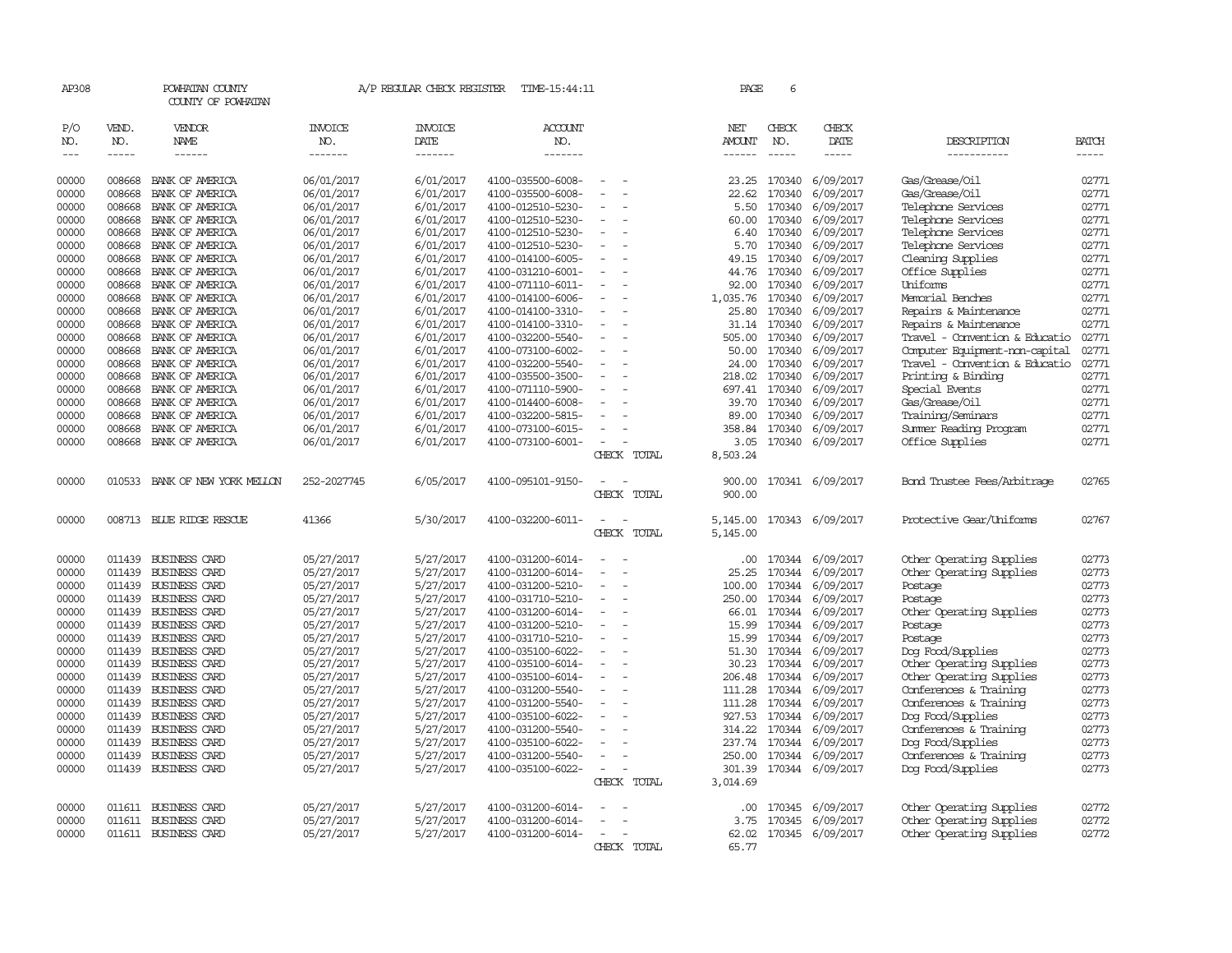| AP308                                     |                                                | POWHATAN COUNTY<br>COUNTY OF POWHATAN                                                                                                           |                                                    | A/P REGULAR CHECK REGISTER                                    | TIME-15:44:11                                                                                         |                                                                                                                             | PAGE                                        | $7\phantom{.0}$             |                                                                                                                    |                                                                                                                                                              |                                           |
|-------------------------------------------|------------------------------------------------|-------------------------------------------------------------------------------------------------------------------------------------------------|----------------------------------------------------|---------------------------------------------------------------|-------------------------------------------------------------------------------------------------------|-----------------------------------------------------------------------------------------------------------------------------|---------------------------------------------|-----------------------------|--------------------------------------------------------------------------------------------------------------------|--------------------------------------------------------------------------------------------------------------------------------------------------------------|-------------------------------------------|
| P/O<br>NO.<br>$---$                       | VEND.<br>NO.<br>$- - - - -$                    | VENDOR<br><b>NAME</b><br>$- - - - - -$                                                                                                          | <b>INVOICE</b><br>NO.<br>-------                   | <b>INVOICE</b><br>DATE<br>-------                             | <b>ACCOUNT</b><br>NO.<br>-------                                                                      |                                                                                                                             | NET<br><b>AMOUNT</b><br>$- - - - - -$       | CHECK<br>NO.<br>$- - - - -$ | CHECK<br>DATE<br>$- - - - -$                                                                                       | DESCRIPTION<br>-----------                                                                                                                                   | <b>BATCH</b><br>-----                     |
| 00000<br>00000<br>00000                   | 007509<br>007509<br>007509                     | CAPITALIRISTATE<br>CAPITALIRISTATE<br>CAPITALIRISTATE                                                                                           | S029074851.002<br>S029146845.001<br>S029187784.001 | 5/15/2017<br>5/19/2017<br>5/24/2017                           | 4100-014100-3310-<br>4100-014100-6004-<br>4100-014100-3310-                                           | $\overline{\phantom{a}}$<br>CHECK TOTAL                                                                                     | 6.72<br>200.95<br>40.92<br>248.59           |                             | 170346 6/09/2017<br>170346 6/09/2017<br>170346 6/09/2017                                                           | Repairs & Maintenance<br>Tools and Equipment<br>Repairs & Maintenance                                                                                        | 02767<br>02767<br>02767                   |
| 00000                                     | 011388                                         | CARAHSOFT TECHNOLOGY CORP                                                                                                                       | 9538683                                            | 5/31/2017                                                     | 4100-022100-3320-                                                                                     | $\sim$ $\sim$<br>CHECK TOTAL                                                                                                | 914.00<br>914.00                            |                             | 170347 6/09/2017                                                                                                   | Maintenance & Service Contract                                                                                                                               | 02767                                     |
| 00000                                     | 011870                                         | CARTER, TRISTAN                                                                                                                                 | <b>MILEAGE 5-25-17</b>                             | 5/30/2017                                                     | 4100-014100-3310-                                                                                     | $\sim$<br>CHECK TOTAL                                                                                                       | 42.80<br>42.80                              |                             | 170348 6/09/2017                                                                                                   | Repairs & Maintenance                                                                                                                                        | 02764                                     |
| 00000                                     | 011223                                         | CENTRAL DISTRICT COR                                                                                                                            | DIST MIG 6/17                                      | 6/14/2017                                                     | 4100-012310-5540-                                                                                     | CHECK TOTAL                                                                                                                 | 80.00<br>80.00                              |                             | 170349 6/09/2017                                                                                                   | Conferences & Training                                                                                                                                       | 02764                                     |
| 00000<br>00000                            | 000540<br>000540                               | CENTRAL VIRGINIA WASTE<br>CENTRAL VIRGINIA WASTE                                                                                                | 22227<br>22243                                     | 5/17/2017<br>5/26/2017                                        | 4100-014300-3176-<br>4100-014300-3176-                                                                | $\overline{\phantom{a}}$<br>$\overline{\phantom{a}}$<br>CHECK TOTAL                                                         | 2,988.88<br>180.30<br>3,169.18              |                             | 170350 6/09/2017<br>170350 6/09/2017                                                                               | Recycling Pulls<br>Recycling Pulls                                                                                                                           | 02767<br>02767                            |
| 00000<br>00000<br>00000<br>00000<br>00000 | 007341<br>007341<br>007341<br>007341           | CLAWS & PAWS ANIMAL CARE<br>CLAWS & PAWS ANIMAL CARE<br>CLAWS & PAWS ANIMAL CARE<br>CLAWS & PAWS ANIMAL CARE<br>007341 CLAWS & PAWS ANIMAL CARE | 80888<br>80923<br>81021<br>81243<br>81271          | 4/05/2017<br>4/06/2017<br>4/12/2017<br>4/21/2017<br>4/25/2017 | 4100-035100-3110-<br>4100-035100-3110-<br>4100-035100-3110-<br>4100-035100-3110-<br>4100-035100-3110- | $\equiv$<br>$\overline{\phantom{a}}$<br>CHECK TOTAL                                                                         | 119.20<br>489.63                            | 170351                      | 48.00 170351 6/09/2017<br>6/09/2017<br>71.38 170351 6/09/2017<br>165.65 170351 6/09/2017<br>85.40 170351 6/09/2017 | Professional Health Services<br>Professional Health Services<br>Professional Health Services<br>Professional Health Services<br>Professional Health Services | 02767<br>02767<br>02767<br>02767<br>02767 |
| 00000                                     |                                                | 009178 COMCAST                                                                                                                                  | 0120097415 5/17                                    | 5/18/2017                                                     | 4100-073100-5260-                                                                                     | CHECK TOTAL                                                                                                                 | 219.90<br>219.90                            |                             | 170352 6/09/2017                                                                                                   | <b>Internet</b>                                                                                                                                              | 02764                                     |
| 00000                                     | 010949                                         | COMCAST                                                                                                                                         | 53741799                                           | 6/01/2017                                                     | 4100-012510-5260-                                                                                     | CHECK TOTAL                                                                                                                 | 1,127.00<br>1,127.00                        |                             | 170353 6/09/2017                                                                                                   | Internet Usage                                                                                                                                               | 02765                                     |
| 00000                                     | 033130                                         | COUNTY OF HENRICO                                                                                                                               | 131626                                             | 6/01/2017                                                     | 4100-033400-3840-                                                                                     | $\sim$<br>CHECK TOTAL                                                                                                       | 18, 344.56<br>18,344.56                     |                             | 170354 6/09/2017                                                                                                   | Detention of Juveniles                                                                                                                                       | 02764                                     |
| 00000<br>00000<br>00000<br>00000<br>00000 | 007294<br>007294<br>007294<br>007294<br>007294 | CUMBERLAND FARM & AUTO<br>CUMBERLAND FARM & AUTO<br>CUMBERLAND FARM & AUTO<br>CUMBERLAND FARM & AUTO<br>CUMBERLAND FARM & AUTO                  | 179995<br>180581<br>937409<br>938448<br>941757     | 4/14/2017<br>5/01/2017<br>4/05/2017<br>4/14/2017<br>5/19/2017 | 4100-032200-6009-<br>4100-032200-6009-<br>4100-032200-6009-<br>4100-032200-6009-<br>4100-032200-6009- | $\overline{\phantom{a}}$<br>$\overline{\phantom{a}}$<br>$\sim$<br>CHECK TOTAL                                               | 465.60<br>234.60<br>7.98<br>38.49<br>773.66 | 26.99 170355                | 170355 6/09/2017<br>170355 6/09/2017<br>6/09/2017<br>170355 6/09/2017<br>170355 6/09/2017                          | Auto Repairs and Parts<br>Auto Repairs and Parts<br>Auto Repairs and Parts<br>Auto Repairs and Parts<br>Auto Repairs and Parts                               | 02767<br>02767<br>02767<br>02767<br>02767 |
| 00000                                     |                                                | 011868 CVS PHARMACY INC.                                                                                                                        | SCR#0090932900                                     | 5/12/2017                                                     | 4100-033400-3845-                                                                                     | $\frac{1}{2} \left( \frac{1}{2} \right) \left( \frac{1}{2} \right) = \frac{1}{2} \left( \frac{1}{2} \right)$<br>CHECK TOTAL | 17.43<br>17.43                              |                             | 170356 6/09/2017                                                                                                   | Detention of Adults - Health C 02767                                                                                                                         |                                           |
| 00000                                     |                                                | 010079 DEAL & LACHENEY P.C.                                                                                                                     | 4693                                               | 6/01/2017                                                     | 4100-012210-3150-                                                                                     | $\omega_{\rm{max}}$ and $\omega_{\rm{max}}$<br>CHECK TOTAL                                                                  | 10,000.00                                   |                             | 10,000.00 170358 6/09/2017                                                                                         | Contracted County Attorney                                                                                                                                   | 02764                                     |
| 00000                                     |                                                | 006879 DEMCO, INC.                                                                                                                              | 6146248                                            | 6/01/2017                                                     | 4100-073100-6014-                                                                                     | $\sim$<br>CHECK TOTAL                                                                                                       | 275.00                                      |                             | 275.00 170359 6/09/2017                                                                                            | Library Supplies                                                                                                                                             | 02767                                     |
| 00000                                     |                                                | 008235 ELECTION SERVICES ONLINE.                                                                                                                | 1498                                               | 6/02/2017                                                     | 4100-013200-3170-                                                                                     | $\sim$                                                                                                                      |                                             |                             | 3,657.00 170360 6/09/2017                                                                                          | Programming Voting Machines                                                                                                                                  | 02764                                     |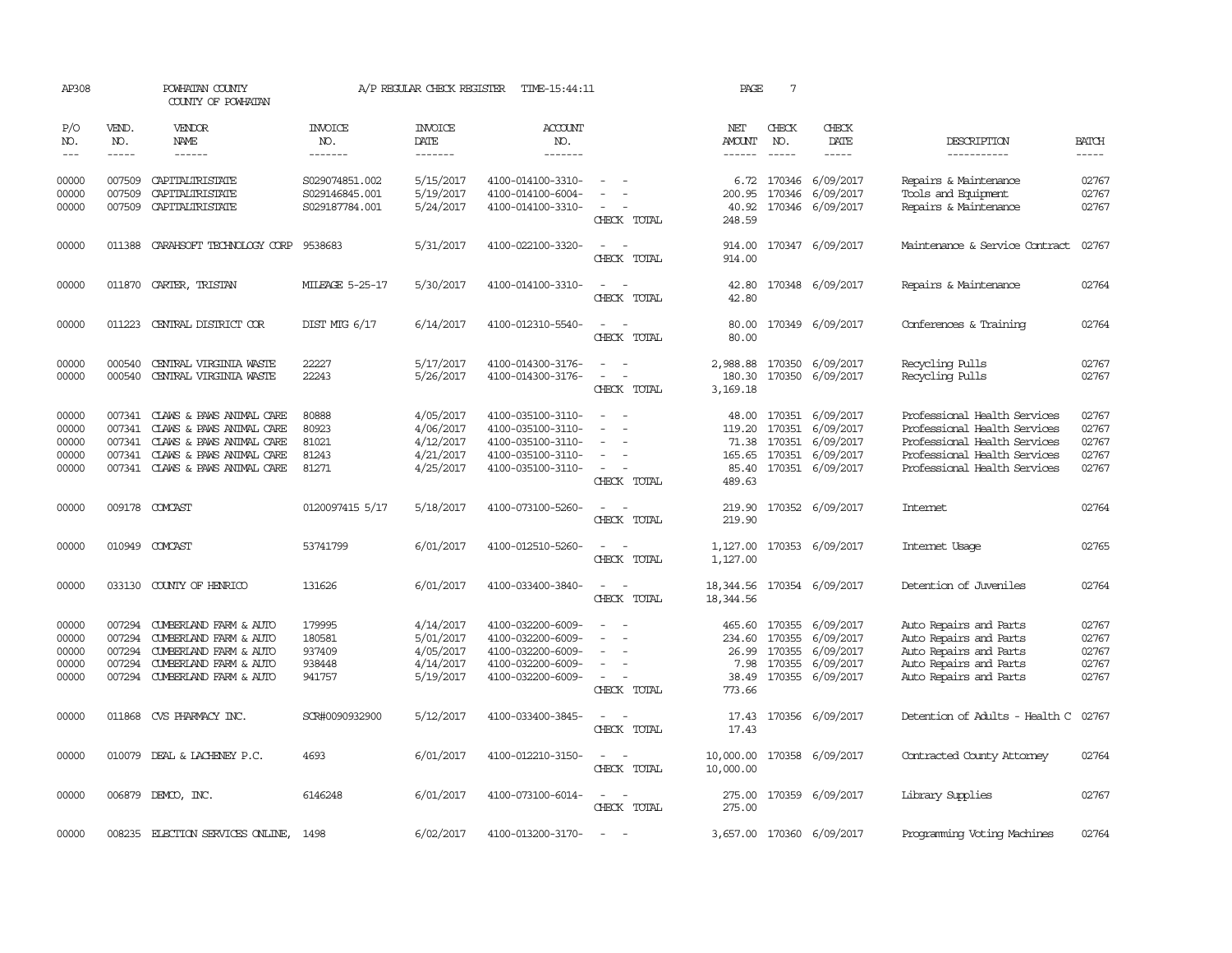| AP308                                                                                                    |                                                                                                                      | POWHATAN COUNTY<br>COUNTY OF POWHATAN                                                                                                                                                                                                                                                                    |                                                                                            | A/P REGULAR CHECK REGISTER                                                                                                                               | TIME-15:44:11                                                                                                                                                                                                                                            |                                                                       | PAGE                                                                                                             | 8                                                                                                                        |                                                                                                                                                                 |                                                                                                                                                                                                                      |                                                                                                          |
|----------------------------------------------------------------------------------------------------------|----------------------------------------------------------------------------------------------------------------------|----------------------------------------------------------------------------------------------------------------------------------------------------------------------------------------------------------------------------------------------------------------------------------------------------------|--------------------------------------------------------------------------------------------|----------------------------------------------------------------------------------------------------------------------------------------------------------|----------------------------------------------------------------------------------------------------------------------------------------------------------------------------------------------------------------------------------------------------------|-----------------------------------------------------------------------|------------------------------------------------------------------------------------------------------------------|--------------------------------------------------------------------------------------------------------------------------|-----------------------------------------------------------------------------------------------------------------------------------------------------------------|----------------------------------------------------------------------------------------------------------------------------------------------------------------------------------------------------------------------|----------------------------------------------------------------------------------------------------------|
| P/O<br>NO.<br>$---$                                                                                      | VEND.<br>NO.<br>$- - - - -$                                                                                          | VENDOR<br>NAME<br>$- - - - - -$                                                                                                                                                                                                                                                                          | <b>INVOICE</b><br>NO.<br>-------                                                           | <b>INVOICE</b><br>DATE<br>$- - - - - - -$                                                                                                                | ACCOUNT<br>NO.<br>-------                                                                                                                                                                                                                                |                                                                       | NET<br>AMOUNT<br>$- - - - - -$                                                                                   | CHECK<br>NO.<br>$- - - - -$                                                                                              | CHECK<br>DATE<br>$- - - - -$                                                                                                                                    | DESCRIPTION<br>-----------                                                                                                                                                                                           | <b>BATCH</b><br>$- - - - -$                                                                              |
| 00000                                                                                                    | 008235                                                                                                               | ELECTION SERVICES ONLINE,                                                                                                                                                                                                                                                                                | 1498                                                                                       | 6/02/2017                                                                                                                                                | 4100-013200-3500-                                                                                                                                                                                                                                        | $\equiv$<br>CHECK TOTAL                                               | 7,837.05<br>11,494.05                                                                                            |                                                                                                                          | 170360 6/09/2017                                                                                                                                                | Printing & Binding                                                                                                                                                                                                   | 02764                                                                                                    |
| 00000                                                                                                    |                                                                                                                      | 000338 FIRE PROTECTION EQUIP. CO 00065226                                                                                                                                                                                                                                                                |                                                                                            | 5/18/2017                                                                                                                                                | 4100-032200-6010-                                                                                                                                                                                                                                        | $\equiv$<br>CHECK TOTAL                                               | 442.00<br>442.00                                                                                                 |                                                                                                                          | 170362 6/09/2017                                                                                                                                                | Breathing Apparatus                                                                                                                                                                                                  | 02767                                                                                                    |
| 00000<br>00000                                                                                           | 009280<br>009280                                                                                                     | GOODMAN SPECIALIZED<br>GOODMAN SPECIALIZED                                                                                                                                                                                                                                                               | 14292G<br>14305G                                                                           | 5/24/2017<br>5/31/2017                                                                                                                                   | 4100-032200-6009-<br>4100-032200-6009-                                                                                                                                                                                                                   | $\sim$<br>$\equiv$<br>CHECK TOTAL                                     | 310.79<br>16.00<br>326.79                                                                                        |                                                                                                                          | 170363 6/09/2017<br>170363 6/09/2017                                                                                                                            | Auto Repairs and Parts<br>Auto Repairs and Parts                                                                                                                                                                     | 02767<br>02767                                                                                           |
| 00000                                                                                                    | 008700                                                                                                               | GRADWEIL, MELISSA LOWE                                                                                                                                                                                                                                                                                   | NEW ORLEANS6/17                                                                            | 6/02/2017                                                                                                                                                | 4100-012220-5540-MG1-                                                                                                                                                                                                                                    | CHECK TOTAL                                                           | 352.00<br>352.00                                                                                                 |                                                                                                                          | 170364 6/09/2017                                                                                                                                                | SHRM Conference                                                                                                                                                                                                      | 02764                                                                                                    |
| 00000                                                                                                    |                                                                                                                      | 009725 HENKLE, M. G.                                                                                                                                                                                                                                                                                     | 8057088                                                                                    | 5/05/2017                                                                                                                                                | 4100-021200-3150-                                                                                                                                                                                                                                        | CHECK TOTAL                                                           | 120.00<br>120.00                                                                                                 |                                                                                                                          | 170365 6/09/2017                                                                                                                                                | Outside Counsel                                                                                                                                                                                                      | 02764                                                                                                    |
| 00000                                                                                                    |                                                                                                                      | 008233 IDENTIFY WITH US                                                                                                                                                                                                                                                                                  | 34453                                                                                      | 6/01/2017                                                                                                                                                | 4100-014300-6014-                                                                                                                                                                                                                                        | $\sim$<br>CHECK TOTAL                                                 | 227.50<br>227.50                                                                                                 |                                                                                                                          | 170366 6/09/2017                                                                                                                                                | Other Operating Supplies                                                                                                                                                                                             | 02768                                                                                                    |
| 00000<br>00000<br>00000                                                                                  |                                                                                                                      | 011524 J & K DIESEL & AUTOMOTIVE<br>011524 J & K DIESEL & AUTOMOTIVE<br>011524 J & K DIESEL & AUTOMOTIVE                                                                                                                                                                                                 | 10297<br>10372<br>10379                                                                    | 4/19/2017<br>6/01/2017<br>6/05/2017                                                                                                                      | 4100-032200-6009-<br>4100-032200-6009-<br>4100-032200-6009-                                                                                                                                                                                              | $\equiv$<br>CHECK TOTAL                                               | 609.38<br>16.00<br>16.00<br>641.38                                                                               | 170367                                                                                                                   | 170367 6/09/2017<br>6/09/2017<br>170367 6/09/2017                                                                                                               | Auto Repairs and Parts<br>Auto Repairs and Parts<br>Auto Repairs and Parts                                                                                                                                           | 02768<br>02768<br>02768                                                                                  |
| 00000<br>00000<br>00000<br>00000<br>00000<br>00000<br>00000<br>00000<br>00000<br>00000<br>00000<br>00000 | 008381<br>008381<br>008381<br>008381<br>008381<br>008381<br>008381<br>008381<br>008381<br>008381<br>008381<br>008381 | JAMES RIVER PETROLEUM<br>JAMES RIVER PETROLEUM<br>JAMES RIVER PETROLEUM<br>JAMES RIVER PETROLEUM<br>JAMES RIVER PETROLEUM<br>JAMES RIVER PETROLEUM<br>JAMES RIVER PETROLEUM<br>JAMES RIVER PETROLEUM<br>JAMES RIVER PETROLEUM<br>JAMES RIVER PETROLEUM<br>JAMES RIVER PETROLEUM<br>JAMES RIVER PETROLEUM | 100<br>100<br>100A<br>100A<br>100A<br>100A<br>100C<br>100C<br>100E<br>100G<br>100H<br>100I | 6/01/2017<br>6/01/2017<br>6/01/2017<br>6/01/2017<br>6/01/2017<br>6/01/2017<br>5/31/2017<br>5/31/2017<br>6/07/2017<br>6/07/2017<br>6/01/2017<br>6/01/2017 | 4100-035100-6008-<br>4100-031200-6008-<br>4100-032200-5120-<br>4100-032200-6008-<br>4100-032200-5120-<br>4100-032200-5120-<br>4100-014100-6008-<br>4100-014500-6008-<br>4100-034100-6008-<br>4100-081100-6008-<br>4100-083500-6008-<br>4100-014300-6008- | $\equiv$<br>$\equiv$<br>$\equiv$<br>$\equiv$<br>$\sim$<br>CHECK TOTAL | 4,151.78<br>1,759.28<br>149.95<br>2,905.63<br>522.45<br>522.44<br>323.25<br>63.02<br>96.82<br>64.29<br>11,706.53 | 606.54 170368<br>170368<br>170368<br>170368<br>170368<br>541.08 170368<br>170368<br>170368<br>170368<br>170368<br>170368 | 6/09/2017<br>6/09/2017<br>6/09/2017<br>6/09/2017<br>6/09/2017<br>6/09/2017<br>6/09/2017<br>6/09/2017<br>6/09/2017<br>6/09/2017<br>6/09/2017<br>170368 6/09/2017 | Gas/Grease/Oil<br>Gas/Grease/Oil<br>Apparatus Fuel<br>Gas/Grease/Oil<br>Apparatus Fuel<br>Apparatus Fuel<br>Gas/Grease/Oil<br>Gas/Grease/Oil<br>Gas/Grease/Oil<br>Gas/Grease/Oil<br>Gas/Grease/Oil<br>Gas/Grease/Oil | 02766<br>02766<br>02766<br>02766<br>02766<br>02766<br>02766<br>02766<br>02766<br>02766<br>02766<br>02766 |
| 00000                                                                                                    | 010960                                                                                                               | K&K CHEMICALS                                                                                                                                                                                                                                                                                            | 11640                                                                                      | 5/25/2017                                                                                                                                                | 4100-035100-6014-                                                                                                                                                                                                                                        | CHECK TOTAL                                                           | 158.00<br>158.00                                                                                                 |                                                                                                                          | 170369 6/09/2017                                                                                                                                                | Other Operating Supplies                                                                                                                                                                                             | 02768                                                                                                    |
| 00000                                                                                                    |                                                                                                                      | 010811 IAND AND COATES, INC                                                                                                                                                                                                                                                                              | 785338                                                                                     | 5/19/2017                                                                                                                                                | 4100-032220-3320-                                                                                                                                                                                                                                        | $\overline{\phantom{a}}$<br>CHECK TOTAL                               | 637.25<br>637.25                                                                                                 |                                                                                                                          | 170370 6/09/2017                                                                                                                                                | Maintenance & Service Contract                                                                                                                                                                                       | 02768                                                                                                    |
| 00000                                                                                                    |                                                                                                                      | 006629 LANDSCAPE SUPPLY, INC.                                                                                                                                                                                                                                                                            | 0608568-IN                                                                                 | 5/30/2017                                                                                                                                                | 4100-014600-3310-                                                                                                                                                                                                                                        | $\equiv$<br>CHECK TOTAL                                               | 481.80<br>481.80                                                                                                 |                                                                                                                          | 170371 6/09/2017                                                                                                                                                | Repairs and Maintenance                                                                                                                                                                                              | 02768                                                                                                    |
| 00000                                                                                                    |                                                                                                                      | 006943 LIBRARY CORPORATION, THE                                                                                                                                                                                                                                                                          | 57042                                                                                      | 6/05/2017                                                                                                                                                | 4100-073100-6012-                                                                                                                                                                                                                                        | CHECK TOTAL                                                           | 129.00<br>129.00                                                                                                 |                                                                                                                          | 170372 6/09/2017                                                                                                                                                | Books & Subscriptions                                                                                                                                                                                                | 02768                                                                                                    |
| 00000                                                                                                    |                                                                                                                      | 011176 MAIN STREET HOMES                                                                                                                                                                                                                                                                                 | 337-2017                                                                                   | 6/02/2017                                                                                                                                                | 3100-013030-0008-                                                                                                                                                                                                                                        | $\sim$<br><b>CHECK</b><br><b>TOTAL</b>                                | 223.74                                                                                                           |                                                                                                                          | 223.74 170374 6/09/2017                                                                                                                                         | Building Permits                                                                                                                                                                                                     | 02764                                                                                                    |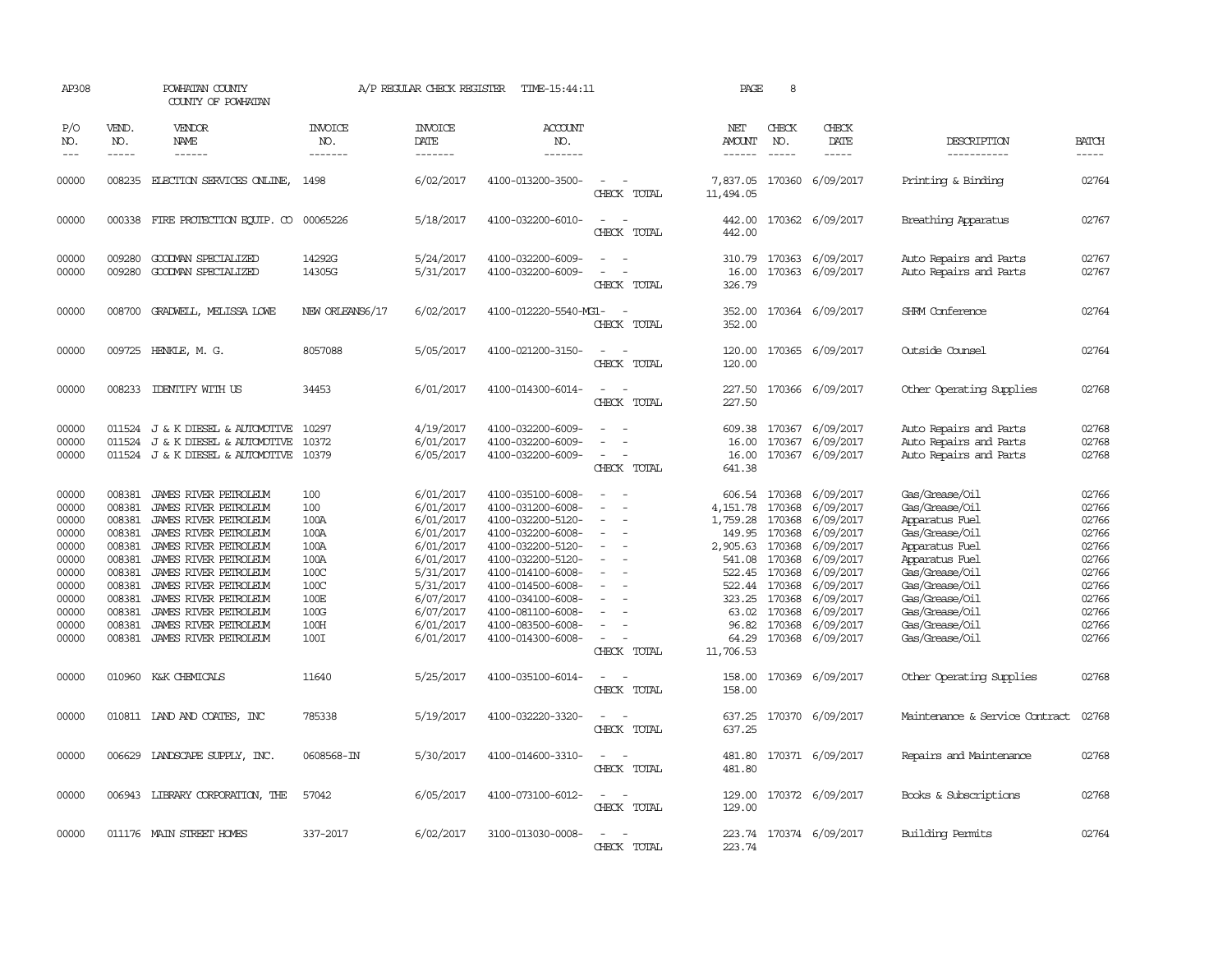| AP308                                                                                  |                                                          | POWHATAN COUNTY<br>COUNTY OF POWHATAN                                                                                                                                                                                                                                                                                              |                                                                                                 | A/P REGULAR CHECK REGISTER                                                                                                     | TIME-15:44:11                                                                                                                                                                                                  |                                                                                                                         | PAGE                                                      | 9                                                    |                                                                                                                                                                                    |                                                                                                                                                                                                                                                            |                                                                                        |
|----------------------------------------------------------------------------------------|----------------------------------------------------------|------------------------------------------------------------------------------------------------------------------------------------------------------------------------------------------------------------------------------------------------------------------------------------------------------------------------------------|-------------------------------------------------------------------------------------------------|--------------------------------------------------------------------------------------------------------------------------------|----------------------------------------------------------------------------------------------------------------------------------------------------------------------------------------------------------------|-------------------------------------------------------------------------------------------------------------------------|-----------------------------------------------------------|------------------------------------------------------|------------------------------------------------------------------------------------------------------------------------------------------------------------------------------------|------------------------------------------------------------------------------------------------------------------------------------------------------------------------------------------------------------------------------------------------------------|----------------------------------------------------------------------------------------|
| P/O<br>NO.<br>$---$                                                                    | VEND.<br>NO.<br>$- - - - -$                              | VENDOR<br>NAME<br>$- - - - - -$                                                                                                                                                                                                                                                                                                    | <b>INVOICE</b><br>NO.<br>-------                                                                | <b>INVOICE</b><br>DATE<br>-------                                                                                              | <b>ACCOUNT</b><br>NO.<br>-------                                                                                                                                                                               |                                                                                                                         | NET<br>AMOUNT<br>------                                   | CHECK<br>NO.                                         | CHECK<br>DATE<br>$- - - - -$                                                                                                                                                       | DESCRIPTION<br>-----------                                                                                                                                                                                                                                 | <b>BATCH</b><br>-----                                                                  |
| 00000                                                                                  |                                                          | 009552 MANSFIELD OIL COMPANY                                                                                                                                                                                                                                                                                                       | SOLCD-315163                                                                                    | 6/02/2017                                                                                                                      | 4100-032200-5120-                                                                                                                                                                                              | $\equiv$<br>CHECK TOTAL                                                                                                 | 148.21                                                    |                                                      | 148.21 170375 6/09/2017                                                                                                                                                            | Apparatus Fuel                                                                                                                                                                                                                                             | 02768                                                                                  |
| 00000                                                                                  |                                                          | 006146 MCCLELLAN, WENDY SUSAN                                                                                                                                                                                                                                                                                                      | MILEAGE 5/12/17                                                                                 | 5/12/2017                                                                                                                      | 4100-031710-5510-                                                                                                                                                                                              | $\sim$<br>CHECK TOTAL                                                                                                   | 49.06<br>49.06                                            |                                                      | 170376 6/09/2017                                                                                                                                                                   | Travel/Mileage/Parking/Tolls                                                                                                                                                                                                                               | 02768                                                                                  |
| 00000                                                                                  |                                                          | 010924 MITCHELL PEST                                                                                                                                                                                                                                                                                                               | 101410                                                                                          | 5/10/2017                                                                                                                      | 4100-035100-3320-                                                                                                                                                                                              | $\equiv$<br>CHECK TOTAL                                                                                                 | 65.00<br>65.00                                            |                                                      | 170377 6/09/2017                                                                                                                                                                   | Landscaping - Animal Control                                                                                                                                                                                                                               | 02768                                                                                  |
| 00000                                                                                  |                                                          | 007297 NAFECO, INC.                                                                                                                                                                                                                                                                                                                | 880601                                                                                          | 5/31/2017                                                                                                                      | 4100-032200-6011-                                                                                                                                                                                              | $\sim$<br>$\overline{\phantom{a}}$<br>CHECK TOTAL                                                                       | 141.18<br>141.18                                          |                                                      | 170379 6/09/2017                                                                                                                                                                   | Protective Gear/Uniforms                                                                                                                                                                                                                                   | 02768                                                                                  |
| 00000                                                                                  |                                                          | 006389 NUNNALLY, REBECCA C                                                                                                                                                                                                                                                                                                         | CONF MIG5/31/17                                                                                 | 5/31/2017                                                                                                                      | 4100-012410-5510-                                                                                                                                                                                              | $ -$<br>CHECK TOTAL                                                                                                     | 150.87                                                    |                                                      | 150.87 170380 6/09/2017                                                                                                                                                            | Travel/Mileage/Parking/Tolls                                                                                                                                                                                                                               | 02765                                                                                  |
| 00000                                                                                  |                                                          | 000761 POSTMASTER OF POWHATAN                                                                                                                                                                                                                                                                                                      | POSTAGE 6/17                                                                                    | 6/06/2017                                                                                                                      | 4100-012310-5210-                                                                                                                                                                                              | $\equiv$<br>$\sim$<br>CHECK TOTAL                                                                                       | 450.00<br>450.00                                          |                                                      | 170381 6/09/2017                                                                                                                                                                   | Postage                                                                                                                                                                                                                                                    | 02765                                                                                  |
| 00000<br>00000<br>00000                                                                | 006914<br>006914                                         | POWHATAN AUTO REPAIR<br>POWHATAN AUTO REPAIR<br>006914 POWHATAN AUTO REPAIR                                                                                                                                                                                                                                                        | 890<br>NO INV UNIT#17<br>891                                                                    | 5/31/2017<br>5/05/2017<br>6/02/2017                                                                                            | 4100-034100-6009-<br>4100-031200-6008-<br>4100-031200-6008-                                                                                                                                                    | $\overline{\phantom{a}}$<br>CHECK TOTAL                                                                                 | 413.90<br>49.88<br>47.95<br>511.73                        | 170382                                               | 170382 6/09/2017<br>6/09/2017<br>170382 6/09/2017                                                                                                                                  | Auto Parts/Repairs<br>Gas/Grease/Oil<br>Gas/Grease/Oil                                                                                                                                                                                                     | 02764<br>02768<br>02768                                                                |
| 00000                                                                                  |                                                          | 006497 POWHATAN HIGH SCHOOL                                                                                                                                                                                                                                                                                                        | <b>MUSTOE BANDPYMT</b>                                                                          | 6/02/2017                                                                                                                      | 4100-053910-5642-                                                                                                                                                                                              | CHECK TOTAL                                                                                                             | 400.00<br>400.00                                          |                                                      | 170384 6/09/2017                                                                                                                                                                   | PCCAA Services - TANF                                                                                                                                                                                                                                      | 02765                                                                                  |
| 00000<br>00000<br>00000<br>00000<br>00000<br>00000                                     | 006474<br>006474<br>006474<br>006474                     | PROGRESSIVE AUTO WORKS<br>PROGRESSIVE AUTO WORKS<br>PROGRESSIVE AUTO WORKS<br>PROGRESSIVE AUTO WORKS<br>006474 PROGRESSIVE AUTO WORKS<br>006474 PROGRESSIVE AUTO WORKS                                                                                                                                                             | 33630<br>33976<br>33985<br>34040<br>34080<br>34089                                              | 4/06/2017<br>5/23/2017<br>5/23/2017<br>5/30/2017<br>6/02/2017<br>6/05/2017                                                     | 4100-031200-6009-<br>4100-031200-6009-<br>4100-031200-6009-<br>4100-031200-6009-<br>4100-031200-6009-<br>4100-031200-6009-                                                                                     | $\sim$<br>$\overline{\phantom{a}}$<br>$\equiv$<br>$\sim$<br>CHECK TOTAL                                                 | 847.06<br>723.69<br>162.80 170385<br>71.86<br>2,766.96    | 170385<br>170385<br>684.49 170385<br>170385          | 277.06 170385 6/09/2017<br>6/09/2017<br>6/09/2017<br>6/09/2017<br>6/09/2017<br>6/09/2017                                                                                           | Auto Parts/Repairs<br>Auto Parts/Repairs<br>Auto Parts/Repairs<br>Auto Parts/Repairs<br>Auto Parts/Repairs<br>Auto Parts/Repairs                                                                                                                           | 02768<br>02768<br>02768<br>02768<br>02768<br>02768                                     |
| 00000                                                                                  | 009518                                                   | <b>OUARLES PETROLEUM, INC.</b>                                                                                                                                                                                                                                                                                                     | CT-0873252                                                                                      | 5/31/2017                                                                                                                      | 4100-031200-6008-                                                                                                                                                                                              | $\overline{\phantom{a}}$<br>CHECK TOTAL                                                                                 | 7,085.23<br>7,085.23                                      |                                                      | 170386 6/09/2017                                                                                                                                                                   | Gas/Grease/Oil                                                                                                                                                                                                                                             | 02768                                                                                  |
| 00000<br>00000<br>00000<br>00000<br>00000<br>00000<br>00000<br>00000<br>00000<br>00000 | 000620<br>000620<br>000620<br>000620<br>000620<br>000620 | 000620 R. C. GOODWYN & SONS, INC<br>R. C. GOODWIN & SONS, INC<br>000620 R. C. GOODWYN & SONS, INC<br>R. C. GOODWYN & SONS, INC<br>R. C. GOODWYN & SONS, INC<br>000620 R. C. GOODWYN & SONS, INC<br>R. C. GOODWYN & SONS, INC<br>R. C. GOODWYN & SONS, INC<br>R. C. GOODWYN & SONS, INC<br>000620 R. C. GOODWYN & SONS, INC 0767299 | 0766520<br>0766848<br>0766197<br>0766234<br>0766418<br>0766607<br>0767014<br>0767129<br>0767262 | 5/16/2017<br>5/18/2017<br>5/15/2017<br>5/15/2017<br>5/16/2017<br>5/17/2017<br>5/19/2017<br>5/19/2017<br>5/22/2017<br>5/22/2017 | 4100-083500-6014-<br>4100-083500-6014-<br>4100-014100-3310-<br>4100-014100-3310-<br>4100-014100-6004-<br>4100-032210-3310-<br>4100-014100-3310-<br>4100-014100-3310-<br>4100-014100-3310-<br>4100-014100-3310- | $\sim$<br>$\equiv$<br>$\equiv$<br>$\equiv$<br>$\sim$<br>$\overline{\phantom{a}}$<br>$\equiv$<br>$\equiv$<br>CHECK TOTAL | 7.76<br>10.99<br>45.83<br>9.18<br>4.59<br>24.56<br>204.24 | 170387<br>15.18 170387<br>170387<br>170387<br>170387 | 23.69 170387 6/09/2017<br>6/09/2017<br>170387 6/09/2017<br>6/09/2017<br>170387 6/09/2017<br>3.49 170387 6/09/2017<br>6/09/2017<br>6/09/2017<br>6/09/2017<br>58.97 170387 6/09/2017 | Other Operating Supplies<br>Other Operating Supplies<br>Repairs & Maintenance<br>Repairs & Maintenance<br>Tools and Equipment<br>Repairs & Maintenance<br>Repairs & Maintenance<br>Repairs & Maintenance<br>Repairs & Maintenance<br>Repairs & Maintenance | 02764<br>02764<br>02769<br>02769<br>02769<br>02769<br>02769<br>02769<br>02769<br>02769 |
| 00000<br>00000                                                                         | 000620                                                   | 000620 R.C. GOODWYN & SONS, INC<br>R. C. GOODWYN & SONS, INC                                                                                                                                                                                                                                                                       | 767015<br>767509                                                                                | 5/19/2017<br>5/23/2017                                                                                                         | 4100-083500-6014-<br>4100-083500-6014-                                                                                                                                                                         | $\sim$                                                                                                                  |                                                           |                                                      | 27.98 170388 6/09/2017<br>7.04 170388 6/09/2017                                                                                                                                    | Other Operating Supplies<br>Other Operating Supplies                                                                                                                                                                                                       | 02764<br>02764                                                                         |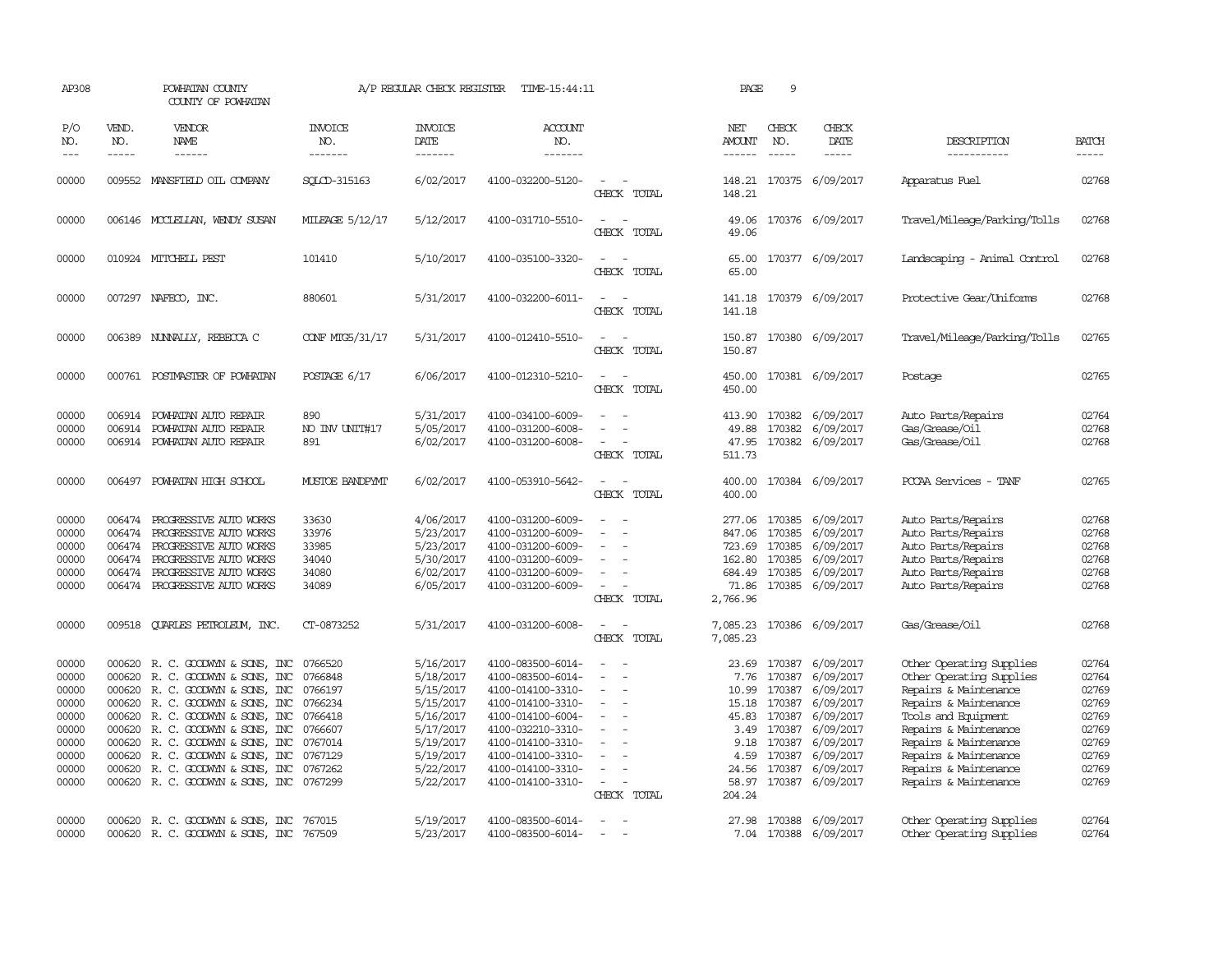| AP308                                              |                                                          | POWHATAN COUNTY<br>COUNTY OF POWHATAN                                                                                                        |                                                                                  | A/P REGULAR CHECK REGISTER                                                 | TIME-15:44:11                                                                                                              |                                                                       | PAGE                                   | 10                                                         |                                                                                         |                                                                                                                |                                                    |
|----------------------------------------------------|----------------------------------------------------------|----------------------------------------------------------------------------------------------------------------------------------------------|----------------------------------------------------------------------------------|----------------------------------------------------------------------------|----------------------------------------------------------------------------------------------------------------------------|-----------------------------------------------------------------------|----------------------------------------|------------------------------------------------------------|-----------------------------------------------------------------------------------------|----------------------------------------------------------------------------------------------------------------|----------------------------------------------------|
| P/O<br>NO.<br>$---$                                | VEND.<br>NO.<br>$- - - - -$                              | <b>VENDOR</b><br>NAME<br>$- - - - - -$                                                                                                       | <b>INVOICE</b><br>NO.<br>-------                                                 | <b>INVOICE</b><br>DATE<br>-------                                          | ACCOUNT<br>NO.<br>-------                                                                                                  |                                                                       | NET<br><b>AMOUNT</b><br>$- - - - - -$  | CHECK<br>NO.<br>$\frac{1}{2}$                              | CHECK<br>DATE<br>-----                                                                  | DESCRIPTION<br>-----------                                                                                     | <b>BATCH</b><br>$- - - - -$                        |
| 00000<br>00000<br>00000<br>00000                   | 000620<br>000620                                         | 000620 R. C. GOODWYN & SONS, INC<br>R. C. GOODWYN & SONS, INC<br>R. C. GOODWYN & SONS, INC<br>000620 R. C. GOODWYN & SONS, INC 0767862       | 0768055<br>0767380<br>0767380                                                    | 5/26/2017<br>5/22/2017<br>5/22/2017<br>5/25/2017                           | 4100-014500-3190-<br>4100-014100-3310-<br>4100-014100-6004-<br>4100-014100-3310-                                           | $\sim$<br>CHECK TOTAL                                                 | 7.68<br>5.69<br>10.99<br>4.89<br>64.27 | 170388<br>170388<br>170388                                 | 6/09/2017<br>6/09/2017<br>6/09/2017<br>170388 6/09/2017                                 | Grounds Maintenance<br>Repairs & Maintenance<br>Tools and Equipment<br>Repairs & Maintenance                   | 02768<br>02769<br>02769<br>02769                   |
| 00000                                              |                                                          | 006466 RADIO COMMUNICATION OF VA 800006133-1                                                                                                 |                                                                                  | 5/26/2017                                                                  | 4100-032200-3310-                                                                                                          | $\sim$<br>$\sim$<br>CHECK TOTAL                                       | 207.74                                 |                                                            | 207.74 170389 6/09/2017                                                                 | Equipment Repair                                                                                               | 02769                                              |
| 00000                                              |                                                          | 006945 RECORDED BOOKS, LLC                                                                                                                   | 75538774                                                                         | 5/31/2017                                                                  | 4100-073100-6012-                                                                                                          | CHECK TOTAL                                                           | 20.85<br>20.85                         |                                                            | 170391 6/09/2017                                                                        | Books & Subscriptions                                                                                          | 02769                                              |
| 00000                                              |                                                          | 011222 RESPONSIBLE FAIHERS AND                                                                                                               | <b>JUNE 2017</b>                                                                 | 6/02/2017                                                                  | 4100-053910-5643-                                                                                                          | $\sim$ $-$<br>$\sim$<br>CHECK TOTAL                                   | 2,940.00<br>2,940.00                   |                                                            | 170392 6/09/2017                                                                        | PCCAA Services - Federal CSBG                                                                                  | 02764                                              |
| 00000                                              |                                                          | 009037 REYNOLDS LIGHTING SUPPLY                                                                                                              | 123042                                                                           | 5/25/2017                                                                  | 4100-014100-3310-                                                                                                          | CHECK TOTAL                                                           | 826.70<br>826.70                       |                                                            | 170393 6/09/2017                                                                        | Repairs & Maintenance                                                                                          | 02769                                              |
| 00000<br>00000                                     | 006579<br>006579                                         | RICHMOND ALARM COMPANY<br>RICHMOND ALARM COMPANY                                                                                             | 183531<br>183599                                                                 | 6/01/2017<br>6/01/2017                                                     | 4100-014100-3320-<br>4100-014100-3320-                                                                                     | CHECK TOTAL                                                           | 800.00<br>344.00<br>1,144.00           |                                                            | 170394 6/09/2017<br>170394 6/09/2017                                                    | Maintenance & Service Contract<br>Maintenance & Service Contract                                               | 02769<br>02769                                     |
| 00000                                              |                                                          | 007325 RICHMOND OXYGEN CO.                                                                                                                   | 256002                                                                           | 5/31/2017                                                                  | 4100-032200-3320-                                                                                                          | CHECK TOTAL                                                           | 255.00                                 |                                                            | 255.00 170395 6/09/2017                                                                 | Maintenance & Service Contract                                                                                 | 02769                                              |
| 00000<br>00000                                     |                                                          | 007942 RICHMOND SUBURBAN<br>007942 RICHMOND SUBURBAN                                                                                         | I00005285210510<br>I00005285210517                                               | 5/10/2017<br>5/17/2017                                                     | 4100-012200-3600-<br>4100-012200-3600-                                                                                     | $\equiv$<br>$\sim$<br>CHECK TOTAL                                     | 438.75<br>438.75<br>877.50             |                                                            | 170396 6/09/2017<br>170396 6/09/2017                                                    | Advertising<br>Advertising                                                                                     | 02764<br>02764                                     |
| 00000                                              |                                                          | 006253 SALISBURY TIRE & EXHAUST                                                                                                              | 0094587                                                                          | 5/02/2017                                                                  | 4100-031200-6009-                                                                                                          | CHECK TOTAL                                                           | 78.91                                  |                                                            | 78.91 170397 6/09/2017                                                                  | Auto Parts/Repairs                                                                                             | 02769                                              |
| 00000                                              |                                                          | 007456 SCHOEFFEL, PATRICK M.                                                                                                                 | <b>BASIC PUMPCLASS</b>                                                           | 5/27/2017                                                                  | 4100-032200-5815-                                                                                                          | CHECK TOTAL                                                           | 40.00<br>40.00                         |                                                            | 170398 6/09/2017                                                                        | Training/Seminars                                                                                              | 02769                                              |
| 00000                                              | 008410                                                   | SHERWIN-WILLIAMS COMPANY                                                                                                                     | $0183 - 1$                                                                       | 4/17/2017                                                                  | 4100-014100-3310-                                                                                                          | $\sim$<br>CHECK TOTAL                                                 | 78.30<br>78.30                         |                                                            | 170399 6/09/2017                                                                        | Repairs & Maintenance                                                                                          | 02769                                              |
| 00000                                              |                                                          | 009701 SHI INTERNATIONAL CORP.                                                                                                               | B06338938                                                                        | 3/31/2017                                                                  | 4100-022100-6001-                                                                                                          | $\sim$<br>- -<br>CHECK TOTAL                                          | 750.66<br>750.66                       |                                                            | 170400 6/09/2017                                                                        | Office Supplies                                                                                                | 02769                                              |
| 00000<br>00000                                     | 006594<br>006594                                         | SOUTHSIDE ELECTRIC COOP<br>SOUTHSIDE ELECTRIC COOP                                                                                           | 531552001 5/17<br>549574001 5/17                                                 | 5/15/2017<br>5/15/2017                                                     | 4100-053910-5642-<br>4100-053910-5643-                                                                                     | $\sim$<br>$\sim$<br>$\sim$<br>$\overline{\phantom{a}}$<br>CHECK TOTAL | 237.31<br>129.65<br>366.96             | 170403<br>170403                                           | 6/09/2017<br>6/09/2017                                                                  | PCCAA Services - TANF<br>PCCAA Services - Federal CSBG                                                         | 02764<br>02764                                     |
| 00000<br>00000<br>00000<br>00000<br>00000<br>00000 | 008578<br>008578<br>008578<br>008578<br>008578<br>008578 | STAPLES BUSINESS AD-<br>STAPLES BUSINESS AD-<br>STAPLES BUSINESS AD-<br>STAPLES BUSINESS AD-<br>STAPLES BUSINESS AD-<br>STAPLES BUSINESS AD- | 3340329948<br>3340329949<br>3340985039<br>3340985040<br>3340765882<br>3340765882 | 5/19/2017<br>5/19/2017<br>5/26/2017<br>5/26/2017<br>5/24/2017<br>5/24/2017 | 4100-012200-6001-<br>4100-012200-6001-<br>4100-083500-6001-<br>4100-083500-6001-<br>4100-012510-6001-<br>4100-081100-6001- | $\overline{\phantom{a}}$                                              | 3.29<br>41.99<br>9.56                  | 28.40 170404<br>170404<br>170404<br>86.15 170404<br>170404 | 6/09/2017<br>6/09/2017<br>6/09/2017<br>6/09/2017<br>6/09/2017<br>16.57 170404 6/09/2017 | Office Supplies<br>Office Supplies<br>Office Supplies<br>Office Supplies<br>Office Supplies<br>Office Supplies | 02764<br>02764<br>02764<br>02764<br>02765<br>02765 |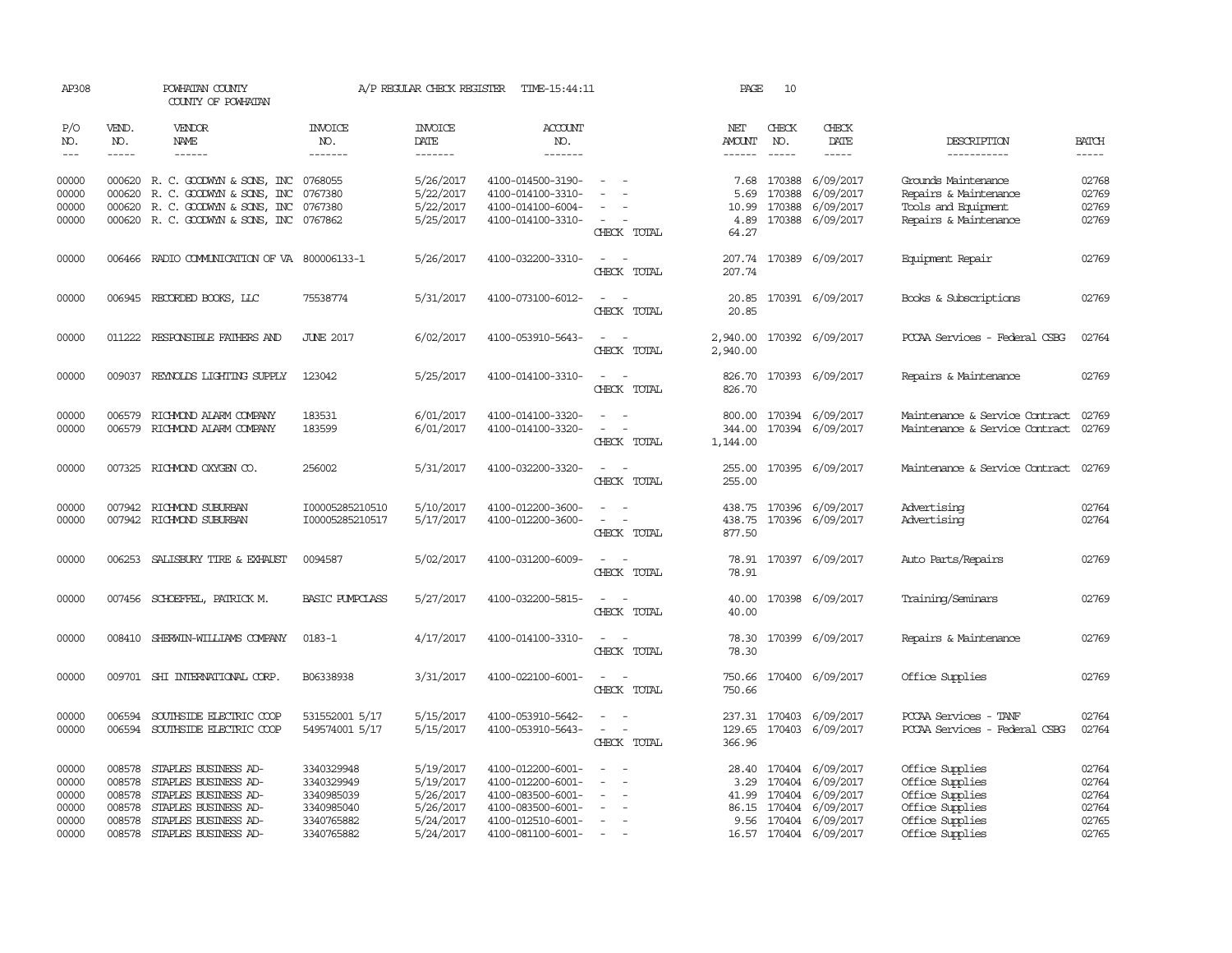| AP308               |                             | POWHATAN COUNTY<br>COUNTY OF POWHATAN  |                                    | A/P REGULAR CHECK REGISTER        | TIME-15:44:11                          |                                         | PAGE                 | 11                            |                           |                                          |                             |
|---------------------|-----------------------------|----------------------------------------|------------------------------------|-----------------------------------|----------------------------------------|-----------------------------------------|----------------------|-------------------------------|---------------------------|------------------------------------------|-----------------------------|
| P/O<br>NO.<br>$---$ | VEND.<br>NO.<br>$- - - - -$ | <b>VENDOR</b><br>NAME<br>$- - - - - -$ | <b>INVOICE</b><br>NO.<br>-------   | <b>INVOICE</b><br>DATE<br>------- | ACCOUNT<br>NO.<br>-------              |                                         | NET<br><b>AMOUNT</b> | CHECK<br>NO.<br>$\frac{1}{2}$ | CHECK<br>DATE<br>-----    | DESCRIPTION<br>-----------               | <b>BATCH</b><br>$- - - - -$ |
|                     |                             |                                        |                                    |                                   |                                        |                                         |                      |                               |                           |                                          |                             |
| 00000               | 008578                      | STAPLES BUSINESS AD-                   | 3340765882                         | 5/24/2017                         | 4100-012100-6001-                      |                                         | 39.95                | 170404                        | 6/09/2017                 | Office Supplies                          | 02765                       |
| 00000               | 008578                      | STAPLES BUSINESS AD-                   | 3340985038                         | 5/26/2017                         | 4100-012100-6001-                      |                                         | 47.14                | 170404                        | 6/09/2017                 | Office Supplies                          | 02765                       |
| 00000               | 008578                      | STAPLES BUSINESS AD-                   | 3339866899                         | 5/13/2017                         | 4100-014400-6001-                      |                                         | 12.14                | 170404                        | 6/09/2017                 | Stationery/Office Supplies               | 02769                       |
| 00000               | 008578                      | STAPLES BUSINESS AD-                   | 3340709455                         | 5/23/2017                         | 4100-014300-6014-                      | $\equiv$                                |                      | 34.18 170404                  | 6/09/2017                 | Other Operating Supplies                 | 02769                       |
| 00000               | 008578                      | STAPLES BUSINESS AD-                   | 3340709455                         | 5/23/2017                         | 4100-014400-6001-                      | $\overline{\phantom{a}}$<br>CHECK TOTAL | 4.54<br>323.91       | 170404                        | 6/09/2017                 | Stationery/Office Supplies               | 02769                       |
| 00000               | 011188                      | TECH FIRE & SAFETY                     | 1330                               | 6/06/2017                         | 4100-032200-6011-                      |                                         | 583.00               |                               | 170406 6/09/2017          | Protective Gear/Uniforms                 | 02769                       |
|                     |                             |                                        |                                    |                                   |                                        | CHECK TOTAL                             | 583.00               |                               |                           |                                          |                             |
| 00000               | 006506                      | THYSSENKRUPP ELEVATOR                  | 5000661707                         | 4/07/2017                         | 4100-014100-3310-                      |                                         | 175.00               | 170407                        | 6/09/2017                 | Repairs & Maintenance                    | 02769                       |
| 00000               | 006506                      | THYSSENKRUPP ELEVATOR                  | 5000661808Q                        | 4/07/2017                         | 4100-014100-3310-                      | CHECK TOTAL                             | 700.00<br>875.00     | 170407                        | 6/09/2017                 | Repairs & Maintenance                    | 02769                       |
| 00000               | 001930                      | TREASURER, VIRGINIA TECH               | FY17 4TH OTR                       | 6/01/2017                         | 4100-083500-3140-                      | $\equiv$<br>$\sim$                      | 13,499.72            | 170408                        | 6/09/2017                 | Professional Services                    | 02769                       |
| 00000               | 001930                      | TREASURER, VIRGINIA TECH               | FY17 4TH OTR                       | 6/01/2017                         | 4100-083500-3140-                      |                                         | 4,623.65             | 170408                        | 6/09/2017                 | Professional Services                    | 02769                       |
|                     |                             |                                        |                                    |                                   |                                        | CHECK TOTAL                             | 18, 123.37           |                               |                           |                                          |                             |
| 00000               |                             | 008125 U.S. BANK                       | 4647476                            | 5/25/2017                         | 4100-095101-9150-                      | CHECK TOTAL                             | 2,500.00<br>2,500.00 |                               | 170409 6/09/2017          | Bond Trustee Fees/Arbitrage              | 02764                       |
| 00000               | 008126                      | VERIZON                                | 9786366740                         | 5/23/2017                         | 4100-032200-5260-                      |                                         | 50.28                | 170410                        | 6/09/2017                 | Internet                                 | 02769                       |
| 00000               | 008126                      | VERIZON                                | 9786377129                         | 5/23/2017                         | 4100-032200-5260-                      | CHECK TOTAL                             | 282.44<br>332.72     | 170410                        | 6/09/2017                 | <b>Internet</b>                          | 02769                       |
| 00000               | 011169                      | VERIZON                                | 8043780915 5/17                    | 5/25/2017                         | 4100-032220-5230-                      |                                         | 83.81                | 170411                        | 6/09/2017                 | Telephone System                         | 02764                       |
| 00000               | 011169                      | VERIZON                                | 1357471455Y5/17                    | 5/28/2017                         | 100-000100-0006-                       |                                         | 103.26               | 170411                        | 6/09/2017                 | Due from Other Agencies                  | 02765                       |
| 00000               |                             | 011169 VERIZON                         | 1357471455Y5/17                    | 5/28/2017                         | 4100-012310-5230-                      | $\equiv$                                |                      | 43.36 170411                  | 6/09/2017                 | Telephone Services                       | 02765                       |
| 00000               |                             | 011169 VERIZON                         | 1357471455Y5/17                    | 5/28/2017                         | 4100-012410-5230-                      |                                         | 43.36                | 170411                        | 6/09/2017                 | Telephone Services                       | 02765                       |
| 00000               |                             | 011169 VERIZON                         | 1357471455Y5/17                    | 5/28/2017                         | 4100-012510-5230-                      |                                         | 124.23               | 170411                        | 6/09/2017                 | Telephone Services                       | 02765                       |
| 00000               | 011169                      | VERIZON                                | 1357471455Y5/17                    | 5/28/2017                         | 4100-014100-5230-                      |                                         | 180.18               | 170411                        | 6/09/2017                 | Telephone Services                       | 02765                       |
| 00000<br>00000      | 011169                      | 011169 VERIZON<br>VERIZON              | 1357471455Y5/17                    | 5/28/2017<br>5/28/2017            | 4100-032210-5230-                      |                                         | 58.49                | 170411                        | 6/09/2017                 | Telephone Services                       | 02765<br>02765              |
| 00000               | 011169                      | VERIZON                                | 1357471455Y5/17                    | 5/28/2017                         | 4100-034100-5230-<br>4100-035500-5230- |                                         | 43.36<br>37.57       | 170411<br>170411              | 6/09/2017<br>6/09/2017    | Telephone Services<br>Telephone Services | 02765                       |
| 00000               |                             | 011169 VERIZON                         | 1357471455Y5/17<br>1357471455Y5/17 | 5/28/2017                         | 4100-071110-5230-                      | $\equiv$                                |                      |                               | 37.57 170411 6/09/2017    | Telephone Services                       | 02765                       |
| 00000               |                             | 011169 VERIZON                         | 1357471455Y5/17                    | 5/28/2017                         | 4100-073100-5230-                      |                                         |                      | 86.71 170411                  | 6/09/2017                 | Telephone Services                       | 02765                       |
| 00000               | 011169                      | VERIZON                                | 1357471455Y5/17                    | 5/28/2017                         | 4100-014300-5230-                      |                                         |                      | 72.06 170411                  | 6/09/2017                 | Telephone Services                       | 02765                       |
| 00000               | 011169                      | VERIZON                                | 1357471455Y5/17                    | 5/28/2017                         | 4100-021200-5230-                      |                                         | 37.57                | 170411                        | 6/09/2017                 | Telephone Services                       | 02765                       |
| 00000               | 011169                      | VERIZON                                | 1357471455Y5/17                    | 5/28/2017                         | 4100-031200-5230-                      |                                         | 244.05               | 170411                        | 6/09/2017                 | Telephone Services                       | 02765                       |
| 00000               | 011169                      | VERIZON                                | 1357471455Y5/17                    | 5/28/2017                         | 4100-032200-5230-                      |                                         | 240.37               | 170411                        | 6/09/2017                 | Telephone Services                       | 02765                       |
| 00000               | 011169                      | VERIZON                                | 1357471455Y5/17                    | 5/28/2017                         | 4100-032200-5260-                      |                                         | 164.61               | 170411                        | 6/09/2017                 | <b>Internet</b>                          | 02765                       |
| 00000               | 011169                      | VERIZON                                | 8045981340 5/17                    | 5/28/2017                         | 4100-021100-5230-                      | $\equiv$                                | 44.73                |                               | 170411 6/09/2017          | Telephone Services                       | 02765                       |
| 00000               | 011169                      | VERIZON                                | 8045987939 5/17                    | 5/28/2017                         | 4100-022100-5230-                      | $\sim$                                  | 44.45                |                               | 170411 6/09/2017          | Telephone Services                       | 02769                       |
|                     |                             |                                        |                                    |                                   |                                        | CHECK TOTAL                             | 1,689.74             |                               |                           |                                          |                             |
| 00000               |                             | 008710 VIRGINIA BUSINESS SYSTEMS       | 20726984                           | 5/27/2017                         | 4100-012100-3320-                      | CHECK TOTAL                             | 182.95<br>182.95     |                               | 170412 6/09/2017          | Maintenance & Service Contract           | 02765                       |
| 00000               |                             | 006302 VIRGINIA INFORMATION            | B000346                            | 5/12/2017                         | 4100-012520-3320-                      |                                         |                      |                               | 2,440.31 170413 6/09/2017 | Maintenance & Service Contract           | 02764                       |
| 00000               |                             | 006302 VIRGINIA INFORMATION            | T310629                            | 5/30/2017                         | 4100-012510-5260-                      | $\equiv$                                | 290.40               |                               | 170413 6/09/2017          | Internet Usage                           | 02765                       |
|                     |                             |                                        |                                    |                                   |                                        | CHECK TOTAL                             | 2,730.71             |                               |                           |                                          |                             |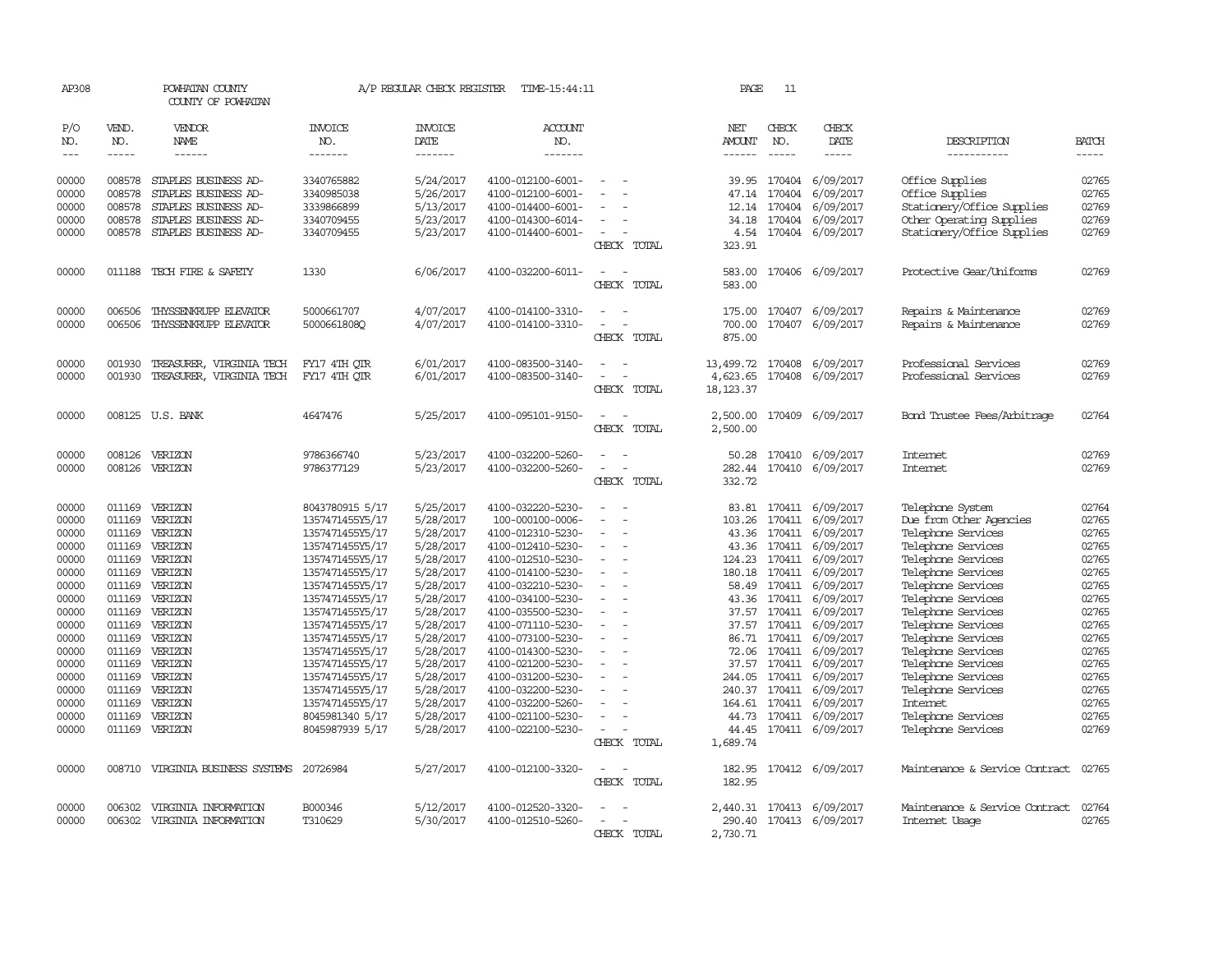| AP308          |                  | POWHATAN COUNTY<br>COUNTY OF POWHATAN                                  |                          |                        | A/P REGULAR CHECK REGISTER TIME-15:44:11 |                                                   | PAGE                      | 12            |                                                   |                                                                  |                |
|----------------|------------------|------------------------------------------------------------------------|--------------------------|------------------------|------------------------------------------|---------------------------------------------------|---------------------------|---------------|---------------------------------------------------|------------------------------------------------------------------|----------------|
| P/O<br>NO.     | VEND.<br>NO.     | VENDOR<br>NAME                                                         | INVOICE<br>NO.           | <b>INVOICE</b><br>DATE | <b>ACCOUNT</b><br>NO.                    |                                                   | NET<br>AMOUNT             | CHECK<br>NO.  | CHECK<br>DATE                                     | DESCRIPTION                                                      | <b>BATCH</b>   |
| $---$          | $- - - - -$      | ------                                                                 | -------                  | -------                | -------                                  |                                                   | ------                    | $- - - - -$   | -----                                             | -----------                                                      | -----          |
| 00000<br>00000 | 011181<br>011181 | WELLS FARGO FINANCIAL<br>WELLS FARGO FINANCIAL                         | 5003975390<br>5003975390 | 5/25/2017<br>5/25/2017 | 4100-012100-3320-<br>4100-012200-3320-   | $\equiv$                                          | 140.53                    | 170414        | 89.73 170414 6/09/2017<br>6/09/2017               | Maintenance & Service Contract<br>Maintenance & Service Contract | 02764<br>02764 |
| 00000          | 011181           | WELLS FARGO FINANCIAL                                                  | 5003975390               | 5/25/2017              | 4100-012310-3320-                        |                                                   | 60.21                     | 170414        | 6/09/2017                                         | Maintenance & Service Contract                                   | 02764          |
| 00000          | 011181           | WELLS FARGO FINANCIAL                                                  | 5003975390               | 5/25/2017              | 4100-012320-3500-                        | $\equiv$                                          | 139.25                    | 170414        | 6/09/2017                                         | Printing & Binding                                               | 02764          |
| 00000          | 011181           | WELLS FARGO FINANCIAL                                                  | 5003975390               | 5/25/2017              | 4100-012410-3320-                        | $\overline{\phantom{a}}$                          | 1.88                      | 170414        | 6/09/2017                                         | Maintenance & Service Contract                                   | 02764          |
| 00000          | 011181           | WELLS FARGO FINANCIAL                                                  | 5003975390               | 5/25/2017              | 4100-012510-3320-                        |                                                   | 22.09                     | 170414        | 6/09/2017                                         | Maintenance & Service Contract                                   | 02764          |
| 00000          | 011181           | WELLS FARGO FINANCIAL                                                  | 5003975390               | 5/25/2017              | 4100-013200-3320-                        |                                                   |                           | 143.19 170414 | 6/09/2017                                         | Maintenance & Service Contract                                   | 02764          |
| 00000          | 011181           | WELLS FARGO FINANCIAL                                                  | 5003975390               | 5/25/2017              | 4100-021600-8002-                        | $\equiv$                                          |                           |               | 186.70 170414 6/09/2017                           | Copier Lease                                                     | 02764          |
| 00000          | 011181           | WELLS FARGO FINANCIAL                                                  | 5003975390               | 5/25/2017              | 4100-021600-8002-                        |                                                   |                           | 105.24 170414 | 6/09/2017                                         | Copier Lease                                                     | 02764          |
| 00000          | 011181           | WELLS FARGO FINANCIAL                                                  | 5003975390               | 5/25/2017              | 4100-022100-3320-                        |                                                   |                           | 175.54 170414 | 6/09/2017                                         | Maintenance & Service Contract                                   | 02764          |
| 00000          | 011181           | WELLS FARGO FINANCIAL                                                  | 5003975390               | 5/25/2017              | 4100-031200-3320-                        |                                                   |                           |               | 175.54 170414 6/09/2017                           | Maintenance & Service Contract                                   | 02764          |
| 00000          | 011181           | WELLS FARGO FINANCIAL                                                  | 5003975390               | 5/25/2017              | 4100-031200-3320-                        |                                                   |                           |               | 234.37 170414 6/09/2017                           | Maintenance & Service Contract                                   | 02764          |
| 00000          | 011181           | WELLS FARGO FINANCIAL                                                  | 5003975390               | 5/25/2017              | 4100-034100-3320-                        |                                                   |                           |               | 79.87 170414 6/09/2017                            | Maintenance & Service Contract                                   | 02764          |
| 00000          | 011181           | WELLS FARGO FINANCIAL                                                  | 5003975390               | 5/25/2017              | 4100-035100-3320-                        |                                                   |                           |               | 92.69 170414 6/09/2017                            | Landscaping - Animal Control                                     | 02764          |
| 00000<br>00000 | 011181           | WELLS FARGO FINANCIAL                                                  | 5003975390               | 5/25/2017<br>5/25/2017 | 4100-081100-3320-                        |                                                   |                           |               | 159.71 170414 6/09/2017<br>18.45 170414 6/09/2017 | Maintenance & Service Contract<br>Maintenance & Service Contract | 02764<br>02764 |
| 00000          | 011181<br>011181 | WELLS FARGO FINANCIAL<br>WELLS FARGO FINANCIAL                         | 5003975390<br>5003975390 | 5/25/2017              | 4100-081500-3320-<br>4100-021200-8002-   |                                                   |                           |               | 225.93 170414 6/09/2017                           | Copier Lease Agreement                                           | 02764          |
|                |                  |                                                                        |                          |                        |                                          | CHECK TOTAL                                       | 2,050.92                  |               |                                                   |                                                                  |                |
| 00000          |                  | 009332 WITMER PUBLIC SAFETY                                            | 1781921                  | 5/31/2017              | 4100-032200-6011-                        | $\overline{\phantom{a}}$<br>CHECK TOTAL           | 201.60                    |               | 201.60 170415 6/09/2017                           | Protective Gear/Uniforms                                         | 02769          |
| 00000          |                  | 001890 X-ZACT                                                          | 3664                     | 5/30/2017              | 4100-031200-6001-                        | CHECK TOTAL                                       | 110.00<br>110.00          |               | 170416 6/09/2017                                  | Office Supplies                                                  | 02769          |
| 00000<br>00000 |                  | 010688 A&B CLEANING SERVICE, INC.<br>010688 A&B CLEANING SERVICE, INC. | 11162<br>11162           | 5/31/2017<br>5/31/2017 | 4100-014100-3180-<br>4100-032220-3180-   | $\sim$<br>$\overline{\phantom{a}}$<br>CHECK TOTAL | 5,441.38<br>5,687.53      |               | 170417 6/14/2017<br>246.15 170417 6/14/2017       | Cleaning Service<br>Cleaning Service                             | 02774<br>02774 |
| 00000          |                  | 006175 ADAMS OIL COMPANY, INC.                                         | 26612                    | 5/03/2017              | 4100-035500-6023-                        | CHECK TOTAL                                       | 22.98<br>22.98            |               | 170418 6/14/2017                                  | Mobile Command Post                                              | 02778          |
| 00000<br>00000 | 010780           | ALL GOOD AUTOMOTIVE LLC<br>010780 ALL GOOD AUTOMOTTVE LLC              | 4519<br>4522             | 6/06/2017<br>6/07/2017 | 4100-031200-6008-<br>4100-031200-6009-   | CHECK TOTAL                                       | 39.37<br>104.56<br>143.93 | 170420        | 6/14/2017<br>170420 6/14/2017                     | Gas/Grease/Oil<br>Auto Parts/Repairs                             | 02774<br>02774 |
| 00000          |                  | 006382 AMOS & AMOS, PLLC                                               | 8229477                  | 6/02/2017              | 4100-021200-3150-                        | $\overline{\phantom{a}}$<br>CHECK TOTAL           | 120.00<br>120.00          |               | 170421 6/14/2017                                  | Outside Counsel                                                  | 02778          |
| 00000          |                  | 007941 BAKER & TAYLOR                                                  | K99504250                | 6/06/2017              | 4100-073100-6012-                        |                                                   | 13.97                     |               | 170423 6/14/2017                                  | Books & Subscriptions                                            | 02774          |
| 00000          | 007941           | BAKER & TAYLOR                                                         | 0002916813               | 1/24/2017              | 4100-073100-6012-                        |                                                   |                           | 5.39-170423   | 6/14/2017                                         | Books & Subscriptions                                            | 02774          |
| 00000          |                  | 007941 BAKER & TAYLOR                                                  | B51944680                | 6/02/2017              | 4100-073100-6012-                        | $\sim$<br>CHECK TOTAL                             | 36.53                     |               | 27.95 170423 6/14/2017                            | Books & Subscriptions                                            | 02778          |
| 00000          |                  | 008713 BLUE RIDGE RESCUE                                               | 41418                    | 6/05/2017              | 4100-032200-6011-                        | $\sim$<br><b>.</b><br>CHECK TOTAL                 | 6,156.75<br>6,156.75      |               | 170424 6/14/2017                                  | Protective Gear/Uniforms                                         | 02774          |
| 00000          |                  | 009984 BRAME SPECIALTY CO., INC. 7193624                               |                          | 6/07/2017              | 4100-014100-6005-                        | CHECK TOTAL                                       | 1,310.24<br>1,310.24      |               | 170425 6/14/2017                                  | Cleaning Supplies                                                | 02774          |
| 00000          |                  | 011610 BUSINESS CARD                                                   | 05/27/2017               | 5/27/2017              | 4100-031200-6014-                        | $\sim$<br>$\overline{\phantom{a}}$                |                           |               | .00 170426 6/14/2017                              | Other Operating Supplies                                         | 02779          |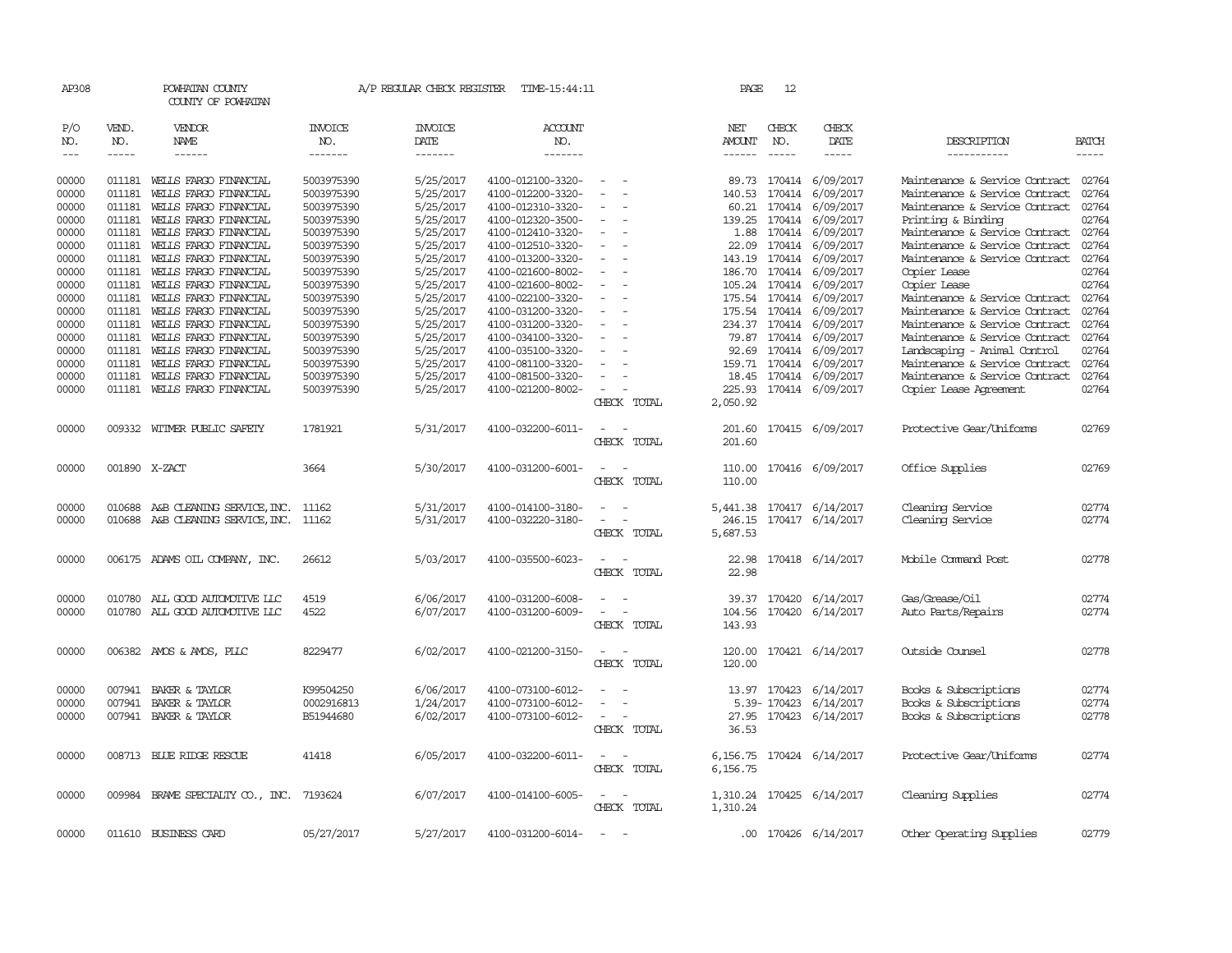| AP308          |                  | POWHATAN COUNTY<br>COUNTY OF POWHATAN        |                          | A/P REGULAR CHECK REGISTER | TIME-15:44:11                          |                                                      | PAGE            | 13           |                               |                                                      |                |
|----------------|------------------|----------------------------------------------|--------------------------|----------------------------|----------------------------------------|------------------------------------------------------|-----------------|--------------|-------------------------------|------------------------------------------------------|----------------|
| P/O<br>NO.     | VEND.<br>NO.     | VENDOR<br><b>NAME</b>                        | <b>INVOICE</b><br>NO.    | <b>INVOICE</b><br>DATE     | <b>ACCOUNT</b><br>NO.                  |                                                      | NET<br>AMOUNT   | CHECK<br>NO. | CHECK<br>DATE                 | DESCRIPTION                                          | <b>BATCH</b>   |
| $---$          | $- - - - -$      | $- - - - - -$                                | -------                  | -------                    | -------                                |                                                      | $- - - - - -$   | $- - - - -$  |                               | -----------                                          | $- - - - -$    |
| 00000<br>00000 | 011610<br>011610 | <b>BUSINESS CARD</b><br><b>BUSINESS CARD</b> | 05/27/2017<br>05/27/2017 | 5/27/2017<br>5/27/2017     | 4100-031200-6014-<br>4100-031200-6014- |                                                      | 8.40<br>275.63  | 170426       | 170426 6/14/2017<br>6/14/2017 | Other Operating Supplies<br>Other Operating Supplies | 02779<br>02779 |
| 00000          | 011610           | <b>BUSINESS CARD</b>                         | 05/27/2017               | 5/27/2017                  | 4100-031200-5550-                      | $\overline{\phantom{a}}$<br>CHECK TOTAL              | 30.00<br>314.03 | 170426       | 6/14/2017                     | Prisoner Extradition                                 | 02779          |
| 00000<br>00000 | 006965<br>006965 | CINIAS CORPORATION<br>CINIAS CORPORATION     | 143187371<br>143187371   | 5/17/2017<br>5/17/2017     | 4100-014100-6011-<br>4100-014500-6011- | $\sim$<br>$\sim$                                     | 63.90           | 65.34 170427 | 170427 6/14/2017<br>6/14/2017 | Uniforms<br>Uniforms                                 | 02774<br>02774 |
| 00000          | 006965           | CINIAS CORPORATION                           | 143187372                | 5/17/2017                  | 4100-014300-6011-                      |                                                      | 103.90          |              | 170427 6/14/2017              | Uniforms                                             | 02774          |
| 00000          | 006965           | CINIAS CORPORATION                           | 143191111                | 5/24/2017                  | 4100-014100-6011-                      | $\overline{a}$<br>$\sim$                             |                 | 63.90 170427 | 6/14/2017                     | Uniforms                                             | 02774          |
| 00000          | 006965           | CINIAS CORPORATION                           | 143191111                | 5/24/2017                  | 4100-014500-6011-                      |                                                      | 65.34           | 170427       | 6/14/2017                     | Uniforms                                             | 02774          |
| 00000          | 006965           | CINIAS CORPORATION                           | 143191112                | 5/24/2017                  | 4100-014300-6011-                      |                                                      | 103.90          | 170427       | 6/14/2017                     | Uniforms                                             | 02774          |
| 00000          | 006965           | CINIAS CORPORATION                           | 143194802                | 5/31/2017                  | 4100-014100-6011-                      | $\overline{a}$<br>$\overline{\phantom{a}}$           | 63.90           |              | 170427 6/14/2017              | Uniforms                                             | 02775          |
| 00000          | 006965           | CINIAS CORPORATION                           | 143194802                | 5/31/2017                  | 4100-014500-6011-                      |                                                      |                 |              | 65.34 170427 6/14/2017        | Uniforms                                             | 02775          |
| 00000          | 006965           | CINIAS CORPORATION                           | 143194803                | 5/31/2017                  | 4100-014300-6011-                      | $\sim$<br>$\overline{\phantom{a}}$                   | 103.90          |              | 170427 6/14/2017              | Uniforms                                             | 02775          |
|                |                  |                                              |                          |                            |                                        | CHECK TOTAL                                          | 699.42          |              |                               |                                                      |                |
| 00000          | 006965           | CINIAS CORPORATION                           | 143198502                | 6/07/2017                  | 4100-014100-6011-                      | $\sim$                                               |                 |              | 63.90 170428 6/14/2017        | Uniforms                                             | 02775          |
| 00000          | 006965           | CINIAS CORPORATION                           | 143198502                | 6/07/2017                  | 4100-014500-6011-                      |                                                      |                 |              | 65.34 170428 6/14/2017        | Uniforms                                             | 02775          |
| 00000          | 006965           | CINIAS CORPORATION                           | 143198503                | 6/07/2017                  | 4100-014300-6011-                      | $\overline{\phantom{a}}$<br>$\overline{\phantom{a}}$ | 103.90          |              | 170428 6/14/2017              | Uniforms                                             | 02775          |
|                |                  |                                              |                          |                            |                                        | CHECK TOTAL                                          | 233.14          |              |                               |                                                      |                |
| 00000          | 007282           | COBB TECHNOLOGIES, INC.                      | 869097                   | 6/09/2017                  | 4100-032200-3320-                      | $\sim$                                               |                 |              | 225.73 170429 6/14/2017       | Maintenance & Service Contract                       | 02775          |
|                |                  |                                              |                          |                            |                                        | CHECK TOTAL                                          | 225.73          |              |                               |                                                      |                |
| 00000          | 006042           | DEPT. OF MOTOR VEHICLES                      | 17151735                 | 5/31/2017                  | 4100-031200-6014-                      |                                                      | 20.00           |              | 170430 6/14/2017              | Other Operating Supplies                             | 02775          |
|                |                  |                                              |                          |                            |                                        | CHECK TOTAL                                          | 20.00           |              |                               |                                                      |                |
| 00000          | 006240           | DIAMOND SPRINGS WATER, INC                   | 2964832                  | 6/02/2017                  | 4100-014100-5130-                      |                                                      | 9.95            |              | 170431 6/14/2017              | Water                                                | 02775          |
| 00000          | 006240           | DIAMOND SPRINGS WATER, INC                   | 2964847                  | 6/02/2017                  | 4100-014100-5130-                      |                                                      | 8.95            |              | 170431 6/14/2017              | Water                                                | 02775          |
| 00000          | 006240           | DIAMOND SPRINGS WATER, INC                   | 2964861                  | 6/02/2017                  | 4100-014100-5130-                      | $\overline{\phantom{a}}$                             | 11.95           |              | 170431 6/14/2017              | Water                                                | 02775          |
| 00000          | 006240           | DIAMOND SPRINGS WATER, INC 510075450         |                          | 5/10/2017                  | 4100-031200-5130-                      |                                                      | 13.98           |              | 170431 6/14/2017              | Water                                                | 02775          |
| 00000          | 006240           | DIAMOND SPRINGS WATER, INC 517070091         |                          | 5/17/2017                  | 4100-014100-5130-                      |                                                      | 39.96           |              | 170431 6/14/2017              | Water                                                | 02775          |
| 00000          | 006240           | DIAMOND SPRINGS WATER, INC 517070110         |                          | 5/17/2017                  | 4100-014100-5130-                      |                                                      | 6.25            |              | 170431 6/14/2017              | Water                                                | 02775          |
| 00000          |                  | 006240 DIAMOND SPRINGS WATER, INC 601070091  |                          | 6/01/2017                  | 4100-014100-5130-                      | $\sim$<br>$\overline{\phantom{a}}$                   |                 |              | 20.97 170431 6/14/2017        | Water                                                | 02775          |
|                |                  |                                              |                          |                            |                                        | CHECK TOTAL                                          | 112.01          |              |                               |                                                      |                |
| 00000          | 000860           | DOMINION VIRGINIA POWER                      | 1498464559 6/17          | 6/02/2017                  | 4100-014600-5110-                      | $\sim$                                               |                 |              | 109.76 170432 6/14/2017       | Electricity                                          | 02775          |
| 00000          | 000860           | DOMINION VIRGINIA POWER                      | 1982170001 6/17          | 6/02/2017                  | 4100-014100-5110-                      | $\overline{\phantom{a}}$                             | 11.47           | 170432       | 6/14/2017                     | Electricity                                          | 02775          |
| 00000          | 000860           | DOMINION VIRGINIA POWER                      | 4691491015 6/17          | 6/05/2017                  | 4100-014600-5110-                      | $\overline{\phantom{a}}$                             | 14.49           | 170432       | 6/14/2017                     | Electricity                                          | 02775          |
| 00000          | 000860           | DOMINION VIRGINIA POWER                      | 6024003557 6/17          | 6/05/2017                  | 4100-014100-5110-                      |                                                      |                 |              | 18.44 170432 6/14/2017        | Electricity                                          | 02775          |
| 00000          | 000860           | DOMINION VIRGINIA POWER                      | 7765134072 5/17          | 5/30/2017                  | 4100-014100-5110-                      | $\sim$<br>CHECK TOTAL                                | 788.09          |              | 633.93 170432 6/14/2017       | Electricity                                          | 02775          |
| 00000          |                  | 001910 DUNN GAS COMPANY                      | 68116                    | 5/10/2017                  | 4100-014100-5120-                      | $\sim$<br>$\sim$                                     | 442.05          |              | 170435 6/14/2017              | Fuel                                                 | 02775          |
|                |                  |                                              |                          |                            |                                        | CHECK TOTAL                                          | 442.05          |              |                               |                                                      |                |
| 00000          |                  | 011882 EXCALIBUR                             | 11643                    | 5/25/2017                  | 4100-035100-6014-                      | $\sim$                                               |                 |              | 160.00 170436 6/14/2017       | Other Operating Supplies                             | 02775          |
|                |                  |                                              |                          |                            |                                        | CHECK TOTAL                                          | 160.00          |              |                               |                                                      |                |
| 00000          | 008336           | FERGUSON ENTERPRISES INC.                    | 4349663                  | 5/18/2017                  | 4100-014100-3310-                      |                                                      |                 |              | 74.36 170438 6/14/2017        | Repairs & Maintenance                                | 02775          |
| 00000          |                  | 008336 FERGUSON ENTERPRISES INC.             | 4362282                  | 5/30/2017                  | 4100-032210-3310-                      |                                                      |                 |              | 160.32 170438 6/14/2017       | Repairs & Maintenance                                | 02776          |
|                |                  |                                              |                          |                            |                                        |                                                      |                 |              |                               |                                                      |                |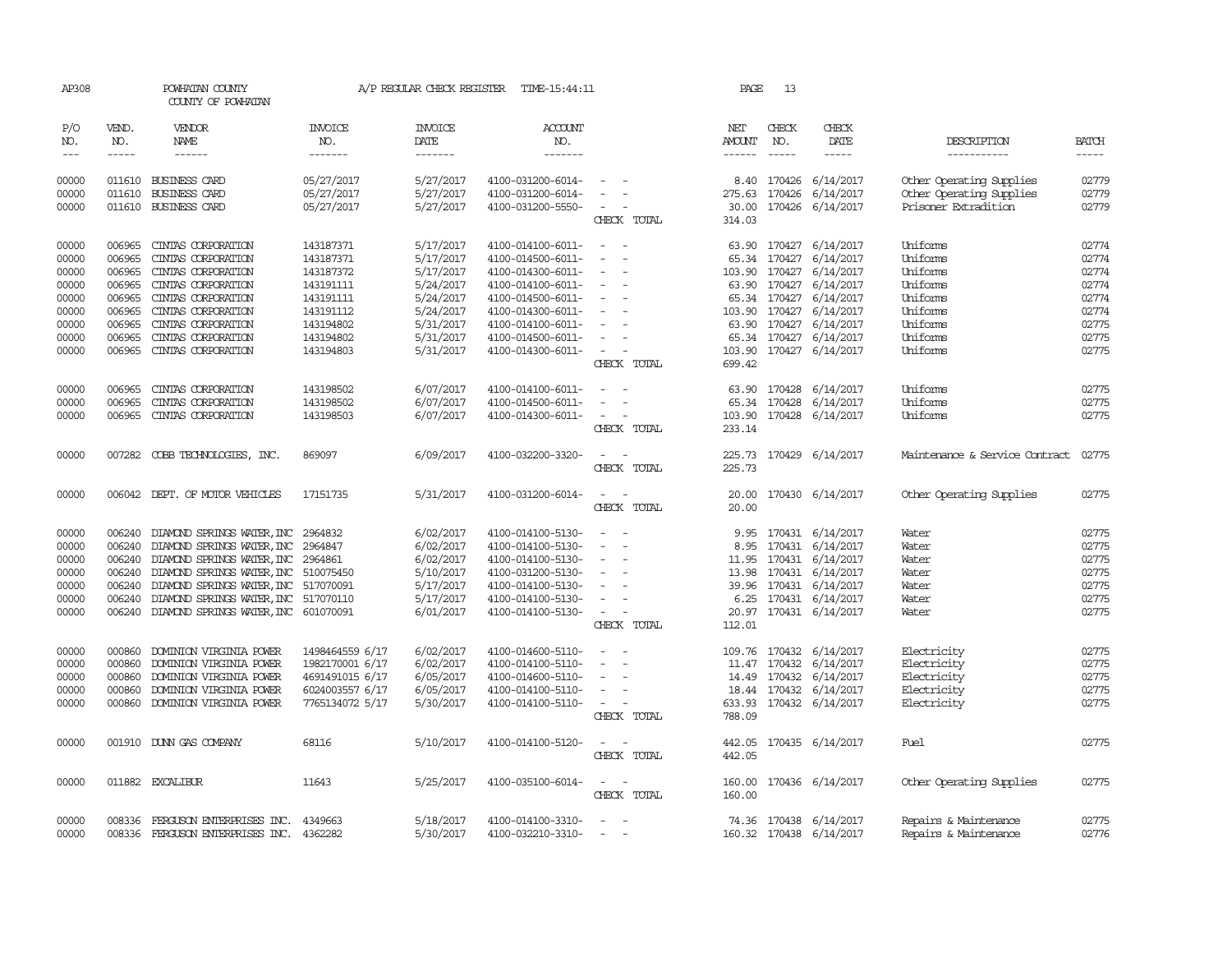| AP308                                                                                                    |                                      | POWHATAN COUNTY<br>COUNTY OF POWHATAN                                                                                                                                                                                                                                                                                                                         |                                                                                                                      | A/P REGULAR CHECK REGISTER                                                                                                                               | TIME-15:44:11                                                                                                                                                                                                                                            |                                                                                                                                                    | PAGE                                                                 | 14                                                                                                                     |                                                                                                                                                                                             |                                                                                                                                                                                                                                                                      |                                                                                                          |
|----------------------------------------------------------------------------------------------------------|--------------------------------------|---------------------------------------------------------------------------------------------------------------------------------------------------------------------------------------------------------------------------------------------------------------------------------------------------------------------------------------------------------------|----------------------------------------------------------------------------------------------------------------------|----------------------------------------------------------------------------------------------------------------------------------------------------------|----------------------------------------------------------------------------------------------------------------------------------------------------------------------------------------------------------------------------------------------------------|----------------------------------------------------------------------------------------------------------------------------------------------------|----------------------------------------------------------------------|------------------------------------------------------------------------------------------------------------------------|---------------------------------------------------------------------------------------------------------------------------------------------------------------------------------------------|----------------------------------------------------------------------------------------------------------------------------------------------------------------------------------------------------------------------------------------------------------------------|----------------------------------------------------------------------------------------------------------|
| P/O<br>NO.<br>$---$                                                                                      | VEND.<br>NO.<br>$- - - - -$          | VENDOR<br>NAME<br>------                                                                                                                                                                                                                                                                                                                                      | <b>INVOICE</b><br>NO.<br>-------                                                                                     | <b>INVOICE</b><br>DATE<br>-------                                                                                                                        | <b>ACCOUNT</b><br>NO.<br>-------                                                                                                                                                                                                                         |                                                                                                                                                    | NET<br>AMOUNT<br>------                                              | CHECK<br>NO.<br>$\frac{1}{2}$                                                                                          | CHECK<br>DATE<br>$- - - - -$                                                                                                                                                                | DESCRIPTION<br>-----------                                                                                                                                                                                                                                           | <b>BATCH</b><br>$- - - - -$                                                                              |
| 00000                                                                                                    |                                      | 008336 FERGUSON ENTERPRISES INC. 4367319                                                                                                                                                                                                                                                                                                                      |                                                                                                                      | 5/26/2017                                                                                                                                                | 4100-014100-3310-                                                                                                                                                                                                                                        | $\equiv$<br>CHECK TOTAL                                                                                                                            | 282.00                                                               |                                                                                                                        | 47.32 170438 6/14/2017                                                                                                                                                                      | Repairs & Maintenance                                                                                                                                                                                                                                                | 02776                                                                                                    |
| 00000                                                                                                    |                                      | 011880 FORTIN, MINDY                                                                                                                                                                                                                                                                                                                                          | SECURITYDEPOSIT                                                                                                      | 6/09/2017                                                                                                                                                | 4100-053910-5642-                                                                                                                                                                                                                                        | $\sim$<br>$\overline{\phantom{a}}$<br>CHECK TOTAL                                                                                                  | 500.00<br>500.00                                                     |                                                                                                                        | 170439 6/14/2017                                                                                                                                                                            | PCCAA Services - TANF                                                                                                                                                                                                                                                | 02774                                                                                                    |
| 00000                                                                                                    |                                      | 006763 GREENBERG & ASSOCIATES                                                                                                                                                                                                                                                                                                                                 | 2880                                                                                                                 | 6/02/2017                                                                                                                                                | 4100-031200-3110-                                                                                                                                                                                                                                        | $\sim$<br>$\sim$<br>CHECK TOTAL                                                                                                                    | 360.00<br>360.00                                                     |                                                                                                                        | 170440 6/14/2017                                                                                                                                                                            | Professional Health Services                                                                                                                                                                                                                                         | 02776                                                                                                    |
| 00000                                                                                                    |                                      | 011149 HERTLESS BROTHERS                                                                                                                                                                                                                                                                                                                                      | 9593                                                                                                                 | 6/02/2017                                                                                                                                                | 4100-014100-3310-                                                                                                                                                                                                                                        | $\sim$<br>$\overline{\phantom{a}}$<br>CHECK TOTAL                                                                                                  | 1,135.00<br>1,135.00                                                 |                                                                                                                        | 170442 6/14/2017                                                                                                                                                                            | Repairs & Maintenance                                                                                                                                                                                                                                                | 02776                                                                                                    |
| 00000                                                                                                    | 006097                               | HERTZLER FARM & FEED, INC                                                                                                                                                                                                                                                                                                                                     | 027200                                                                                                               | 6/06/2017                                                                                                                                                | 4100-035100-6022-                                                                                                                                                                                                                                        | $\sim$<br>CHECK TOTAL                                                                                                                              | 54.92<br>54.92                                                       |                                                                                                                        | 170443 6/14/2017                                                                                                                                                                            | Dog Food/Supplies                                                                                                                                                                                                                                                    | 02776                                                                                                    |
| 00000                                                                                                    |                                      | 011524 J & K DIESEL & AUTOMOTIVE 10389                                                                                                                                                                                                                                                                                                                        |                                                                                                                      | 6/12/2017                                                                                                                                                | 4100-032200-6009-                                                                                                                                                                                                                                        | $\equiv$<br>CHECK TOTAL                                                                                                                            | 42.93<br>42.93                                                       |                                                                                                                        | 170444 6/14/2017                                                                                                                                                                            | Auto Repairs and Parts                                                                                                                                                                                                                                               | 02776                                                                                                    |
| 00000<br>00000<br>00000<br>00000                                                                         | 000120<br>000120<br>000120<br>000120 | <b>JAMES RIVER AIR</b><br><b>JAMES RIVER AIR</b><br><b>JAMES RIVER AIR</b><br><b>JAMES RIVER AIR</b>                                                                                                                                                                                                                                                          | S79673<br>S80011<br>S80661<br>S80783                                                                                 | 5/31/2017<br>5/31/2017<br>5/31/2017<br>5/31/2017                                                                                                         | 4100-031210-3310-<br>4100-014100-3308-<br>4100-032220-3310-<br>4100-014100-3308-                                                                                                                                                                         | $\sim$<br>$\overline{\phantom{a}}$<br>CHECK TOTAL                                                                                                  | 1,052.50<br>301.00<br>1,896.52                                       |                                                                                                                        | 170445 6/14/2017<br>170445 6/14/2017<br>300.36 170445 6/14/2017<br>242.66 170445 6/14/2017                                                                                                  | Repairs and Maintenance<br>HVAC Service and Repairs<br>Repairs & Maintenance<br>HVAC Service and Repairs                                                                                                                                                             | 02776<br>02776<br>02776<br>02776                                                                         |
| 00000                                                                                                    |                                      | 011879 KELLEY, KAREN                                                                                                                                                                                                                                                                                                                                          | I AM PATIENT                                                                                                         | 6/08/2017                                                                                                                                                | 3100-014020-0001-                                                                                                                                                                                                                                        | $\sim$ 100 $\mu$<br>CHECK TOTAL                                                                                                                    | 14.60<br>14.60                                                       |                                                                                                                        | 170446 6/14/2017                                                                                                                                                                            | Library Fines - Lost Books, Et                                                                                                                                                                                                                                       | 02774                                                                                                    |
| 00000                                                                                                    |                                      | 009164 LIBRARY IDEAS, LLC                                                                                                                                                                                                                                                                                                                                     | 57042                                                                                                                | 6/05/2017                                                                                                                                                | 4100-073100-6012-                                                                                                                                                                                                                                        | CHECK TOTAL                                                                                                                                        | 129.00<br>129.00                                                     |                                                                                                                        | 170448 6/14/2017                                                                                                                                                                            | Books & Subscriptions                                                                                                                                                                                                                                                | 02774                                                                                                    |
| 00000                                                                                                    |                                      | 008885 MARTIN, PEGGY                                                                                                                                                                                                                                                                                                                                          | EXP RPT 6/9/17                                                                                                       | 6/09/2017                                                                                                                                                | 4100-073100-5510-                                                                                                                                                                                                                                        | $\sim$<br>CHECK TOTAL                                                                                                                              | 101.91                                                               |                                                                                                                        | 101.91 170449 6/14/2017                                                                                                                                                                     | Travel/Mileage/Parking/Tolls                                                                                                                                                                                                                                         | 02774                                                                                                    |
| 00000<br>00000<br>00000<br>00000<br>00000<br>00000<br>00000<br>00000<br>00000<br>00000<br>00000<br>00000 | 006610                               | 006610 MO-JOHNS SANITATION<br>006610 MO-JOHNS SANITATION<br>006610 MO-JOHNS SANITATION<br>006610 MO-JOHNS SANITATION<br>MO-JOHNS SANITATION<br>006610 MO-JOHNS SANITATION<br>006610 MO-JOHNS SANITATION<br>006610 MO-JOHNS SANITATION<br>006610 MO-JOHNS SANITATION<br>006610 MO-JOHNS SANITATION<br>006610 MO-JOHNS SANITATION<br>006610 MO-JOHNS SANITATION | 100614<br>100615<br>100617<br>100618<br>100619<br>100620<br>100621<br>100622<br>100623<br>100624<br>100625<br>100626 | 6/02/2017<br>6/02/2017<br>6/02/2017<br>6/02/2017<br>6/02/2017<br>6/02/2017<br>6/02/2017<br>6/02/2017<br>6/02/2017<br>6/02/2017<br>6/02/2017<br>6/02/2017 | 4100-014600-3311-<br>4100-014600-3311-<br>4100-014600-3311-<br>4100-014600-3311-<br>4100-014600-3311-<br>4100-014600-3311-<br>4100-014600-3311-<br>4100-014600-3311-<br>4100-014600-3311-<br>4100-014600-3311-<br>4100-014600-3311-<br>4100-014600-3311- | $\sim$<br>$\overline{\phantom{a}}$<br>$\sim$<br>$\equiv$<br>$\equiv$<br>$\overline{\phantom{a}}$<br>CHECK TOTAL<br>$\sim$<br>$\sim$<br>CHECK TOTAL | 103.00<br>206.00<br>103.00<br>103.00<br>1,389.00<br>103.00<br>206.00 | 170450<br>103.00 170450<br>128.00 170450<br>103.00 170450<br>103.00 170450<br>103.00 170450<br>170450<br>334.00 170450 | 170450 6/14/2017<br>6/14/2017<br>6/14/2017<br>6/14/2017<br>6/14/2017<br>6/14/2017<br>6/14/2017<br>6/14/2017<br>6/14/2017<br>170450 6/14/2017<br>170451 6/14/2017<br>103.00 170451 6/14/2017 | Portable Bathrooms<br>Portable Bathrooms<br>Portable Bathrooms<br>Portable Bathrooms<br>Portable Bathrooms<br>Portable Bathrooms<br>Portable Bathrooms<br>Portable Bathrooms<br>Portable Bathrooms<br>Portable Bathrooms<br>Portable Bathrooms<br>Portable Bathrooms | 02776<br>02776<br>02776<br>02776<br>02776<br>02776<br>02776<br>02776<br>02776<br>02776<br>02776<br>02776 |
| 00000                                                                                                    |                                      | 007136 MOORE, JASON                                                                                                                                                                                                                                                                                                                                           | 8035954                                                                                                              | 5/26/2017                                                                                                                                                | 4100-021200-3150-                                                                                                                                                                                                                                        | $\sim$<br>CHECK TOTAL                                                                                                                              | 257.40<br>257.40                                                     |                                                                                                                        | 170452 6/14/2017                                                                                                                                                                            | Outside Counsel                                                                                                                                                                                                                                                      | 02778                                                                                                    |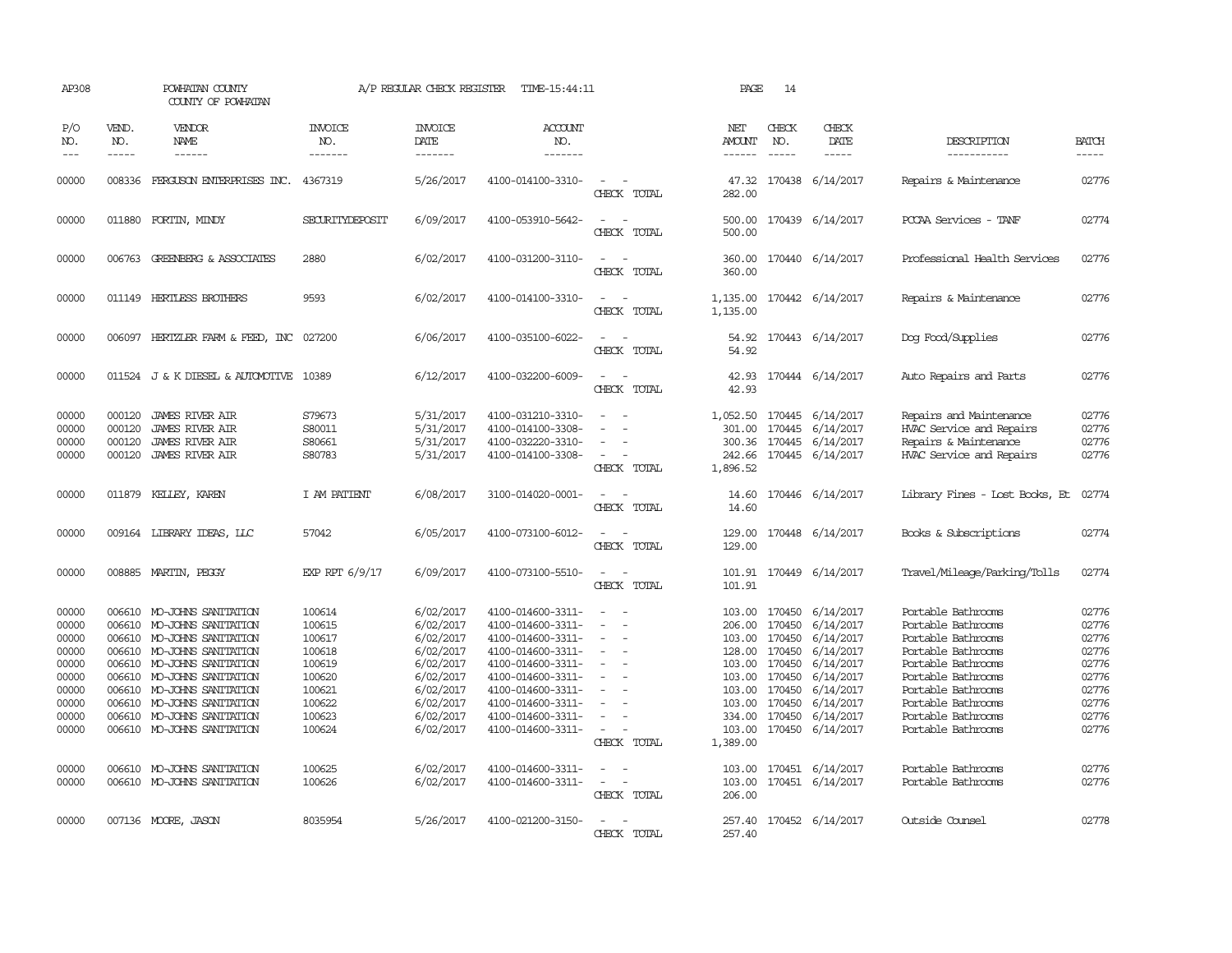| P/O<br>NO.     | VEND.<br>NO.     | VENDOR<br>NAME                                          | INVOICE<br>NO.                     | <b>INVOICE</b><br>DATE | ACCOUNT<br>NO.                         |                                                          | NET<br>AMOUNT                       | CHECK<br>NO.           | CHECK<br>DATE                                    | DESCRIPTION                                      | <b>BATCH</b>   |
|----------------|------------------|---------------------------------------------------------|------------------------------------|------------------------|----------------------------------------|----------------------------------------------------------|-------------------------------------|------------------------|--------------------------------------------------|--------------------------------------------------|----------------|
| $\frac{1}{2}$  | -----            | ------                                                  | --------                           | -------                | -------                                |                                                          |                                     | $\frac{1}{2}$          | -----                                            | -----------                                      | $- - - - -$    |
| 00000<br>00000 | 001250<br>001250 | POWHATAN AUTO & TRACTOR<br>POWHATAN AUTO & TRACTOR      | 170095CR<br>447069                 | 5/22/2017<br>5/02/2017 | 4100-032200-6009-<br>4100-032200-6009- | $\sim$                                                   | 5.99                                | 170454                 | .85- 170454 6/14/2017<br>6/14/2017               | Auto Repairs and Parts<br>Auto Repairs and Parts | 02776<br>02776 |
| 00000<br>00000 | 001250<br>001250 | POWHATAN AUTO & TRACTOR<br>POWHATAN AUTO & TRACTOR      | 448152<br>450042                   | 5/09/2017<br>5/22/2017 | 4100-032200-6009-<br>4100-032200-6009- | $\overline{\phantom{a}}$                                 | 62.29                               | 81.47 170454<br>170454 | 6/14/2017<br>6/14/2017                           | Auto Repairs and Parts<br>Auto Repairs and Parts | 02776<br>02776 |
| 00000          | 001250           | POWHATAN AUTO & TRACTOR                                 | 450360                             | 5/24/2017              | 4100-032200-6009-                      |                                                          | 28.98                               |                        | 170454 6/14/2017                                 | Auto Repairs and Parts                           | 02776          |
| 00000          | 001250           | POWHATAN AUTO & TRACTOR                                 | 452257                             | 6/07/2017              | 4100-031200-6008-                      | $\overline{\phantom{a}}$<br>CHECK TOTAL                  | 160.80<br>338.68                    |                        | 170454 6/14/2017                                 | Gas/Grease/Oil                                   | 02777          |
| 00000<br>00000 | 006914           | POWHATAN AUTO REPAIR<br>006914 POWHATAN AUTO REPAIR     | 892<br>894                         | 6/05/2017<br>6/07/2017 | 4100-031200-6009-<br>4100-014400-6009- | $\sim$<br>$\sim$<br>$\sim$<br>$\overline{\phantom{a}}$   |                                     |                        | 92.95 170455 6/14/2017<br>63.88 170455 6/14/2017 | Auto Parts/Repairs<br>Auto Parts & Repairs       | 02777<br>02777 |
| 00000          | 006928           | POWHATAN COUNTY DEPT. OF                                | $R$ . SPENCE $6/17$                | 6/09/2017              | 4100-053910-5642-                      | CHECK TOTAL                                              | 156.83                              |                        | 373.21 170456 6/14/2017                          | PCCAA Services - TANF                            | 02774          |
| 00000          | 006928           | POWHATAN COUNTY DEPT. OF                                | ROMA TRNG                          | 6/06/2017              | 4100-053910-5643-                      | $\sim$<br>$\overline{\phantom{a}}$<br>CHECK TOTAL        | 679.71                              |                        | 306.50 170456 6/14/2017                          | PCCAA Services - Federal CSBG                    | 02774          |
| 00000<br>00000 | 000770<br>000770 | POWHATAN HEALTH DEPT<br>POWHATAN HEALTH DEPT            | QUAL201801426<br>201800376         | 6/02/2017<br>6/02/2017 | 4100-071110-5811-<br>4100-071110-5811- | $\overline{\phantom{a}}$                                 | 40.00                               | 170457                 | 40.00 170457 6/14/2017<br>6/14/2017              | Concession Permits<br>Concession Permits         | 02774<br>02774 |
| 00000          | 000770           | POWHATAN HEALTH DEPT                                    | 201800377                          | 6/02/2017              | 4100-071110-5811-                      | $\overline{\phantom{a}}$<br>CHECK TOTAL                  | 40.00<br>120.00                     |                        | 170457 6/14/2017                                 | Concession Permits                               | 02774          |
| 00000<br>00000 | 006474<br>006474 | PROGRESSIVE AUTO WORKS<br>PROGRESSIVE AUTO WORKS        | 34114<br>34115                     | 6/08/2017<br>6/08/2017 | 4100-031200-6009-<br>4100-031200-6009- | $\overline{\phantom{a}}$<br>$\sim$                       | 132.60 170458<br>575.72             | 170458                 | 6/14/2017<br>6/14/2017                           | Auto Parts/Repairs<br>Auto Parts/Repairs         | 02777<br>02777 |
| 00000          | 006474           | PROGRESSIVE AUTO WORKS                                  | 34120                              | 6/07/2017              | 4100-031200-6008-                      |                                                          |                                     | 21.60 170458           | 6/14/2017                                        | Gas/Grease/Oil                                   | 02777          |
| 00000<br>00000 | 006474           | PROGRESSIVE AUTO WORKS<br>006474 PROGRESSIVE AUTO WORKS | 34124<br>34137                     | 6/08/2017<br>6/09/2017 | 4100-031200-6009-<br>4100-031200-6009- | $\sim$<br>$\sim$<br>CHECK TOTAL                          | 137.55 170458<br>650.67<br>1,518.14 | 170458                 | 6/14/2017<br>6/14/2017                           | Auto Parts/Repairs<br>Auto Parts/Repairs         | 02777<br>02777 |
| 00000          |                  | 000620 R. C. GOODWYN & SONS, INC                        | 0766421                            | 5/16/2017              | 4100-014100-6006-                      | $\equiv$<br>$\sim$                                       |                                     | 32.32 170459           | 6/14/2017                                        | Memorial Benches                                 | 02777          |
| 00000          |                  | 000620 R. C. GOODWYN & SONS, INC                        | 0768266                            | 5/30/2017              | 4100-014100-3310-                      | $\sim$<br>$\overline{\phantom{a}}$                       | 5.77                                | 170459                 | 6/14/2017                                        | Repairs & Maintenance                            | 02777          |
|                |                  |                                                         |                                    |                        |                                        | CHECK TOTAL                                              | 38.09                               |                        |                                                  |                                                  |                |
| 00000<br>00000 | 007942           | 007942 RICHMOND SUBURBAN<br>RICHMOND SUBURBAN           | I00005295270510<br>I00005295270517 | 5/10/2017<br>5/17/2017 | 4100-011010-3600-<br>4100-011010-3600- | $\sim$<br>$\sim$<br>$\overline{\phantom{a}}$             | 263.25<br>263.25                    | 170460<br>170460       | 6/14/2017<br>6/14/2017                           | Advertising<br>Advertising                       | 02778<br>02778 |
| 00000          |                  | 007942 RICHMOND SUBURBAN                                | I00005382020524                    | 5/24/2017              | 4100-081100-3600-                      | $\sim$<br>$\overline{\phantom{a}}$<br>CHECK TOTAL        | 789.75                              | 263.25 170460          | 6/14/2017                                        | Advertising                                      | 02778          |
| 00000          |                  | 007062 RUIHERFORD JANITOR SUPPLY                        | 987044                             | 6/07/2017              | 4100-032220-6005-                      | $\overline{a}$                                           |                                     |                        | 173.29 170461 6/14/2017                          | Cleaning Supplies                                | 02777          |
| 00000          |                  | 007062 RUIHERFORD JANITOR SUPPLY 987046                 |                                    | 6/07/2017              | 4100-032210-6005-                      | $\sim$<br>$\sim$<br>CHECK TOTAL                          | 326.81                              |                        | 153.52 170461 6/14/2017                          | Cleaning Supplies                                | 02777          |
| 00000<br>00000 | 008654           | SEAY'S TOWING<br>008654 SEAY'S TOWING                   | 072-29L<br>072-35L                 | 6/02/2017<br>6/04/2017 | 4100-031200-6009-<br>4100-031200-6009- | $\sim$<br>$\overline{\phantom{a}}$                       | 65.00<br>65.00                      | 170462                 | 6/14/2017<br>170462 6/14/2017                    | Auto Parts/Repairs<br>Auto Parts/Repairs         | 02777<br>02777 |
|                |                  |                                                         |                                    |                        |                                        | CHECK TOTAL                                              | 130.00                              |                        |                                                  |                                                  |                |
| 00000<br>00000 | 009460<br>009460 | SETON IDENTIFICATION<br>SETON IDENTIFICATION            | 9333762102<br>9333955658           | 4/06/2017<br>4/28/2017 | 4100-014100-3310-<br>4100-014100-3310- | $\equiv$<br>$\sim$<br>$\sim$<br>$\overline{\phantom{a}}$ | 22.99                               |                        | 170463 6/14/2017<br>77.64 170463 6/14/2017       | Repairs & Maintenance<br>Repairs & Maintenance   | 02777<br>02777 |
|                |                  |                                                         |                                    |                        |                                        | CHECK TOTAL                                              | 100.63                              |                        |                                                  |                                                  |                |
| 00000          | 001320           | SOUTHERN POLICE                                         | 190838                             | 6/02/2017              | 4100-031200-6011-                      | $\sim$<br>$\sim$<br>CHECK TOTAL                          | 62.83<br>62.83                      |                        | 170467 6/14/2017                                 | Uniforms                                         | 02777          |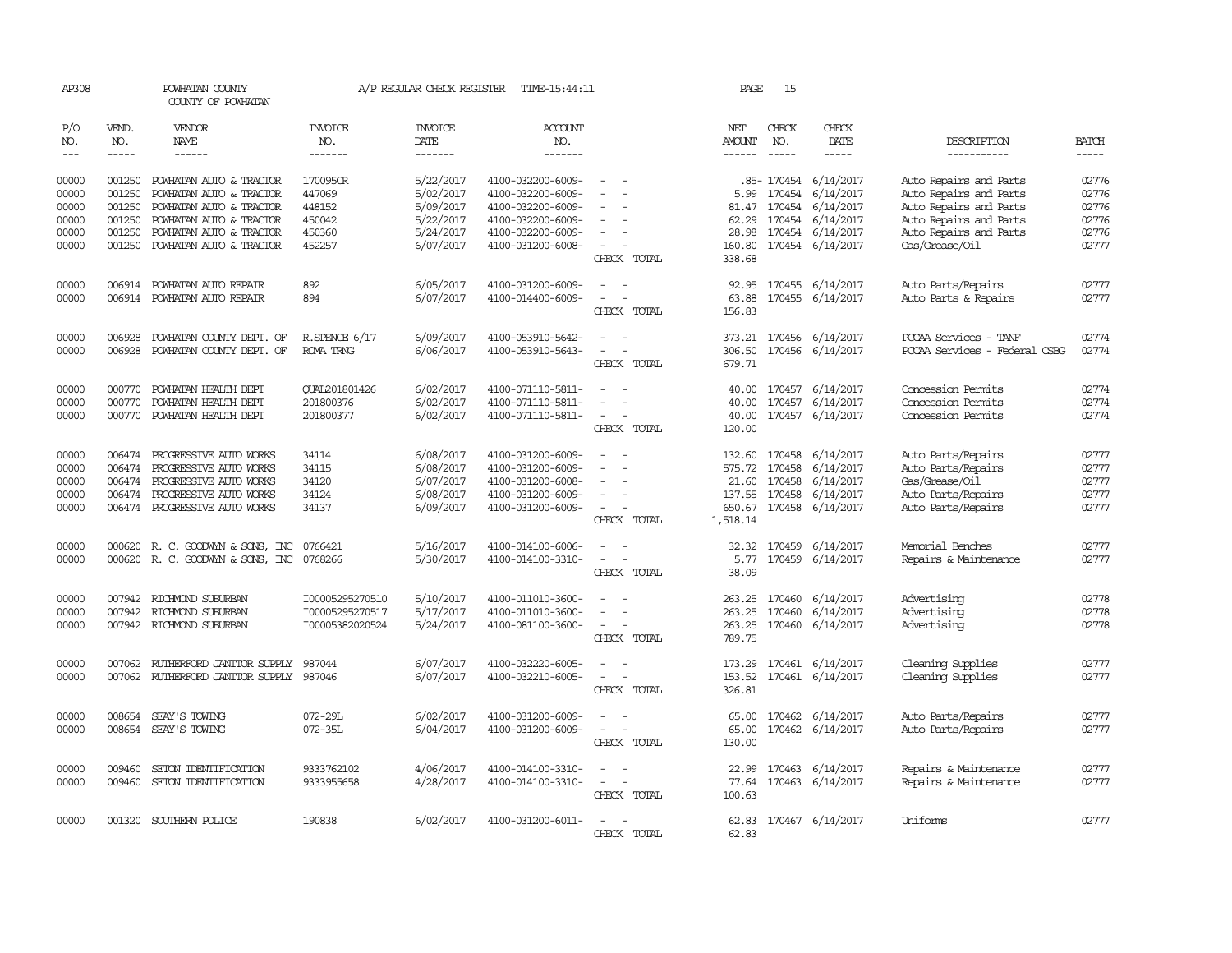| AP308                 |                               | POWHATAN COUNTY<br>COUNTY OF POWHATAN |                                  | A/P REGULAR CHECK REGISTER         | TIME-15:44:11             |                                         | PAGE                           | 16                            |                         |                                |                             |
|-----------------------|-------------------------------|---------------------------------------|----------------------------------|------------------------------------|---------------------------|-----------------------------------------|--------------------------------|-------------------------------|-------------------------|--------------------------------|-----------------------------|
| P/O<br>NO.<br>$- - -$ | VEND.<br>NO.<br>$\frac{1}{2}$ | VENDOR<br>NAME<br>$\frac{1}{2}$       | <b>INVOICE</b><br>NO.<br>------- | <b>INVOICE</b><br>DATE<br>-------- | ACCOUNT<br>NO.<br>------- |                                         | NET<br>AMOUNT<br>$- - - - - -$ | CHECK<br>NO.<br>$\frac{1}{2}$ | CHECK<br>DATE<br>-----  | DESCRIPTION<br>-----------     | <b>BATCH</b><br>$- - - - -$ |
|                       |                               |                                       |                                  |                                    |                           |                                         |                                |                               |                         |                                |                             |
| 00000                 |                               | 006565 SPRINT                         | 91053172001575                   | 6/01/2017                          | 4100-012510-5240-         | $\overline{\phantom{a}}$<br>CHECK TOTAL | 6.33<br>6.33                   |                               | 170468 6/14/2017        | Long Distance                  | 02774                       |
| 00000                 | 008578                        | STAPLES BUSINESS AD-                  | 3340877314                       | 5/25/2017                          | 4100-012210-6001-         | $\sim$<br>$\sim$                        |                                |                               | 195.38 170469 6/14/2017 | Office Supplies                | 02774                       |
| 00000                 | 008578                        | STAPLES BUSINESS AD-                  | 3342079432                       | 6/02/2017                          | 4100-031200-6001-         |                                         | 91.82                          | 170469                        | 6/14/2017               | Office Supplies                | 02777                       |
| 00000                 | 008578                        | STAPLES BUSINESS AD-                  | 3341745897                       | 5/31/2017                          | 4100-012200-6001-         |                                         | 6.39                           | 170469                        | 6/14/2017               | Office Supplies                | 02778                       |
| 00000                 | 008578                        | STAPLES BUSINESS AD-                  | 3341978027                       | 6/01/2017                          | 4100-012100-6001-         | $\overline{\phantom{a}}$                | 12.39                          |                               | 170469 6/14/2017        | Office Supplies                | 02778                       |
| 00000                 | 008578                        | STAPLES BUSINESS AD-                  | 3342079431                       | 6/02/2017                          | 4100-012520-6014-         | $\sim$                                  | 125.00                         |                               | 170469 6/14/2017        | Other Operating Supplies       | 02778                       |
|                       |                               |                                       |                                  |                                    |                           | CHECK TOTAL                             | 430.98                         |                               |                         |                                |                             |
| 00000                 | 000845                        | TOWN POLICE SUPPLY OF                 | 8884                             | 5/31/2017                          | 4100-031200-6011-         | $\sim$                                  | 85.50                          |                               | 170472 6/14/2017        | Uniforms                       | 02777                       |
| 00000                 | 000845                        | TOWN POLICE SUPPLY OF                 | 8887                             | 6/01/2017                          | 4100-031200-6011-         | $\equiv$<br>$\sim$                      | 65.69                          |                               | 170472 6/14/2017        | Uniforms                       | 02777                       |
|                       |                               |                                       |                                  |                                    |                           | CHECK TOTAL                             | 151.19                         |                               |                         |                                |                             |
| 00000                 |                               | 009574 UNIQUE MANAGEMENT              | 445613                           | 6/01/2017                          | 4100-073100-3320-         | $\equiv$                                | 50.00                          |                               | 170473 6/14/2017        | Maintenance & Service Contract | 02774                       |
|                       |                               |                                       |                                  |                                    |                           | CHECK TOTAL                             | 50.00                          |                               |                         |                                |                             |
| 00000                 |                               | 008126 VERIZON                        | 9786656885                       | 6/01/2017                          | 4100-032200-5250-         |                                         | 243.66                         |                               | 170474 6/14/2017        | Cell Phones                    | 02777                       |
| 00000                 | 008126                        | VERIZON                               | 9786747539                       | 6/01/2017                          | 4100-031200-5250-         |                                         | 3,552.04                       | 170474                        | 6/14/2017               | Cell Phones                    | 02777                       |
| 00000                 | 008126                        | VERIZON                               | 9786720784                       | 6/01/2017                          | 4100-012100-5250-         |                                         |                                |                               | 99.54 170474 6/14/2017  | Cell Phones                    | 02778                       |
| 00000                 | 008126                        | VERIZON                               | 9786720784                       | 6/01/2017                          | 4100-012510-5250-         | $\overline{\phantom{a}}$                |                                |                               | 45.20 170474 6/14/2017  | Cell Phones                    | 02778                       |
| 00000                 | 008126                        | VERIZON                               | 9786720784                       | 6/01/2017                          | 4100-012510-5270-         |                                         |                                |                               | 200.04 170474 6/14/2017 | Network Service Connection     | 02778                       |
| 00000                 | 008126                        | VERIZON                               | 9786720784                       | 6/01/2017                          | 4100-014100-5250-         |                                         | 455.60                         |                               | 170474 6/14/2017        | Cell Phones                    | 02778                       |
| 00000                 | 008126                        | VERIZON                               | 9786720784                       | 6/01/2017                          | 4100-032200-5250-         |                                         |                                |                               | 394.74 170474 6/14/2017 | Cell Phones                    | 02778                       |
| 00000                 | 008126                        | VERIZON                               | 9786720784                       | 6/01/2017                          | 4100-033300-5250-         | $\overline{\phantom{a}}$                |                                |                               | 16.38 170474 6/14/2017  | Cell Phones                    | 02778                       |
| 00000                 | 008126                        | VERIZON                               | 9786720784                       | 6/01/2017                          | 4100-034100-5250-         |                                         |                                |                               | 149.31 170474 6/14/2017 | Cell Phones                    | 02778                       |
| 00000                 | 008126                        | VERIZON                               | 9786720784                       | 6/01/2017                          | 4100-035500-5250-         |                                         |                                |                               | 49.77 170474 6/14/2017  | Cell Phones                    | 02778                       |
| 00000                 | 008126                        | VERIZON                               | 9786720784                       | 6/01/2017                          | 4100-071110-5250-         |                                         |                                |                               | 35.20 170474 6/14/2017  | Cell Phones                    | 02778                       |
| 00000                 | 008126                        | VERIZON                               | 9786720784                       | 6/01/2017                          | 4100-073100-5250-         |                                         | 70.40                          |                               | 170474 6/14/2017        | Cell Phones                    | 02778                       |
| 00000                 |                               | 008126 VERIZON                        | 9786720784                       | 6/01/2017                          | 4100-081100-5250-         | $\overline{\phantom{a}}$<br>CHECK TOTAL | 5,351.89                       |                               | 40.01 170474 6/14/2017  | Cell Phones                    | 02778                       |
|                       |                               |                                       |                                  |                                    |                           |                                         |                                |                               |                         |                                |                             |
| 00000                 | 011169                        | VERIZON                               | 8045983715 5/17                  | 5/28/2017                          | 4100-031210-5232-         |                                         |                                |                               | 127.75 170475 6/14/2017 | Wireline 911                   | 02777                       |
| 00000                 | 011169                        | VERIZON                               | 8047061627 6/17                  | 6/01/2017                          | 4100-031210-5232-         |                                         | 1,403.26                       | 170475                        | 6/14/2017               | Wireline 911                   | 02777                       |
| 00000                 |                               | 011169 VERIZON                        | 0401357783 6/17                  | 6/01/2017                          | 4100-031210-5230-         | $\equiv$                                |                                |                               | 6.76 170475 6/14/2017   | Telephone Services             | 02778                       |
| 00000                 | 011169                        | VERIZON                               | 8045986057 5/17                  | 5/28/2017                          | 4100-031200-5230-         |                                         | 72.24                          | 170475                        | 6/14/2017               | Telephone Services             | 02778                       |
| 00000                 | 011169                        | VERIZON                               | 8045986057 5/17                  | 5/28/2017                          | 4100-031210-5230-         |                                         | 336.09                         |                               | 170475 6/14/2017        | Telephone Services             | 02778                       |
| 00000                 |                               | 011169 VERIZON                        | 80459879395/17A                  | 5/28/2017                          | 4100-022100-5230-         | $\sim$                                  |                                |                               | 44.45 170475 6/14/2017  | Telephone Services             | 02778                       |
|                       |                               |                                       |                                  |                                    |                           | CHECK TOTAL                             | 1,990.55                       |                               |                         |                                |                             |
| 00000                 | 011187                        | VERIZON BUSINESS                      | 68242937                         | 6/10/2017                          | 100-000100-0006-          |                                         | 4.84                           |                               | 170476 6/14/2017        | Due from Other Agencies        | 02778                       |
| 00000                 |                               | 011187 VERIZON BUSINESS               | 68242937                         | 6/10/2017                          | 4100-012510-5240-         |                                         | 28.95                          |                               | 170476 6/14/2017        | Long Distance                  | 02778                       |
|                       |                               |                                       |                                  |                                    |                           | CHECK TOTAL                             | 33.79                          |                               |                         |                                |                             |
| 00000                 |                               | 006984 VIRGINIA CORRECTIONAL          | 9512143                          | 5/02/2017                          | 4100-034100-6011-         | $\sim$                                  |                                |                               | 262.50 170477 6/14/2017 | Uniforms                       | 02774                       |
|                       |                               |                                       |                                  |                                    |                           | CHECK TOTAL                             | 262.50                         |                               |                         |                                |                             |
| 00000                 | 001680                        | WASTE MANAGEMENT OF                   | 33300992007                      | 6/02/2017                          | 4100-014300-3175-         | $\sim$                                  |                                |                               | 287.67 170479 6/14/2017 | Waste Disposal                 | 02778                       |
|                       |                               |                                       |                                  |                                    |                           | CHECK TOTAL                             | 287.67                         |                               |                         |                                |                             |
| 00000                 |                               | 006175 ADAMS OIL COMPANY, INC.        | 1421                             | 5/24/2017                          | 4100-014500-3319-         |                                         |                                |                               | 100.00 170480 6/22/2017 | Equipment Repairs and Maintena | 02782                       |
|                       |                               |                                       |                                  |                                    |                           |                                         |                                |                               |                         |                                |                             |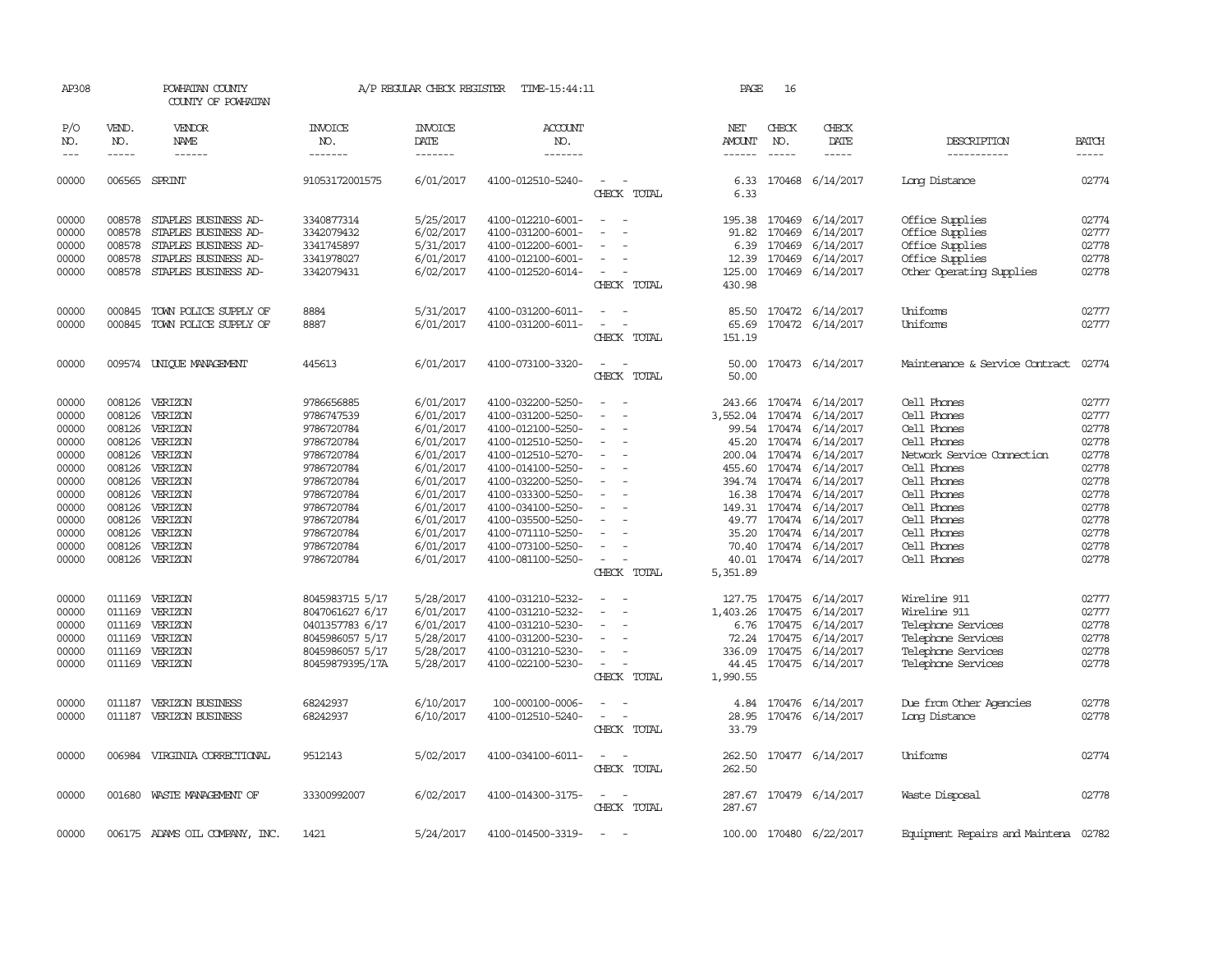| AP308         |              | POWHATAN COUNTY<br>COUNTY OF POWHATAN |                       | A/P REGULAR CHECK REGISTER | TIME-15:44:11     |                                                                                                              | PAGE                 | 17            |                           |                                      |              |
|---------------|--------------|---------------------------------------|-----------------------|----------------------------|-------------------|--------------------------------------------------------------------------------------------------------------|----------------------|---------------|---------------------------|--------------------------------------|--------------|
| P/O<br>NO.    | VEND.<br>NO. | VENDOR<br>NAME                        | <b>INVOICE</b><br>NO. | <b>INVOICE</b><br>DATE     | ACCOUNT<br>NO.    |                                                                                                              | NET<br><b>AMOUNT</b> | CHECK<br>NO.  | CHECK<br>DATE             | DESCRIPTION                          | <b>BATCH</b> |
| $\frac{1}{2}$ | -----        | $- - - - - -$                         | -------               | $- - - - - - -$            | -------           |                                                                                                              | $- - - - - -$        | $\frac{1}{2}$ | -----                     | -----------                          | $- - - - -$  |
| 00000         |              | 006175 ADAMS OIL COMPANY, INC.        | 14605                 | 5/24/2017                  | 4100-014500-6008- | $\sim$ $ \sim$                                                                                               |                      | 428.00 170480 | 6/22/2017                 | Gas/Grease/Oil                       | 02782        |
| 00000         |              | 006175 ADAMS OIL COMPANY, INC.        | 15967                 | 6/12/2017                  | 4100-014500-6008- | $\sim$                                                                                                       |                      | 75.11 170480  | 6/22/2017                 | Gas/Grease/Oil                       | 02782        |
| 00000         |              | 006175 ADAMS OIL COMPANY, INC.        | 30229                 | 6/07/2017                  | 4100-014500-6008- | $\sim$                                                                                                       |                      |               | 71.23 170480 6/22/2017    | Gas/Grease/Oil                       | 02782        |
|               |              |                                       |                       |                            |                   | CHECK TOTAL                                                                                                  | 674.34               |               |                           |                                      |              |
| 00000         |              | 011895 ADAMS, CHRISTINA E.            | <b>JUNE 2017 TERM</b> | 6/21/2017                  | 4100-021100-1700- | $\overline{\phantom{a}}$<br>CHECK TOTAL                                                                      | 30.00<br>30.00       |               | 170481 6/22/2017          | COMP: Jurors & Witnesses             | 02787        |
| 00000         |              | 006815 ANTHEM BLUE CROSS/SHIELD       | CTY200 5/2017         | 6/15/2017                  | 4100-033400-3845- | $\sim$<br>$\sim$ $-$                                                                                         |                      |               | 1,411.92 170483 6/22/2017 | Detention of Adults - Health C 02784 |              |
|               |              |                                       |                       |                            |                   | CHECK TOTAL                                                                                                  | 1,411.92             |               |                           |                                      |              |
| 00000         |              | 007436 AQUA VIRGINIA, INC.            | 0559913 6/17          | 6/09/2017                  | 4100-014100-5130- | $\sim$<br>$\sim$                                                                                             |                      |               | 23.70 170484 6/22/2017    | Water                                | 02784        |
| 00000         |              | 007436 AQUA VIRGINIA, INC.            | 0574622 6/17          | 6/09/2017                  | 4100-014100-5130- | $\overline{\phantom{a}}$<br>$\sim$                                                                           |                      |               | 151.77 170484 6/22/2017   | Water                                | 02784        |
| 00000         |              | 007436 AQUA VIRGINIA, INC.            | 0575072 6/17          | 6/09/2017                  | 4100-014100-5130- | $\sim$                                                                                                       |                      |               | 87.89 170484 6/22/2017    | Water                                | 02784        |
| 00000         |              | 007436 AQUA VIRGINIA, INC.            | 0575528 6/17          | 6/09/2017                  | 4100-032210-5130- |                                                                                                              |                      |               | 84.85 170484 6/22/2017    | Water                                | 02784        |
| 00000         |              | 007436 AQUA VIRGINIA, INC.            | 0620830 6/17          | 6/09/2017                  | 4100-014100-5130- | $\sim$<br>$\sim$                                                                                             |                      |               | 115.47 170484 6/22/2017   | Water                                | 02784        |
| 00000         |              | 007436 AQUA VIRGINIA, INC.            | 0620830 6/17          | 6/09/2017                  | 4100-031200-5130- | $\sim$                                                                                                       |                      | 115.48 170484 | 6/22/2017                 | Water                                | 02784        |
| 00000         |              | 007436 AQUA VIRGINIA, INC.            | 0621132 6/17          | 6/09/2017                  | 4100-014600-5130- | $\sim$                                                                                                       |                      |               | 585.43 170484 6/22/2017   | Water - Field Irrigation             | 02784        |
| 00000         |              | 007436 AQUA VIRGINIA, INC.            | 0621730 6/17          | 6/09/2017                  | 4100-014100-5130- | $\sim$                                                                                                       |                      |               | 301.93 170484 6/22/2017   | Water                                | 02784        |
| 00000         |              | 007436 AQUA VIRGINIA, INC.            | 0621781 6/17          | 6/09/2017                  | 4100-014100-5130- | $\sim$<br>$\overline{\phantom{a}}$                                                                           |                      |               | 40.44 170484 6/22/2017    | Water                                | 02784        |
| 00000         |              | 007436 AQUA VIRGINIA, INC.            | 0621784 6/17          | 6/09/2017                  | 4100-014100-5130- | $\sim$ $ \sim$                                                                                               |                      |               | 57.98 170484 6/22/2017    | Water                                | 02784        |
|               |              |                                       |                       |                            |                   | CHECK TOTAL                                                                                                  | 1,564.94             |               |                           |                                      |              |
| 00000         |              | 007436 AQUA VIRGINIA, INC.            | 0621880 6/17          | 6/09/2017                  | 4100-014600-5130- | $\sim$<br>$\overline{\phantom{a}}$                                                                           |                      | 19.65 170485  | 6/22/2017                 | Water - Field Irrigation             | 02784        |
| 00000         |              | 007436 AQUA VIRGINIA, INC.            | 1100656 6/17          | 6/09/2017                  | 4100-014600-5130- | $\sim$                                                                                                       |                      | 403.33 170485 | 6/22/2017                 | Water - Field Irrigation             | 02784        |
| 00000         |              | 007436 AQUA VIRGINIA, INC.            | 1100657 6/17          | 6/09/2017                  | 4100-014100-5130- | $\equiv$                                                                                                     |                      |               | 149.83 170485 6/22/2017   | Water                                | 02784        |
| 00000         |              | 007436 AQUA VIRGINIA, INC.            | 1401897 6/17          | 6/09/2017                  | 4100-014600-5130- | $\sim$                                                                                                       |                      |               | 18.13 170485 6/22/2017    | Water - Field Irrigation             | 02784        |
|               |              |                                       |                       |                            |                   | CHECK TOTAL                                                                                                  | 590.94               |               |                           |                                      |              |
| 00000         |              | 008168 ARMSTRONG, LORI ANN            | <b>JUNE 2017</b>      | 6/13/2017                  | 4100-013200-1015- | $\frac{1}{2} \left( \frac{1}{2} \right) \left( \frac{1}{2} \right) = \frac{1}{2} \left( \frac{1}{2} \right)$ |                      |               | 34.81 170486 6/22/2017    | COMP: Election Officials             | 02781        |
|               |              |                                       |                       |                            |                   | CHECK TOTAL                                                                                                  | 34.81                |               |                           |                                      |              |
| 00000         |              | 009669 ATKINS, JOYCE D.               | <b>JUNE 2017</b>      | 6/13/2017                  | 4100-013200-1015- |                                                                                                              | 150.00               |               | 170487 6/22/2017          | COMP: Election Officials             | 02781        |
|               |              |                                       |                       |                            |                   | CHECK TOTAL                                                                                                  | 150.00               |               |                           |                                      |              |
| 00000         | 011585       | ATLANTIC TACTICAL, INC.               | SI-80594422           | 6/06/2017                  | 4100-031200-6010- |                                                                                                              | 909.06               | 170488        | 6/22/2017                 | Ammition                             | 02784        |
| 00000         | 011585       | ATLANTIC TACTICAL, INC.               | SI-80594423           | 6/06/2017                  | 4100-031200-6010- |                                                                                                              | 5,271.30 170488      |               | 6/22/2017                 | Ammition                             | 02784        |
| 00000         |              | 011585 ATLANTIC TACTICAL, INC.        | SI-90203611           | 6/05/2017                  | 4100-031200-6010- | $\sim$ $ \sim$                                                                                               |                      |               | 5,420.50 170488 6/22/2017 | Ammition                             | 02784        |
|               |              |                                       |                       |                            |                   | CHECK TOTAL                                                                                                  | 11,600.86            |               |                           |                                      |              |
| 00000         | 009599       | AYERS, NANCY VAN HUIZEN               | <b>JUNE 2017</b>      | 6/13/2017                  | 4100-013200-1015- |                                                                                                              | 150.00               |               | 170489 6/22/2017          | COMP: Election Officials             | 02781        |
|               |              |                                       |                       |                            |                   | CHECK TOTAL                                                                                                  | 150.00               |               |                           |                                      |              |
| 00000         |              | 008851 BABCOCK, JAMES                 | <b>JUNE 2017</b>      | 6/13/2017                  | 4100-013200-1015- | $\overline{\phantom{a}}$<br>$\sim$                                                                           | 175.00               |               | 170490 6/22/2017          | COMP: Election Officials             | 02781        |
|               |              |                                       |                       |                            |                   | CHECK TOTAL                                                                                                  | 175.00               |               |                           |                                      |              |
| 00000         |              | 007941 BAKER & TAYLOR                 | B52445650             | 6/08/2017                  | 4100-073100-6012- | $\sim$<br>$\sim$                                                                                             |                      |               | 20.94 170491 6/22/2017    | Books & Subscriptions                | 02780        |
| 00000         | 007941       | BAKER & TAYLOR                        | K99690270             | 6/08/2017                  | 4100-073100-6012- | $\sim$                                                                                                       |                      | 16.06 170491  | 6/22/2017                 | Books & Subscriptions                | 02780        |
| 00000         |              | 007941 BAKER & TAYLOR                 | K99772160             | 6/09/2017                  | 4100-073100-6012- | $\sim$                                                                                                       |                      |               | 13.24 170491 6/22/2017    | Books & Subscriptions                | 02780        |
| 00000         | 007941       | BAKER & TAYLOR                        | 5014593286            | 6/09/2017                  | 4100-073100-6012- | $\overline{\phantom{a}}$                                                                                     |                      |               | 314.47 170491 6/22/2017   | Books & Subscriptions                | 02780        |
| 00000         |              | 007941 BAKER & TAYLOR                 | 5014595485            | 6/12/2017                  | 4100-073100-6012- | $\sim$                                                                                                       |                      |               | 793.03 170491 6/22/2017   | Books & Subscriptions                | 02780        |
|               |              |                                       |                       |                            |                   | CHECK TOTAL                                                                                                  | 1,157.74             |               |                           |                                      |              |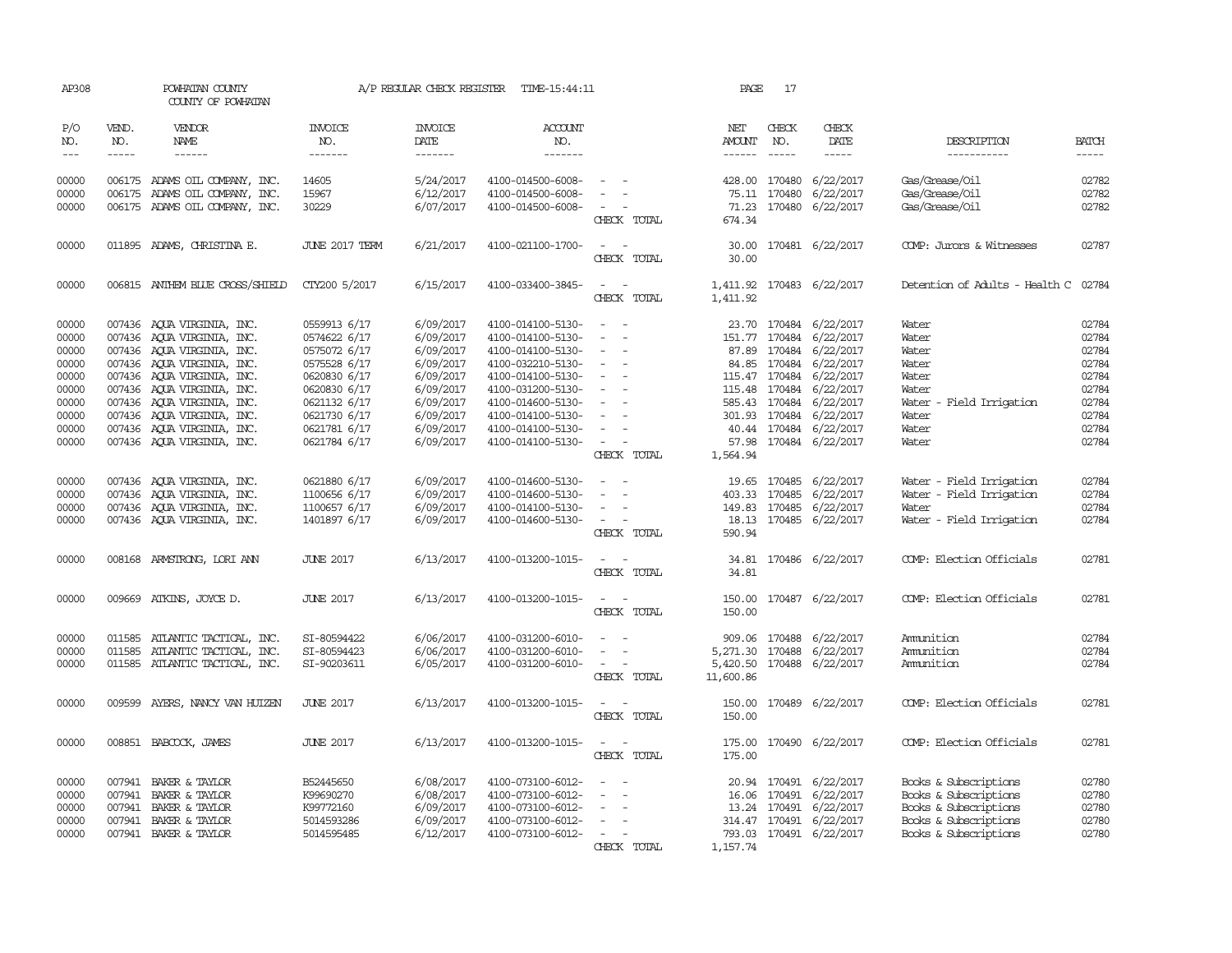| AP308                                                                                  |                                                                                                  | POWHATAN COUNTY<br>COUNTY OF POWHATAN                                                                                                                                                                                                                            |                                                                                        | A/P REGULAR CHECK REGISTER                                                                                                     | TIME-15:44:11                                                                                                                                                                                                  |                                                             | PAGE                                                                                             | 18                                                                                                 |                                                                                                                                |                                                                                                                                                                              |                                                                                        |
|----------------------------------------------------------------------------------------|--------------------------------------------------------------------------------------------------|------------------------------------------------------------------------------------------------------------------------------------------------------------------------------------------------------------------------------------------------------------------|----------------------------------------------------------------------------------------|--------------------------------------------------------------------------------------------------------------------------------|----------------------------------------------------------------------------------------------------------------------------------------------------------------------------------------------------------------|-------------------------------------------------------------|--------------------------------------------------------------------------------------------------|----------------------------------------------------------------------------------------------------|--------------------------------------------------------------------------------------------------------------------------------|------------------------------------------------------------------------------------------------------------------------------------------------------------------------------|----------------------------------------------------------------------------------------|
| P/O<br>NO.<br>$ -$                                                                     | VEND.<br>NO.<br>$\frac{1}{2}$                                                                    | VENDOR<br><b>NAME</b><br>$\frac{1}{2}$                                                                                                                                                                                                                           | INVOICE<br>NO.<br>-------                                                              | <b>INVOICE</b><br>DATE<br>-------                                                                                              | <b>ACCOUNT</b><br>NO.<br>-------                                                                                                                                                                               |                                                             | NET<br>AMOUNT<br>$- - - - - -$                                                                   | CHECK<br>NO.                                                                                       | CHECK<br>DATE<br>$- - - - -$                                                                                                   | DESCRIPTION<br>-----------                                                                                                                                                   | <b>BATCH</b><br>-----                                                                  |
| 00000                                                                                  | 009501                                                                                           | BARRETT, JUDITH                                                                                                                                                                                                                                                  | <b>JUNE 2017</b>                                                                       | 6/13/2017                                                                                                                      | 4100-013200-1015-                                                                                                                                                                                              | CHECK TOTAL                                                 | 150.00<br>150.00                                                                                 |                                                                                                    | 170492 6/22/2017                                                                                                               | COMP: Election Officials                                                                                                                                                     | 02781                                                                                  |
| 00000                                                                                  | 006670                                                                                           | BETHESDA CHURCH                                                                                                                                                                                                                                                  | RENT 6-13-17                                                                           | 6/13/2017                                                                                                                      | 4100-013200-5420-                                                                                                                                                                                              | $\sim$<br>CHECK TOTAL                                       | 50.00<br>50.00                                                                                   |                                                                                                    | 170494 6/22/2017                                                                                                               | Rent                                                                                                                                                                         | 02780                                                                                  |
| 00000<br>00000                                                                         |                                                                                                  | 007894 BOELT, WILLIAM M.<br>007894 BOELT, WILLIAM M.                                                                                                                                                                                                             | MILEAGE 6-13-17<br><b>JUNE 2017</b>                                                    | 6/13/2017<br>6/13/2017                                                                                                         | 4100-013200-5510-<br>4100-013200-1015-                                                                                                                                                                         | $\overline{\phantom{a}}$<br>$\sim$<br>$\sim$<br>CHECK TOTAL | 150.00<br>181.83                                                                                 |                                                                                                    | 31.83 170495 6/22/2017<br>170495 6/22/2017                                                                                     | Travel/Mileage/Parking/Tolls<br>COMP: Election Officials                                                                                                                     | 02780<br>02781                                                                         |
| 00000                                                                                  | 009595                                                                                           | BOOKER, GEORGE E.                                                                                                                                                                                                                                                | <b>JUNE 2017</b>                                                                       | 6/13/2017                                                                                                                      | 4100-013200-1015-                                                                                                                                                                                              | $\overline{\phantom{a}}$<br>CHECK TOTAL                     | 150.00<br>150.00                                                                                 |                                                                                                    | 170496 6/22/2017                                                                                                               | COMP: Election Officials                                                                                                                                                     | 02781                                                                                  |
| 00000                                                                                  | 009575                                                                                           | BOWLIN, PATSY D.                                                                                                                                                                                                                                                 | <b>JUNE 2017</b>                                                                       | 6/13/2017                                                                                                                      | 4100-013200-1015-                                                                                                                                                                                              | $\overline{\phantom{a}}$<br>CHECK TOTAL                     | 150.00<br>150.00                                                                                 |                                                                                                    | 170497 6/22/2017                                                                                                               | COMP: Election Officials                                                                                                                                                     | 02781                                                                                  |
| 00000                                                                                  |                                                                                                  | 011615 BOWMAN, BETTY BALL                                                                                                                                                                                                                                        | <b>JUNE 2017</b>                                                                       | 6/13/2017                                                                                                                      | 4100-013200-1015-                                                                                                                                                                                              | CHECK TOTAL                                                 | 150.00<br>150.00                                                                                 |                                                                                                    | 170498 6/22/2017                                                                                                               | COMP: Election Officials                                                                                                                                                     | 02781                                                                                  |
| 00000                                                                                  | 009984                                                                                           | BRAME SPECIALITY CO., INC.                                                                                                                                                                                                                                       | 7196818                                                                                | 7/04/2017                                                                                                                      | 4100-014100-6005-                                                                                                                                                                                              | $\sim$<br>CHECK TOTAL                                       | 45.80<br>45.80                                                                                   |                                                                                                    | 170499 6/22/2017                                                                                                               | Cleaning Supplies                                                                                                                                                            | 02782                                                                                  |
| 00000                                                                                  | 008507                                                                                           | BRANCH, BRENDA P.                                                                                                                                                                                                                                                | <b>JUNE 2017</b>                                                                       | 6/13/2017                                                                                                                      | 4100-013200-1015-                                                                                                                                                                                              | $\sim$<br>CHECK TOTAL                                       | 150.00<br>150.00                                                                                 |                                                                                                    | 170500 6/22/2017                                                                                                               | COMP: Election Officials                                                                                                                                                     | 02781                                                                                  |
| 00000                                                                                  |                                                                                                  | 011098 BRANCH, JAMES L.                                                                                                                                                                                                                                          | <b>JUNE 2017</b>                                                                       | 6/13/2017                                                                                                                      | 4100-013200-1015-                                                                                                                                                                                              | CHECK TOTAL                                                 | 175.00<br>175.00                                                                                 |                                                                                                    | 170501 6/22/2017                                                                                                               | COMP: Election Officials                                                                                                                                                     | 02781                                                                                  |
| 00000                                                                                  |                                                                                                  | 008541 CABLE, JEAN D.                                                                                                                                                                                                                                            | <b>JUNE 2017</b>                                                                       | 6/13/2017                                                                                                                      | 4100-013200-1015-                                                                                                                                                                                              | CHECK TOTAL                                                 | 175.00<br>175.00                                                                                 |                                                                                                    | 170504 6/22/2017                                                                                                               | COMP: Election Officials                                                                                                                                                     | 02781                                                                                  |
| 00000                                                                                  | 011629                                                                                           | CASH, CARL E.                                                                                                                                                                                                                                                    | <b>JUNE 2017</b>                                                                       | 6/13/2017                                                                                                                      | 4100-013200-1015-                                                                                                                                                                                              | CHECK TOTAL                                                 | 150.00<br>150.00                                                                                 |                                                                                                    | 170507 6/22/2017                                                                                                               | COMP: Election Officials                                                                                                                                                     | 02781                                                                                  |
| 00000<br>00000<br>00000<br>00000<br>00000<br>00000<br>00000<br>00000<br>00000<br>00000 | 000540<br>000540<br>000540<br>000540<br>000540<br>000540<br>000540<br>000540<br>000540<br>000540 | CENTRAL VIRGINIA WASTE<br>CENTRAL VIRGINIA WASTE<br>CENIRAL VIRGINIA WASTE<br>CENTRAL VIRGINIA WASTE<br>CENTRAL VIRGINIA WASTE<br>CENTRAL VIRGINIA WASTE<br>CENTRAL VIRGINIA WASTE<br>CENTRAL VIRGINIA WASTE<br>CENTRAL VIRGINIA WASTE<br>CENTRAL VIRGINIA WASTE | 22305<br>22336<br>22338<br>22318<br>22337<br>22337<br>22337<br>22337<br>22337<br>22337 | 6/08/2017<br>6/09/2017<br>6/09/2017<br>6/09/2017<br>6/09/2017<br>6/09/2017<br>6/09/2017<br>6/09/2017<br>6/09/2017<br>6/09/2017 | 4100-014300-3176-<br>4100-014300-3175-<br>4100-014300-3176-<br>4100-014300-3175-<br>4100-014600-3185-<br>4100-014100-3185-<br>4100-035100-3185-<br>4100-073100-3185-<br>4100-032210-3185-<br>4100-032220-3185- | $\equiv$<br>$\equiv$<br>CHECK TOTAL                         | 55.39<br>410.00<br>180.30<br>18,990.50<br>282.26<br>180.67 170509<br>32.62<br>16.31<br>20,180.67 | 170509<br>170509<br>170509<br>170509<br>170509<br>16.31 170509<br>170509<br>16.31 170509<br>170509 | 6/22/2017<br>6/22/2017<br>6/22/2017<br>6/22/2017<br>6/22/2017<br>6/22/2017<br>6/22/2017<br>6/22/2017<br>6/22/2017<br>6/22/2017 | Recycling Pulls<br>Waste Disposal<br>Recycling Pulls<br>Waste Disposal<br>Trash Removal<br>Trash Removal<br>Trash Removal<br>Trash Removal<br>Trash Removal<br>Trash Removal | 02784<br>02784<br>02784<br>02785<br>02785<br>02785<br>02785<br>02785<br>02785<br>02785 |
| 00000<br>00000<br>00000                                                                | 006965<br>006965<br>006965                                                                       | CINIAS CORPORATION<br>CINIAS CORPORATION<br>CINIAS CORPORATION                                                                                                                                                                                                   | 143202183<br>143202183<br>143202184                                                    | 6/14/2017<br>6/14/2017<br>6/14/2017                                                                                            | 4100-014100-6011-<br>4100-014500-6011-<br>4100-014300-6011-                                                                                                                                                    | CHECK TOTAL                                                 | 63.90<br>236.09                                                                                  |                                                                                                    | 170510 6/22/2017<br>65.34 170510 6/22/2017<br>106.85 170510 6/22/2017                                                          | Uniforms<br>Uniforms<br>Uniforms                                                                                                                                             | 02785<br>02785<br>02785                                                                |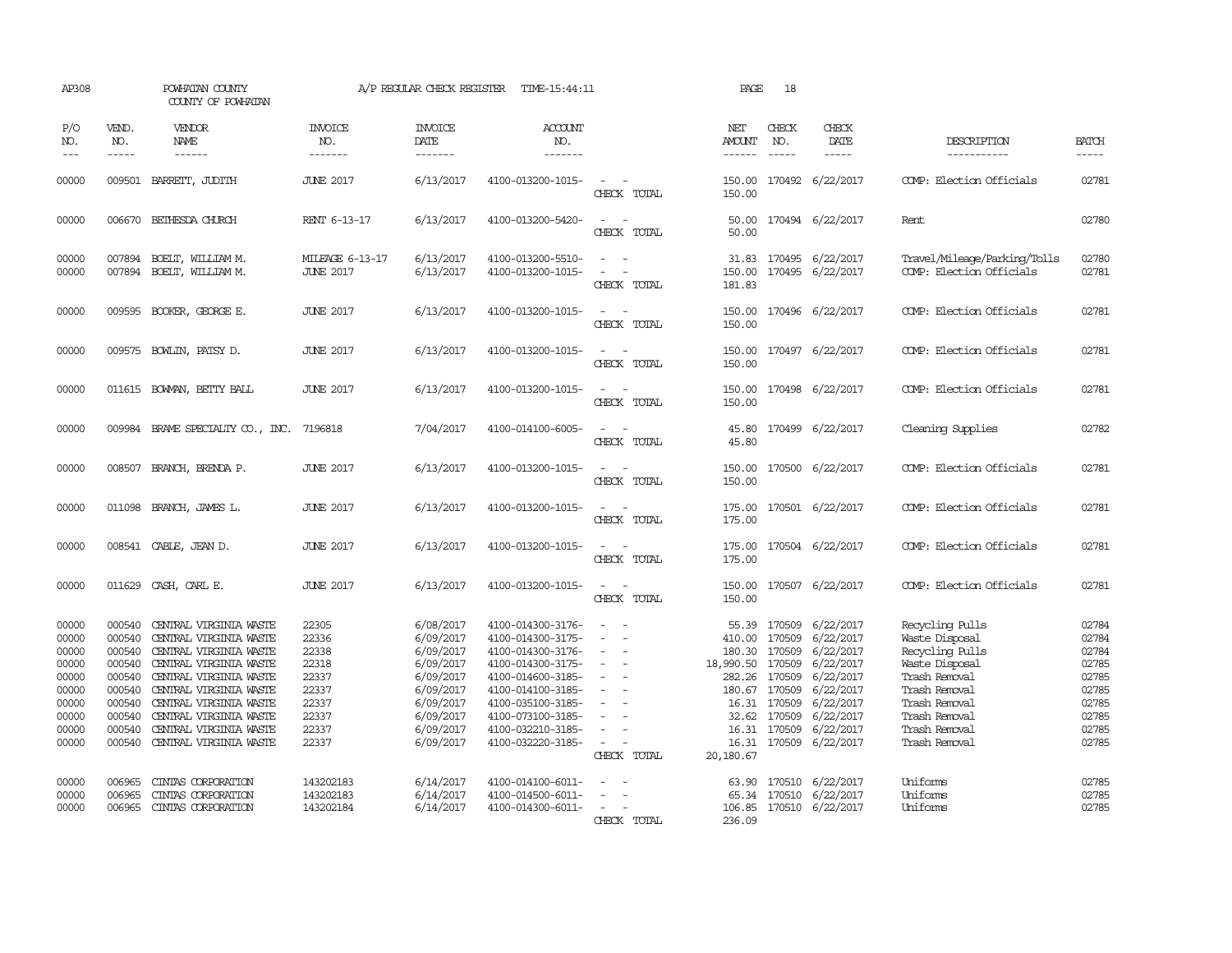| AP308                                                                                                                                                                   |                                                                                                                                                                        | POWHATAN COUNTY<br>COUNTY OF POWHATAN                                                                                                                                                                                                                                                                                                                                                                                                                                                                                                       |                                                                                                                                                                                                                                                                                                                                                                       | A/P REGULAR CHECK REGISTER                                                                                                                                                                                                                          | TIME-15:44:11                                                                                                                                                                                                                                                                                                                                                                                               |                                                                                                                                                                                                                                                                                                                                  | PAGE                           | 19                            |                                                                                                                                                                                                                                                                                                                                                                                                                                                                                                                           |                                                                                                                                                                                                                                                                                                             |                                                                                                                                                                         |
|-------------------------------------------------------------------------------------------------------------------------------------------------------------------------|------------------------------------------------------------------------------------------------------------------------------------------------------------------------|---------------------------------------------------------------------------------------------------------------------------------------------------------------------------------------------------------------------------------------------------------------------------------------------------------------------------------------------------------------------------------------------------------------------------------------------------------------------------------------------------------------------------------------------|-----------------------------------------------------------------------------------------------------------------------------------------------------------------------------------------------------------------------------------------------------------------------------------------------------------------------------------------------------------------------|-----------------------------------------------------------------------------------------------------------------------------------------------------------------------------------------------------------------------------------------------------|-------------------------------------------------------------------------------------------------------------------------------------------------------------------------------------------------------------------------------------------------------------------------------------------------------------------------------------------------------------------------------------------------------------|----------------------------------------------------------------------------------------------------------------------------------------------------------------------------------------------------------------------------------------------------------------------------------------------------------------------------------|--------------------------------|-------------------------------|---------------------------------------------------------------------------------------------------------------------------------------------------------------------------------------------------------------------------------------------------------------------------------------------------------------------------------------------------------------------------------------------------------------------------------------------------------------------------------------------------------------------------|-------------------------------------------------------------------------------------------------------------------------------------------------------------------------------------------------------------------------------------------------------------------------------------------------------------|-------------------------------------------------------------------------------------------------------------------------------------------------------------------------|
| P/O<br>NO.<br>$---$                                                                                                                                                     | VEND.<br>NO.<br>$- - - - -$                                                                                                                                            | VENDOR<br><b>NAME</b><br>$- - - - - -$                                                                                                                                                                                                                                                                                                                                                                                                                                                                                                      | <b>INVOICE</b><br>NO.<br>-------                                                                                                                                                                                                                                                                                                                                      | <b>INVOICE</b><br>DATE<br>-------                                                                                                                                                                                                                   | <b>ACCOUNT</b><br>NO.<br>-------                                                                                                                                                                                                                                                                                                                                                                            |                                                                                                                                                                                                                                                                                                                                  | NET<br>AMOUNT<br>------        | CHECK<br>NO.<br>$\frac{1}{2}$ | CHECK<br>DATE<br>$\cdots \cdots \cdots$                                                                                                                                                                                                                                                                                                                                                                                                                                                                                   | DESCRIPTION<br>-----------                                                                                                                                                                                                                                                                                  | <b>BATCH</b><br>-----                                                                                                                                                   |
| 00000                                                                                                                                                                   |                                                                                                                                                                        | 009178 COMCAST                                                                                                                                                                                                                                                                                                                                                                                                                                                                                                                              | 600120089859617                                                                                                                                                                                                                                                                                                                                                       | 6/07/2017                                                                                                                                                                                                                                           | 4100-014300-5260-                                                                                                                                                                                                                                                                                                                                                                                           | $\sim$ $\sim$<br>CHECK TOTAL                                                                                                                                                                                                                                                                                                     | 74.90                          |                               | 74.90 170511 6/22/2017                                                                                                                                                                                                                                                                                                                                                                                                                                                                                                    | Internet                                                                                                                                                                                                                                                                                                    | 02785                                                                                                                                                                   |
| 00000                                                                                                                                                                   |                                                                                                                                                                        | 008853 COX, LINDIA B.                                                                                                                                                                                                                                                                                                                                                                                                                                                                                                                       | <b>JUNE 2017</b>                                                                                                                                                                                                                                                                                                                                                      | 6/13/2017                                                                                                                                                                                                                                           | 4100-013200-1015-                                                                                                                                                                                                                                                                                                                                                                                           | $\overline{\phantom{a}}$<br>CHECK TOTAL                                                                                                                                                                                                                                                                                          | 150.00                         |                               | 150.00 170512 6/22/2017                                                                                                                                                                                                                                                                                                                                                                                                                                                                                                   | COMP: Election Officials                                                                                                                                                                                                                                                                                    | 02781                                                                                                                                                                   |
| 00000                                                                                                                                                                   |                                                                                                                                                                        | 009671 DALTON, JOSEPH L.                                                                                                                                                                                                                                                                                                                                                                                                                                                                                                                    | <b>JUNE 2017</b>                                                                                                                                                                                                                                                                                                                                                      | 6/13/2017                                                                                                                                                                                                                                           | 4100-013200-1015-                                                                                                                                                                                                                                                                                                                                                                                           | $ -$<br>CHECK TOTAL                                                                                                                                                                                                                                                                                                              | 150.00<br>150.00               |                               | 170513 6/22/2017                                                                                                                                                                                                                                                                                                                                                                                                                                                                                                          | COMP: Election Officials                                                                                                                                                                                                                                                                                    | 02781                                                                                                                                                                   |
| 00000<br>00000                                                                                                                                                          |                                                                                                                                                                        | 006240 DIAMOND SPRINGS WATER, INC 2965079<br>006240 DIAMOND SPRINGS WATER, INC 523074500                                                                                                                                                                                                                                                                                                                                                                                                                                                    |                                                                                                                                                                                                                                                                                                                                                                       | 6/02/2017<br>5/23/2017                                                                                                                                                                                                                              | 4100-014300-5130-<br>4100-014300-5130-                                                                                                                                                                                                                                                                                                                                                                      | $\equiv$<br>$\overline{\phantom{a}}$<br>CHECK TOTAL                                                                                                                                                                                                                                                                              | 34.90                          |                               | 11.95 170514 6/22/2017<br>22.95 170514 6/22/2017                                                                                                                                                                                                                                                                                                                                                                                                                                                                          | Water<br>Water                                                                                                                                                                                                                                                                                              | 02785<br>02785                                                                                                                                                          |
| 00000<br>00000                                                                                                                                                          |                                                                                                                                                                        | 008750 DOMINION ENERGY<br>008750 DOMINION ENERGY                                                                                                                                                                                                                                                                                                                                                                                                                                                                                            | 4521422073 6/17<br>9612282963 6/17                                                                                                                                                                                                                                                                                                                                    | 6/05/2017<br>6/02/2017                                                                                                                                                                                                                              | 4100-053910-5643-<br>4100-053910-5643-                                                                                                                                                                                                                                                                                                                                                                      | $\sim$<br>CHECK TOTAL                                                                                                                                                                                                                                                                                                            | 272.51<br>916.17               |                               | 643.66 170515 6/22/2017<br>170515 6/22/2017                                                                                                                                                                                                                                                                                                                                                                                                                                                                               | PCCAA Services - Federal CSBG<br>PCCAA Services - Federal CSBG                                                                                                                                                                                                                                              | 02783<br>02783                                                                                                                                                          |
| 00000<br>00000<br>00000<br>00000<br>00000<br>00000<br>00000<br>00000<br>00000<br>00000<br>00000<br>00000<br>00000<br>00000<br>00000<br>00000<br>00000<br>00000<br>00000 | 000860<br>000860<br>000860<br>000860<br>000860<br>000860<br>000860<br>000860<br>000860<br>000860<br>000860<br>000860<br>000860<br>000860<br>000860<br>000860<br>000860 | DOMINION VIRGINIA POWER<br>DOMINION VIRGINIA POWER<br>DOMINION VIRGINIA POWER<br>DOMINION VIRGINIA POWER<br>DOMINION VIRGINIA POWER<br>DOMINION VIRGINIA POWER<br>DOMINION VIRGINIA POWER<br>DOMINION VIRGINIA POWER<br>DOMINION VIRGINIA POWER<br>DOMINION VIRGINIA POWER<br>000860 DOMINION VIRGINIA POWER<br>DOMINION VIRGINIA POWER<br>DOMINION VIRGINIA POWER<br>DOMINION VIRGINIA POWER<br>DOMINION VIRGINIA POWER<br>DOMINION VIRGINIA POWER<br>DOMINION VIRGINIA POWER<br>DOMINION VIRGINIA POWER<br>000860 DOMINION VIRGINIA POWER | 1221667833 6/17<br>0432180008 6/17<br>0863807277 6/17<br>0962041034 6/17<br>2142337506 6/17<br>2312285006 6/17<br>2346327501 6/17<br>2346327501 6/17<br>2352270009 6/17<br>2442170003 6/17<br>1223507334 6/17<br>2462222502 6/17<br>2476067034 6/17<br>2613832712 6/17<br>2912605595 6/17<br>2932352368 6/17<br>2972120006 6/17<br>3451094936 6/17<br>3496131156 6/17 | 6/02/2017<br>6/02/2017<br>6/02/2017<br>6/02/2017<br>6/02/2017<br>6/02/2017<br>6/02/2017<br>6/02/2017<br>6/02/2017<br>6/02/2017<br>6/02/2017<br>6/02/2017<br>6/02/2017<br>6/05/2017<br>6/02/2017<br>6/02/2017<br>6/02/2017<br>6/02/2017<br>6/02/2017 | 4100-031210-5110-<br>4100-014600-5110-<br>4100-014600-5110-<br>4100-032210-5110-<br>4100-014600-5110-<br>4100-014100-5110-<br>4100-014100-5110-<br>4100-031200-5110-<br>4100-014100-5110-<br>4100-014100-5110-<br>4100-014300-5110-<br>4100-014100-5110-<br>4100-014100-5110-<br>4100-022100-5110-<br>4100-014100-5110-<br>4100-032220-5110-<br>4100-014100-5110-<br>4100-014600-5110-<br>4100-014100-5110- | $\sim$ $ \sim$<br>$\sim$<br>$\overline{\phantom{a}}$<br>$\sim$<br>$\sim$<br>$\overline{\phantom{a}}$<br>$\overline{\phantom{a}}$<br>$\sim$<br>$\equiv$<br>$\sim$<br>$\sim$<br>CHECK TOTAL<br>$\sim$<br>$\sim$<br>$\sim$<br>$\sim$<br>$\sim$<br>$\overline{\phantom{a}}$<br>$\overline{\phantom{a}}$<br>$\sim$ $-$<br>CHECK TOTAL | 259.06<br>6,477.17<br>5,367.96 |                               | 227.97 170516 6/22/2017<br>170516 6/22/2017<br>19.45 170516 6/22/2017<br>810.00 170516 6/22/2017<br>77.68 170516 6/22/2017<br>63.92 170516 6/22/2017<br>1,831.34 170516 6/22/2017<br>1,831.35 170516 6/22/2017<br>121.94 170516 6/22/2017<br>1, 104.76 170516 6/22/2017<br>129.70 170516 6/22/2017<br>3,564.99 170517 6/22/2017<br>85.29 170517 6/22/2017<br>111.02 170517 6/22/2017<br>94.39 170517 6/22/2017<br>19.96 170517 6/22/2017<br>1,280.41 170517 6/22/2017<br>205.31 170517 6/22/2017<br>6.59 170517 6/22/2017 | Electricity - Comunications H<br>Electricity<br>Electricity<br>Electricity<br>Electricity<br>Electricity<br>Electricity<br>Electricity<br>Electricity<br>Electricity<br>Electricity<br>Electricity<br>Electricity<br>Electricity<br>Electricity<br>Electricity<br>Electricity<br>Electricity<br>Electricity | 02780<br>02785<br>02785<br>02785<br>02785<br>02785<br>02785<br>02785<br>02785<br>02785<br>02786<br>02785<br>02785<br>02785<br>02785<br>02785<br>02785<br>02785<br>02785 |
| 00000<br>00000<br>00000<br>00000<br>00000<br>00000<br>00000                                                                                                             | 000860<br>000860<br>000860<br>000860<br>000860<br>000860                                                                                                               | DOMINION VIRGINIA POWER<br>DOMINION VIRGINIA POWER<br>DOMINION VIRGINIA POWER<br>DOMINION VIRGINIA POWER<br>DOMINION VIRGINIA POWER<br>DOMINION VIRGINIA POWER<br>000860 DOMINION VIRGINIA POWER                                                                                                                                                                                                                                                                                                                                            | 4062035391 6/17<br>8009370571 6/17<br>3507951824 6/17<br>4732217502 6/17<br>5652237503 6/17<br>9750120975 6/17<br>8971069334 6/17                                                                                                                                                                                                                                     | 6/02/2017<br>6/05/2017<br>6/02/2017<br>6/02/2017<br>6/02/2017<br>6/02/2017<br>6/02/2017                                                                                                                                                             | 4100-031210-5110-<br>4100-031210-5110-<br>4100-014600-5110-<br>4100-014600-5110-<br>4100-014600-5110-<br>4100-032220-5110-<br>4100-014300-5110-                                                                                                                                                                                                                                                             | $\sim$<br>$\overline{\phantom{a}}$<br>$\sim$<br>$\sim$<br>$\sim$<br>$\overline{\phantom{a}}$<br>$\sim$ $-$<br>CHECK TOTAL                                                                                                                                                                                                        | 7.12<br>1,715.73<br>2,117.38   | 97.24 170518                  | 88.06 170518 6/22/2017<br>170518 6/22/2017<br>18.42 170518 6/22/2017<br>6/22/2017<br>98.61 170518 6/22/2017<br>170518 6/22/2017<br>92.20 170518 6/22/2017                                                                                                                                                                                                                                                                                                                                                                 | Electricity - Comunications H<br>Electricity - Comunications H<br>Electricity<br>Electricity<br>Electricity<br>Electricity<br>Electricity                                                                                                                                                                   | 02780<br>02780<br>02785<br>02785<br>02785<br>02785<br>02786                                                                                                             |
| 00000                                                                                                                                                                   |                                                                                                                                                                        | 010601 DRIVER, BRANDON CONVAY                                                                                                                                                                                                                                                                                                                                                                                                                                                                                                               | <b>JUNE 2017</b>                                                                                                                                                                                                                                                                                                                                                      | 6/13/2017                                                                                                                                                                                                                                           | 4100-013200-1015-                                                                                                                                                                                                                                                                                                                                                                                           | $\overline{\phantom{a}}$<br>CHECK TOTAL                                                                                                                                                                                                                                                                                          | 175.00                         |                               | 175.00 170519 6/22/2017                                                                                                                                                                                                                                                                                                                                                                                                                                                                                                   | COMP: Election Officials                                                                                                                                                                                                                                                                                    | 02781                                                                                                                                                                   |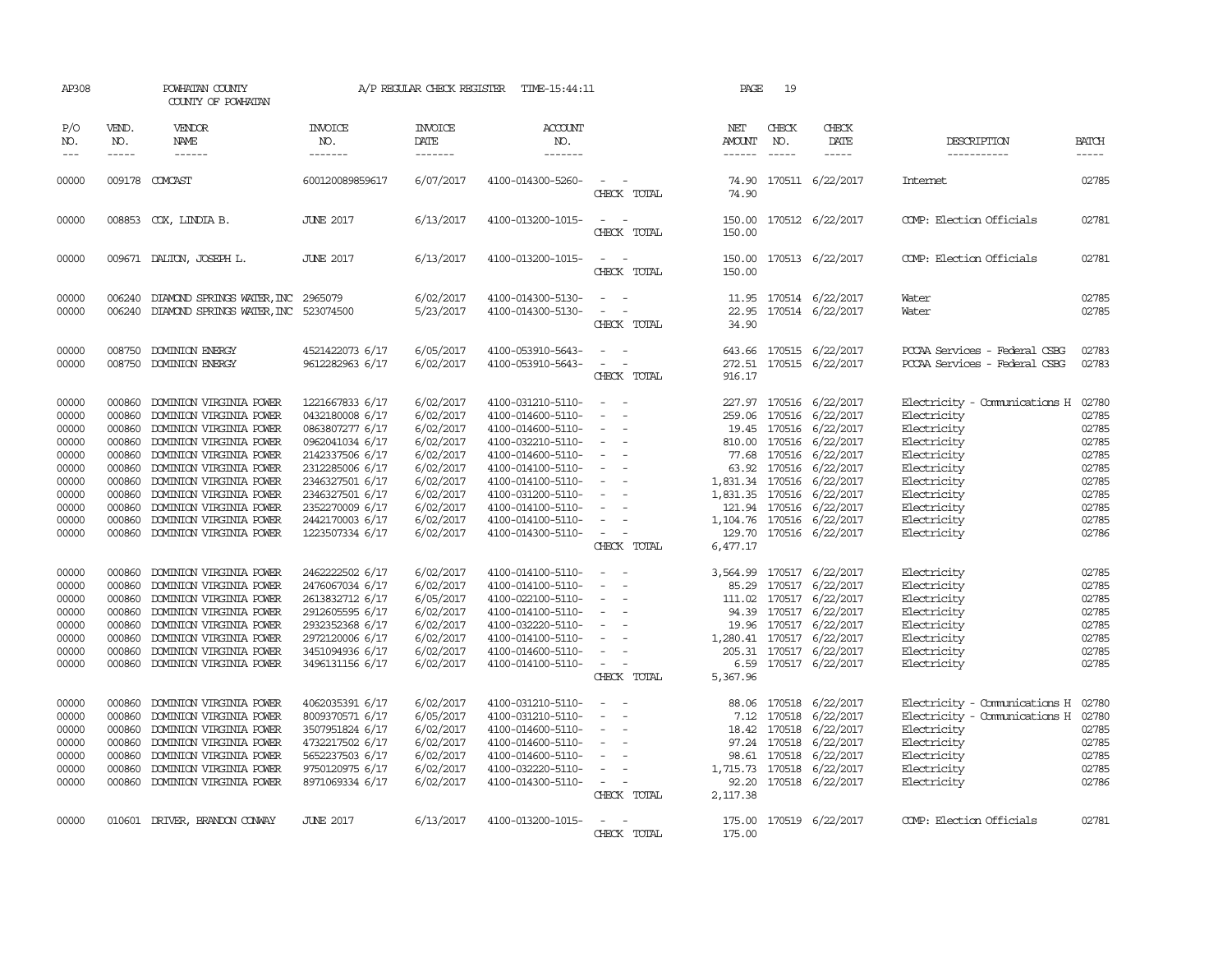| AP308               |                             | POWHATAN COUNTY<br>COUNTY OF POWHATAN         |                                  | A/P REGULAR CHECK REGISTER        | TIME-15:44:11                    |                                                                                                                             | PAGE                    | 20           |                              |                            |                       |
|---------------------|-----------------------------|-----------------------------------------------|----------------------------------|-----------------------------------|----------------------------------|-----------------------------------------------------------------------------------------------------------------------------|-------------------------|--------------|------------------------------|----------------------------|-----------------------|
| P/O<br>NO.<br>$---$ | VEND.<br>NO.<br>$- - - - -$ | VENDOR<br>NAME<br>------                      | <b>INVOICE</b><br>NO.<br>------- | <b>INVOICE</b><br>DATE<br>------- | <b>ACCOUNT</b><br>NO.<br>------- |                                                                                                                             | NET<br>AMOUNT<br>------ | CHECK<br>NO. | CHECK<br>DATE<br>$- - - - -$ | DESCRIPTION<br>----------- | <b>BATCH</b><br>----- |
| 00000               | 011898                      | DUMONT, DEBRA P.                              | JUNE 2017 TERM                   | 6/21/2017                         | 4100-021100-1700-                | $\sim$ $ \sim$<br>CHECK TOTAL                                                                                               | 30.00<br>30.00          |              | 170520 6/22/2017             | COMP: Jurors & Witnesses   | 02787                 |
| 00000               |                             | 006842 EAGLE FIRE INC.                        | SRVCE104158                      | 5/31/2017                         | 4100-014100-3310-                | $\omega_{\rm{max}}$ and $\omega_{\rm{max}}$<br>CHECK TOTAL                                                                  | 150.00<br>150.00        |              | 170521 6/22/2017             | Repairs & Maintenance      | 02782                 |
| 00000               |                             | 009673 FIELDS, THERESA A.                     | <b>JUNE 2017</b>                 | 6/13/2017                         | 4100-013200-1015-                | $\frac{1}{2} \left( \frac{1}{2} \right) \left( \frac{1}{2} \right) = \frac{1}{2} \left( \frac{1}{2} \right)$<br>CHECK TOTAL | 150.00<br>150.00        |              | 170525 6/22/2017             | COMP: Election Officials   | 02781                 |
| 00000               |                             | 006674 FINE CREEK BAPTIST CHURCH RENT 6-13-17 |                                  | 6/13/2017                         | 4100-013200-5420-                | $\sim$ $ \sim$<br>CHECK TOTAL                                                                                               | 50.00<br>50.00          |              | 170526 6/22/2017             | Rent                       | 02780                 |
| 00000               |                             | 006666 FINE CREEK FIRE DEPT                   | RENT 6-13-17                     | 6/13/2017                         | 4100-013200-5420-                | $\sim$ $\sim$<br>CHECK TOTAL                                                                                                | 50.00<br>50.00          |              | 170527 6/22/2017             | Rent                       | 02780                 |
| 00000               |                             | 011099 FITCH, EASTER M.                       | <b>JUNE 2017</b>                 | 6/13/2017                         | 4100-013200-1015-                | $\omega_{\rm{max}}$ and $\omega_{\rm{max}}$<br>CHECK TOTAL                                                                  | 150.00<br>150.00        |              | 170528 6/22/2017             | COMP: Election Officials   | 02781                 |
| 00000               |                             | 008518 FLANNAGAN, FRANKLIN L.                 | <b>JUNE 2017</b>                 | 6/13/2017                         | 4100-013200-1015-                | $\sim$ $ \sim$<br>CHECK TOTAL                                                                                               | 175.00<br>175.00        |              | 170529 6/22/2017             | COMP: Election Officials   | 02781                 |
| 00000               |                             | 009500 FLEMING, GWENDOLYN                     | <b>JUNE 2017</b>                 | 6/13/2017                         | 4100-013200-1015-                | $\sim$ $ \sim$<br>CHECK TOTAL                                                                                               | 175.00<br>175.00        |              | 170530 6/22/2017             | COMP: Election Officials   | 02781                 |
| 00000               |                             | 011622 FORD, ROBERT W.                        | <b>JUNE 2017</b>                 | 6/13/2017                         | 4100-013200-1015-                | $\sim$ $ -$<br>CHECK TOTAL                                                                                                  | 150.00<br>150.00        |              | 170531 6/22/2017             | COMP: Election Officials   | 02781                 |
| 00000               |                             | 011621 GILLESPIE, CAROLYN A.                  | <b>JUNE 2017</b>                 | 6/13/2017                         | 4100-013200-1015-                | $\sim$ $ -$<br>CHECK TOTAL                                                                                                  | 150.00<br>150.00        |              | 170532 6/22/2017             | COMP: Election Officials   | 02781                 |
| 00000               |                             | 008852 GOODE, LAVERNE E.                      | <b>JUNE 2017</b>                 | 6/13/2017                         | 4100-013200-1015-                | $\sim$<br>$\sim$<br>CHECK TOTAL                                                                                             | 150.00<br>150.00        |              | 170533 6/22/2017             | COMP: Election Officials   | 02781                 |
| 00000               | 009280                      | GOODMAN SPECIALIZED                           | 14355G                           | 6/20/2017                         | 4100-032200-6009-                | $\sim$ $ \sim$<br>CHECK TOTAL                                                                                               | 444.40<br>444.40        |              | 170534 6/22/2017             | Auto Repairs and Parts     | 02786                 |
| 00000               |                             | 008538 GOODMAN, JOSEPHINE L.                  | <b>JUNE 2017</b>                 | 6/13/2017                         | 4100-013200-1015-                | $\sim$ $ \sim$<br>CHECK TOTAL                                                                                               | 150.00<br>150.00        |              | 170535 6/22/2017             | COMP: Election Officials   | 02781                 |
| 00000               |                             | 009021 GRACELAND BAPTIST CHURCH               | RENT 6-13-17                     | 6/13/2017                         | 4100-013200-5420-                | $\frac{1}{2} \left( \frac{1}{2} \right) \left( \frac{1}{2} \right) = \frac{1}{2} \left( \frac{1}{2} \right)$<br>CHECK TOTAL | 50.00<br>50.00          |              | 170536 6/22/2017             | Rent                       | 02780                 |
| 00000               |                             | 010063 GREEN, KAYLEE                          | <b>JUNE 2017</b>                 | 6/13/2017                         | 4100-013200-1015-                | $\sim$ $\sim$<br>CHECK TOTAL                                                                                                | 143.17                  |              | 143.17 170537 6/22/2017      | COMP: Election Officials   | 02781                 |
| 00000               |                             | 011896 HARRIS, KIMBERLY B                     | JUNE 2017 TERM                   | 6/21/2017                         | 4100-021100-1700-                | $\omega_{\rm{max}}$ and $\omega_{\rm{max}}$<br>CHECK TOTAL                                                                  | 30.00<br>30.00          |              | 170539 6/22/2017             | COMP: Jurors & Witnesses   | 02787                 |
| 00000               |                             | 010677 HEINTZELMAN, MICHAEL                   | HARDEES 6-12-17                  | 6/12/2017                         | 4100-031200-5550-                | $ -$<br>CHECK TOTAL                                                                                                         | 10.46                   |              | 10.46 170540 6/22/2017       | Prisoner Extradition       | 02786                 |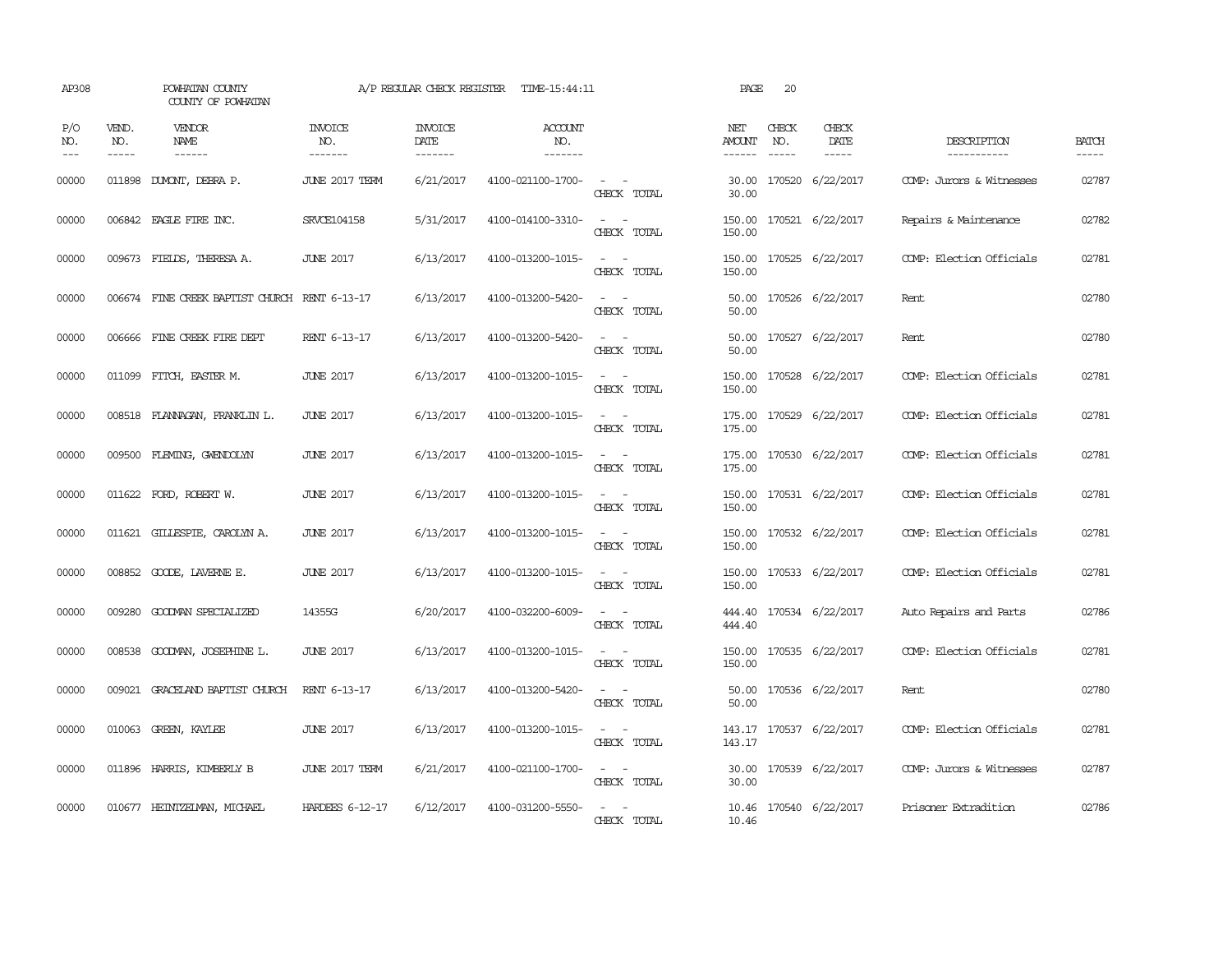| AP308                                     |                                                | POWHATAN COUNTY<br>COUNTY OF POWHATAN                                                                            |                                                | A/P REGULAR CHECK REGISTER                                    | TIME-15:44:11                                                                                         |                                                                                                                             | PAGE                                                       | 21                            |                                                                                           |                                                                                                                                        |                                           |
|-------------------------------------------|------------------------------------------------|------------------------------------------------------------------------------------------------------------------|------------------------------------------------|---------------------------------------------------------------|-------------------------------------------------------------------------------------------------------|-----------------------------------------------------------------------------------------------------------------------------|------------------------------------------------------------|-------------------------------|-------------------------------------------------------------------------------------------|----------------------------------------------------------------------------------------------------------------------------------------|-------------------------------------------|
| P/O<br>NO.<br>$---$                       | VEND.<br>NO.<br>$- - - - -$                    | VENDOR<br>NAME                                                                                                   | <b>INVOICE</b><br>NO.                          | <b>INVOICE</b><br>DATE                                        | <b>ACCOUNT</b><br>NO.                                                                                 |                                                                                                                             | NET<br><b>AMOUNT</b>                                       | CHECK<br>NO.<br>$\frac{1}{2}$ | CHECK<br>DATE                                                                             | DESCRIPTION                                                                                                                            | <b>BATCH</b>                              |
|                                           |                                                | $- - - - - -$                                                                                                    | -------                                        | -------                                                       | -------                                                                                               |                                                                                                                             | ------                                                     |                               | $- - - - -$                                                                               | -----------                                                                                                                            | $- - - - -$                               |
| 00000                                     |                                                | 010879 HENSON, JACOB N.                                                                                          | <b>JUNE 2017</b>                               | 6/13/2017                                                     | 4100-013200-1015-                                                                                     | $\sim$ 100 $\mu$<br>CHECK TOTAL                                                                                             | 150.00                                                     |                               | 150.00 170541 6/22/2017                                                                   | COMP: Election Officials                                                                                                               | 02781                                     |
| 00000                                     |                                                | 008537 HENSON, MARIE S.                                                                                          | <b>JUNE 2017</b>                               | 6/13/2017                                                     | 4100-013200-1015-                                                                                     | $\sim$<br>$\sim$<br>CHECK TOTAL                                                                                             | 175.00<br>175.00                                           |                               | 170542 6/22/2017                                                                          | COMP: Election Officials                                                                                                               | 02781                                     |
| 00000                                     |                                                | 008041 HILL, LUCKY DARNELL                                                                                       | <b>JUNE 2017</b>                               | 6/13/2017                                                     | 4100-013200-1015-                                                                                     | $\sim$<br>$\sim$<br>CHECK TOTAL                                                                                             | 150.00<br>150.00                                           |                               | 170543 6/22/2017                                                                          | COMP: Election Officials                                                                                                               | 02781                                     |
| 00000                                     |                                                | 011894 HOBSON, JR., ROGER S.                                                                                     | <b>JUNE 2017 TERM</b>                          | 6/21/2017                                                     | 4100-021100-1700-                                                                                     | CHECK TOTAL                                                                                                                 | 30.00<br>30.00                                             |                               | 170544 6/22/2017                                                                          | COMP: Jurors & Witnesses                                                                                                               | 02787                                     |
| 00000                                     |                                                | 008675 HOLT, GEORGE                                                                                              | 117051677                                      | 5/31/2017                                                     | 4100-032200-5815-                                                                                     | $\sim$<br>CHECK TOTAL                                                                                                       | 36.00<br>36.00                                             |                               | 170545 6/22/2017                                                                          | Training/Seminars                                                                                                                      | 02782                                     |
| 00000                                     |                                                | 011892 HUDGINS, DEVON G.                                                                                         | JUNE TERM 2017                                 | 6/21/2017                                                     | 4100-021100-1700-                                                                                     | $\overline{\phantom{a}}$<br>CHECK TOTAL                                                                                     | 30.00<br>30.00                                             |                               | 170546 6/22/2017                                                                          | COMP: Jurors & Witnesses                                                                                                               | 02787                                     |
| 00000                                     |                                                | 011624 HULL, CAROL L.                                                                                            | <b>JUNE 2017</b>                               | 6/13/2017                                                     | 4100-013200-1015-                                                                                     | $\overline{\phantom{a}}$<br>CHECK TOTAL                                                                                     | 150.00<br>150.00                                           |                               | 170547 6/22/2017                                                                          | COMP: Election Officials                                                                                                               | 02781                                     |
| 00000                                     |                                                | 011625 HULL, JOHN R.                                                                                             | <b>JUNE 2017</b>                               | 6/13/2017                                                     | 4100-013200-1015-                                                                                     | CHECK TOTAL                                                                                                                 | 150.00<br>150.00                                           |                               | 170548 6/22/2017                                                                          | COMP: Election Officials                                                                                                               | 02781                                     |
| 00000<br>00000<br>00000                   | 010755<br>010755                               | <b>INNOVATIVE TURF</b><br><b>INVATIVE TURF</b><br>010755 INNOVATIVE TURF                                         | 3420<br>3440<br>3441                           | 6/01/2017<br>6/15/2017<br>6/15/2017                           | 4100-014600-3320-<br>4100-014500-6004-<br>4100-014500-6004-                                           | $\overline{\phantom{a}}$<br>CHECK TOTAL                                                                                     | 1,580.95<br>1,900.00<br>735.00<br>4,215.95                 | 170550                        | 170550 6/22/2017<br>6/22/2017<br>170550 6/22/2017                                         | Maintenance/Service Contracts<br>Tools and Equipment<br>Tools and Equipment                                                            | 02782<br>02782<br>02782                   |
| 00000<br>00000                            |                                                | 011524 J & K DIESEL & AUTOMOTIVE<br>011524 J & K DIESEL & AUTOMOTIVE                                             | 10398<br>10399                                 | 6/14/2017<br>6/15/2017                                        | 4100-032200-6009-<br>4100-032200-6009-                                                                | $\equiv$<br>$\overline{\phantom{a}}$<br>CHECK TOTAL                                                                         | 247.47<br>513.60                                           |                               | 266.13 170551 6/22/2017<br>170551 6/22/2017                                               | Auto Repairs and Parts<br>Auto Repairs and Parts                                                                                       | 02782<br>02782                            |
| 00000<br>00000                            |                                                | 010231 J & K HEAVY TRUCKS &<br>010231 J & K HEAVY TRUCKS &                                                       | 8166<br>8857                                   | 6/15/2017<br>6/07/2017                                        | 4100-032200-6009-<br>4100-032200-6009-                                                                | $\equiv$<br>$\sim$<br>CHECK TOTAL                                                                                           | 16.00<br>873.33                                            |                               | 857.33 170552 6/22/2017<br>170552 6/22/2017                                               | Auto Repairs and Parts<br>Auto Repairs and Parts                                                                                       | 02782<br>02783                            |
| 00000<br>00000<br>00000<br>00000<br>00000 | 000120<br>000120<br>000120<br>000120<br>000120 | JAMES RIVER AIR<br><b>JAMES RIVER AIR</b><br>JAMES RIVER AIR<br><b>JAMES RIVER AIR</b><br><b>JAMES RIVER AIR</b> | S80134<br>S80399<br>S80603<br>S80209<br>S80298 | 5/31/2017<br>5/31/2017<br>5/31/2017<br>5/31/2017<br>5/31/2017 | 4100-014100-3308-<br>4100-031210-3310-<br>4100-031210-3310-<br>4100-014100-3308-<br>4100-014100-3308- | $\equiv$<br>$\sim$<br>$\sim$<br>$\sim$<br>CHECK TOTAL                                                                       | 913.90<br>565,00<br>922.00<br>516.00<br>951.39<br>3,868.29 | 170553                        | 6/22/2017<br>170553 6/22/2017<br>170553 6/22/2017<br>170553 6/22/2017<br>170553 6/22/2017 | HVAC Service and Repairs<br>Repairs and Maintenance<br>Repairs and Maintenance<br>HVAC Service and Repairs<br>HVAC Service and Repairs | 02782<br>02782<br>02782<br>02783<br>02783 |
| 00000                                     |                                                | 009676 JONES, ANDREW C.                                                                                          | 2017 PRIMARY                                   | 6/13/2017                                                     | 4100-013200-1015-                                                                                     | CHECK TOTAL                                                                                                                 | 175.00<br>175.00                                           |                               | 170554 6/22/2017                                                                          | COMP: Election Officials                                                                                                               | 02781                                     |
| 00000                                     |                                                | 007874 JONES, LINDA HOLLIN                                                                                       | <b>JUNE 2017</b>                               | 6/13/2017                                                     | 4100-013200-1015-                                                                                     | $\frac{1}{2} \left( \frac{1}{2} \right) \left( \frac{1}{2} \right) = \frac{1}{2} \left( \frac{1}{2} \right)$<br>CHECK TOTAL | 150.00<br>150.00                                           |                               | 170555 6/22/2017                                                                          | COMP: Election Officials                                                                                                               | 02781                                     |
| 00000                                     |                                                | 008708 JONES, SUSAN H.                                                                                           | <b>JUNE 2017</b>                               | 6/13/2017                                                     | 4100-013200-1015-                                                                                     | CHECK TOTAL                                                                                                                 | 175.00                                                     |                               | 175.00 170556 6/22/2017                                                                   | COMP: Election Officials                                                                                                               | 02781                                     |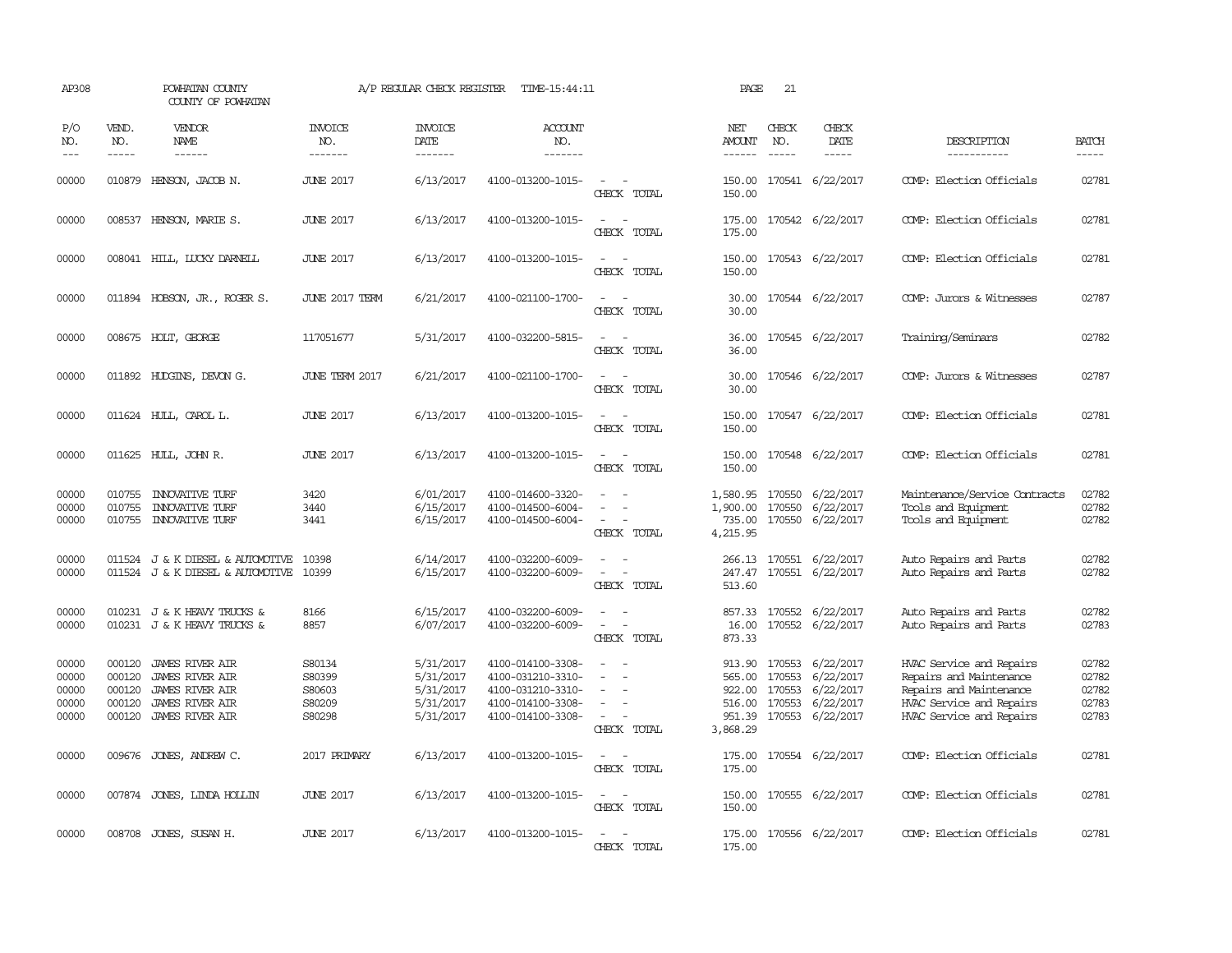| AP308               |                                                                                                                                                                                                                                                                                                                                                                                                                                                                         | POWHATAN COUNTY<br>COUNTY OF POWHATAN                      |                                    | A/P REGULAR CHECK REGISTER        | TIME-15:44:11                          |                                                            | PAGE                      | 22           |                                                   |                                                       |                |
|---------------------|-------------------------------------------------------------------------------------------------------------------------------------------------------------------------------------------------------------------------------------------------------------------------------------------------------------------------------------------------------------------------------------------------------------------------------------------------------------------------|------------------------------------------------------------|------------------------------------|-----------------------------------|----------------------------------------|------------------------------------------------------------|---------------------------|--------------|---------------------------------------------------|-------------------------------------------------------|----------------|
| P/O<br>NO.<br>$---$ | VEND.<br>NO.<br>$\begin{tabular}{ccccc} \multicolumn{2}{c }{\multicolumn{2}{c }{\multicolumn{2}{c }{\multicolumn{2}{c}}{\hspace{-2.2cm}}}} \multicolumn{2}{c }{\multicolumn{2}{c }{\hspace{-2.2cm}}\hline} \multicolumn{2}{c }{\hspace{-2.2cm}}\hline \multicolumn{2}{c }{\hspace{-2.2cm}}\hline \multicolumn{2}{c }{\hspace{-2.2cm}}\hline \multicolumn{2}{c }{\hspace{-2.2cm}}\hline \multicolumn{2}{c }{\hspace{-2.2cm}}\hline \multicolumn{2}{c }{\hspace{-2.2cm}}$ | <b>VENDOR</b><br>NAME                                      | <b>INVOICE</b><br>NO.<br>-------   | <b>INVOICE</b><br>DATE<br>------- | <b>ACCOUNT</b><br>NO.<br>-------       |                                                            | NET<br>AMOUNT<br>------   | CHECK<br>NO. | CHECK<br>DATE<br>$- - - - -$                      | DESCRIPTION<br>-----------                            | <b>BATCH</b>   |
| 00000<br>00000      | 009898<br>009898                                                                                                                                                                                                                                                                                                                                                                                                                                                        | JORDAN, CECIL W.<br>JORDAN, CECIL W.                       | MARCH-JUNE 2017<br>MILEAGE 6-13-17 | 6/20/2017<br>6/13/2017            | 4100-013200-1011-<br>4100-013200-5510- | $\sim$ $  -$<br>$\sim$ $-$<br>CHECK TOTAL                  | 758.78                    |              | 688.16 170557 6/22/2017<br>70.62 170557 6/22/2017 | COMP: Electoral Board<br>Travel/Mileage/Parking/Tolls | 02780<br>02780 |
| 00000               |                                                                                                                                                                                                                                                                                                                                                                                                                                                                         | 009677 KING, JEAN L.                                       | <b>JUNE 2017</b>                   | 6/13/2017                         | 4100-013200-1015-                      | $\overline{\phantom{a}}$<br>CHECK TOTAL                    | 109.54<br>109.54          |              | 170558 6/22/2017                                  | COMP: Election Officials                              | 02781          |
| 00000               |                                                                                                                                                                                                                                                                                                                                                                                                                                                                         | 011891 LAMM, MECHAN                                        | <b>JUNE 2017 TERM</b>              | 6/21/2017                         | 4100-021100-1700-                      | $\sim$<br>$\sim$<br>CHECK TOTAL                            | 30.00<br>30.00            |              | 170559 6/22/2017                                  | COMP: Jurors & Witnesses                              | 02787          |
| 00000<br>00000      |                                                                                                                                                                                                                                                                                                                                                                                                                                                                         | 010811 LAND AND COATES, INC<br>010811 IAND AND COATES, INC | 769997<br>794437                   | 4/12/2017<br>6/15/2017            | 4100-032200-3310-<br>4100-014500-3319- | $\sim$<br>$\sim$<br>$\sim$<br>CHECK TOTAL                  | 105.28<br>42.47<br>147.75 |              | 170560 6/22/2017<br>170560 6/22/2017              | Equipment Repair<br>Equipment Repairs and Maintena    | 02782<br>02783 |
| 00000               |                                                                                                                                                                                                                                                                                                                                                                                                                                                                         | 011104 LILLYWHITE, DONALD P.                               | <b>JUNE 2017</b>                   | 6/13/2017                         | 4100-013200-1015-                      | $\sim$<br>CHECK TOTAL                                      | 150.00<br>150.00          |              | 170561 6/22/2017                                  | COMP: Election Officials                              | 02781          |
| 00000               |                                                                                                                                                                                                                                                                                                                                                                                                                                                                         | 011105 LLEWELLYN, CATHY LEE                                | <b>JUNE 2017</b>                   | 6/13/2017                         | 4100-013200-1015-                      | $\sim$<br>CHECK TOTAL                                      | 150.00<br>150.00          |              | 170562 6/22/2017                                  | COMP: Election Officials                              | 02781          |
| 00000               |                                                                                                                                                                                                                                                                                                                                                                                                                                                                         | 009493 LYONS, RALPH LARRY                                  | <b>JUNE 2017</b>                   | 6/13/2017                         | 4100-013200-1015-                      | $\sim$ $ \sim$<br>CHECK TOTAL                              | 175.00                    |              | 175.00 170564 6/22/2017                           | COMP: Election Officials                              | 02781          |
| 00000               |                                                                                                                                                                                                                                                                                                                                                                                                                                                                         | 006672 MACON FIRE DEPARIMENT                               | RENT 6-13-17                       | 6/13/2017                         | 4100-013200-5420-                      | $\sim$<br>$\sim$<br>CHECK TOTAL                            | 50.00<br>50.00            |              | 170566 6/22/2017                                  | Rent                                                  | 02780          |
| 00000               |                                                                                                                                                                                                                                                                                                                                                                                                                                                                         | 011776 MADISON, DEBORAH                                    | <b>JUNE 2017</b>                   | 6/13/2017                         | 4100-013200-1015-                      | $\omega_{\rm{max}}$ and $\omega_{\rm{max}}$<br>CHECK TOTAL | 150.00                    |              | 150.00 170567 6/22/2017                           | COMP: Election Officials                              | 02781          |
| 00000               |                                                                                                                                                                                                                                                                                                                                                                                                                                                                         | 006667 MANAKIN EPISCOPAL CHURCH                            | RENT 6-13-17                       | 6/13/2017                         | 4100-013200-5420-                      | $\sim$ $ \sim$<br>CHECK TOTAL                              | 50.00                     |              | 50.00 170568 6/22/2017                            | Rent                                                  | 02780          |
| 00000               |                                                                                                                                                                                                                                                                                                                                                                                                                                                                         | 009552 MANSFIELD OIL COMPANY                               | SOLCD-305500                       | 5/30/2017                         | 4100-032200-5120-                      | $\sim$ $ \sim$<br>CHECK TOTAL                              | 397.34                    |              | 397.34 170569 6/22/2017                           | Apparatus Fuel                                        | 02782          |
| 00000               |                                                                                                                                                                                                                                                                                                                                                                                                                                                                         | 008506 MARTIN, SUSAN B.                                    | <b>JUNE 2017</b>                   | 6/13/2017                         | 4100-013200-1015-                      | $\overline{\phantom{a}}$<br>$\sim$<br>CHECK TOTAL          | 150.00<br>150.00          |              | 170570 6/22/2017                                  | COMP: Election Officials                              | 02781          |
| 00000               |                                                                                                                                                                                                                                                                                                                                                                                                                                                                         | 010765 MATTHEW BENDER & CO, INC. 93829221                  |                                    | 6/12/2017                         | 4100-011010-3002-                      | $\sim$<br>$\sim$<br>CHECK TOTAL                            | 90.44                     |              | 90.44 170571 6/22/2017                            | County Code                                           | 02786          |
| 00000               |                                                                                                                                                                                                                                                                                                                                                                                                                                                                         | 008553 MILLER, PATRICIA                                    | <b>JUNE 2017</b>                   | 6/13/2017                         | 4100-013200-1015-                      | $\sim$ $ \sim$<br>CHECK TOTAL                              | 150.00<br>150.00          |              | 170572 6/22/2017                                  | COMP: Election Officials                              | 02781          |
| 00000               |                                                                                                                                                                                                                                                                                                                                                                                                                                                                         | 010603 MILLS, BETHANY                                      | <b>JUNE 2017</b>                   | 6/13/2017                         | 4100-013200-1015-                      | $\sim$ 100 $\sim$<br>CHECK TOTAL                           | 150.00                    |              | 150.00 170573 6/22/2017                           | COMP: Election Officials                              | 02781          |
| 00000               |                                                                                                                                                                                                                                                                                                                                                                                                                                                                         | 009733 MINERVA BUNKER GEAR                                 | 2473-21                            | 6/09/2017                         | 4100-032200-6011-                      | $\sim$ $ -$<br>CHECK TOTAL                                 | 70.00                     |              | 70.00 170574 6/22/2017                            | Protective Gear/Uniforms                              | 02782          |
| 00000               |                                                                                                                                                                                                                                                                                                                                                                                                                                                                         | 010924 MITCHELL PEST                                       | 101696                             | 6/13/2017                         | 4100-035100-3320-                      | <b>Service</b>                                             |                           |              | 65.00 170575 6/22/2017                            | Landscaping - Animal Control                          | 02783          |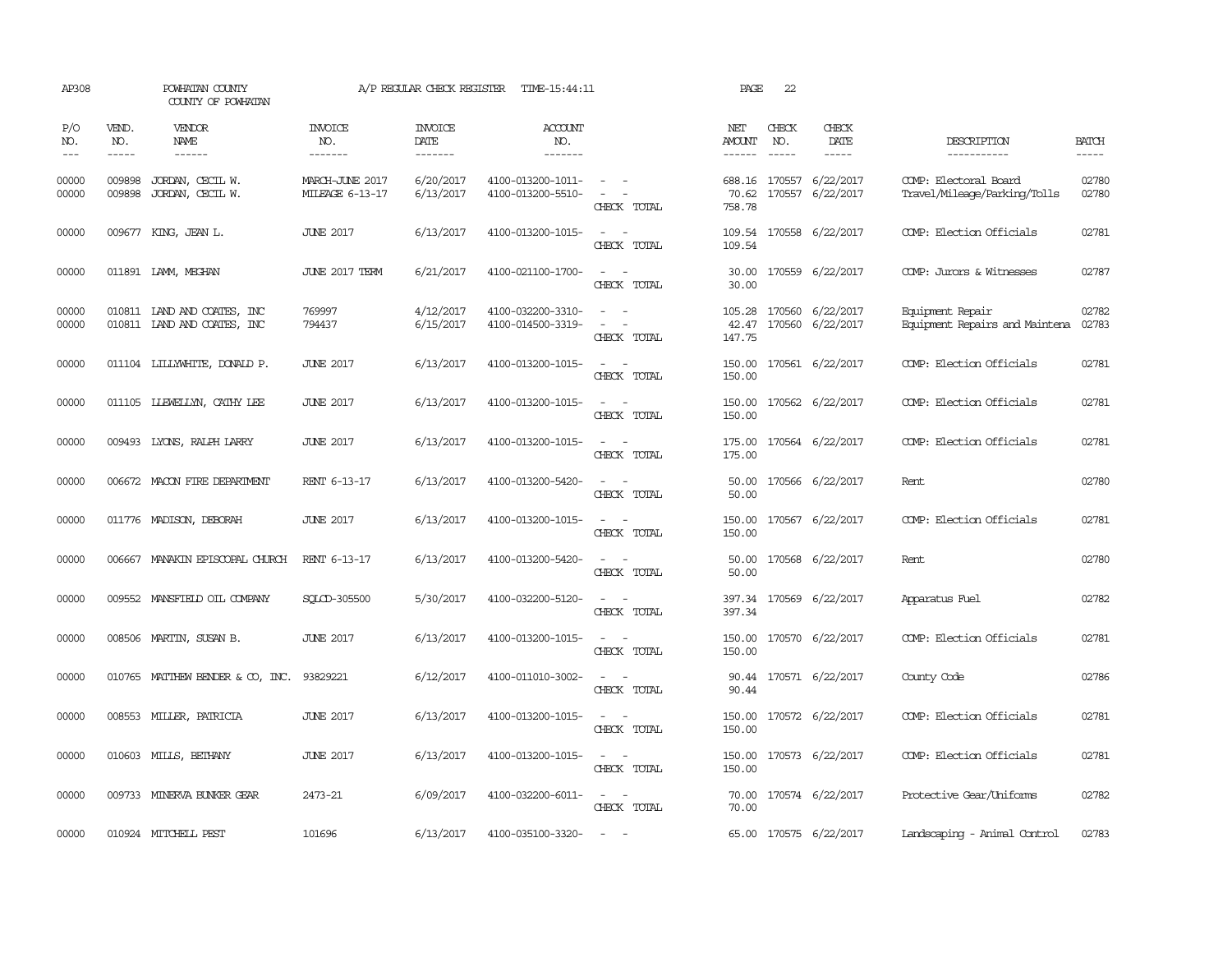| AP308                                                                                           |                                                                                                            | POWHATAN COUNTY<br>COUNTY OF POWHATAN                                                                                                                                                                                                                                                                 |                                                                                                            | A/P REGULAR CHECK REGISTER                                                                                                                  | TIME-15:44:11                                                                                                                                                                                                                       |                                                                                                                             | PAGE                                                               | 23                                                                                                      |                                                                                                                                                                  |                                                                                                                                                                                                                                                                                                                                         |                                                                                                 |
|-------------------------------------------------------------------------------------------------|------------------------------------------------------------------------------------------------------------|-------------------------------------------------------------------------------------------------------------------------------------------------------------------------------------------------------------------------------------------------------------------------------------------------------|------------------------------------------------------------------------------------------------------------|---------------------------------------------------------------------------------------------------------------------------------------------|-------------------------------------------------------------------------------------------------------------------------------------------------------------------------------------------------------------------------------------|-----------------------------------------------------------------------------------------------------------------------------|--------------------------------------------------------------------|---------------------------------------------------------------------------------------------------------|------------------------------------------------------------------------------------------------------------------------------------------------------------------|-----------------------------------------------------------------------------------------------------------------------------------------------------------------------------------------------------------------------------------------------------------------------------------------------------------------------------------------|-------------------------------------------------------------------------------------------------|
| P/O<br>NO.<br>$---$                                                                             | VEND.<br>NO.<br>$- - - - -$                                                                                | VENDOR<br><b>NAME</b><br>------                                                                                                                                                                                                                                                                       | <b>INVOICE</b><br>NO.<br>-------                                                                           | <b>INVOICE</b><br><b>DATE</b><br>-------                                                                                                    | <b>ACCOUNT</b><br>NO.<br>-------                                                                                                                                                                                                    |                                                                                                                             | NET<br>AMOUNT<br>------                                            | CHECK<br>NO.                                                                                            | CHECK<br>DATE<br>-----                                                                                                                                           | DESCRIPTION<br>-----------                                                                                                                                                                                                                                                                                                              | <b>BATCH</b><br>$- - - - -$                                                                     |
| 00000                                                                                           |                                                                                                            | 010924 MITCHELL PEST                                                                                                                                                                                                                                                                                  | 101707                                                                                                     | 6/13/2017                                                                                                                                   | 4100-014100-3320-                                                                                                                                                                                                                   | $\equiv$<br>CHECK TOTAL                                                                                                     | 215.00                                                             |                                                                                                         | 150.00 170575 6/22/2017                                                                                                                                          | Maintenance & Service Contract                                                                                                                                                                                                                                                                                                          | 02783                                                                                           |
| 00000                                                                                           |                                                                                                            | 006610 MO-JOHNS SANITATION                                                                                                                                                                                                                                                                            | 100616                                                                                                     | 6/02/2017                                                                                                                                   | 4100-014600-3311-                                                                                                                                                                                                                   | $\frac{1}{2} \left( \frac{1}{2} \right) \left( \frac{1}{2} \right) = \frac{1}{2} \left( \frac{1}{2} \right)$<br>CHECK TOTAL | 125.00<br>125.00                                                   |                                                                                                         | 170576 6/22/2017                                                                                                                                                 | Portable Bathrooms                                                                                                                                                                                                                                                                                                                      | 02786                                                                                           |
| 00000                                                                                           |                                                                                                            | 009679 MORRIS, VICTOR HARDING                                                                                                                                                                                                                                                                         | <b>JUNE 2017</b>                                                                                           | 6/13/2017                                                                                                                                   | 4100-013200-1015-                                                                                                                                                                                                                   | $\sim$<br>CHECK TOTAL                                                                                                       | 150.00<br>150.00                                                   |                                                                                                         | 170577 6/22/2017                                                                                                                                                 | COMP: Election Officials                                                                                                                                                                                                                                                                                                                | 02781                                                                                           |
| 00000                                                                                           | 006673                                                                                                     | MT. ZION BAPTIST CHURCH                                                                                                                                                                                                                                                                               | RENT 6-13-17                                                                                               | 6/13/2017                                                                                                                                   | 4100-013200-5420-                                                                                                                                                                                                                   | $\equiv$<br>CHECK TOTAL                                                                                                     | 50.00<br>50.00                                                     |                                                                                                         | 170579 6/22/2017                                                                                                                                                 | Rent                                                                                                                                                                                                                                                                                                                                    | 02780                                                                                           |
| 00000                                                                                           |                                                                                                            | 009895 MULLINS, SHANE                                                                                                                                                                                                                                                                                 | <b>JUNE 2017</b>                                                                                           | 6/13/2017                                                                                                                                   | 4100-013200-1015-                                                                                                                                                                                                                   | $\sim$<br>CHECK TOTAL                                                                                                       | 150.00<br>150.00                                                   |                                                                                                         | 170580 6/22/2017                                                                                                                                                 | COMP: Election Officials                                                                                                                                                                                                                                                                                                                | 02781                                                                                           |
| 00000                                                                                           |                                                                                                            | 009315 OWENS & OWENS                                                                                                                                                                                                                                                                                  | 8035228                                                                                                    | 6/09/2017                                                                                                                                   | 4100-021200-3150-                                                                                                                                                                                                                   | $\sim$<br>$\overline{\phantom{a}}$<br>CHECK TOTAL                                                                           | 120.00<br>120.00                                                   |                                                                                                         | 170581 6/22/2017                                                                                                                                                 | Outside Counsel                                                                                                                                                                                                                                                                                                                         | 02780                                                                                           |
| 00000                                                                                           | 009681                                                                                                     | PALSA, BARBARA JO SANTIAGO                                                                                                                                                                                                                                                                            | <b>JUNE 2017</b>                                                                                           | 6/13/2017                                                                                                                                   | 4100-013200-1015-                                                                                                                                                                                                                   | $\sim$<br>CHECK TOTAL                                                                                                       | 175.00<br>175.00                                                   |                                                                                                         | 170582 6/22/2017                                                                                                                                                 | COMP: Election Officials                                                                                                                                                                                                                                                                                                                | 02781                                                                                           |
| 00000                                                                                           | 009682                                                                                                     | PALSA, ELISABETH SANTIAGO                                                                                                                                                                                                                                                                             | <b>JUNE 2017</b>                                                                                           | 6/30/2017                                                                                                                                   | 4100-013200-1015-                                                                                                                                                                                                                   | $\sim$<br>CHECK TOTAL                                                                                                       | 150.00<br>150.00                                                   |                                                                                                         | 170583 6/22/2017                                                                                                                                                 | COMP: Election Officials                                                                                                                                                                                                                                                                                                                | 02781                                                                                           |
| 00000                                                                                           |                                                                                                            | 000375 PIEDMONT REGIONAL JAIL                                                                                                                                                                                                                                                                         | 36                                                                                                         | 5/31/2017                                                                                                                                   | 4100-033400-3841-                                                                                                                                                                                                                   | $\equiv$<br>CHECK TOTAL                                                                                                     | 24,608.00<br>24,608.00                                             |                                                                                                         | 170584 6/22/2017                                                                                                                                                 | Detention of Adults                                                                                                                                                                                                                                                                                                                     | 02786                                                                                           |
| 00000                                                                                           |                                                                                                            | 007962 PITNEY BOWES GLOBAL                                                                                                                                                                                                                                                                            | 3303649421                                                                                                 | 6/01/2017                                                                                                                                   | 4100-021200-5210-                                                                                                                                                                                                                   | CHECK TOTAL                                                                                                                 | 151.93                                                             |                                                                                                         | 151.93 170585 6/22/2017                                                                                                                                          | Postage                                                                                                                                                                                                                                                                                                                                 | 02780                                                                                           |
| 00000                                                                                           |                                                                                                            | 011893 POWERS, CHRISTOPHER A.                                                                                                                                                                                                                                                                         | JUNE 2017 TERM                                                                                             | 6/21/2017                                                                                                                                   | 4100-021100-1700-                                                                                                                                                                                                                   | $ -$<br>CHECK TOTAL                                                                                                         | 30.00<br>30.00                                                     |                                                                                                         | 170586 6/22/2017                                                                                                                                                 | COMP: Jurors & Witnesses                                                                                                                                                                                                                                                                                                                | 02787                                                                                           |
| 00000                                                                                           |                                                                                                            | 006899 POWHATAN ANIMAL HOSPITAL                                                                                                                                                                                                                                                                       | 318883                                                                                                     | 6/09/2017                                                                                                                                   | 4100-035100-3110-                                                                                                                                                                                                                   | $\sim$<br>CHECK TOTAL                                                                                                       | 143.24                                                             |                                                                                                         | 143.24 170587 6/22/2017                                                                                                                                          | Professional Health Services                                                                                                                                                                                                                                                                                                            | 02786                                                                                           |
| 00000<br>00000<br>00000<br>00000<br>00000<br>00000<br>00000<br>00000<br>00000<br>00000<br>00000 | 001250<br>001250<br>001250<br>001250<br>001250<br>001250<br>001250<br>001250<br>001250<br>001250<br>001250 | POWHATAN AUTO & TRACTOR<br>POWHATAN AUTO & TRACTOR<br>POWHATAN AUTO & TRACTOR<br>POWHATAN AUTO & TRACTOR<br>POWHATAN AUTO & TRACTOR<br>POWHATAN AUTO & TRACTOR<br>POWHATAN AUTO & TRACTOR<br>POWHATAN AUTO & TRACTOR<br>POWHATAN AUTO & TRACTOR<br>POWHATAN AUTO & TRACTOR<br>POWHATAN AUTO & TRACTOR | 446798<br>446840<br>446978<br>447147<br>447579<br>449318<br>449981<br>449982<br>450142<br>450142<br>450735 | 5/01/2017<br>5/01/2017<br>5/02/2017<br>5/03/2017<br>5/05/2017<br>5/17/2017<br>5/22/2017<br>5/22/2017<br>5/23/2017<br>5/23/2017<br>5/26/2017 | 4100-014400-6009-<br>4100-014400-6009-<br>4100-014100-6004-<br>4100-014500-3319-<br>4100-014500-3319-<br>4100-014500-3319-<br>4100-014500-3319-<br>4100-014500-3319-<br>4100-014100-6100-<br>4100-014100-6004-<br>4100-014500-3319- | $\equiv$<br>$\overline{\phantom{a}}$<br>$\equiv$<br>$\overline{\phantom{a}}$<br>CHECK TOTAL                                 | 59.99<br>8.72<br>6.79<br>13.05<br>13.49<br>5.99<br>12.04<br>276.25 | 18.00-170588<br>170588<br>44.34 170588<br>170588<br>170588<br>170588<br>6.50-170588<br>170588<br>170588 | 136.34 170588 6/22/2017<br>6/22/2017<br>6/22/2017<br>6/22/2017<br>6/22/2017<br>6/22/2017<br>6/22/2017<br>6/22/2017<br>6/22/2017<br>6/22/2017<br>170588 6/22/2017 | Auto Parts & Repairs<br>Auto Parts & Repairs<br>Tools and Equipment<br>Equipment Repairs and Maintena<br>Equipment Repairs and Maintena<br>Equipment Repairs and Maintena<br>Equipment Repairs and Maintena<br>Equipment Repairs and Maintena<br>Personal Protective Equipment<br>Tools and Equipment<br>Equipment Repairs and Maintena | 02783<br>02783<br>02783<br>02783<br>02783<br>02783<br>02783<br>02783<br>02783<br>02783<br>02783 |
| 00000<br>00000                                                                                  | 001250<br>001250                                                                                           | POWHATAN AUTO & TRACTOR<br>POWHATAN AUTO & TRACTOR                                                                                                                                                                                                                                                    | 451348<br>454112                                                                                           | 6/01/2017<br>6/20/2017                                                                                                                      | 4100-014500-6008-<br>4100-031200-6009-                                                                                                                                                                                              | CHECK TOTAL                                                                                                                 | 15.96<br>7.65<br>23.61                                             |                                                                                                         | 170589 6/22/2017<br>170589 6/22/2017                                                                                                                             | Gas/Grease/Oil<br>Auto Parts/Repairs                                                                                                                                                                                                                                                                                                    | 02783<br>02786                                                                                  |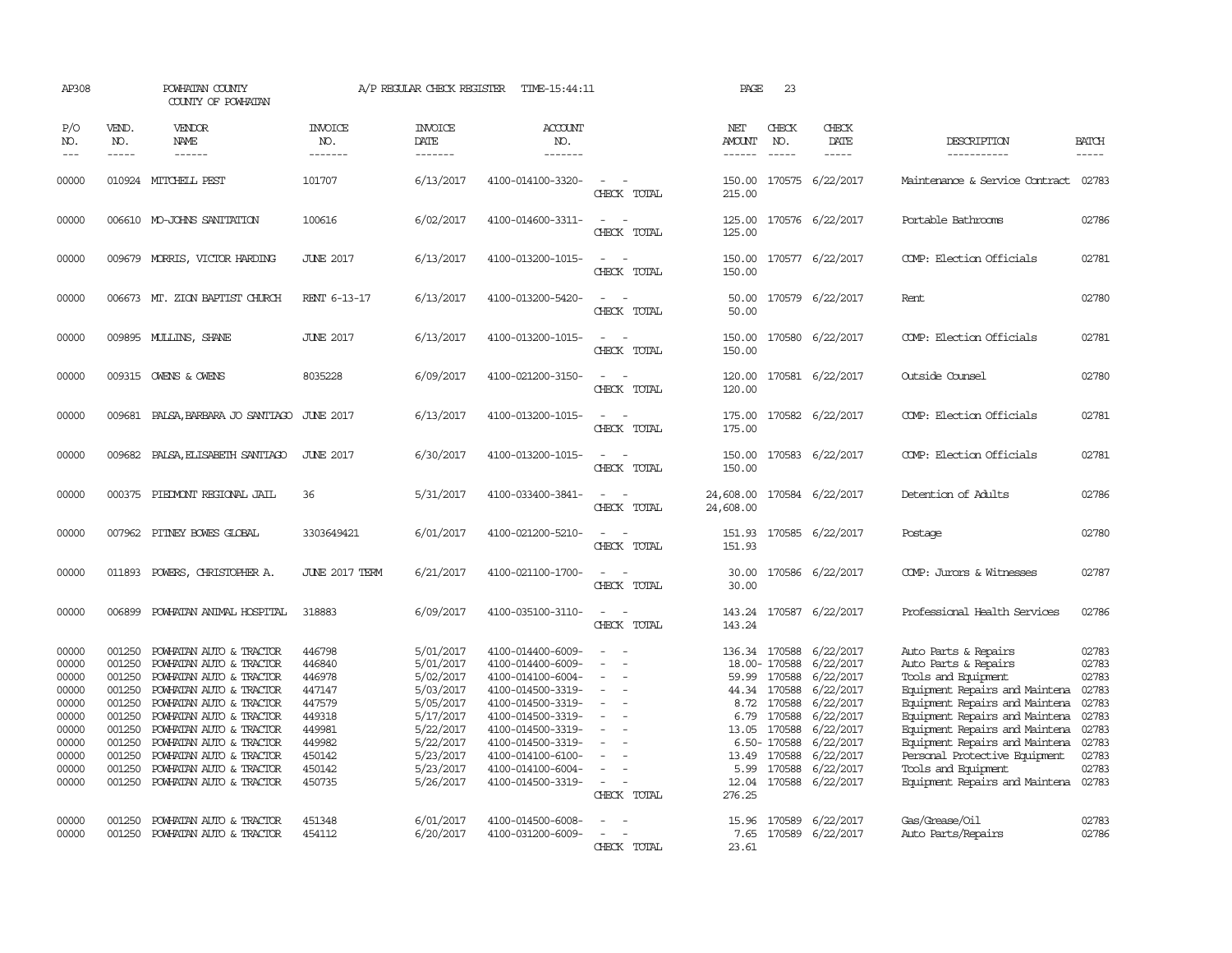| AP308                            |                             | POWHATAN COUNTY<br>COUNTY OF POWHATAN                                                                        |                                          | A/P REGULAR CHECK REGISTER                       | TIME-15:44:11                                                                    |                                                                                                                                       | PAGE                                     | 24                          |                                                                             |                                                                          |                                  |
|----------------------------------|-----------------------------|--------------------------------------------------------------------------------------------------------------|------------------------------------------|--------------------------------------------------|----------------------------------------------------------------------------------|---------------------------------------------------------------------------------------------------------------------------------------|------------------------------------------|-----------------------------|-----------------------------------------------------------------------------|--------------------------------------------------------------------------|----------------------------------|
| P/O<br>NO.<br>$---$              | VEND.<br>NO.<br>$- - - - -$ | VENDOR<br>NAME<br>$- - - - - -$                                                                              | <b>INVOICE</b><br>NO.<br>--------        | <b>INVOICE</b><br>DATE<br>$- - - - - - -$        | <b>ACCOUNT</b><br>NO.<br>$- - - - - - -$                                         |                                                                                                                                       | NET<br>AMOUNT<br>------                  | CHECK<br>NO.<br>$- - - - -$ | CHECK<br>DATE<br>$- - - - -$                                                | DESCRIPTION<br>-----------                                               | <b>BATCH</b><br>$- - - - -$      |
| 00000                            |                             | 006914 POWHATAN AUTO REPAIR                                                                                  | 895                                      | 6/16/2017                                        | 4100-031200-6008-                                                                | $\frac{1}{2} \left( \frac{1}{2} \right) \left( \frac{1}{2} \right) = \frac{1}{2} \left( \frac{1}{2} \right)$<br>CHECK TOTAL           | 69.88<br>69.88                           |                             | 170590 6/22/2017                                                            | Gas/Grease/Oil                                                           | 02786                            |
| 00000                            |                             | 007947 POWHATAN CHRISTIAN                                                                                    | RENT 6-13-17                             | 6/13/2017                                        | 4100-013200-5420-                                                                | $\equiv$<br>$\overline{\phantom{a}}$<br>CHECK TOTAL                                                                                   | 50.00<br>50.00                           |                             | 170591 6/22/2017                                                            | Rent                                                                     | 02780                            |
| 00000                            |                             | 009020 POWHATAN COMMUNITY CHURCH RENT 6-13-17                                                                |                                          | 6/13/2017                                        | 4100-013200-5420-                                                                | $\sim$ $\sim$<br>CHECK TOTAL                                                                                                          | 50.00<br>50.00                           |                             | 170592 6/22/2017                                                            | Rent                                                                     | 02780                            |
| 00000                            |                             | 010883 PRICE, PAUL AARON                                                                                     | <b>JUNE 2017</b>                         | 6/13/2017                                        | 4100-013200-1015-                                                                | $\sim$<br>$\sim$<br>CHECK TOTAL                                                                                                       | 150.00<br>150.00                         |                             | 170594 6/22/2017                                                            | COMP: Election Officials                                                 | 02781                            |
| 00000                            | 008163                      | PRICE, PAULA                                                                                                 | MARCH-JUNE 2017                          | 6/20/2017                                        | 4100-013200-1011-                                                                | CHECK TOTAL                                                                                                                           | 688.16<br>688.16                         |                             | 170595 6/22/2017                                                            | COMP: Electoral Board                                                    | 02780                            |
| 00000                            |                             | 011884 PRICE, PAULA                                                                                          | <b>MILEAGE 6-13-17</b>                   | 6/13/2017                                        | 4100-013200-5510-                                                                | $\overline{\phantom{a}}$<br>CHECK TOTAL                                                                                               | 146.64<br>146.64                         |                             | 170596 6/22/2017                                                            | Travel/Mileage/Parking/Tolls                                             | 02780                            |
| 00000                            |                             | 009498 PROFFITT, LARRY W.                                                                                    | <b>JUNE 2017</b>                         | 6/13/2017                                        | 4100-013200-1015-                                                                | $\sim$<br>CHECK TOTAL                                                                                                                 | 150.00<br>150.00                         |                             | 170597 6/22/2017                                                            | COMP: Election Officials                                                 | 02781                            |
| 00000<br>00000                   | 006474<br>006474            | PROGRESSIVE AUTO WORKS<br>PROGRESSIVE AUTO WORKS                                                             | 0034151<br>0034158                       | 6/14/2017<br>6/14/2017                           | 4100-031200-6009-<br>4100-031200-6009-                                           | $\sim$<br>$\overline{\phantom{0}}$<br>CHECK TOTAL                                                                                     | 945.70<br>647.60<br>1,593.30             |                             | 170598 6/22/2017<br>170598 6/22/2017                                        | Auto Parts/Repairs<br>Auto Parts/Repairs                                 | 02786<br>02786                   |
| 00000<br>00000<br>00000<br>00000 | 000780<br>000780<br>000780  | <b>CUILL CORPORATION</b><br><b>QUILL CORPORATION</b><br><b>CUILL CORPORATION</b><br>000780 QUILL CORPORATION | 7236729<br>7249998<br>7259158<br>7281103 | 6/02/2017<br>6/02/2017<br>6/05/2017<br>6/05/2017 | 4100-031710-6001-<br>4100-031710-6001-<br>4100-031710-6001-<br>4100-031710-6001- | $\sim$<br>$\frac{1}{2} \left( \frac{1}{2} \right) \left( \frac{1}{2} \right) = \frac{1}{2} \left( \frac{1}{2} \right)$<br>CHECK TOTAL | 450.94 170599<br>6.79<br>22.90<br>504.96 |                             | 24.33 170599 6/22/2017<br>6/22/2017<br>170599 6/22/2017<br>170599 6/22/2017 | Office Supplies<br>Office Supplies<br>Office Supplies<br>Office Supplies | 02786<br>02786<br>02786<br>02786 |
| 00000                            |                             | 000620 R. C. GOODWYN & SONS, INC 0768371                                                                     |                                          | 5/31/2017                                        | 4100-014500-3190-                                                                | $\sim$<br>CHECK TOTAL                                                                                                                 | 10.78<br>10.78                           |                             | 170600 6/22/2017                                                            | Grounds Maintenance                                                      | 02783                            |
| 00000<br>00000                   |                             | 010446 R. E. MICHEL COMPANY INC<br>010446 R. E. MICHEL COMPANY INC                                           | 60227100<br>60375100                     | 6/13/2017<br>6/13/2017                           | 4100-014100-3310-<br>4100-014100-3310-                                           | $\equiv$<br>CHECK TOTAL                                                                                                               | 52.86<br>23.64<br>76.50                  |                             | 170601 6/22/2017<br>170601 6/22/2017                                        | Repairs & Maintenance<br>Repairs & Maintenance                           | 02783<br>02783                   |
| 00000                            |                             | 006418 R.M. WOOD APPRAISALS, INC                                                                             | 3583                                     | 6/06/2017                                        | 4100-014400-3600-                                                                | CHECK TOTAL                                                                                                                           | 500.00<br>500.00                         |                             | 170602 6/22/2017                                                            | Advertising                                                              | 02786                            |
| 00000                            |                             | 010728 REAMES, JEANETTE C.                                                                                   | <b>JUNE 2017</b>                         | 6/13/2017                                        | 4100-013200-1015-                                                                | $\equiv$<br>CHECK TOTAL                                                                                                               | 150.00<br>150.00                         |                             | 170603 6/22/2017                                                            | COMP: Election Officials                                                 | 02781                            |
| 00000                            |                             | 006528 REAMS, PENNY                                                                                          | AFLAC REFUND                             | 6/13/2017                                        | 100-000200-0002-                                                                 | CHECK TOTAL                                                                                                                           | 98.56<br>98.56                           |                             | 170604 6/22/2017                                                            | Accounts Payable - Clearing Ac                                           | 02780                            |
| 00000                            |                             | 011623 REAMS, PENNY A.                                                                                       | <b>JUNE 2017</b>                         | 6/13/2017                                        | 4100-013200-1015-                                                                | $\sim$<br>$\sim$<br>CHECK TOTAL                                                                                                       | 150.00<br>150.00                         |                             | 170605 6/22/2017                                                            | COMP: Election Officials                                                 | 02781                            |
| 00000                            |                             | 011228 RENGER, GARY C.                                                                                       | <b>JUNE 2017</b>                         | 6/13/2017                                        | 4100-013200-1015-                                                                | $\sim$<br>CHECK TOTAL                                                                                                                 | 150.00<br>150.00                         |                             | 170606 6/22/2017                                                            | COMP: Election Officials                                                 | 02781                            |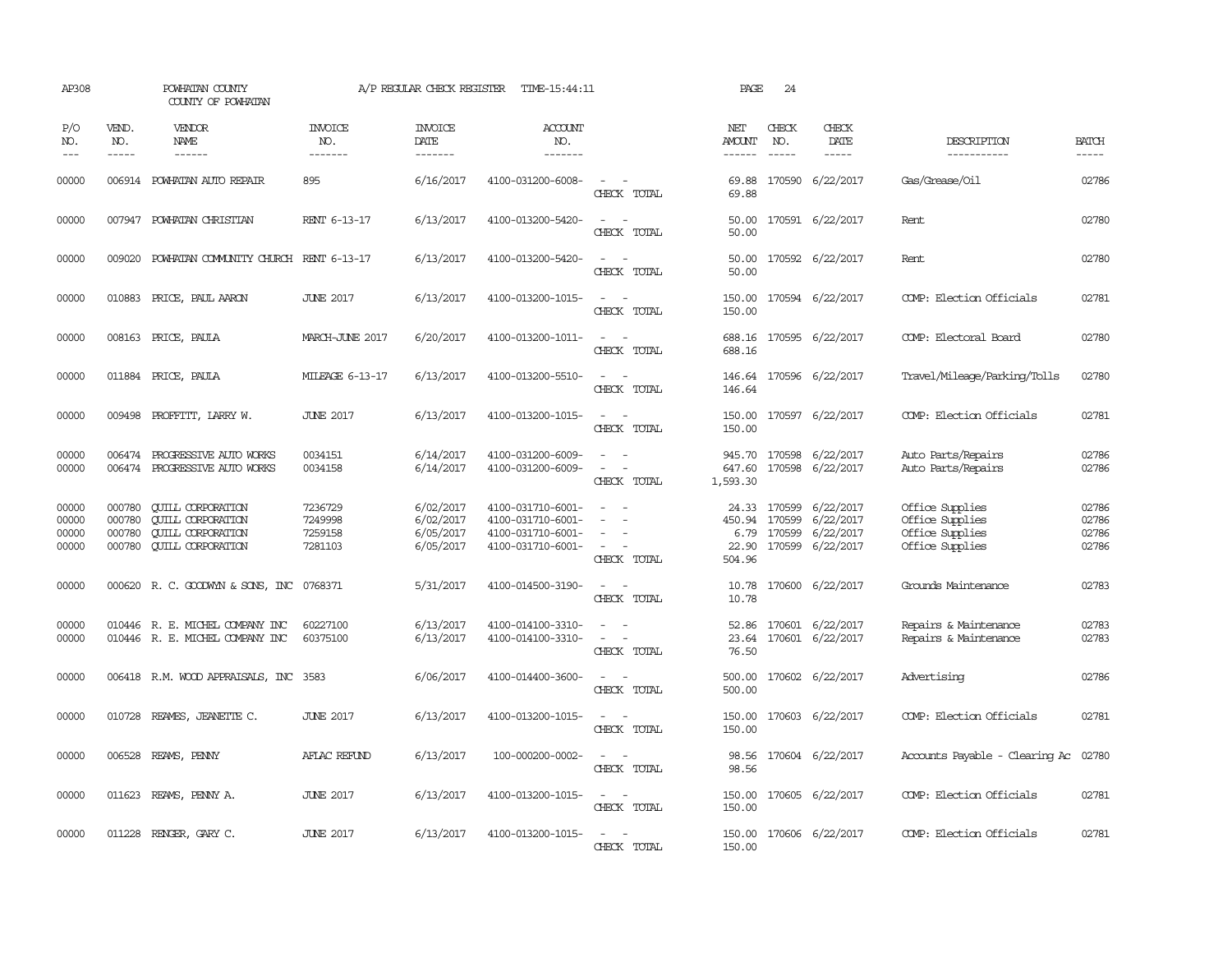| AP308                                                                         |                                                                                        | POWHATAN COUNTY<br>COUNTY OF POWHATAN                                                                                                                                                              |                                                                                                                                                       | A/P REGULAR CHECK REGISTER                                                                                        | TIME-15:44:11                                                                                                                                                                             |                                                                                                                                                                                 | PAGE                           | 25                          |                                                                                                                                                                                                                                               |                                                                               |                                                                                                                                                                                                                                                                                                                                                                                                                                                                                               |
|-------------------------------------------------------------------------------|----------------------------------------------------------------------------------------|----------------------------------------------------------------------------------------------------------------------------------------------------------------------------------------------------|-------------------------------------------------------------------------------------------------------------------------------------------------------|-------------------------------------------------------------------------------------------------------------------|-------------------------------------------------------------------------------------------------------------------------------------------------------------------------------------------|---------------------------------------------------------------------------------------------------------------------------------------------------------------------------------|--------------------------------|-----------------------------|-----------------------------------------------------------------------------------------------------------------------------------------------------------------------------------------------------------------------------------------------|-------------------------------------------------------------------------------|-----------------------------------------------------------------------------------------------------------------------------------------------------------------------------------------------------------------------------------------------------------------------------------------------------------------------------------------------------------------------------------------------------------------------------------------------------------------------------------------------|
| P/O<br>NO.<br>$\frac{1}{2}$                                                   | VEND.<br>NO.<br>$- - - - -$                                                            | <b>VENDOR</b><br><b>NAME</b><br>------                                                                                                                                                             | <b>INVOICE</b><br>NO.<br>-------                                                                                                                      | <b>INVOICE</b><br><b>DATE</b><br>-------                                                                          | <b>ACCOUNT</b><br>NO.<br>-------                                                                                                                                                          |                                                                                                                                                                                 | NET<br>AMOUNT<br>$- - - - - -$ | CHECK<br>NO.<br>$- - - - -$ | CHECK<br>DATE<br>$- - - - -$                                                                                                                                                                                                                  | DESCRIPTION<br>-----------                                                    | <b>BATCH</b><br>$\begin{tabular}{ccccc} \multicolumn{2}{c }{\multicolumn{2}{c }{\multicolumn{2}{c }{\multicolumn{2}{c}}}{\multicolumn{2}{c }{\multicolumn{2}{c}}}\end{tabular} \end{tabular} \begin{tabular}{c c }{\multicolumn{2}{c }{\multicolumn{2}{c }{\multicolumn{2}{c}}}{\multicolumn{2}{c }{\multicolumn{2}{c}}}{\multicolumn{2}{c }{\multicolumn{2}{c}}}{\multicolumn{2}{c }{\multicolumn{2}{c}}}{\end{tabular} \begin{tabular}{c c }{\multicolumn{2}{c }{\multicolumn{2}{c }{\mult$ |
| 00000                                                                         |                                                                                        | 006201 RENGER, JEANIE AREHART                                                                                                                                                                      | MARCH-JUNE 2016                                                                                                                                       | 6/20/2017                                                                                                         | 4100-013200-1011-                                                                                                                                                                         | $\sim$ $ \sim$<br>CHECK TOTAL                                                                                                                                                   | 1,376.33                       |                             | 1,376.33 170607 6/22/2017                                                                                                                                                                                                                     | COMP: Electoral Board                                                         | 02780                                                                                                                                                                                                                                                                                                                                                                                                                                                                                         |
| 00000                                                                         |                                                                                        | 008514 RICKARD III, WILLIAM P.                                                                                                                                                                     | <b>JUNE 2017</b>                                                                                                                                      | 6/13/2017                                                                                                         | 4100-013200-1015-                                                                                                                                                                         | $\sim$ $ \sim$<br>CHECK TOTAL                                                                                                                                                   | 150.00                         |                             | 150.00 170608 6/22/2017                                                                                                                                                                                                                       | COMP: Election Officials                                                      | 02781                                                                                                                                                                                                                                                                                                                                                                                                                                                                                         |
| 00000                                                                         |                                                                                        | 007062 RUIHERFORD JANITOR SUPPLY 987523                                                                                                                                                            |                                                                                                                                                       | 6/09/2017                                                                                                         | 4100-032210-6005-                                                                                                                                                                         | CHECK TOTAL                                                                                                                                                                     | 19.66                          |                             | 19.66 170609 6/22/2017                                                                                                                                                                                                                        | Cleaning Supplies                                                             | 02783                                                                                                                                                                                                                                                                                                                                                                                                                                                                                         |
| 00000                                                                         |                                                                                        | 006253 SALISBURY TIRE & EXHAUST                                                                                                                                                                    | 95504                                                                                                                                                 | 6/09/2017                                                                                                         | 4100-031200-6009-                                                                                                                                                                         | $\sim$ $\sim$<br>CHECK TOTAL                                                                                                                                                    | 981.52                         |                             | 981.52 170610 6/22/2017                                                                                                                                                                                                                       | Auto Parts/Repairs                                                            | 02786                                                                                                                                                                                                                                                                                                                                                                                                                                                                                         |
| 00000                                                                         |                                                                                        | 011897 SIMMONS, DIANE L. J.                                                                                                                                                                        | JUNE 2017 TERM                                                                                                                                        | 6/21/2017                                                                                                         | 4100-021100-1700-                                                                                                                                                                         | $\sim$ $\sim$<br>CHECK TOTAL                                                                                                                                                    | 30.00                          |                             | 30.00 170613 6/22/2017                                                                                                                                                                                                                        | COMP: Jurors & Witnesses                                                      | 02787                                                                                                                                                                                                                                                                                                                                                                                                                                                                                         |
| 00000                                                                         |                                                                                        | 006594 SOUTHSIDE ELECTRIC COOP                                                                                                                                                                     | 81643001 5/17                                                                                                                                         | 5/22/2017                                                                                                         | 4100-053910-5642-                                                                                                                                                                         | $\frac{1}{2} \left( \frac{1}{2} \right) \left( \frac{1}{2} \right) \left( \frac{1}{2} \right) \left( \frac{1}{2} \right)$<br>CHECK TOTAL                                        | 238.89                         |                             | 238.89 170614 6/22/2017                                                                                                                                                                                                                       | PCCAA Services - TANF                                                         | 02783                                                                                                                                                                                                                                                                                                                                                                                                                                                                                         |
| 00000                                                                         | 006608                                                                                 | ST.JOHN NEUMANN CATHOLIC                                                                                                                                                                           | RENT 6-13-17                                                                                                                                          | 6/13/2017                                                                                                         | 4100-013200-5420-                                                                                                                                                                         | $\overline{\phantom{a}}$<br>CHECK TOTAL                                                                                                                                         | 50.00<br>50.00                 |                             | 170615 6/22/2017                                                                                                                                                                                                                              | Rent                                                                          | 02780                                                                                                                                                                                                                                                                                                                                                                                                                                                                                         |
| 00000<br>00000                                                                | 008578<br>008578                                                                       | STAPLES BUSINESS AD-<br>STAPLES BUSINESS AD-                                                                                                                                                       | 3342199555<br>3328546220                                                                                                                              | 6/03/2017<br>1/28/2017                                                                                            | 4100-083500-6001-<br>4100-012100-6001-                                                                                                                                                    | $\sim$ $-$<br>$\sim$ 100 $\mu$<br>CHECK TOTAL                                                                                                                                   | 81.69<br>94.27                 |                             | 170616 6/22/2017<br>12.58 170616 6/22/2017                                                                                                                                                                                                    | Office Supplies<br>Office Supplies                                            | 02786<br>02787                                                                                                                                                                                                                                                                                                                                                                                                                                                                                |
| 00000<br>00000<br>00000<br>00000<br>00000<br>00000<br>00000<br>00000<br>00000 | 000280<br>000280<br>000280<br>000280<br>000280<br>000280<br>000280<br>000280<br>000280 | SYLNOR HYDRO, INC.<br>SYDNOR HYDRO, INC.<br>SYDNOR HYDRO, INC.<br>SYLNOR HYDRO, INC.<br>SYLNOR HYDRO, INC.<br>SYDNOR HYDRO, INC.<br>SYDNOR HYDRO, INC.<br>SYDNOR HYDRO, INC.<br>SYDNOR HYDRO, INC. | 71173095 6/17<br>71173166 6/17<br>71173210 6/17<br>71173114 6/17<br>71173114 6/17<br>71173177 6/17<br>71173177 6/17<br>71173178 6/17<br>71173178 6/17 | 6/14/2017<br>6/14/2017<br>6/14/2017<br>6/14/2017<br>6/14/2017<br>6/14/2017<br>6/14/2017<br>6/14/2017<br>6/14/2017 | 4100-014100-5140-<br>4100-014100-5140-<br>4100-014100-5140-<br>4100-032220-5130-<br>4100-032220-5140-<br>4100-014100-5140-<br>4100-031200-5140-<br>4100-014100-5140-<br>4100-031200-5140- | $\overline{\phantom{a}}$<br>$\sim$<br>$\sim$<br>$\sim$<br>$\overline{\phantom{a}}$<br>$\overline{\phantom{a}}$<br>$\sim$<br>$\sim$<br>$\sim$ 10 $\sim$ 10 $\sim$<br>CHECK TOTAL | 2,379.48                       |                             | 348.45 170618 6/22/2017<br>302.75 170618 6/22/2017<br>191.00 170618 6/22/2017<br>478.04 170618 6/22/2017<br>530.03 170618 6/22/2017<br>230.69 170618 6/22/2017<br>230.70 170618 6/22/2017<br>33.91 170618 6/22/2017<br>33.91 170618 6/22/2017 | Sewer<br>Sewer<br>Sewer<br>Water<br>Sewer<br>Sewer<br>Sewer<br>Sewer<br>Sewer | 02786<br>02786<br>02786<br>02787<br>02787<br>02787<br>02787<br>02787<br>02787                                                                                                                                                                                                                                                                                                                                                                                                                 |
| 00000                                                                         |                                                                                        | 007543 SYDNOR, LEON                                                                                                                                                                                | CPR CLASS 6/17                                                                                                                                        | 6/08/2017                                                                                                         | 4100-032200-5815-                                                                                                                                                                         | $ -$<br>CHECK TOTAL                                                                                                                                                             | 210.00                         |                             | 210.00 170619 6/22/2017                                                                                                                                                                                                                       | Training/Seminars                                                             | 02782                                                                                                                                                                                                                                                                                                                                                                                                                                                                                         |
| 00000                                                                         |                                                                                        | 008775 TARA HATCHER LAW FIRM PLC 125975216 6/17                                                                                                                                                    |                                                                                                                                                       | 6/13/2017                                                                                                         | 4100-022100-5210-                                                                                                                                                                         | CHECK TOTAL                                                                                                                                                                     | 9.74                           |                             | 9.74 170620 6/22/2017                                                                                                                                                                                                                         | Postage                                                                       | 02780                                                                                                                                                                                                                                                                                                                                                                                                                                                                                         |
| 00000                                                                         | 009683                                                                                 | TAYLOR, DONNA ELINA                                                                                                                                                                                | <b>JUNE 2017</b>                                                                                                                                      | 6/13/2017                                                                                                         | 4100-013200-1015-                                                                                                                                                                         | $\overline{\phantom{a}}$<br>CHECK TOTAL                                                                                                                                         | 150.00<br>150.00               |                             | 170621 6/22/2017                                                                                                                                                                                                                              | COMP: Election Officials                                                      | 02781                                                                                                                                                                                                                                                                                                                                                                                                                                                                                         |
| 00000<br>00000                                                                |                                                                                        | 011188 TECH FIRE & SAFETY<br>011188 TECH FIRE & SAFETY                                                                                                                                             | 1339<br>1341                                                                                                                                          | 6/16/2017<br>6/19/2017                                                                                            | 4100-032200-6011-<br>4100-032200-6001-                                                                                                                                                    | $\sim$ $ -$<br>$\sim$ $ -$<br>CHECK TOTAL                                                                                                                                       | 1,458.25                       |                             | 1, 163.43 170622 6/22/2017<br>294.82 170622 6/22/2017                                                                                                                                                                                         | Protective Gear/Uniforms<br>Stationery/Office Supplies                        | 02780<br>02787                                                                                                                                                                                                                                                                                                                                                                                                                                                                                |
| 00000                                                                         |                                                                                        | 007450 THOMSON REUTERS -                                                                                                                                                                           | 836247203                                                                                                                                             | 6/01/2017                                                                                                         | 4100-031200-3320-                                                                                                                                                                         | $\sim$<br>CHECK TOTAL                                                                                                                                                           | 246.26                         |                             | 246.26 170623 6/22/2017                                                                                                                                                                                                                       | Maintenance & Service Contract 02787                                          |                                                                                                                                                                                                                                                                                                                                                                                                                                                                                               |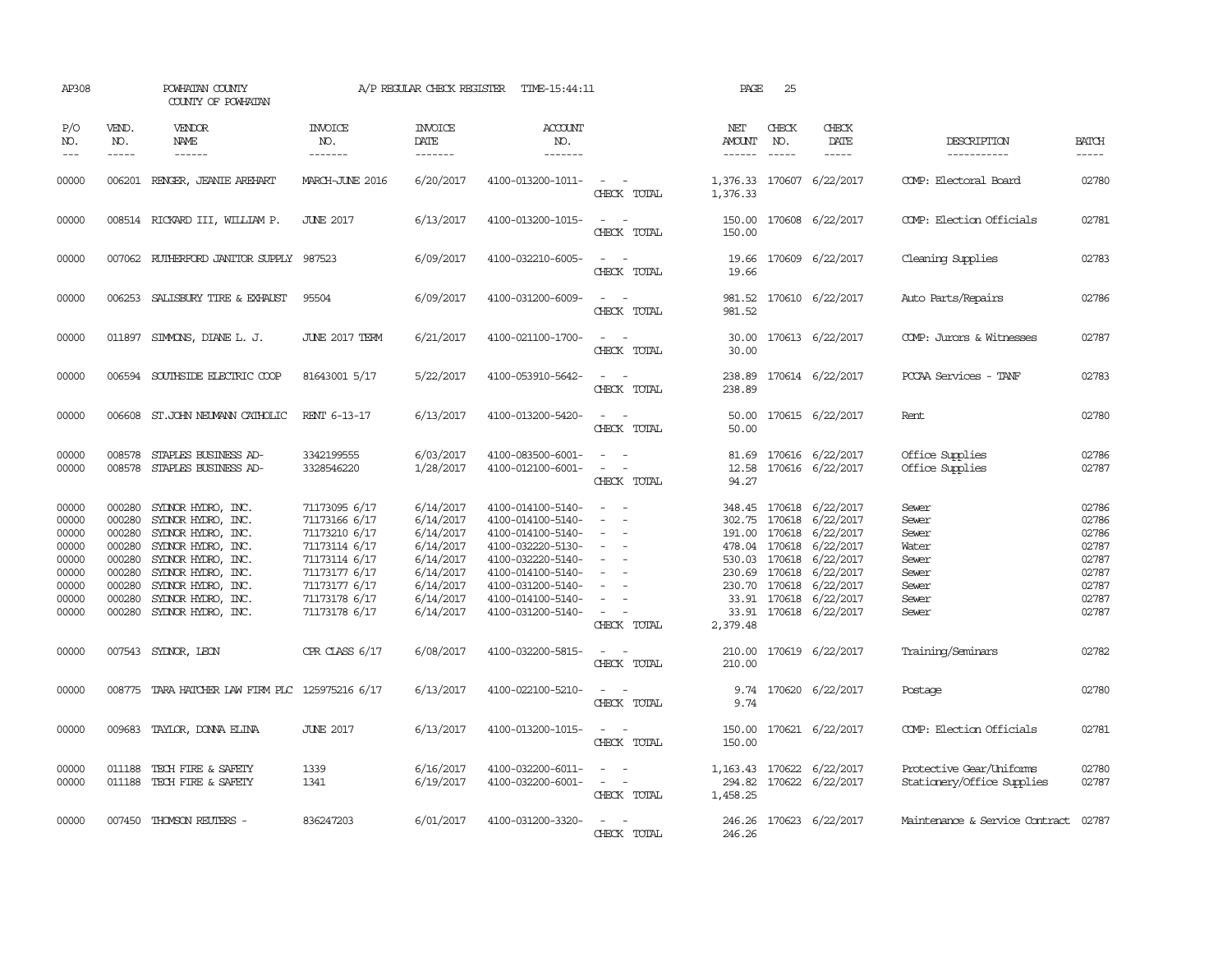| AP308                                     |                             | POWHATAN COUNTY<br>COUNTY OF POWHATAN                                                                |                                                                   | A/P REGULAR CHECK REGISTER                                    | TIME-15:44:11                                                                                         |                                                                                                                             | PAGE                           | 26                             |                                                                                                       |                                                                                                                           |                                           |
|-------------------------------------------|-----------------------------|------------------------------------------------------------------------------------------------------|-------------------------------------------------------------------|---------------------------------------------------------------|-------------------------------------------------------------------------------------------------------|-----------------------------------------------------------------------------------------------------------------------------|--------------------------------|--------------------------------|-------------------------------------------------------------------------------------------------------|---------------------------------------------------------------------------------------------------------------------------|-------------------------------------------|
| P/O<br>NO.<br>$---$                       | VEND.<br>NO.<br>$- - - - -$ | VENDOR<br><b>NAME</b><br>------                                                                      | <b>INVOICE</b><br>NO.<br>-------                                  | <b>INVOICE</b><br>DATE<br>-------                             | <b>ACCOUNT</b><br>NO.<br>-------                                                                      |                                                                                                                             | NET<br>AMOUNT<br>$- - - - - -$ | CHECK<br>NO.<br>$\frac{1}{2}$  | CHECK<br>DATE<br>$- - - - -$                                                                          | DESCRIPTION<br>-----------                                                                                                | <b>BATCH</b><br>$- - - - -$               |
| 00000                                     |                             | 006506 THYSSENKRUPP ELEVATOR                                                                         | 5000692268                                                        | 6/08/2017                                                     | 4100-014100-3310-                                                                                     | $\sim$ $\sim$<br>CHECK TOTAL                                                                                                | 1,050.00                       |                                | 1,050.00 170624 6/22/2017                                                                             | Repairs & Maintenance                                                                                                     | 02783                                     |
| 00000                                     |                             | 008565 TRACTOR SUPPLY CREDIT                                                                         | 200566796                                                         | 5/19/2017                                                     | 4100-031200-6022-                                                                                     | $\sim$ $\sim$<br>CHECK TOTAL                                                                                                | 73.98<br>73.98                 |                                | 170625 6/22/2017                                                                                      | Dog Food & Supplies K9                                                                                                    | 02787                                     |
| 00000                                     |                             | 008552 TYLER, RHONDA                                                                                 | <b>JUNE 2017</b>                                                  | 6/13/2017                                                     | 4100-013200-1015-                                                                                     | $\frac{1}{2} \left( \frac{1}{2} \right) \left( \frac{1}{2} \right) = \frac{1}{2} \left( \frac{1}{2} \right)$<br>CHECK TOTAL | 175.00                         |                                | 175.00 170626 6/22/2017                                                                               | COMP: Election Officials                                                                                                  | 02781                                     |
| 00000                                     | 008085 USPS                 |                                                                                                      | POSTAGE 6/17                                                      | 6/21/2017                                                     | 4100-012410-5210-                                                                                     | $\overline{\phantom{a}}$<br>CHECK TOTAL                                                                                     | 5,000.00<br>5,000.00           |                                | 170627 6/22/2017                                                                                      | Postage                                                                                                                   | 02787                                     |
| 00000<br>00000<br>00000                   | 008126<br>008126            | VERIZON<br>VERIZON<br>008126 VERIZON                                                                 | 9787006847<br>9787006847<br>9787006847                            | 6/06/2017<br>6/06/2017<br>6/06/2017                           | 100-000100-0006-<br>4100-012510-5260-<br>4100-035500-5260-                                            | $\overline{\phantom{a}}$<br>$\overline{\phantom{a}}$<br>$\sim$<br>CHECK TOTAL                                               | 40.01<br>40.05<br>120.07       | 170628                         | 40.01 170628 6/22/2017<br>6/22/2017<br>170628 6/22/2017                                               | Due from Other Agencies<br>Internet Usage<br>Internet                                                                     | 02780<br>02780<br>02780                   |
| 00000                                     |                             | 011169 VERIZON                                                                                       | 8045985671 6/17                                                   | 6/11/2017                                                     | 4100-073100-5230-                                                                                     | $\overline{\phantom{a}}$<br>CHECK TOTAL                                                                                     | 42.63<br>42.63                 |                                | 170629 6/22/2017                                                                                      | Telephone Services                                                                                                        | 02780                                     |
| 00000                                     | 008523                      | WILLIAMS, ARVADA E.                                                                                  | <b>JUNE 2017</b>                                                  | 6/13/2017                                                     | 4100-013200-1015-                                                                                     | $\sim$<br>CHECK TOTAL                                                                                                       | 150.00<br>150.00               |                                | 170630 6/22/2017                                                                                      | COMP: Election Officials                                                                                                  | 02781                                     |
| 00000                                     |                             | 010727 WILLIAMS, JAMES R.                                                                            | <b>JUNE 2017</b>                                                  | 6/13/2017                                                     | 4100-013200-1015-                                                                                     | $\frac{1}{2} \left( \frac{1}{2} \right) \left( \frac{1}{2} \right) = \frac{1}{2} \left( \frac{1}{2} \right)$<br>CHECK TOTAL | 150.00                         |                                | 150.00 170631 6/22/2017                                                                               | COMP: Election Officials                                                                                                  | 02781                                     |
| 00000<br>00000                            | 011528                      | WINDOW GANG<br>011528 WINDOW GANG                                                                    | 55844R<br>57833R                                                  | 2/25/2017<br>4/24/2017                                        | 4100-014100-3310-<br>4100-014100-3310-                                                                | $\sim$<br>$\sim$<br>CHECK TOTAL                                                                                             | 450.00<br>730.00<br>1,180.00   |                                | 170632 6/22/2017<br>170632 6/22/2017                                                                  | Repairs & Maintenance<br>Repairs & Maintenance                                                                            | 02788<br>02788                            |
| 00000                                     |                             | 008489 WIRT, BARBARA G.                                                                              | <b>JUNE 2017</b>                                                  | 6/13/2017                                                     | 4100-013200-1015-                                                                                     | $\sim$<br>$\sim$<br>CHECK TOTAL                                                                                             | 150.00<br>150.00               |                                | 170633 6/22/2017                                                                                      | COMP: Election Officials                                                                                                  | 02781                                     |
| 00000                                     |                             | 011920 ADAMS, JOSHUA S.                                                                              | APRIL 2017 TERM                                                   | 6/08/2017                                                     | 4100-021100-1700-                                                                                     | $\sim$<br>$\sim$<br>CHECK TOTAL                                                                                             | 30.00<br>30.00                 |                                | 170656 6/29/2017                                                                                      | COMP: Jurors & Witnesses                                                                                                  | 02792                                     |
| 00000                                     |                             | 011917 ANDERSON, JAMES C.                                                                            | APRIL 2017 TERM                                                   | 6/08/2017                                                     | 4100-021100-1700-                                                                                     | $\overline{\phantom{a}}$<br>$\overline{\phantom{a}}$<br>CHECK TOTAL                                                         | 30.00<br>30.00                 |                                | 170658 6/29/2017                                                                                      | COMP: Jurors & Witnesses                                                                                                  | 02792                                     |
| 00000<br>00000                            |                             | 007436 AQUA VIRGINIA, INC.<br>007436 AQUA VIRGINIA, INC.                                             | 0621788 6/17<br>0574341 6/17                                      | 6/09/2017<br>6/09/2017                                        | 4100-073100-5130-<br>4100-022100-5130-                                                                | $\overline{\phantom{a}}$<br>$\sim$<br>CHECK TOTAL                                                                           | 70.65<br>27.76<br>98.41        |                                | 170659 6/29/2017<br>170659 6/29/2017                                                                  | Water<br>Water                                                                                                            | 02794<br>02795                            |
| 00000<br>00000<br>00000<br>00000<br>00000 | 007941<br>007941<br>007941  | 007941 BAKER & TAYLOR<br>BAKER & TAYLOR<br>BAKER & TAYLOR<br>BAKER & TAYLOR<br>007941 BAKER & TAYLOR | K00620960<br>0002979313<br>5014602549<br>5014608378<br>5014609521 | 6/21/2017<br>6/13/2017<br>6/16/2017<br>6/21/2017<br>6/22/2017 | 4100-073100-6012-<br>4100-073100-6012-<br>4100-073100-6012-<br>4100-073100-6012-<br>4100-073100-6012- | $\equiv$<br>$\sim$<br>$\sim$<br>CHECK TOTAL                                                                                 | 1,022.23                       | 23.40- 170660<br>471.70 170660 | 20.96 170660 6/29/2017<br>6/29/2017<br>6/29/2017<br>80.76 170660 6/29/2017<br>472.21 170660 6/29/2017 | Books & Subscriptions<br>Books & Subscriptions<br>Books & Subscriptions<br>Books & Subscriptions<br>Books & Subscriptions | 02794<br>02794<br>02794<br>02794<br>02794 |
| 00000                                     |                             | 011909 BENDELE, KYRA                                                                                 | APRIL 2017 TERM                                                   | 6/08/2017                                                     | 4100-021100-1700-                                                                                     | $ -$<br>CHECK TOTAL                                                                                                         | 30.00                          |                                | 30.00 170662 6/29/2017                                                                                | COMP: Jurors & Witnesses                                                                                                  | 02792                                     |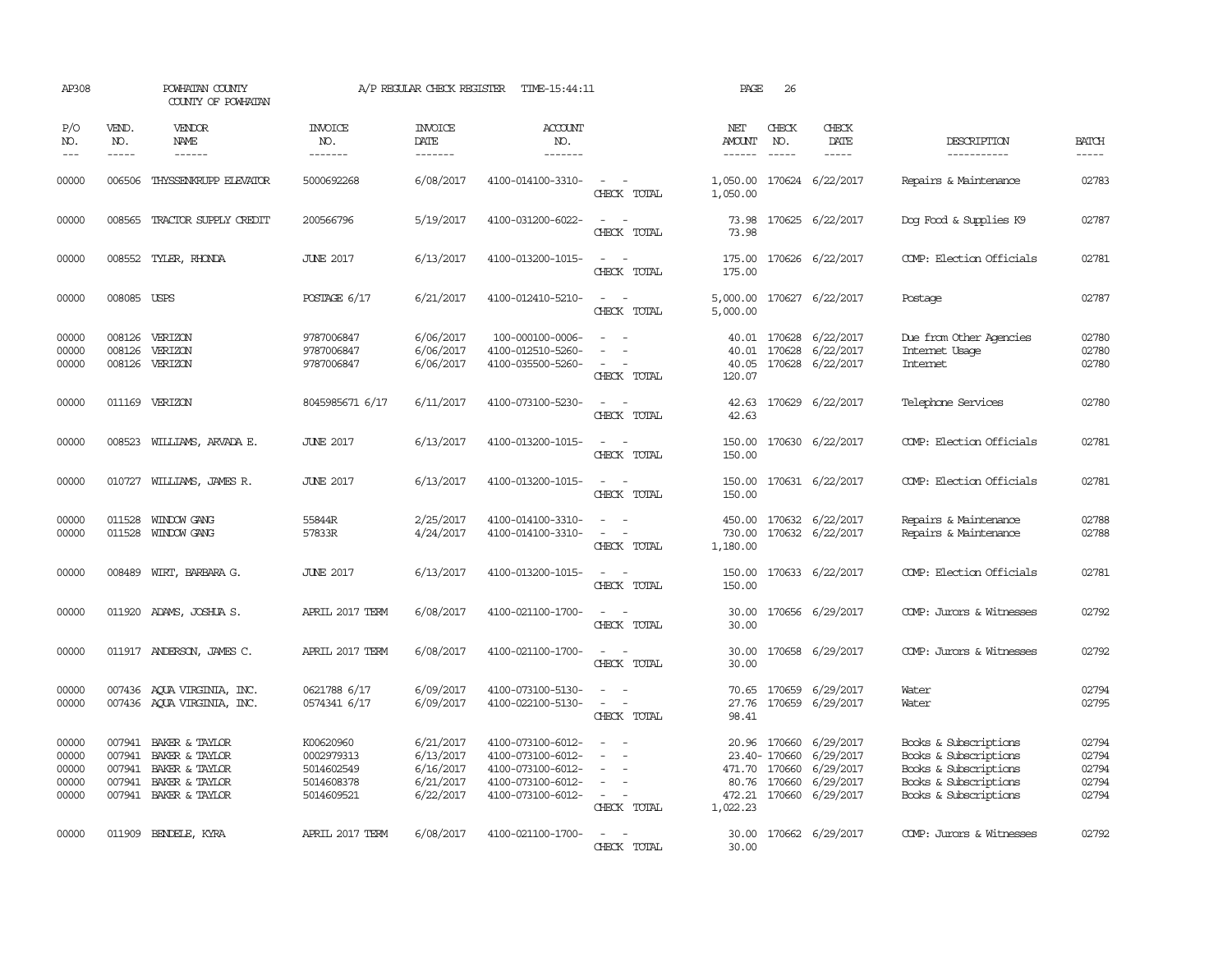| AP308                                     |                             | POWHATAN COUNTY<br>COUNTY OF POWHATAN                                                                                                                                | A/P REGULAR CHECK REGISTER<br>TIME-15:44:11 |                                                               |                                                                                                       | 27<br>PAGE                                                                                                                  |                         |                               |                                                                                                                                   |                                                                                                                                                              |                                           |  |
|-------------------------------------------|-----------------------------|----------------------------------------------------------------------------------------------------------------------------------------------------------------------|---------------------------------------------|---------------------------------------------------------------|-------------------------------------------------------------------------------------------------------|-----------------------------------------------------------------------------------------------------------------------------|-------------------------|-------------------------------|-----------------------------------------------------------------------------------------------------------------------------------|--------------------------------------------------------------------------------------------------------------------------------------------------------------|-------------------------------------------|--|
| P/O<br>NO.<br>$---$                       | VEND.<br>NO.<br>$- - - - -$ | <b>VENDOR</b><br>NAME<br>$- - - - - -$                                                                                                                               | <b>INVOICE</b><br>NO.<br>--------           | <b>INVOICE</b><br>DATE<br>-------                             | ACCOUNT<br>NO.<br>-------                                                                             |                                                                                                                             | NET<br>AMOUNT<br>------ | CHECK<br>NO.<br>$\frac{1}{2}$ | CHECK<br>DATE<br>$- - - - -$                                                                                                      | DESCRIPTION<br>-----------                                                                                                                                   | <b>BATCH</b><br>-----                     |  |
| 00000<br>00000                            |                             | 011010 BOX ALARM TEES<br>011010 BOX ALARM TEES                                                                                                                       | 141<br>142                                  | 6/16/2017<br>6/16/2017                                        | 4100-031210-6001-<br>4100-032200-6011-                                                                | $\sim$ $ -$<br>$\sim$ $ -$<br>CHECK TOTAL                                                                                   | 641.80<br>1,171.80      |                               | 530.00 170663 6/29/2017<br>170663 6/29/2017                                                                                       | Office Supplies<br>Protective Gear/Uniforms                                                                                                                  | 02790<br>02790                            |  |
| 00000                                     |                             | 011911 CASE, DONNA L.                                                                                                                                                | APRIL 2017 TERM                             | 6/08/2017                                                     | 4100-021100-1700-                                                                                     | $\sim$<br>CHECK TOTAL                                                                                                       | 30.00<br>30.00          |                               | 170665 6/29/2017                                                                                                                  | COMP: Jurors & Witnesses                                                                                                                                     | 02792                                     |  |
| 00000                                     | 011223                      | CENTRAL DISTRICT COR                                                                                                                                                 | JUNE'17 MIG                                 | 6/09/2017                                                     | 4100-012310-5540-                                                                                     | $\sim$<br>CHECK TOTAL                                                                                                       | 60.00<br>60.00          |                               | 170666 6/29/2017                                                                                                                  | Conferences & Training                                                                                                                                       | 02790                                     |  |
| 00000<br>00000                            | 000540<br>000540            | CENTRAL VIRGINIA WASTE<br>CENTRAL VIRGINIA WASTE                                                                                                                     | 22365<br>22365                              | 6/16/2017<br>6/16/2017                                        | 4100-014300-3176-<br>4100-014300-3176-                                                                | $\sim$<br>$\sim$<br>$\equiv$<br>$\sim$<br>CHECK TOTAL                                                                       | 3,773.07                |                               | 6, 102.91 170667 6/29/2017<br>2,329.84-170667 6/29/2017                                                                           | Recycling Pulls<br>Recycling Pulls                                                                                                                           | 02795<br>02795                            |  |
| 00000<br>00000<br>00000<br>00000<br>00000 | 007341                      | 007341 CLAWS & PAWS ANIMAL CARE<br>007341 CLAWS & PAWS ANIMAL CARE<br>CLAWS & PAWS ANIMAL CARE<br>007341 CLAWS & PAWS ANIMAL CARE<br>007341 CLAWS & PAWS ANIMAL CARE | 81393<br>81500<br>81758<br>81812<br>81911   | 5/04/2017<br>5/04/2017<br>5/18/2017<br>5/19/2017<br>5/31/2017 | 4100-035100-3110-<br>4100-035100-3110-<br>4100-035100-3110-<br>4100-035100-3110-<br>4100-035100-3110- | $\equiv$<br>$\overline{\phantom{a}}$<br>$\sim$<br>$\sim$ $ -$<br>CHECK TOTAL                                                | 568.28                  |                               | 181.53 170668 6/29/2017<br>40.40 170668 6/29/2017<br>74.35 170668 6/29/2017<br>146.10 170668 6/29/2017<br>125.90 170668 6/29/2017 | Professional Health Services<br>Professional Health Services<br>Professional Health Services<br>Professional Health Services<br>Professional Health Services | 02795<br>02795<br>02795<br>02795<br>02795 |  |
| 00000                                     |                             | 011923 DEANGELO, JR., ROBERT                                                                                                                                         | APRIL 2017 TERM                             | 6/08/2017                                                     | 4100-021100-1700-                                                                                     | $\sim$ $  -$<br>CHECK TOTAL                                                                                                 | 30.00<br>30.00          |                               | 170670 6/29/2017                                                                                                                  | COMP: Jurors & Witnesses                                                                                                                                     | 02792                                     |  |
| 00000                                     |                             | 007392 DEEP CREEK VOLUNTEER                                                                                                                                          | 4TH OTR FY17                                | 6/26/2017                                                     | 4100-032200-5425-                                                                                     | $\sim$<br>CHECK TOTAL                                                                                                       | 2,758.35<br>2,758.35    |                               | 170671 6/29/2017                                                                                                                  | Rent - Fire Companies                                                                                                                                        | 02795                                     |  |
| 00000                                     |                             | 011914 DENUNZIO, PATRICIA G.                                                                                                                                         | APRIL 2017 TERM                             | 6/08/2017                                                     | 4100-021100-1700-                                                                                     | $\omega_{\rm{max}}$ and $\omega_{\rm{max}}$<br>CHECK TOTAL                                                                  | 30.00<br>30.00          |                               | 170672 6/29/2017                                                                                                                  | COMP: Jurors & Witnesses                                                                                                                                     | 02792                                     |  |
| 00000                                     |                             | 006042 DEPT. OF MOTOR VEHICLES                                                                                                                                       | 17151736                                    | 5/31/2017                                                     | 4100-012410-3320-                                                                                     | $\frac{1}{2} \left( \frac{1}{2} \right) \left( \frac{1}{2} \right) = \frac{1}{2} \left( \frac{1}{2} \right)$<br>CHECK TOTAL | 580.00                  |                               | 580.00 170673 6/29/2017                                                                                                           | Maintenance & Service Contract                                                                                                                               | 02794                                     |  |
| 00000                                     | 000860                      | DOMINION VIRGINIA POWER                                                                                                                                              | 2322252509 6/17                             | 6/02/2017                                                     | 4100-031200-5110-                                                                                     | $\sim$ $ -$<br>CHECK TOTAL                                                                                                  | 244.42                  |                               | 244.42 170674 6/29/2017                                                                                                           | Electricity                                                                                                                                                  | 02790                                     |  |
| 00000                                     |                             | 006666 FINE CREEK FIRE DEPT                                                                                                                                          | 4TH QTR FY17                                | 6/26/2017                                                     | 4100-032200-5425-                                                                                     | $\frac{1}{2} \left( \frac{1}{2} \right) \left( \frac{1}{2} \right) = \frac{1}{2} \left( \frac{1}{2} \right)$<br>CHECK TOTAL | 3,278.00                |                               | 3,278.00 170677 6/29/2017                                                                                                         | Rent - Fire Companies                                                                                                                                        | 02795                                     |  |
| 00000<br>00000                            | 000338                      | FIRE PROTECTION EQUIP. CO<br>000338 FIRE PROTECTION EQUIP. CO 90851                                                                                                  | 67549                                       | 5/31/2017<br>5/18/2017                                        | 4100-032200-6010-<br>4100-032200-6010-                                                                | $\sim$<br>$\sim$<br>$\omega_{\rm{max}}$<br>CHECK TOTAL                                                                      | 1,437.76                |                               | 595.92 170678 6/29/2017<br>841.84 170678 6/29/2017                                                                                | Breathing Apparatus<br>Breathing Apparatus                                                                                                                   | 02795<br>02795                            |  |
| 00000                                     |                             | 011910 GANNON, THOMAS J.                                                                                                                                             | APRIL 2017 TERM                             | 6/08/2017                                                     | 4100-021100-1700-                                                                                     | $\sim$ $\sim$<br>CHECK TOTAL                                                                                                | 30.00<br>30.00          |                               | 170679 6/29/2017                                                                                                                  | COMP: Jurors & Witnesses                                                                                                                                     | 02792                                     |  |
| 00000                                     |                             | 011913 GEOUGE, FLOYD                                                                                                                                                 | APRIL 2017 TERM                             | 6/08/2017                                                     | 4100-021100-1700-                                                                                     | $\frac{1}{2} \left( \frac{1}{2} \right) \left( \frac{1}{2} \right) = \frac{1}{2} \left( \frac{1}{2} \right)$<br>CHECK TOTAL | 30.00<br>30.00          |                               | 170680 6/29/2017                                                                                                                  | COMP: Jurors & Witnesses                                                                                                                                     | 02792                                     |  |
| 00000<br>00000                            | 008700                      | 008700 GRADWELL, MELISSA LOWE<br>GRADWELL, MELISSA LOWE                                                                                                              | MILEAGE AIRPORT<br>MILEAGE AIRPORT          | 6/15/2017<br>6/15/2017                                        | 4100-012220-5540-<br>4100-012220-5540-                                                                | $\sim$ $-$<br>$\sim$                                                                                                        |                         |                               | 20.97 170681 6/29/2017<br>20.97 170681 6/29/2017                                                                                  | Travel and Education<br>Travel and Education                                                                                                                 | 02791<br>02791                            |  |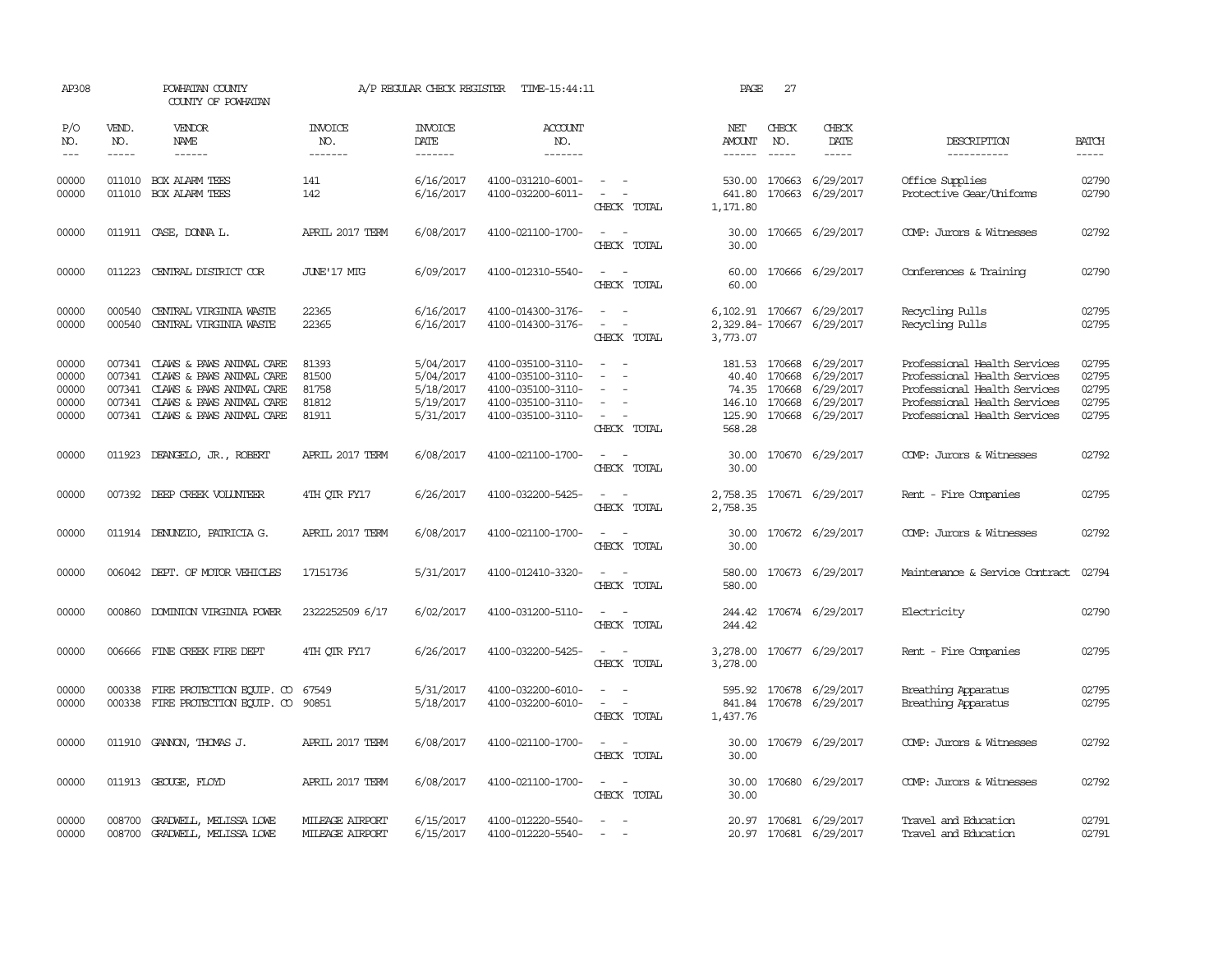| AP308                   |                                                                                                                                                                                                                                                                                                                                                                                                                                                                                                     | POWHATAN COUNTY<br>COUNTY OF POWHATAN                                      |                                                               | A/P REGULAR CHECK REGISTER          | TIME-15:44:11                                                   |                                                                                                                             | PAGE                           | 28                            |                                                         |                                                                 |                         |
|-------------------------|-----------------------------------------------------------------------------------------------------------------------------------------------------------------------------------------------------------------------------------------------------------------------------------------------------------------------------------------------------------------------------------------------------------------------------------------------------------------------------------------------------|----------------------------------------------------------------------------|---------------------------------------------------------------|-------------------------------------|-----------------------------------------------------------------|-----------------------------------------------------------------------------------------------------------------------------|--------------------------------|-------------------------------|---------------------------------------------------------|-----------------------------------------------------------------|-------------------------|
| P/O<br>NO.<br>$---$     | VEND.<br>NO.<br>$\begin{tabular}{ccccc} \multicolumn{2}{c}{} & \multicolumn{2}{c}{} & \multicolumn{2}{c}{} & \multicolumn{2}{c}{} & \multicolumn{2}{c}{} & \multicolumn{2}{c}{} & \multicolumn{2}{c}{} & \multicolumn{2}{c}{} & \multicolumn{2}{c}{} & \multicolumn{2}{c}{} & \multicolumn{2}{c}{} & \multicolumn{2}{c}{} & \multicolumn{2}{c}{} & \multicolumn{2}{c}{} & \multicolumn{2}{c}{} & \multicolumn{2}{c}{} & \multicolumn{2}{c}{} & \multicolumn{2}{c}{} & \multicolumn{2}{c}{} & \mult$ | VENDOR<br>NAME<br>------                                                   | INVOICE<br>NO.<br>-------                                     | <b>INVOICE</b><br>DATE<br>-------   | <b>ACCOUNT</b><br>NO.<br>-------                                |                                                                                                                             | NET<br>AMOUNT<br>$- - - - - -$ | CHECK<br>NO.<br>$\frac{1}{2}$ | CHECK<br>DATE<br>$- - - - -$                            | DESCRIPTION<br>-----------                                      | <b>BATCH</b><br>-----   |
| 00000<br>00000<br>00000 | 008700<br>008700<br>008700                                                                                                                                                                                                                                                                                                                                                                                                                                                                          | GRADWELL, MELISSA LOWE<br>GRADWELL, MELISSA LOWE<br>GRADWELL, MELISSA LOWE | <b>REISSUE #170364</b><br><b>UBER 6-15-17</b><br>UBER 6-22-17 | 6/09/2017<br>6/15/2017<br>6/22/2017 | 4100-012220-5540-MG1-<br>4100-012220-5540-<br>4100-012220-5540- | $\overline{\phantom{a}}$<br>CHECK TOTAL                                                                                     | 352.00<br>33.51<br>460.90      | 170681                        | 170681 6/29/2017<br>6/29/2017<br>33.45 170681 6/29/2017 | SHRM Conference<br>Travel and Education<br>Travel and Education | 02791<br>02791<br>02791 |
| 00000                   |                                                                                                                                                                                                                                                                                                                                                                                                                                                                                                     | 011919 GRAY, BOBBY G.                                                      | APRIL 2017 TERM                                               | 6/08/2017                           | 4100-021100-1700-                                               | $\frac{1}{2} \left( \frac{1}{2} \right) \left( \frac{1}{2} \right) = \frac{1}{2} \left( \frac{1}{2} \right)$<br>CHECK TOTAL | 30.00<br>30.00                 |                               | 170683 6/29/2017                                        | COMP: Jurors & Witnesses                                        | 02792                   |
| 00000                   |                                                                                                                                                                                                                                                                                                                                                                                                                                                                                                     | 011916 HANDY, CAMERON                                                      | APRIL 2017 TERM                                               | 6/08/2017                           | 4100-021100-1700-                                               | $\sim$ $\sim$<br>CHECK TOTAL                                                                                                | 30.00<br>30.00                 |                               | 170684 6/29/2017                                        | COMP: Jurors & Witnesses                                        | 02792                   |
| 00000                   |                                                                                                                                                                                                                                                                                                                                                                                                                                                                                                     | 011912 HILL, DAWN                                                          | APRIL 2017 TERM                                               | 6/08/2017                           | 4100-021100-1700-                                               | $\sim$ $\sim$<br>CHECK TOTAL                                                                                                | 30.00<br>30.00                 |                               | 170686 6/29/2017                                        | COMP: Jurors & Witnesses                                        | 02792                   |
| 00000                   |                                                                                                                                                                                                                                                                                                                                                                                                                                                                                                     | 011836 HINDEN, GARRETT                                                     | PER DIEM $6/17$                                               | 6/28/2017                           | 4100-034100-5540-                                               | $ -$<br>CHECK TOTAL                                                                                                         | 92.00<br>92.00                 |                               | 170687 6/29/2017                                        | Conferences & Training                                          | 02795                   |
| 00000                   |                                                                                                                                                                                                                                                                                                                                                                                                                                                                                                     | 009067 HOWLAND, CATHY                                                      | 4-H $6/10;6/22$                                               | 6/23/2017                           | 4100-083500-6008-                                               | CHECK TOTAL                                                                                                                 | 69.21                          |                               | 69.21 170688 6/29/2017                                  | Gas/Grease/Oil                                                  | 02795                   |
| 00000                   |                                                                                                                                                                                                                                                                                                                                                                                                                                                                                                     | 010287 HUTCHISON, BARBARA J.                                               | INP2709                                                       | 6/18/2017                           | 4100-021600-6001-                                               | CHECK TOTAL                                                                                                                 | 28.58<br>28.58                 |                               | 170689 6/29/2017                                        | Office Supplies                                                 | 02794                   |
| 00000                   |                                                                                                                                                                                                                                                                                                                                                                                                                                                                                                     | 011901 HY-TECH PROPERTY SERVICES                                           | 536365                                                        | 6/14/2017                           | 4100-014300-3310-                                               | $\overline{\phantom{a}}$<br>CHECK TOTAL                                                                                     | 10,740.00<br>10,740.00         |                               | 170690 6/29/2017                                        | Repairs & Maintenance                                           | 02790                   |
| 00000<br>00000          |                                                                                                                                                                                                                                                                                                                                                                                                                                                                                                     | 011524 J & K DIESEL & AUTOMOTIVE<br>011524 J & K DIESEL & AUTOMOTIVE 10416 | 10415                                                         | 6/22/2017<br>6/22/2017              | 4100-032200-6009-<br>4100-032200-6009-                          | $\omega_{\rm{max}}$ and $\omega_{\rm{max}}$<br>$\sim$ 100 $\mu$<br>$\overline{\phantom{a}}$<br>CHECK TOTAL                  | 16.00<br>16.00<br>32.00        |                               | 170692 6/29/2017<br>170692 6/29/2017                    | Auto Repairs and Parts<br>Auto Repairs and Parts                | 02790<br>02790          |
| 00000                   |                                                                                                                                                                                                                                                                                                                                                                                                                                                                                                     | 011904 LESSNER, ANDREW                                                     | APRIL 2017 TERM                                               | 6/08/2017                           | 4100-021100-1700-                                               | CHECK TOTAL                                                                                                                 | 30.00<br>30.00                 |                               | 170693 6/29/2017                                        | COMP: Jurors & Witnesses                                        | 02792                   |
| 00000                   |                                                                                                                                                                                                                                                                                                                                                                                                                                                                                                     | 011446 LIPSCOMB, GALE                                                      | 2016-2017 JURY                                                | 6/23/2017                           | 4100-021100-1800-                                               | $\overline{\phantom{a}}$<br>$\sim$<br>CHECK TOTAL                                                                           | 30.00<br>30.00                 |                               | 170694 6/29/2017                                        | COMP: Jury Commissioners                                        | 02792                   |
| 00000                   |                                                                                                                                                                                                                                                                                                                                                                                                                                                                                                     | 011924 LOVING, DEBBIE S.                                                   | APRIL 2017 TERM                                               | 6/08/2017                           | 4100-021100-1700-                                               | $\frac{1}{2} \left( \frac{1}{2} \right) \left( \frac{1}{2} \right) = \frac{1}{2} \left( \frac{1}{2} \right)$<br>CHECK TOTAL | 30.00<br>30.00                 |                               | 170695 6/29/2017                                        | COMP: Jurors & Witnesses                                        | 02792                   |
| 00000                   |                                                                                                                                                                                                                                                                                                                                                                                                                                                                                                     | 006672 MACON FIRE DEPARTMENT                                               | 4TH OTR FY17                                                  | 6/26/2017                           | 4100-032200-5425-                                               | $\overline{\phantom{a}}$<br>$\sim$<br>CHECK TOTAL                                                                           | 2,492.00<br>2,492.00           |                               | 170696 6/29/2017                                        | Rent - Fire Companies                                           | 02795                   |
| 00000                   |                                                                                                                                                                                                                                                                                                                                                                                                                                                                                                     | 011906 MACPHERSON, ROBERT                                                  | APRIL 2017 TERM                                               | 6/08/2017                           | 4100-021100-1700-                                               | $\frac{1}{2} \left( \frac{1}{2} \right) \left( \frac{1}{2} \right) = \frac{1}{2} \left( \frac{1}{2} \right)$<br>CHECK TOTAL | 30.00<br>30.00                 |                               | 170697 6/29/2017                                        | COMP: Jurors & Witnesses                                        | 02792                   |
| 00000                   |                                                                                                                                                                                                                                                                                                                                                                                                                                                                                                     | 009552 MANSFIELD OIL COMPANY                                               | SOLCD-321864                                                  | 6/20/2017                           | 4100-032200-5120-                                               | $\sim$ $\sim$<br>CHECK TOTAL                                                                                                | 134.51                         |                               | 134.51 170698 6/29/2017                                 | Apparatus Fuel                                                  | 02795                   |
| 00000                   |                                                                                                                                                                                                                                                                                                                                                                                                                                                                                                     | 008885 MARTIN, PEGGY                                                       | LEXINGTON 6/17                                                | 6/16/2017                           | 4100-073100-5510-                                               | CHECK TOTAL                                                                                                                 | 139.33                         |                               | 139.33 170699 6/29/2017                                 | Travel/Mileage/Parking/Tolls                                    | 02794                   |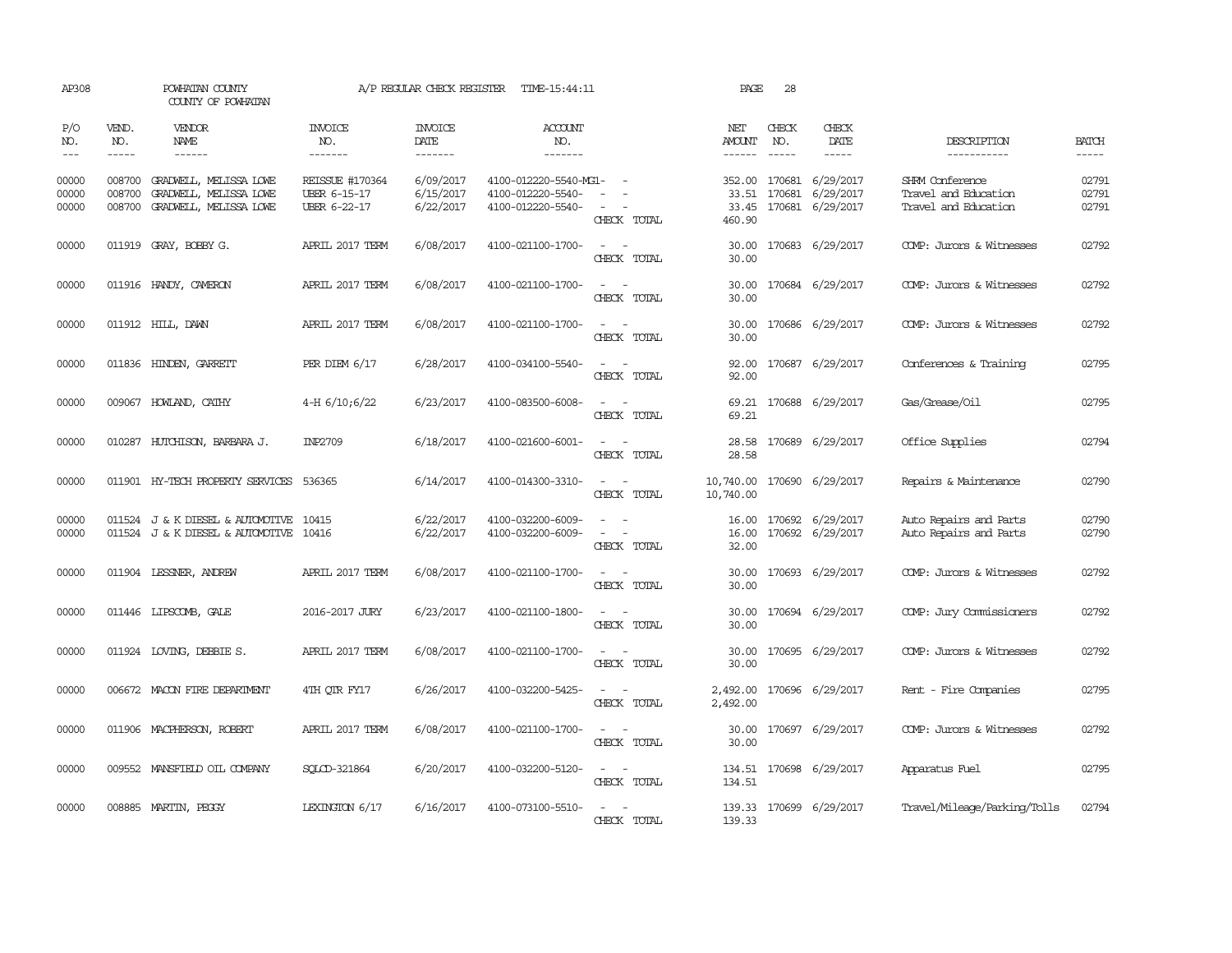| AP308               |                          | POWHATAN COUNTY<br>COUNTY OF POWHATAN                                                      |                                  | A/P REGULAR CHECK REGISTER        | TIME-15:44:11                          |                                                                                                           | PAGE                 | 29                            |                                                  |                                          |                             |
|---------------------|--------------------------|--------------------------------------------------------------------------------------------|----------------------------------|-----------------------------------|----------------------------------------|-----------------------------------------------------------------------------------------------------------|----------------------|-------------------------------|--------------------------------------------------|------------------------------------------|-----------------------------|
| P/O<br>NO.<br>$---$ | VEND.<br>NO.<br>$\cdots$ | <b>VENDOR</b><br>NAME<br>------                                                            | <b>INVOICE</b><br>NO.<br>------- | <b>INVOICE</b><br>DATE<br>------- | ACCOUNT<br>NO.<br>-------              |                                                                                                           | NET<br>AMOUNT        | CHECK<br>NO.<br>$\frac{1}{2}$ | CHECK<br>DATE<br>$- - - - -$                     | DESCRIPTION<br>-----------               | <b>BATCH</b><br>$- - - - -$ |
| 00000               |                          | 011899 MATHENY FIRE & EMERGENCY                                                            | 2304H                            | 5/04/2017                         | 4100-032200-3320-                      | $\sim$ $  -$<br>CHECK TOTAL                                                                               | 1,729.79             |                               | 1,729.79 170700 6/29/2017                        | Maintenance & Service Contract 02790     |                             |
| 00000               |                          | 011840 MCI COMM SERVICE                                                                    | 2DG92625 6/17                    | 6/11/2017                         | 4100-031200-5240-                      | $\sim$ $ \sim$<br>CHECK TOTAL                                                                             | 112.91               |                               | 112.91 170701 6/29/2017                          | Long Distance                            | 02790                       |
| 00000               |                          | 011915 MEADOWS, PATRICIA C.                                                                | APRIL 2017 TERM                  | 6/08/2017                         | 4100-021100-1700-                      | $\sim$ $ \sim$<br>CHECK TOTAL                                                                             | 30.00                |                               | 30.00 170702 6/29/2017                           | COMP: Jurors & Witnesses                 | 02792                       |
| 00000               |                          | 009723 MIDKIFF, PAULA B.                                                                   | 2016-2017 JURY                   | 6/23/2017                         | 4100-021100-1800-                      | $\sim$ $ \sim$<br>CHECK TOTAL                                                                             | 30.00                |                               | 30.00 170703 6/29/2017                           | COMP: Jury Commissioners                 | 02792                       |
| 00000               |                          | 011921 MILLER, JR., CHARLES E.                                                             | APRIL 2017 TERM                  | 6/08/2017                         | 4100-021100-1700-                      | $\sim$<br>$\sim$<br>CHECK TOTAL                                                                           | 30.00<br>30.00       |                               | 170704 6/29/2017                                 | COMP: Jurors & Witnesses                 | 02792                       |
| 00000               |                          | 010646 MURRAY AUTOMOTTVE                                                                   | 0021935                          | 6/23/2017                         | 4100-032200-6009-                      | $\sim$<br>$\sim$<br>CHECK TOTAL                                                                           | 1,573.56<br>1,573.56 |                               | 170705 6/29/2017                                 | Auto Repairs and Parts                   | 02795                       |
| 00000               |                          | 011926 NEW KENT COUNTY                                                                     | VHF RADIO                        | 6/13/2017                         | 4100-031210-8107-                      | $\sim$ $\sim$<br>CHECK TOTAL                                                                              | 1,000.00             |                               | 1,000.00 170706 6/29/2017                        | Capital Outlay                           | 02795                       |
| 00000               |                          | 009281 OVERDRIVE, INC.                                                                     | 1369150919227                    | 6/21/2017                         | 4100-073100-6012-                      | $\sim$ $ \sim$<br>CHECK TOTAL                                                                             | 1,526.18             |                               | 1,526.18 170708 6/29/2017                        | Books & Subscriptions                    | 02794                       |
| 00000               |                          | 011903 PACIELLO, SALVATORE                                                                 | 2016-2017 JURY                   | 6/23/2017                         | 4100-021100-1800-                      | $ -$<br>CHECK TOTAL                                                                                       | 30.00                |                               | 30.00 170709 6/29/2017                           | COMP: Jury Commissioners                 | 02792                       |
| 00000               | 006928                   | POWHATAN COUNTY DEPT. OF                                                                   | 6010A03602002                    | 6/22/2017                         | 4100-053910-5643-                      | $\overline{\phantom{a}}$<br>CHECK TOTAL                                                                   | 10.73<br>10.73       |                               | 170710 6/29/2017                                 | PCCAA Services - Federal CSBG            | 02794                       |
| 00000<br>00000      | 006765                   | POWHATAN VOLUNTEER RESCUE 4TH OTR FY17A<br>006765 POWHATAN VOLUNTEER RESCUE 4TH OTR FY2017 |                                  | 6/26/2017<br>6/26/2017            | 4100-035500-5816-<br>4100-032200-5425- | $\omega_{\rm{max}}$ and $\omega_{\rm{max}}$<br>$\omega_{\rm{max}}$ and $\omega_{\rm{max}}$<br>CHECK TOTAL | 574.50<br>4,875.00   |                               | 170711 6/29/2017<br>4,300.50 170711 6/29/2017    | Rent - Shelters<br>Rent - Fire Companies | 02795<br>02795              |
| 00000<br>00000      | 006474                   | PROGRESSIVE AUTO WORKS<br>006474 PROGRESSIVE AUTO WORKS                                    | 0034195<br>0034272               | 6/16/2017<br>6/27/2017            | 4100-035100-6008-<br>4100-031200-6009- | $\sim$<br>$\sim$<br>CHECK TOTAL                                                                           | 147.58               |                               | 53.22 170712 6/29/2017<br>94.36 170712 6/29/2017 | Gas/Grease/Oil<br>Auto Parts/Repairs     | 02795<br>02795              |
| 00000               | 006201                   | RENGER, JEANIE AREHART                                                                     | MILEAGE JUNE'17                  | 6/13/2017                         | 4100-013200-5510-                      | $\overline{\phantom{a}}$<br>CHECK TOTAL                                                                   | 134.29<br>134.29     |                               | 170714 6/29/2017                                 | Travel/Mileage/Parking/Tolls             | 02791                       |
| 00000               |                          | 007942 RICHMOND SUBURBAN                                                                   | I00005051930503                  | 5/03/2017                         | 4100-012320-3600-                      | $\overline{\phantom{a}}$<br>CHECK TOTAL                                                                   | 146.25<br>146.25     |                               | 170716 6/29/2017                                 | Advertising                              | 02790                       |
| 00000               |                          | 011907 RINGGOLD, JR., JAMES                                                                | APRIL 2017 TERM                  | 6/08/2017                         | 4100-021100-1700-                      | $\sim$<br>$\sim$<br>CHECK TOTAL                                                                           | 30.00                |                               | 30.00 170717 6/29/2017                           | COMP: Jurors & Witnesses                 | 02792                       |
| 00000               |                          | 011905 RYLAND, KAREN                                                                       | APRIL 2017 TERM                  | 6/08/2017                         | 4100-021100-1700-                      | $\sim$ $ \sim$<br>CHECK TOTAL                                                                             | 30.00                |                               | 30.00 170718 6/29/2017                           | COMP: Jurors & Witnesses                 | 02792                       |
| 00000               |                          | 006253 SALISBURY TIRE & EXHAUST                                                            | 0095966                          | 6/26/2017                         | 4100-035100-6008-                      | $\sim$<br>$\sim$<br>CHECK TOTAL                                                                           | 41.99                |                               | 41.99 170719 6/29/2017                           | Gas/Grease/Oil                           | 02795                       |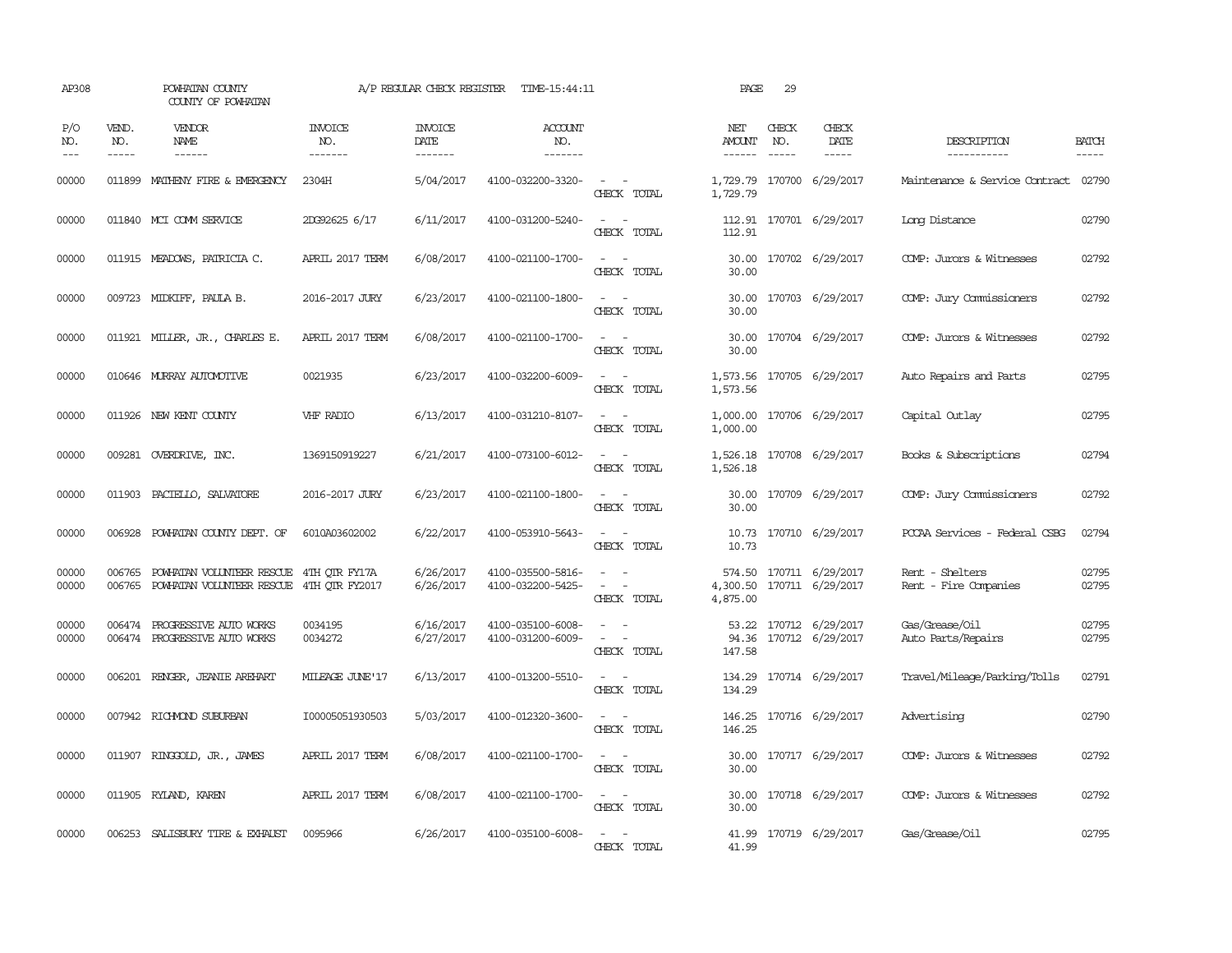| AP308                                                       |                                                          | POWHATAN COUNTY<br>COUNTY OF POWHATAN                                                                                                                                       |                                                                                                | A/P REGULAR CHECK REGISTER                                                              | TIME-15:44:11                                                                                                                                   |                                                                                                                             | PAGE                                | 30                            |                                                                                                                                                                                      |                                                                                                                                              |                                                             |
|-------------------------------------------------------------|----------------------------------------------------------|-----------------------------------------------------------------------------------------------------------------------------------------------------------------------------|------------------------------------------------------------------------------------------------|-----------------------------------------------------------------------------------------|-------------------------------------------------------------------------------------------------------------------------------------------------|-----------------------------------------------------------------------------------------------------------------------------|-------------------------------------|-------------------------------|--------------------------------------------------------------------------------------------------------------------------------------------------------------------------------------|----------------------------------------------------------------------------------------------------------------------------------------------|-------------------------------------------------------------|
| P/O<br>NO.<br>$---$                                         | VEND.<br>NO.<br>$- - - - -$                              | VENDOR<br>NAME<br>$- - - - - -$                                                                                                                                             | INVOICE<br>NO.<br>-------                                                                      | <b>INVOICE</b><br>DATE<br>-------                                                       | ACCOUNT<br>NO.<br>$- - - - - - -$                                                                                                               |                                                                                                                             | NET<br><b>AMOUNT</b><br>------      | CHECK<br>NO.<br>$\frac{1}{2}$ | CHECK<br>DATE<br>$- - - - -$                                                                                                                                                         | DESCRIPTION<br>-----------                                                                                                                   | <b>BATCH</b><br>-----                                       |
| 00000                                                       | 011922                                                   | SANNER, ROBERT J.                                                                                                                                                           | APRIL 2017 TERM                                                                                | 6/08/2017                                                                               | 4100-021100-1700-                                                                                                                               | CHECK TOTAL                                                                                                                 | 30.00<br>30.00                      |                               | 170720 6/29/2017                                                                                                                                                                     | COMP: Jurors & Witnesses                                                                                                                     | 02792                                                       |
| 00000                                                       |                                                          | 011918 SCHERZER, VANESSA                                                                                                                                                    | APRIL 2017 TERM                                                                                | 6/08/2017                                                                               | 4100-021100-1700-                                                                                                                               | $\sim$<br>CHECK TOTAL                                                                                                       | 30.00<br>30.00                      |                               | 170721 6/29/2017                                                                                                                                                                     | COMP: Jurors & Witnesses                                                                                                                     | 02792                                                       |
| 00000                                                       |                                                          | 006921 SEA-CLEAR AQUARIUM                                                                                                                                                   | 4966                                                                                           | 6/15/2017                                                                               | 4100-073100-3320-                                                                                                                               | $\equiv$<br>CHECK TOTAL                                                                                                     | 80.00<br>80.00                      |                               | 170723 6/29/2017                                                                                                                                                                     | Maintenance & Service Contract                                                                                                               | 02794                                                       |
| 00000                                                       |                                                          | 009139 SEAY'S AUTO BODY &                                                                                                                                                   | UNIT 40 6/17                                                                                   | 6/15/2017                                                                               | 4100-031200-6009-                                                                                                                               | $\sim$<br>CHECK TOTAL                                                                                                       | 210.54                              |                               | 210.54 170724 6/29/2017                                                                                                                                                              | Auto Parts/Repairs                                                                                                                           | 02790                                                       |
| 00000                                                       |                                                          | 006593 SHEEHY FORD                                                                                                                                                          | NOHB131168                                                                                     | 6/20/2017                                                                               | 4100-031200-6009-                                                                                                                               | $\sim$<br>CHECK TOTAL                                                                                                       | 433.20                              |                               | 433.20 170725 6/29/2017                                                                                                                                                              | Auto Parts/Repairs                                                                                                                           | 02795                                                       |
| 00000                                                       |                                                          | 001320 SOUTHERN POLICE                                                                                                                                                      | 191021                                                                                         | 6/14/2017                                                                               | 4100-031200-6011-                                                                                                                               | CHECK TOTAL                                                                                                                 | 63.95                               |                               | 63.95 170728 6/29/2017                                                                                                                                                               | Uniforms                                                                                                                                     | 02795                                                       |
| 00000<br>00000<br>00000<br>00000                            | 006594<br>006594<br>006594                               | SOUTHSIDE ELECTRIC COOP<br>SOUTHSIDE ELECTRIC COOP<br>SOUTHSIDE ELECTRIC COOP<br>006594 SOUTHSIDE ELECTRIC COOP                                                             | 63504004 6/17<br>63504005 6/17<br>529692002 6/17<br>63504001 6/17                              | 6/16/2017<br>6/09/2017<br>6/16/2017<br>6/16/2017                                        | 4100-035100-5110-<br>4100-031210-5110-<br>4100-053910-5643-<br>4100-073100-5110-                                                                | $\sim$<br>$\sim$<br>$\sim$<br>CHECK TOTAL                                                                                   | 112.56<br>139.04 170729<br>3,090.10 | 170729                        | 296.61 170729 6/29/2017<br>6/29/2017<br>6/29/2017<br>2,541.89 170729 6/29/2017                                                                                                       | Electricity<br>Electricity - Comunications H<br>PCCAA Services - Federal CSBG<br>Electricity                                                 | 02790<br>02790<br>02794<br>02794                            |
| 00000<br>00000<br>00000<br>00000<br>00000<br>00000<br>00000 | 008578<br>008578<br>008578<br>008578<br>008578<br>008578 | STAPLES BUSINESS AD-<br>STAPLES BUSINESS AD-<br>STAPLES BUSINESS AD-<br>STAPLES BUSINESS AD-<br>STAPLES BUSINESS AD-<br>STAPLES BUSINESS AD-<br>008578 STAPLES BUSINESS AD- | 3327741607<br>3333722085<br>3342406834<br>3342458071<br>3342458072<br>3342458073<br>3342458074 | 1/21/2017<br>3/17/2017<br>6/06/2017<br>6/07/2017<br>6/07/2017<br>6/07/2017<br>6/07/2017 | 4100-032200-6001-<br>4100-021600-6001-<br>4100-013200-6001-<br>4100-013200-6001-<br>4100-013200-6001-<br>4100-013200-6001-<br>4100-083500-6001- | $\overline{\phantom{a}}$<br>$\equiv$<br>$\sim$<br>$\overline{\phantom{a}}$<br>$\sim$<br>CHECK TOTAL                         | 392.33                              |                               | 162.65 170731 6/29/2017<br>38.44 170731 6/29/2017<br>103.66 170731 6/29/2017<br>19.08-170731 6/29/2017<br>45.48 170731 6/29/2017<br>39.19 170731 6/29/2017<br>21.99 170731 6/29/2017 | Stationery/Office Supplies<br>Office Supplies<br>Office Supplies<br>Office Supplies<br>Office Supplies<br>Office Supplies<br>Office Supplies | 02790<br>02790<br>02791<br>02791<br>02791<br>02791<br>02795 |
| 00000                                                       |                                                          | 011174 STIEFFENHOFER, JENNIFER                                                                                                                                              | 140                                                                                            | 6/27/2017                                                                               | 4100-012200-3140-                                                                                                                               | $\overline{\phantom{a}}$<br>$\sim$<br>CHECK TOTAL                                                                           | 100.00<br>100.00                    |                               | 170732 6/29/2017                                                                                                                                                                     | Professional Services                                                                                                                        | 02794                                                       |
| 00000<br>00000                                              | 009520<br>009520                                         | STONE'S OFFICE EQUIPMENT<br>STONE'S OFFICE EQUIPMENT                                                                                                                        | 85526<br>85527                                                                                 | 6/14/2017<br>6/14/2017                                                                  | 4100-073100-3320-<br>4100-073100-3320-                                                                                                          | $\sim$<br>$\equiv$<br>CHECK TOTAL                                                                                           | 457.70<br>146.63<br>604.33          |                               | 170733 6/29/2017<br>170733 6/29/2017                                                                                                                                                 | Maintenance & Service Contract<br>Maintenance & Service Contract                                                                             | 02794<br>02794                                              |
| 00000<br>00000<br>00000                                     | 000280<br>000280<br>000280                               | SYDNOR HYDRO, INC.<br>SYDNOR HYDRO, INC.<br>SYDNOR HYDRO, INC.                                                                                                              | 71173209 6/17<br>71173208 6/17<br>71173164 6/17                                                | 6/14/2017<br>6/14/2017<br>6/14/2017                                                     | 4100-035100-5140-<br>4100-073100-5140-<br>4100-032200-5140-                                                                                     | $\overline{\phantom{a}}$<br>CHECK TOTAL                                                                                     | 148.00<br>549.77                    |                               | 239.42 170734 6/29/2017<br>170734 6/29/2017<br>162.35 170734 6/29/2017                                                                                                               | Sewer<br>Sewer<br>Sewer                                                                                                                      | 02790<br>02794<br>02795                                     |
| 00000                                                       |                                                          | 007970 SYMBOLARTS, LLC                                                                                                                                                      | 0284398-IN                                                                                     | 6/19/2017                                                                               | 4100-031200-6001-                                                                                                                               | $\frac{1}{2} \left( \frac{1}{2} \right) \left( \frac{1}{2} \right) = \frac{1}{2} \left( \frac{1}{2} \right)$<br>CHECK TOTAL | 715.00                              |                               | 715.00 170735 6/29/2017                                                                                                                                                              | Office Supplies                                                                                                                              | 02795                                                       |
| 00000                                                       |                                                          | 006267 TIMBERLAKE, II, JAMES B.                                                                                                                                             | MILEAGE 6-20-17                                                                                | 6/20/2017                                                                               | 4100-012310-5510-                                                                                                                               | CHECK TOTAL                                                                                                                 | 650.11                              |                               | 650.11 170737 6/29/2017                                                                                                                                                              | Travel/Mileage/Parking/Tolls                                                                                                                 | 02790                                                       |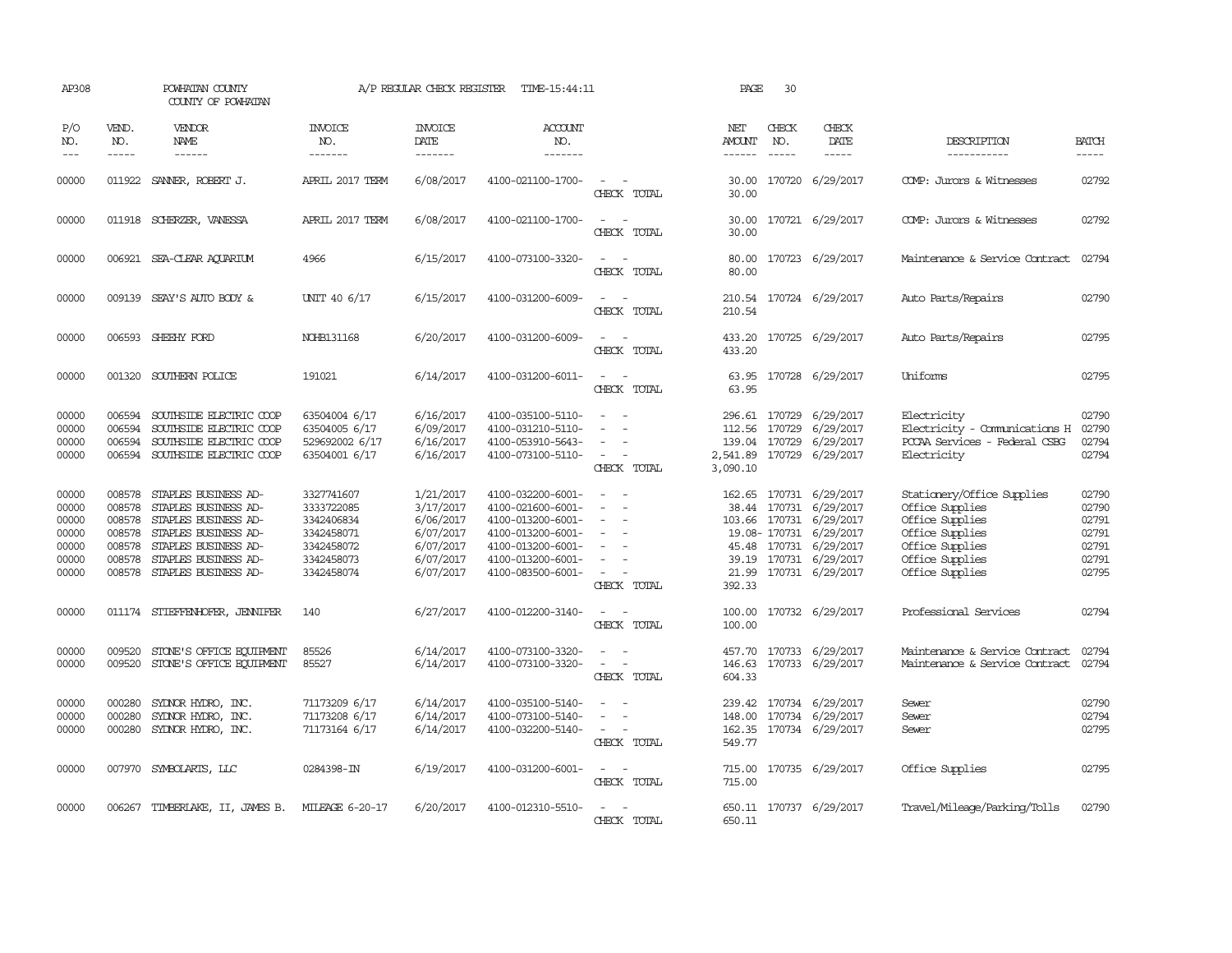| AP308                       |                                                                                                                                                                                                                                                                                                                                                                                                                                                                                            | POWHATAN COUNTY<br>COUNTY OF POWHATAN                   |                           | A/P REGULAR CHECK REGISTER        | TIME-15:44:11                          | 31<br>PAGE                                                                                                                               |                         |              |                                                    |                                                              |                       |
|-----------------------------|--------------------------------------------------------------------------------------------------------------------------------------------------------------------------------------------------------------------------------------------------------------------------------------------------------------------------------------------------------------------------------------------------------------------------------------------------------------------------------------------|---------------------------------------------------------|---------------------------|-----------------------------------|----------------------------------------|------------------------------------------------------------------------------------------------------------------------------------------|-------------------------|--------------|----------------------------------------------------|--------------------------------------------------------------|-----------------------|
| P/O<br>NO.<br>$\frac{1}{2}$ | VEND.<br>NO.<br>$\frac{1}{2} \left( \frac{1}{2} \right) \left( \frac{1}{2} \right) \left( \frac{1}{2} \right) \left( \frac{1}{2} \right) \left( \frac{1}{2} \right) \left( \frac{1}{2} \right) \left( \frac{1}{2} \right) \left( \frac{1}{2} \right) \left( \frac{1}{2} \right) \left( \frac{1}{2} \right) \left( \frac{1}{2} \right) \left( \frac{1}{2} \right) \left( \frac{1}{2} \right) \left( \frac{1}{2} \right) \left( \frac{1}{2} \right) \left( \frac{1}{2} \right) \left( \frac$ | VENDOR<br>NAME<br>------                                | INVOICE<br>NO.<br>------- | <b>INVOICE</b><br>DATE<br>------- | <b>ACCOUNT</b><br>NO.<br>-------       |                                                                                                                                          | NET<br>AMOUNT<br>------ | CHECK<br>NO. | CHECK<br>DATE<br>$\frac{1}{2}$                     | DESCRIPTION<br>-----------                                   | <b>BATCH</b><br>----- |
| 00000                       |                                                                                                                                                                                                                                                                                                                                                                                                                                                                                            | 000845 TOWN POLICE SUPPLY OF                            | R80875                    | 6/22/2017                         | 4100-031200-6011-                      | $\sim$ 100 $\mu$<br>CHECK TOTAL                                                                                                          | 137.36                  |              | 137.36 170738 6/29/2017                            | Uniforms                                                     | 02795                 |
| 00000                       | 006501                                                                                                                                                                                                                                                                                                                                                                                                                                                                                     | TREASURER OF VIRGINIA                                   | 17-POWPC-0942             | 5/05/2017                         | 4100-021600-6014-                      | $\frac{1}{2} \left( \frac{1}{2} \right) \left( \frac{1}{2} \right) \left( \frac{1}{2} \right)$<br>CHECK TOTAL                            | 350.00<br>350.00        |              | 170739 6/29/2017                                   | Other Operating Expenses                                     | 02795                 |
| 00000<br>00000              | 008652<br>008652                                                                                                                                                                                                                                                                                                                                                                                                                                                                           | VETERINARY EMERGENCY<br>VETERINARY EMERGENCY            | 91770<br>93007            | 5/24/2017<br>6/18/2017            | 4100-035100-3110-<br>4100-035100-3110- | $\frac{1}{2} \left( \frac{1}{2} \right) \left( \frac{1}{2} \right) \left( \frac{1}{2} \right)$<br>$\sim$ $-$<br>CHECK TOTAL              | 466.00                  |              | 384.00 170740 6/29/2017<br>82.00 170740 6/29/2017  | Professional Health Services<br>Professional Health Services | 02795<br>02795        |
| 00000                       |                                                                                                                                                                                                                                                                                                                                                                                                                                                                                            | 007555 VILLAGE BANK                                     | RECORDS 4 TERRY           | 6/19/2017                         | 4100-031200-6014-                      | $\sim 100$<br>CHECK TOTAL                                                                                                                | 59.75                   |              | 59.75 170741 6/29/2017                             | Other Operating Supplies                                     | 02790                 |
| 00000                       |                                                                                                                                                                                                                                                                                                                                                                                                                                                                                            | 007739 VIRGINIA ASSOCIATION OF                          | 8389                      | 3/01/2017                         | 4100-022100-5810-                      | $\frac{1}{2} \left( \frac{1}{2} \right) \left( \frac{1}{2} \right) \left( \frac{1}{2} \right) \left( \frac{1}{2} \right)$<br>CHECK TOTAL | 1,050.00                |              | 1,050.00 170742 6/29/2017                          | Dues/Association Memberships                                 | 02795                 |
| 00000                       |                                                                                                                                                                                                                                                                                                                                                                                                                                                                                            | 011357 VIRGINIA EMPLOYMENT                              | CR-17-PPD-0011            | 6/07/2017                         | 4100-012410-3320-                      | $\sim$ $ \sim$<br>CHECK TOTAL                                                                                                            | 1,300.00                |              | 1,300.00 170743 6/29/2017                          | Maintenance & Service Contract                               | 02794                 |
| 00000                       | 008083                                                                                                                                                                                                                                                                                                                                                                                                                                                                                     | WELDON COOPER CENTER FOR                                | CERT APPL FORM            | 4/20/2017                         | 4100-012310-5810-                      | $\sim$ 100 $\mu$<br>CHECK TOTAL                                                                                                          | 75.00                   |              | 75.00 170744 6/29/2017                             | Dues/Association Memberships                                 | 02790                 |
| 00000<br>00000              | 007755                                                                                                                                                                                                                                                                                                                                                                                                                                                                                     | WITMER ASSOCIATES INC.<br>007755 WITMER ASSOCIATES INC. | 1783727<br>1783758        | 6/20/2017<br>6/20/2017            | 4100-032200-6011-<br>4100-032200-6011- | $\sim$ 100 $\mu$<br>$\sim$<br>CHECK TOTAL                                                                                                | 568.00                  |              | 284.00 170745 6/29/2017<br>284.00 170745 6/29/2017 | Protective Gear/Uniforms<br>Protective Gear/Uniforms         | 02795<br>02795        |
| 00000                       |                                                                                                                                                                                                                                                                                                                                                                                                                                                                                            | 011908 WYGONIK, RITA                                    | APRIL 2017 TERM           | 6/08/2017                         | 4100-021100-1700-                      | CHECK TOTAL                                                                                                                              | 30.00<br>30.00          |              | 170746 6/29/2017                                   | COMP: Jurors & Witnesses                                     | 02792                 |
| 00000                       |                                                                                                                                                                                                                                                                                                                                                                                                                                                                                            | 001890 X-ZACT                                           | 3676                      | 6/19/2017                         | 4100-031200-6001-                      | $\sim$ $ -$<br>CHECK TOTAL                                                                                                               | 190.00                  |              | 190.00 170747 6/29/2017                            | Office Supplies                                              | 02790                 |
| 00000                       |                                                                                                                                                                                                                                                                                                                                                                                                                                                                                            | 011925 YATES, DAVID M.                                  | APRIL 2017 TERM           | 6/08/2017                         | 4100-021100-1700-                      | $\sim$ 100 $\mu$<br>CHECK TOTAL                                                                                                          | 30.00                   |              | 30.00 170748 6/29/2017                             | COMP: Jurors & Witnesses                                     | 02792                 |

CHECK TYPE TOTAL 389,805.61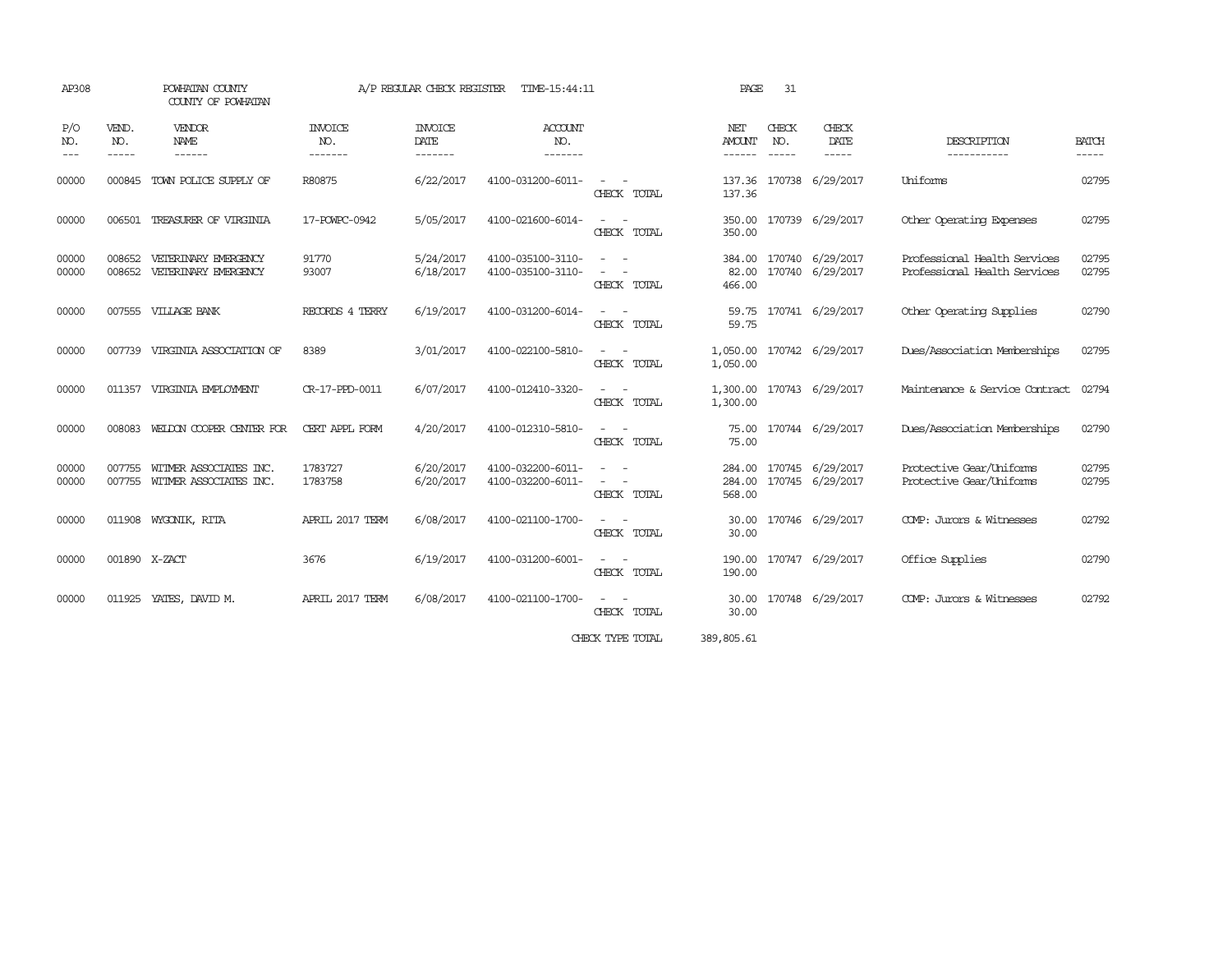| AP308                             |                       | POWHATAN COUNTY<br>COUNTY OF POWHATAN |                                        | A/P VOID CHECK REGISTER           | TIME-15:44:11                        |                                                                                                                                          | 32<br>PAGE                                                              |                        |                                                          |                       |
|-----------------------------------|-----------------------|---------------------------------------|----------------------------------------|-----------------------------------|--------------------------------------|------------------------------------------------------------------------------------------------------------------------------------------|-------------------------------------------------------------------------|------------------------|----------------------------------------------------------|-----------------------|
| P/O<br>NO.<br>$\qquad \qquad - -$ | VEND.<br>NO.<br>----- | <b>VENDOR</b><br>NAME<br>------       | <b>INVOICE</b><br>NO.<br>-------       | <b>INVOICE</b><br>DATE<br>------- | <b>ACCOUNT</b><br>NO.<br>-------     |                                                                                                                                          | CHECK<br>NET<br>AMOUNT<br>NO.<br>$- - - - -$<br>------                  | CHECK<br>DATE<br>----- | DESCRIPTION<br>-----------                               | <b>BATCH</b><br>----- |
| 00000                             | 011528                | WINDOW GANG                           | 57833                                  | 4/24/2017                         | 4100-014100-3310-                    | CHECK TOTAL                                                                                                                              | 730.00- 170329<br>$730.00 -$                                            | 6/02/2017              | Repairs & Maintenance                                    | 00390                 |
| 00000                             | 008700                | GRADWELL, MELISSA LOWE                | NEW ORLEANS6/17                        | 6/02/2017                         | 4100-012220-5540-MG1-                | CHECK TOTAL                                                                                                                              | 352.00-170364 6/09/2017<br>$352.00 -$                                   |                        | SHRM Conference                                          | 00391                 |
| 00000                             | 006943                | LIBRARY CORPORATION, THE              | 57042                                  | 6/05/2017                         | 4100-073100-6012-                    | $\frac{1}{2} \left( \frac{1}{2} \right) \left( \frac{1}{2} \right) \left( \frac{1}{2} \right) \left( \frac{1}{2} \right)$<br>CHECK TOTAL | 129.00-170372 6/09/2017<br>129.00-                                      |                        | Books & Subscriptions                                    | 00388                 |
| 00000                             |                       | 011880 FORTIN, MINDY                  | SECURITYDEPOSIT                        | 6/09/2017                         | 4100-053910-5642-                    | CHECK TOTAL                                                                                                                              | 500.00-170439 6/14/2017<br>$500.00 -$                                   |                        | PCCAA Services - TANF                                    | 00389                 |
| 00000<br>00000                    | 009611<br>009611      | WAGEWORKS, INC.<br>WAGEWORKS, INC.    | DC141170630170600<br>DC143170630170600 | 6/30/2017<br>6/30/2017            | 100-000200-0001-<br>100-000200-0001- | $ -$<br>$\frac{1}{2} \left( \frac{1}{2} \right) \left( \frac{1}{2} \right) = \frac{1}{2} \left( \frac{1}{2} \right)$<br>CHECK TOTAL      | 2, 131.26 - 170654 6/30/2017<br>125.00-170654 6/30/2017<br>$2,256.26 -$ |                        | Payroll - Clearing Account<br>Payroll - Clearing Account | 00392<br>00392        |
|                                   |                       |                                       |                                        |                                   |                                      | CHECK TYPE TOTAL                                                                                                                         | $3,967.26 -$                                                            |                        |                                                          |                       |
|                                   |                       |                                       |                                        |                                   |                                      | FINAL TOTAL                                                                                                                              | 385, 838.35                                                             |                        |                                                          |                       |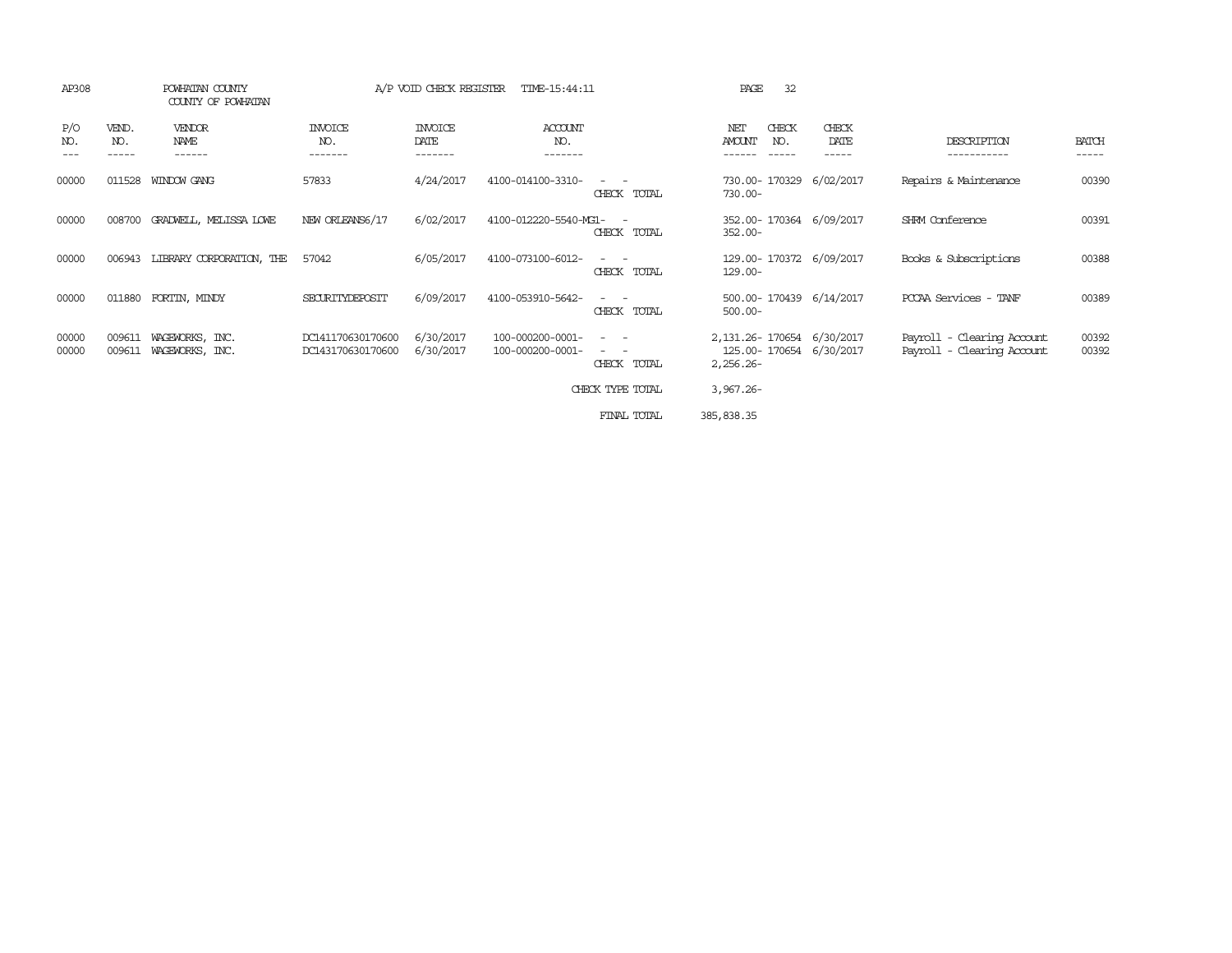| AP308              |                             | POWHATAN COUNTY<br>COUNTY OF POWHATAN                                      |                                  | A/P REGULAR CHECK REGISTER               | TIME-15:48:36                          |                                                                                                                             | PAGE                                    | $\mathbf{1}$                |                                                  |                                                                  |                             |
|--------------------|-----------------------------|----------------------------------------------------------------------------|----------------------------------|------------------------------------------|----------------------------------------|-----------------------------------------------------------------------------------------------------------------------------|-----------------------------------------|-----------------------------|--------------------------------------------------|------------------------------------------------------------------|-----------------------------|
| P/O<br>NO.<br>$ -$ | VEND.<br>NO.<br>$- - - - -$ | <b>VENDOR</b><br><b>NAME</b><br>$- - - - - -$                              | <b>INVOICE</b><br>NO.<br>------- | <b>INVOICE</b><br><b>DATE</b><br>------- | <b>ACCOUNT</b><br>NO.<br>-------       |                                                                                                                             | NET<br>AMOUNT<br>$- - - - - -$          | CHECK<br>NO.<br>$- - - - -$ | CHECK<br>DATE<br>$- - - - -$                     | DESCRIPTION<br>-----------                                       | <b>BATCH</b><br>$- - - - -$ |
| 00000              |                             | 009111 BLUE PRINTING SERVICES OF 140721                                    |                                  | 5/24/2017                                | 4301-014200-6004-                      | $\sim$<br>CHECK TOTAL                                                                                                       | 65.28<br>65.28                          |                             | 170284 6/02/2017                                 | Paving Village Building                                          | 02760                       |
| 00000              |                             | 006192 BUSINESS DATA OF VIRGINIA 1805-2017                                 |                                  | 5/08/2017                                | 4501-043400-3146-                      | CHECK TOTAL                                                                                                                 | 265.00                                  |                             | 265.00 170287 6/02/2017                          | Professional Services                                            | 02760                       |
| 00000              |                             | 000540 CENTRAL VIRGINIA WASTE                                              | 22212                            | 5/15/2017                                | 4501-043400-3185-                      | $ -$<br>CHECK TOTAL                                                                                                         | 41.38<br>41.38                          |                             | 170288 6/02/2017                                 | Trash Removal                                                    | 02760                       |
| 00000              |                             | 006349 DAVENPORT & CO, LLC                                                 | PF17-079                         | 5/23/2017                                | 4501-095101-0100-                      | $\sim$ 100 $\sim$<br>CHECK TOTAL                                                                                            | 18,260.49 170291 6/02/2017<br>18,260.49 |                             |                                                  | Cost of Issuance                                                 | 02762                       |
| 00000              |                             | 000076 DELL MARKETING L.P.                                                 | 10166497922                      | 5/16/2017                                | 4301-012510-8304-                      | $\overline{\phantom{a}}$<br>CHECK TOTAL                                                                                     | 195.18                                  |                             | 195.18 170292 6/02/2017                          | PC Replacement                                                   | 02762                       |
| 00000              |                             | 011224 ELECTRONIC SYSTEMS, INC.                                            | 701021                           | 5/24/2017                                | 4501-043400-3320-                      | $\overline{\phantom{a}}$<br>$\sim$<br>CHECK TOTAL                                                                           | 41.55<br>41.55                          |                             | 170295 6/02/2017                                 | Maintenance and Service Contra                                   | 02762                       |
| 00000<br>00000     | 011207<br>011207            | KINGMOR SUPPLY, INC.<br>KINGMOR SUPPLY, INC.                               | 525<br>525A                      | 3/28/2017<br>4/05/2017                   | 4301-012600-8301-<br>4301-012600-8301- | $\overline{\phantom{a}}$<br>$\overline{\phantom{a}}$<br>CHECK TOTAL                                                         | 242,560.00<br>235,160.00<br>477,720.00  |                             | 170305 6/02/2017<br>170305 6/02/2017             | School Buses/School Support Ve<br>School Buses/School Support Ve | 02760<br>02760              |
| 00000              |                             | 010086 MEDPROUS                                                            | MC30338                          | 6/01/2017                                | 4120-032300-3110-                      | $\sim$<br>CHECK TOTAL                                                                                                       | 395.83<br>395.83                        |                             | 170309 6/02/2017                                 | Contract Services-Daytime Cove                                   | 02762                       |
| 00000              |                             | 008579 POWHATAN COMMERCIAL                                                 | 0085201706                       | 6/02/2017                                | 4501-043400-5420-                      | $\frac{1}{2} \left( \frac{1}{2} \right) \left( \frac{1}{2} \right) = \frac{1}{2} \left( \frac{1}{2} \right)$<br>CHECK TOTAL | 2,509.70                                |                             | 2,509.70 170314 6/02/2017                        | Rent - Office Space                                              | 02763                       |
| 00000              |                             | 000620 R. C. GOODWYN & SONS, INC                                           | 0764561                          | 5/03/2017                                | 4301-014200-6004-                      | $\equiv$                                                                                                                    |                                         |                             | 14.45 170318 6/02/2017                           | Paving Village Building                                          | 02761                       |
| 00000              | 000620                      | R. C. GOODWYN & SONS, INC                                                  | 0765310                          | 5/08/2017                                | 4301-014200-6004-                      | $\overline{\phantom{a}}$<br>$\overline{\phantom{a}}$                                                                        | 17.07                                   |                             | 170318 6/02/2017                                 | Paving Village Building                                          | 02761                       |
| 00000              |                             | 000620 R. C. GOODWYN & SONS, INC                                           | 0765328                          | 5/08/2017                                | 4301-014300-0002-                      | $\sim$<br>CHECK TOTAL                                                                                                       | 237.25<br>268.77                        |                             | 170318 6/02/2017                                 | Courthouse Flat Roof                                             | 02761                       |
| 00000              | 011869                      | ROTARY LIFT VEHICLE                                                        | 592632                           | 5/11/2017                                | 4301-042000-8301-                      | $\overline{\phantom{a}}$<br>CHECK TOTAL                                                                                     | 47,482.05<br>47,482.05                  |                             | 170320 6/02/2017                                 | Joint Maintenance Garage                                         | 02762                       |
| 00000              |                             | 007310 SOUTHEASTERN EMERGENCY                                              | 759114                           | 5/24/2017                                | 4120-032301-6013-                      | $\sim$ $-$<br>CHECK TOTAL                                                                                                   | 63.92                                   |                             | 63.92 170322 6/02/2017                           | Medical Supplies                                                 | 02762                       |
| 00000              | 009183                      | AIR, WATER & SOIL LABORA- V17003588                                        |                                  | 5/23/2017                                | 4501-043400-3142-                      | $\overline{\phantom{a}}$                                                                                                    |                                         |                             | 152.60 170336 6/09/2017                          | Professional Services - Sewer                                    | 02767                       |
| 00000              | 009183                      | AIR, WATER & SOIL LABORA- V17003596                                        |                                  | 5/23/2017                                | 4501-043400-3142-                      | $\overline{\phantom{a}}$                                                                                                    | 133.60                                  | 170336                      | 6/09/2017                                        | Professional Services - Sewer                                    | 02767                       |
| 00000              | 009183                      | AIR, WATER & SOIL LABORA- V17003662                                        |                                  | 5/25/2017                                | 4501-043400-3142-                      | $\overline{\phantom{a}}$                                                                                                    |                                         |                             | 40.00 170336 6/09/2017                           | Professional Services - Sewer                                    | 02767                       |
| 00000              | 009183                      | AIR, WATER & SOIL LABORA- V17003663                                        |                                  | 5/25/2017                                | 4501-043400-3142-                      | $\sim$                                                                                                                      | 40.00                                   |                             | 170336 6/09/2017                                 | Professional Services - Sewer                                    | 02767                       |
| 00000              | 009183                      | AIR, WATER & SOIL LABORA- V17003835                                        |                                  | 6/01/2017                                | 4501-043400-3142-                      | $\sim$                                                                                                                      |                                         |                             | 111.80 170336 6/09/2017                          | Professional Services - Sewer                                    | 02767                       |
| 00000              | 009183                      | AIR, WATER & SOIL LABORA- V17003851                                        |                                  | 6/01/2017                                | 4501-043400-3142-                      | $\sim$                                                                                                                      |                                         | 133.60 170336               | 6/09/2017                                        | Professional Services - Sewer                                    | 02767                       |
| 00000<br>00000     | 009183<br>009183            | AIR, WATER & SOIL LABORA- V17003867<br>AIR, WATER & SOIL LABORA- V17003868 |                                  | 6/02/2017<br>6/02/2017                   | 4501-043400-3140-<br>4501-043400-3142- | $\overline{\phantom{a}}$<br>$\sim$                                                                                          |                                         |                             | 40.00 170336 6/09/2017<br>40.00 170336 6/09/2017 | Professional Services - Water<br>Professional Services - Sewer   | 02767<br>02767              |
| 00000              |                             | 009183 AIR, WATER & SOIL LABORA- V17003869                                 |                                  | 6/02/2017                                | 4501-043400-3142-                      | $\overline{\phantom{a}}$                                                                                                    |                                         |                             | 40.00 170336 6/09/2017                           | Professional Services - Sewer                                    | 02767                       |
|                    |                             |                                                                            |                                  |                                          |                                        | CHECK TOTAL                                                                                                                 | 731.60                                  |                             |                                                  |                                                                  |                             |
| 00000              |                             | 008668 BANK OF AMERICA                                                     | 06/01/2017                       | 6/01/2017                                | 4301-014200-6004-                      | $\sim$                                                                                                                      |                                         |                             | 330.00 170340 6/09/2017                          | Paving Village Building                                          | 02771                       |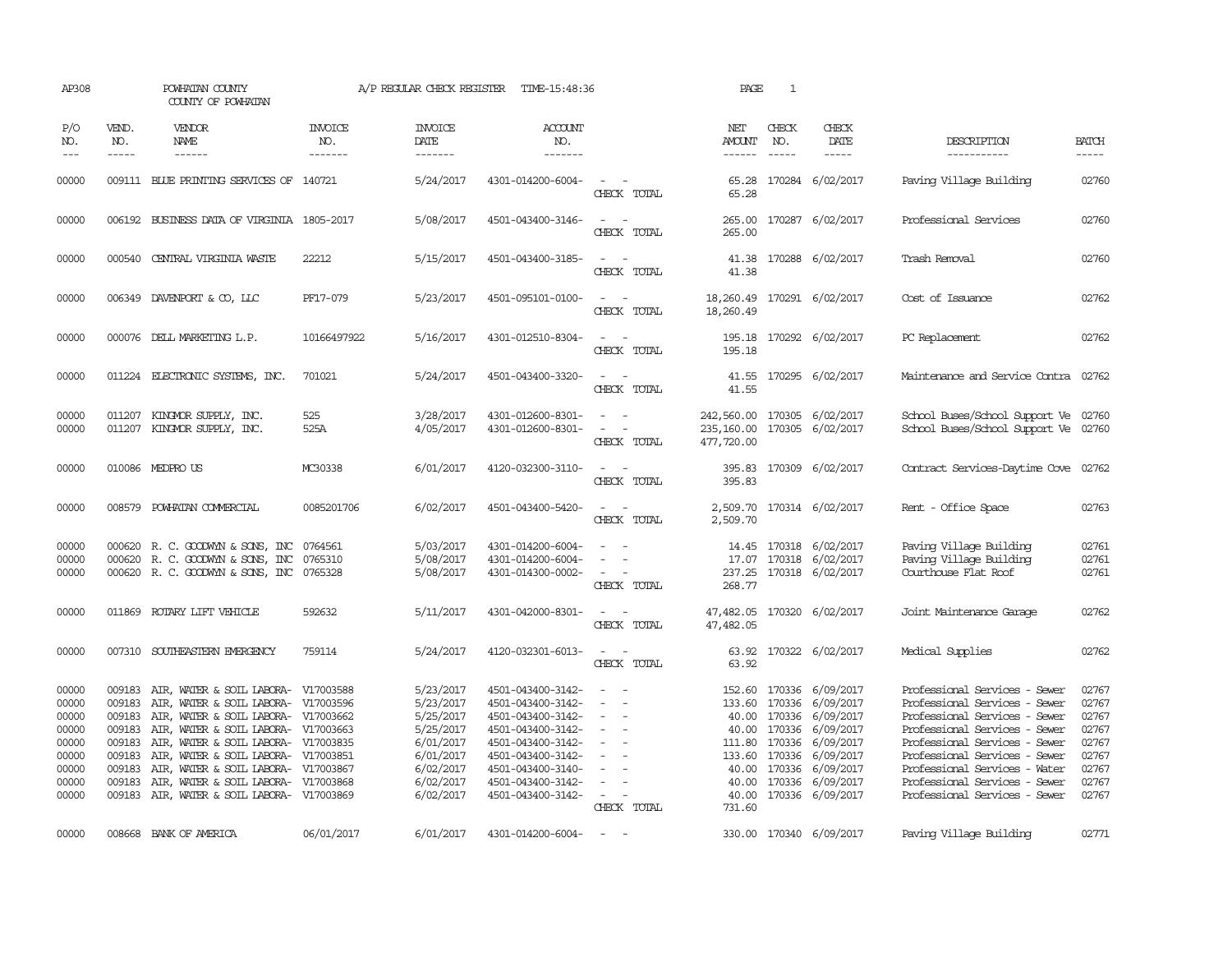| AP308               |                       | POWHATAN COUNTY<br>COUNTY OF POWHATAN            |                                  | A/P REGULAR CHECK REGISTER               | TIME-15:48:36                          |                                                                     | PAGE                                                       | 2                             |                                      |                                                    |                       |
|---------------------|-----------------------|--------------------------------------------------|----------------------------------|------------------------------------------|----------------------------------------|---------------------------------------------------------------------|------------------------------------------------------------|-------------------------------|--------------------------------------|----------------------------------------------------|-----------------------|
| P/O<br>NO.<br>$---$ | VEND.<br>NO.<br>----- | VENDOR<br>NAME<br>$- - - - - -$                  | <b>INVOICE</b><br>NO.<br>------- | <b>INVOICE</b><br><b>DATE</b><br>------- | <b>ACCOUNT</b><br>NO.<br>-------       |                                                                     | NET<br><b>AMOUNT</b><br>$- - - - - -$                      | CHECK<br>NO.<br>$\frac{1}{2}$ | CHECK<br>DATE<br>-----               | DESCRIPTION<br>-----------                         | <b>BATCH</b><br>----- |
| 00000               | 008668                | BANK OF AMERICA                                  | 06/01/2017                       | 6/01/2017                                | 4501-043400-3310-                      |                                                                     | 145.39                                                     | 170340                        | 6/09/2017                            | Repairs and Maintenance                            | 02771                 |
| 00000               | 008668                | BANK OF AMERICA                                  | 06/01/2017                       | 6/01/2017                                | 4501-043400-3310-                      | $\overline{\phantom{a}}$                                            | 13.86                                                      | 170340                        | 6/09/2017                            | Repairs and Maintenance                            | 02771                 |
| 00000               | 008668                | BANK OF AMERICA                                  | 06/01/2017                       | 6/01/2017                                | 4501-043400-3310-                      |                                                                     | 78.98                                                      | 170340                        | 6/09/2017                            | Repairs and Maintenance                            | 02771                 |
| 00000               | 008668                | BANK OF AMERICA                                  | 06/01/2017                       | 6/01/2017                                | 4501-043400-3310-                      | $\equiv$                                                            |                                                            | 25.97 170340                  | 6/09/2017                            | Repairs and Maintenance                            | 02771                 |
| 00000               | 008668                | BANK OF AMERICA                                  | 06/01/2017                       | 6/01/2017                                | 4501-043400-6014-                      |                                                                     | 39.99                                                      | 170340                        | 6/09/2017                            | Other Operating Supplies                           | 02771                 |
| 00000               | 008668                | BANK OF AMERICA                                  | 06/01/2017                       | 6/01/2017                                | 4501-043400-6015-                      |                                                                     | 12.49                                                      | 170340                        | 6/09/2017                            | Lab Supplies                                       | 02771                 |
| 00000               |                       | 008668 BANK OF AMERICA                           | 06/01/2017                       | 6/01/2017                                | 4501-043400-6015-                      | $\overline{\phantom{a}}$<br>$\overline{\phantom{a}}$                | 108.79 170340                                              |                               | 6/09/2017                            | Lab Supplies                                       | 02771                 |
| 00000               |                       | 008668 BANK OF AMERICA                           | 06/01/2017                       | 6/01/2017                                | 4501-043400-6100-                      |                                                                     | 92.02                                                      | 170340                        | 6/09/2017                            | Personal Protective Equipment                      | 02771                 |
| 00000               | 008668                | BANK OF AMERICA                                  | 06/01/2017                       | 6/01/2017                                | 4501-043400-6100-                      |                                                                     | 50.72                                                      | 170340                        | 6/09/2017                            | Personal Protective Equipment                      | 02771                 |
| 00000               | 008668                | BANK OF AMERICA                                  | 06/01/2017                       | 6/01/2017                                | 4501-043400-6100-                      | $\sim$                                                              | 47.80                                                      | 170340                        | 6/09/2017                            | Personal Protective Equipment                      | 02771                 |
| 00000               | 008668                | BANK OF AMERICA                                  | 06/01/2017                       | 6/01/2017                                | 4501-043400-3310-                      |                                                                     | 124.98                                                     | 170340                        | 6/09/2017                            | Repairs and Maintenance                            | 02771                 |
| 00000<br>00000      | 008668                | BANK OF AMERICA<br>008668 BANK OF AMERICA        | 06/01/2017<br>06/01/2017         | 6/01/2017<br>6/01/2017                   | 4501-043400-6014-                      |                                                                     | 1,123.50 170340                                            |                               | 6/09/2017<br>499.00-170340 6/09/2017 | Other Operating Supplies<br>Conferences & Training | 02771<br>02771        |
|                     |                       |                                                  |                                  |                                          | 4501-043400-5540-                      | CHECK TOTAL                                                         | 1,695.49                                                   |                               |                                      |                                                    |                       |
| 00000               |                       | 006986 BCWH, INC.                                | 106872                           | 5/30/2017                                | 4301-042000-8301-                      | $\sim$<br>CHECK TOTAL                                               | 9,348.96<br>9,348.96                                       |                               | 170342 6/09/2017                     | Joint Maintenance Garage                           | 02765                 |
| 00000               |                       | 011439 BUSINESS CARD                             | 05/27/2017                       | 5/27/2017                                | 4116-035500-0013-                      | $\sim$<br>$\overline{\phantom{a}}$<br>CHECK TOTAL                   | 229.72                                                     |                               | 229.72 170344 6/09/2017              | VA Wireless E911PSAP Training                      | 02773                 |
| 00000<br>00000      | 011728<br>011728      | DANIEL & COMPANY, INC.<br>DANIEL & COMPANY, INC. | APPLICATION #5<br>APPLICATION #5 | 5/31/2017<br>5/31/2017                   | 301-000200-0008-<br>4301-042000-8301-  | $\overline{\phantom{a}}$<br>$\overline{\phantom{a}}$                | 11,785.00- 170357 6/09/2017<br>235,695.00 170357 6/09/2017 |                               |                                      | Retainages Payable<br>Joint Maintenance Garage     | 02765<br>02765        |
|                     |                       |                                                  |                                  |                                          |                                        | CHECK TOTAL                                                         | 223,910.00                                                 |                               |                                      |                                                    |                       |
| 00000               |                       | 008336 FERGUSON ENTERPRISES INC. 1899700         |                                  | 5/16/2017                                | 4501-043400-3310-                      | $\sim$<br>CHECK TOTAL                                               | 35.95                                                      |                               | 35.95 170361 6/09/2017               | Repairs and Maintenance                            | 02767                 |
| 00000               |                       | 008381 JAMES RIVER PETROLEUM                     | 100D                             | 6/01/2017                                | 4501-043400-6008-                      | $\sim$<br>CHECK TOTAL                                               | 251.08                                                     |                               | 251.08 170368 6/09/2017              | Gas/Grease/Oil/Vehicle Repairs                     | 02766                 |
| 00000               |                       | 000166 LUCK STONE CORP.                          | IV-100709898                     | 5/15/2017                                | 4301-014200-6004-                      | $\overline{a}$<br>$\sim$<br>CHECK TOTAL                             | 2,636.95<br>2,636.95                                       |                               | 170373 6/09/2017                     | Paving Village Building                            | 02768                 |
| 00000               |                       | 010924 MITCHELL PEST                             | 101411                           | 5/10/2017                                | 4501-043400-3320-                      |                                                                     | 95.00                                                      | 170377                        | 6/09/2017                            | Maintenance and Service Contra                     | 02768                 |
| 00000               |                       | 010924 MITCHELL PEST                             | 101412                           | 5/10/2017                                | 4501-043400-3320-                      | CHECK TOTAL                                                         | 95.00<br>190.00                                            |                               | 170377 6/09/2017                     | Maintenance and Service Contra                     | 02768                 |
| 00000               |                       | 011110 MOSELEY ARCHITECTS                        | 550492-019                       | 5/31/2017                                | 4301-031200-6002-                      | $\sim$                                                              | 11,825.94                                                  | 170378                        | 6/09/2017                            | Sally Port & Courthouse Expans                     | 02764                 |
| 00000<br>00000      | 011110                | MOSELEY ARCHITECTS<br>011110 MOSELEY ARCHITECTS  | 550394-020                       | 5/31/2017                                | 4301-046000-8301-<br>4301-062100-8302- | $\sim$<br>$\overline{\phantom{a}}$                                  | 13,000.38                                                  | 170378<br>170378              | 6/09/2017<br>6/09/2017               | Water Tower - Village Area                         | 02765                 |
|                     |                       |                                                  | 550394-020                       | 5/31/2017                                |                                        | CHECK TOTAL                                                         | 63,799.27<br>88,625.59                                     |                               |                                      | RJHS Replacement/Renovation De 02765               |                       |
| 00000               | 009689                | POWHATAN CHRISTMAS MOTHER CLEANUP BLITZ17        |                                  | 5/30/2017                                | 4116-083500-8215-                      | $\overline{\phantom{a}}$<br>$\overline{\phantom{a}}$<br>CHECK TOTAL | 100.00<br>100.00                                           |                               | 170383 6/09/2017                     | DEO - Grant for Litter Control                     | 02764                 |
| 00000               | 000620                | R. C. GOODWYN & SONS, INC                        | 0767800                          | 5/25/2017                                | 4301-014200-6004-                      |                                                                     |                                                            | 44.19 170388                  | 6/09/2017                            | Paving Village Building                            | 02768                 |
| 00000               | 000620                | R. C. GOODWIN & SONS, INC                        | 0768345                          | 5/31/2017                                | 4301-014200-6004-                      |                                                                     | 15.96                                                      | 170388                        | 6/09/2017                            | Paving Village Building                            | 02768                 |
| 00000               |                       | 000620 R. C. GOODWYN & SONS, INC 0768242         |                                  | 5/30/2017                                | 4501-043400-3310-                      | $\overline{\phantom{a}}$<br>$\overline{\phantom{a}}$                | 53.80                                                      | 170388                        | 6/09/2017                            | Repairs and Maintenance                            | 02768                 |
|                     |                       |                                                  |                                  |                                          |                                        | CHECK TOTAL                                                         | 113.95                                                     |                               |                                      |                                                    |                       |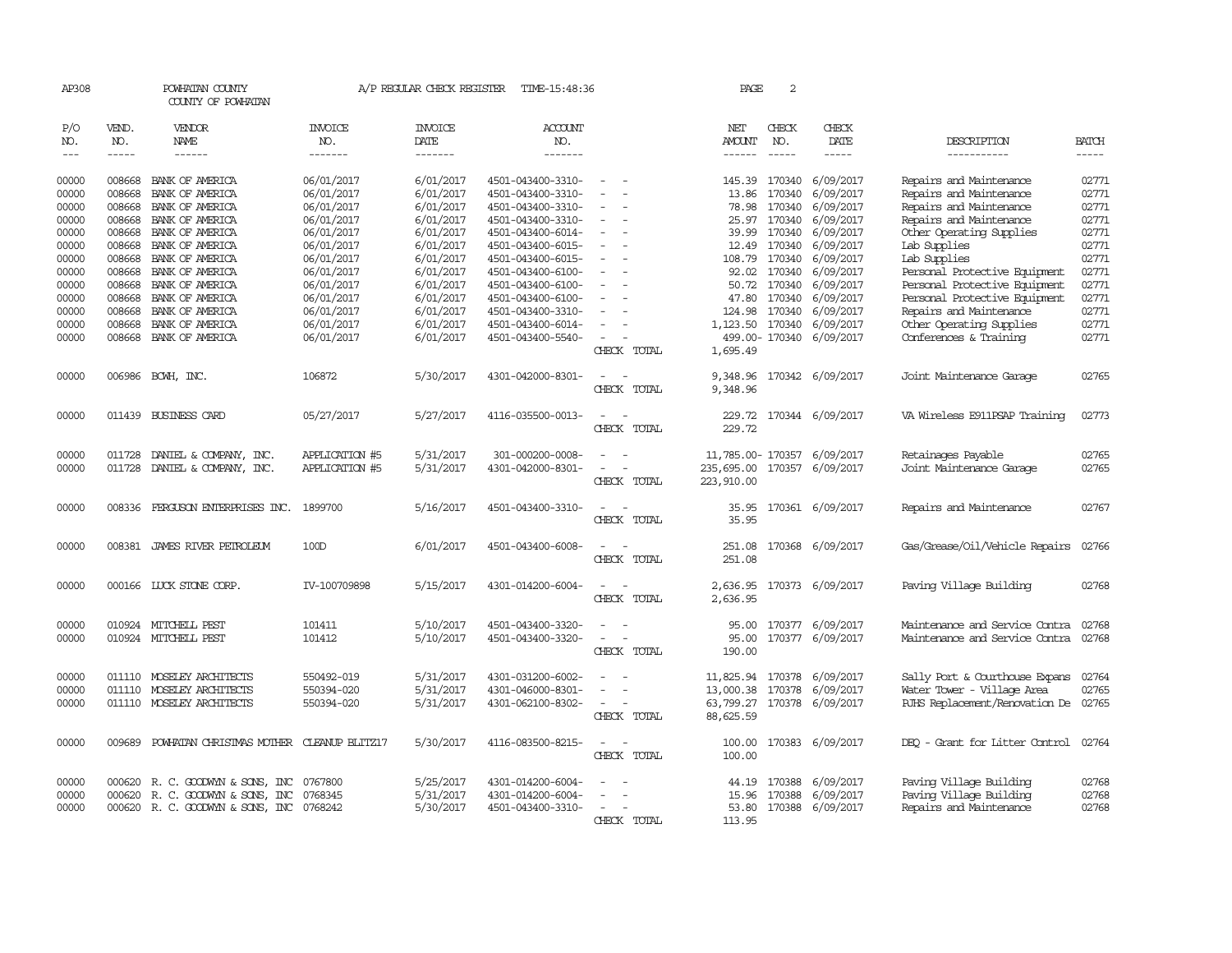| AP308                                     |                                      | POWHATAN COUNTY<br>COUNTY OF POWHATAN                                                                                                                                                                  |                                                  | A/P REGULAR CHECK REGISTER                                    | TIME-15:48:36                                                                                         |                                                                                                                             | PAGE                                    | 3                           |                                                                                                      |                                                                                                                                                                   |                                           |
|-------------------------------------------|--------------------------------------|--------------------------------------------------------------------------------------------------------------------------------------------------------------------------------------------------------|--------------------------------------------------|---------------------------------------------------------------|-------------------------------------------------------------------------------------------------------|-----------------------------------------------------------------------------------------------------------------------------|-----------------------------------------|-----------------------------|------------------------------------------------------------------------------------------------------|-------------------------------------------------------------------------------------------------------------------------------------------------------------------|-------------------------------------------|
| P/O<br>NO.<br>$\frac{1}{2}$               | VEND.<br>NO.<br>$- - - - -$          | <b>VENDOR</b><br><b>NAME</b><br>------                                                                                                                                                                 | INVOICE<br>NO.<br>-------                        | <b>INVOICE</b><br>DATE<br>-------                             | <b>ACCOUNT</b><br>NO.<br>-------                                                                      |                                                                                                                             | NET<br>AMOUNT<br>$- - - - - -$          | CHECK<br>NO.<br>$- - - - -$ | CHECK<br>DATE<br>-----                                                                               | DESCRIPTION<br>-----------                                                                                                                                        | <b>BATCH</b><br>$- - - - -$               |
| 00000                                     |                                      | 011521 RAINBOW GROUP LLC                                                                                                                                                                               | 0476989-IN FRT                                   | 5/12/2017                                                     | 4301-071120-0009-                                                                                     | $\sim$ $\sim$<br>CHECK TOTAL                                                                                                | 18.56                                   |                             | 18.56 170390 6/09/2017                                                                               | Bases, Plates & Pitching Rubbe 02767                                                                                                                              |                                           |
| 00000<br>00000<br>00000<br>00000          | 007325<br>007325                     | 007325 RICHMOND OXYGEN CO.<br>RICHMOND OXYGEN CO.<br>RICHMOND OXYGEN CO.<br>007325 RICHMOND OXYGEN CO.                                                                                                 | 254381<br>254382<br>254780<br>254781             | 5/10/2017<br>5/10/2017<br>5/24/2017<br>5/24/2017              | 4120-032301-6013-<br>4120-032301-6013-<br>4120-032301-6013-<br>4120-032301-6013-                      | $\sim$<br>$\overline{a}$<br>$\overline{\phantom{a}}$<br>$\overline{\phantom{a}}$<br>$\sim$ $-$<br>$\sim$<br>CHECK TOTAL     | 23.00<br>114.00                         | 23.00 170395<br>170395      | 36.00 170395 6/09/2017<br>6/09/2017<br>6/09/2017<br>32.00 170395 6/09/2017                           | Medical Supplies<br>Medical Supplies<br>Medical Supplies<br>Medical Supplies                                                                                      | 02769<br>02769<br>02769<br>02769          |
| 00000                                     |                                      | 011564 SHUPP, JOSEPH                                                                                                                                                                                   | TRUCK SCHOOL                                     | 4/23/2017                                                     | 4120-032200-8215-                                                                                     | CHECK TOTAL                                                                                                                 | 242.94                                  |                             | 242.94 170401 6/09/2017                                                                              | State Dept of Fire Programs Fu                                                                                                                                    | 02769                                     |
| 00000                                     |                                      | 007310 SOUTHEASTERN EMERGENCY                                                                                                                                                                          | 759987                                           | 5/05/2017                                                     | 4120-032301-6013-                                                                                     | $\overline{\phantom{a}}$<br>- -<br>CHECK TOTAL                                                                              | 55.74<br>55.74                          |                             | 170402 6/09/2017                                                                                     | Medical Supplies                                                                                                                                                  | 02769                                     |
| 00000                                     |                                      | 009667 SYNAGRO CENTRAL, LLC                                                                                                                                                                            | FCHRG0000632                                     | 11/22/2016                                                    | 4501-043400-3145-                                                                                     | $\frac{1}{2} \left( \frac{1}{2} \right) \left( \frac{1}{2} \right) = \frac{1}{2} \left( \frac{1}{2} \right)$<br>CHECK TOTAL | 128.52<br>128.52                        |                             | 170405 6/09/2017                                                                                     | Sludge Removal                                                                                                                                                    | 02769                                     |
| 00000                                     |                                      | 011169 VERIZON                                                                                                                                                                                         | 1357471455Y5/17                                  | 5/28/2017                                                     | 4501-043400-5230-                                                                                     | CHECK TOTAL                                                                                                                 | 41.05                                   |                             | 41.05 170411 6/09/2017                                                                               | Telephone System                                                                                                                                                  | 02765                                     |
| 00000                                     |                                      | 011181 WELLS FARGO FINANCIAL                                                                                                                                                                           | 5003975390                                       | 5/25/2017                                                     | 4501-043400-3320-                                                                                     | CHECK TOTAL                                                                                                                 | 234.56                                  |                             | 234.56 170414 6/09/2017                                                                              | Maintenance and Service Contra                                                                                                                                    | 02764                                     |
| 00000<br>00000<br>00000<br>00000<br>00000 | 009183<br>009183<br>009183<br>009183 | AIR, WATER & SOIL LABORA- V17003999<br>AIR, WATER & SOIL LABORA- V17004049<br>AIR, WATER & SOIL LABORA- V17004050<br>AIR, WATER & SOIL LABORA- V17003901<br>009183 AIR, WATER & SOIL LABORA- V17003902 |                                                  | 6/08/2017<br>6/09/2017<br>6/09/2017<br>6/05/2017<br>6/06/2017 | 4501-043400-3140-<br>4501-043400-3142-<br>4501-043400-3142-<br>4501-043400-3142-<br>4501-043400-3142- | $\sim$<br>$\sim$<br>$\sim$<br>CHECK TOTAL                                                                                   | 40.00<br>111.80<br>365.40               | 170419<br>40.00 170419      | 40.00 170419 6/14/2017<br>6/14/2017<br>6/14/2017<br>170419 6/14/2017<br>133.60 170419 6/14/2017      | Professional Services - Water<br>Professional Services - Sewer<br>Professional Services - Sewer<br>Professional Services - Sewer<br>Professional Services - Sewer | 02774<br>02774<br>02774<br>02778<br>02778 |
| 00000                                     |                                      | 011881 ANDERSON CONSTRUCTION, INC PYMT #1                                                                                                                                                              |                                                  | 5/25/2017                                                     | 4502-044000-0002-                                                                                     | $\sim$<br>CHECK TOTAL                                                                                                       | 41,344.00 170422 6/14/2017<br>41,344.00 |                             |                                                                                                      | Dutoy Creek WITP Upgrades                                                                                                                                         | 02774                                     |
| 00000<br>00000<br>00000<br>00000          | 006965<br>006965<br>006965           | CINIAS CORPORATION<br>CINTAS CORPORATION<br>CINIAS CORPORATION<br>006965 CINTAS CORPORATION                                                                                                            | 143187370<br>143191110<br>143194801<br>143198501 | 5/17/2017<br>5/24/2017<br>5/31/2017<br>6/07/2017              | 4501-043400-6011-<br>4501-043400-6011-<br>4501-043400-6011-<br>4501-043400-6011-                      | $\overline{\phantom{a}}$<br>$\sim$<br>$\overline{\phantom{a}}$<br>CHECK TOTAL                                               | 378.08                                  |                             | 94.52 170427 6/14/2017<br>94.52 170427 6/14/2017<br>94.52 170427 6/14/2017<br>94.52 170427 6/14/2017 | Uniforms<br>Uniforms<br>Uniforms<br>Uniforms                                                                                                                      | 02774<br>02774<br>02775<br>02775          |
| 00000<br>00000                            | 000860<br>000860                     | DOMINION VIRGINIA POWER<br>DOMINION VIRGINIA POWER                                                                                                                                                     | 1875198911 6/17<br>9052426195 6/17               | 6/05/2017<br>6/05/2017                                        | 4501-043400-5110-<br>4501-043400-5110-                                                                | $\overline{\phantom{a}}$<br>CHECK TOTAL                                                                                     | 50.04<br>58.51                          |                             | 8.47 170432 6/14/2017<br>170432 6/14/2017                                                            | Electricity<br>Electricity                                                                                                                                        | 02775<br>02775                            |
| 00000                                     |                                      | 009172 DULEY'S ELECTRIC COMUNI- 13123                                                                                                                                                                  |                                                  | 5/15/2017                                                     | 4301-012510-0001-                                                                                     | $\sim$<br>$\overline{\phantom{a}}$<br>CHECK TOTAL                                                                           | 5,810.00                                |                             | 5,810.00 170433 6/14/2017                                                                            | Radio Towers/Broadband                                                                                                                                            | 02775                                     |
| 00000                                     |                                      | 010925 DUNBAR MILBY WILLIAMS                                                                                                                                                                           | 000000071399                                     | 5/25/2017                                                     | 4301-014400-0001-                                                                                     | $\overline{\phantom{a}}$<br>CHECK TOTAL                                                                                     | 3,500.00                                |                             | 3,500.00 170434 6/14/2017                                                                            | HVAC Improvements                                                                                                                                                 | 02778                                     |
| 00000                                     |                                      | 011795 FAIRLANE CONSTRUCTION                                                                                                                                                                           | CASE#16-08-ES                                    | 6/09/2017                                                     | 405-000200-0236-                                                                                      | $\overline{\phantom{a}}$<br>CHECK TOTAL                                                                                     | 1,500.00                                |                             | 1,500.00 170437 6/14/2017                                                                            | Fairlane Construction Corp                                                                                                                                        | 02778                                     |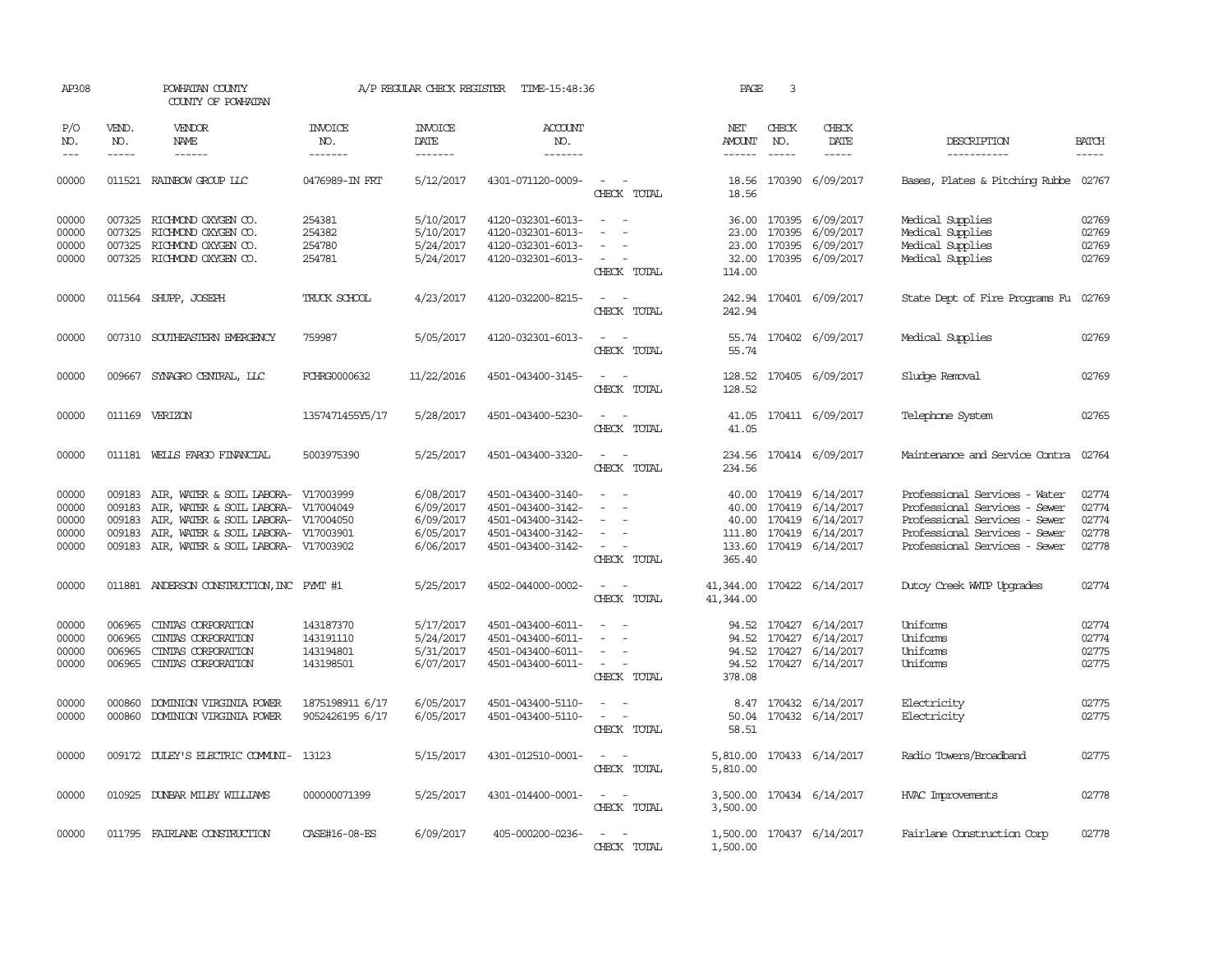| AP308                                     |                             | POWHATAN COUNTY<br>COUNTY OF POWHATAN                                                                                                                                                                      |                                                    | A/P REGULAR CHECK REGISTER                                    | TIME-15:48:36                                                                                         |                                                                                                               | PAGE                                                                                                        | $\overline{4}$                |                                                                                          |                                                                                                                                                                   |                                           |
|-------------------------------------------|-----------------------------|------------------------------------------------------------------------------------------------------------------------------------------------------------------------------------------------------------|----------------------------------------------------|---------------------------------------------------------------|-------------------------------------------------------------------------------------------------------|---------------------------------------------------------------------------------------------------------------|-------------------------------------------------------------------------------------------------------------|-------------------------------|------------------------------------------------------------------------------------------|-------------------------------------------------------------------------------------------------------------------------------------------------------------------|-------------------------------------------|
| P/O<br>NO.<br>$\frac{1}{2}$               | VEND.<br>NO.<br>$- - - - -$ | VENDOR<br>NAME<br>$- - - - - -$                                                                                                                                                                            | INVOICE<br>NO.<br>-------                          | <b>INVOICE</b><br>DATE<br>$- - - - - - -$                     | ACCOUNT<br>NO.<br>$- - - - - - -$                                                                     |                                                                                                               | NET<br>AMOUNT<br>$- - - - - -$                                                                              | CHECK<br>NO.                  | CHECK<br>DATE<br>$- - - - -$                                                             | DESCRIPTION<br>-----------                                                                                                                                        | <b>BATCH</b>                              |
| 00000                                     |                             | 008336 FERGUSON ENTERPRISES INC.                                                                                                                                                                           | 4349663-1                                          | 5/19/2017                                                     | 4301-014200-6004-                                                                                     | CHECK TOTAL                                                                                                   | 220.56<br>220.56                                                                                            |                               | 170438 6/14/2017                                                                         | Paving Village Building                                                                                                                                           | 02775                                     |
| 00000                                     |                             | 010626 HENSHAW, CARL M.                                                                                                                                                                                    | 10193                                              | 5/30/2017                                                     | 4301-014200-6004-                                                                                     | $\sim$<br>$\sim$<br>CHECK TOTAL                                                                               | 285.00<br>285.00                                                                                            |                               | 170441 6/14/2017                                                                         | Paving Village Building                                                                                                                                           | 02776                                     |
| 00000<br>00000<br>00000                   |                             | 011701 KENBRIDGE CONSTRUCTION<br>011701 KENBRIDGE CONSTRUCTION<br>011701 KENBRIDGE CONSTRUCTION                                                                                                            | APPLICATION #6<br>APPLICATION #6<br>APPLICATION #6 | 5/31/2017<br>5/31/2017<br>5/31/2017                           | 301-000200-0008-<br>4301-062100-8302-<br>4301-046000-8301-                                            | $\omega_{\rm{max}}$ and $\omega_{\rm{max}}$<br>$\sim$<br>$\sim$<br>$\sim$ $ -$<br>CHECK TOTAL                 | 89, 555.01-170447 6/14/2017<br>1,669,150.19 170447 6/14/2017<br>121,950.00 170447 6/14/2017<br>1,701,545.18 |                               |                                                                                          | Retainages Payable<br>RJHS Replacement/Renovation De<br>Water Tower - Village Area                                                                                | 02774<br>02774<br>02774                   |
| 00000<br>00000                            |                             | 007098 OLD DOMINION ROOFING AND<br>007098 OLD DOMINION ROOFING AND                                                                                                                                         | APPLICATION #1<br>APPLICATION #1                   | 5/31/2017<br>5/31/2017                                        | 301-000200-0008-<br>4301-014300-0002-                                                                 | $\sim$<br>$\overline{\phantom{a}}$<br>$\omega_{\rm{max}}$ and $\omega_{\rm{max}}$<br>CHECK TOTAL              | 95,729.70 170453 6/14/2017<br>90, 943.70                                                                    |                               | 4,786.00-170453 6/14/2017                                                                | Retainages Payable<br>Courthouse Flat Roof                                                                                                                        | 02776<br>02776                            |
| 00000<br>00000                            | 006593<br>006593            | SHEEHY FORD<br>SHEEHY FORD                                                                                                                                                                                 | NOHB54400<br>NOHB62525                             | 5/31/2017<br>5/26/2017                                        | 4301-012500-8301-<br>4301-012500-8301-                                                                | $\omega_{\rm{max}}$ and $\omega_{\rm{max}}$<br>$\sim$<br>$\sim$<br>CHECK TOTAL                                | 811.64<br>10,025.41                                                                                         |                               | 9,213.77 170464 6/14/2017<br>170464 6/14/2017                                            | Sheriff's Vehicles<br>Sheriff's Vehicles                                                                                                                          | 02777<br>02777                            |
| 00000                                     |                             | 007750 SHEEHY FORD AUTO STORES                                                                                                                                                                             | DEAL#125958                                        | 6/06/2017                                                     | 4301-012500-8301-                                                                                     | $\omega_{\rm{max}}$ and $\omega_{\rm{max}}$<br>CHECK TOTAL                                                    | 32,880.00 170465 6/14/2017<br>32,880.00                                                                     |                               |                                                                                          | Sheriff's Vehicles                                                                                                                                                | 02777                                     |
| 00000                                     |                             | 008097 SIGNS@WORK, INC.                                                                                                                                                                                    | 3493                                               | 6/06/2017                                                     | 4301-012500-8301-                                                                                     | $\omega_{\rm{max}}$ and $\omega_{\rm{max}}$<br>CHECK TOTAL                                                    | 350.00                                                                                                      |                               | 350.00 170466 6/14/2017                                                                  | Sheriff's Vehicles                                                                                                                                                | 02777                                     |
| 00000                                     |                             | 006722 SYDNOR HYDRO INC.                                                                                                                                                                                   | 36586                                              | 6/01/2017                                                     | 4501-043400-3320-                                                                                     | $\sim$ $ \sim$<br>CHECK TOTAL                                                                                 | 518.00                                                                                                      |                               | 518.00 170470 6/14/2017                                                                  | Maintenance and Service Contra                                                                                                                                    | 02778                                     |
| 00000                                     |                             | 009105 TIME TECHNOLOGIES, INC.                                                                                                                                                                             | IN/201706-005                                      | 6/05/2017                                                     | 4301-071120-8301-                                                                                     | $\sim$ $ \sim$<br>CHECK TOTAL                                                                                 | 8,708.75                                                                                                    |                               | 8,708.75 170471 6/14/2017                                                                | Field Improvements - Bonds                                                                                                                                        | 02777                                     |
| 00000<br>00000                            |                             | 008126 VERIZON<br>008126 VERIZON                                                                                                                                                                           | 9786720784<br>9786720784                           | 6/01/2017<br>6/01/2017                                        | 4501-043400-5250-<br>4501-043400-5270-                                                                | $\sim$<br>$\sim$<br>$\omega_{\rm{max}}$<br>CHECK TOTAL                                                        | 460.21                                                                                                      |                               | 160.18 170474 6/14/2017<br>300.03 170474 6/14/2017                                       | Cell Phones<br>Network Service Connection                                                                                                                         | 02778<br>02778                            |
| 00000                                     |                             | 007415 VIRGINIA UTILITY                                                                                                                                                                                    | 05170337                                           | 5/31/2017                                                     | 4501-043400-3140-                                                                                     | $\frac{1}{2} \left( \frac{1}{2} \right) \left( \frac{1}{2} \right) \left( \frac{1}{2} \right)$<br>CHECK TOTAL | 95.55                                                                                                       |                               | 95.55 170478 6/14/2017                                                                   | Professional Services - Water                                                                                                                                     | 02778                                     |
| 00000<br>00000<br>00000<br>00000<br>00000 | 009183<br>009183            | AIR, WATER & SOIL LABORA- V17004107<br>009183 AIR, WATER & SOIL LABORA- V17004118<br>009183 AIR, WATER & SOIL LABORA- V17004298<br>AIR, WATER & SOIL LABORA-<br>009183 AIR, WATER & SOIL LABORA- V17004300 | V17004299                                          | 6/13/2017<br>6/13/2017<br>6/06/2017<br>6/16/2017<br>6/16/2017 | 4501-043400-3142-<br>4501-043400-3142-<br>4501-043400-3142-<br>4501-043400-3140-<br>4501-043400-3142- | $\sim$<br>$\sim$<br>$\sim$<br>$\overline{\phantom{a}}$<br>$\sim$<br>CHECK TOTAL                               | 362.40 170482<br>819.00                                                                                     | 111.40 170482<br>40.00 170482 | 265.20 170482 6/22/2017<br>6/22/2017<br>6/22/2017<br>6/22/2017<br>40.00 170482 6/22/2017 | Professional Services - Sewer<br>Professional Services - Sewer<br>Professional Services - Sewer<br>Professional Services - Water<br>Professional Services - Sewer | 02784<br>02784<br>02784<br>02784<br>02784 |
| 00000                                     |                             | 007436 AQUA VIRGINIA, INC.                                                                                                                                                                                 | 0574661 6/17                                       | 6/09/2017                                                     | 4501-043400-5130-                                                                                     | $\sim$ 100 $\sim$ 100 $\sim$<br>CHECK TOTAL                                                                   | 23.20                                                                                                       |                               | 23.20 170484 6/22/2017                                                                   | Water                                                                                                                                                             | 02784                                     |
| 00000                                     |                             | 007436 AQUA VIRGINIA, INC.                                                                                                                                                                                 | 1188328 6/17                                       | 6/09/2017                                                     | 4501-043400-5130-                                                                                     | CHECK TOTAL                                                                                                   | 17.62                                                                                                       |                               | 17.62 170485 6/22/2017                                                                   | Water                                                                                                                                                             | 02784                                     |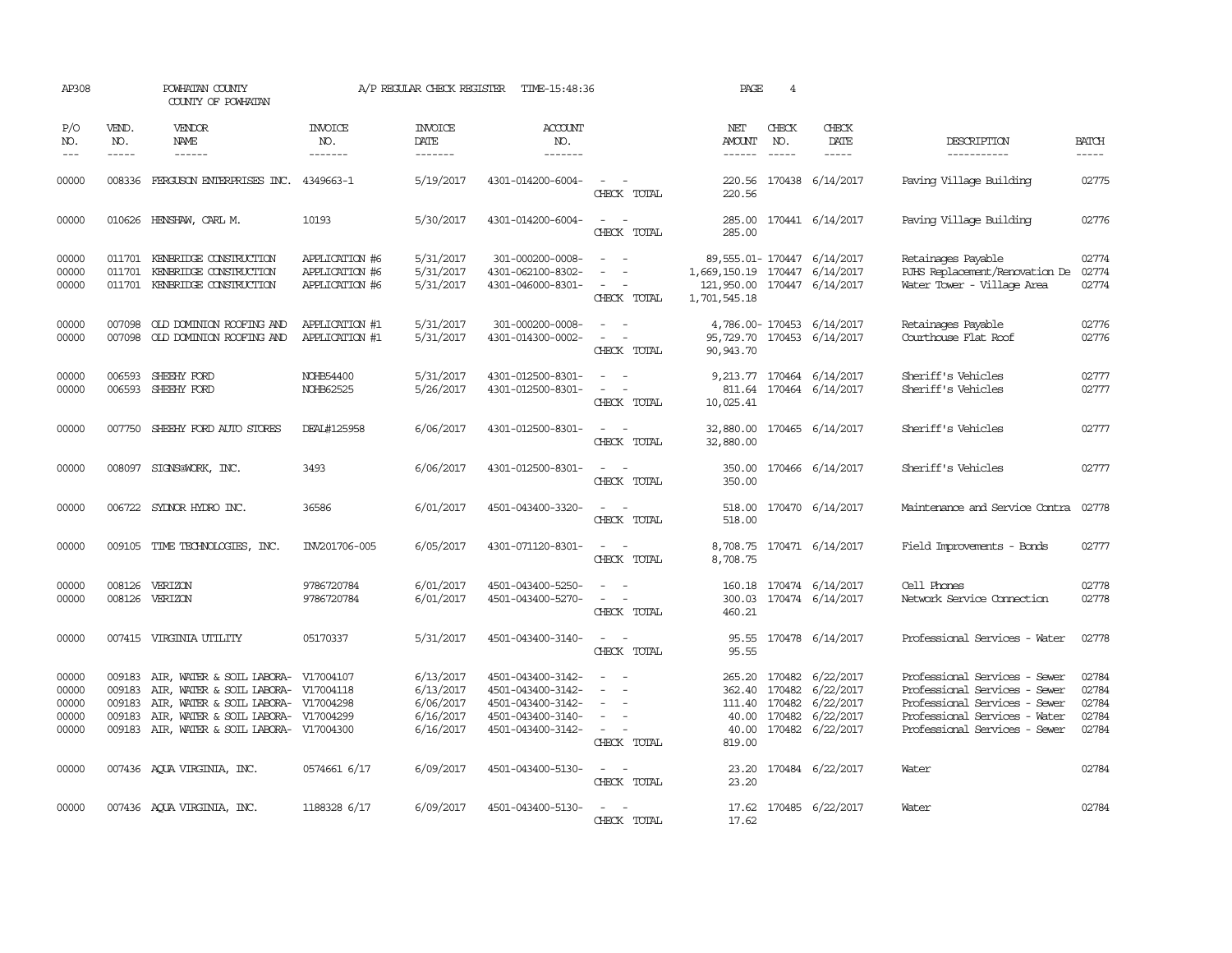| AP308              |                               | POWHATAN COUNTY<br>COUNTY OF POWHATAN              |                                    | A/P REGULAR CHECK REGISTER        | TIME-15:48:36                          |                                                                                                                                          | PAGE                                     | 5            |                                                |                                      |                             |
|--------------------|-------------------------------|----------------------------------------------------|------------------------------------|-----------------------------------|----------------------------------------|------------------------------------------------------------------------------------------------------------------------------------------|------------------------------------------|--------------|------------------------------------------------|--------------------------------------|-----------------------------|
| P/O<br>NO.<br>$ -$ | VEND.<br>NO.<br>$\frac{1}{2}$ | VENDOR<br><b>NAME</b><br>------                    | INVOICE<br>NO.<br>-------          | <b>INVOICE</b><br>DATE<br>------- | <b>ACCOUNT</b><br>NO.<br>-------       |                                                                                                                                          | NET<br>AMOUNT<br>------                  | CHECK<br>NO. | CHECK<br>DATE<br>$- - - - -$                   | DESCRIPTION<br>-----------           | <b>BATCH</b><br>$- - - - -$ |
| 00000              | 009944                        | BELTON, SR., AVERY SHABAR                          | 991072                             | 6/16/2017                         | 4501-043400-3320-                      | $\overline{\phantom{a}}$<br>CHECK TOTAL                                                                                                  | 600.00<br>600.00                         |              | 170493 6/22/2017                               | Maintenance and Service Contra       | 02784                       |
| 00000<br>00000     |                               | 011661 BUSINESS CARD<br>011661 BUSINESS CARD       | 05/27/2017<br>05/27/2017           | 5/27/2017<br>5/27/2017            | 4116-031201-5540-<br>4116-031201-5540- | $\sim$ 100 $\sim$<br>$\sim$ 100 $\sim$<br>CHECK TOTAL                                                                                    | $.00 \,$<br>47.68                        |              | 170502 6/22/2017<br>47.68 170502 6/22/2017     | Triad Expenses<br>Triad Expenses     | 02789<br>02789              |
| 00000              |                               | 008686 C.W. WILLIAMS & CO., INC. 603005            |                                    | 6/12/2017                         | 4301-012400-8301-                      | $\frac{1}{2} \left( \frac{1}{2} \right) \left( \frac{1}{2} \right) \left( \frac{1}{2} \right) \left( \frac{1}{2} \right)$<br>CHECK TOTAL | 1,230.36                                 |              | 1,230.36 170503 6/22/2017                      | Fire Department Equipment            | 02780                       |
| 00000              | 011890                        | CAMERON BURNS PHOTOGRAPHY 104                      |                                    | 6/06/2017                         | 4116-032200-0010-                      | $\equiv$<br>CHECK TOTAL                                                                                                                  | 250.00<br>250.00                         |              | 170505 6/22/2017                               | SAFER Expenses                       | 02783                       |
| 00000              | 007509                        | CAPITALIRISTATE                                    | S029302551.001                     | 6/06/2017                         | 4301-014200-6004-                      | $\sim$<br>$\overline{\phantom{a}}$<br>CHECK TOTAL                                                                                        | 252.00<br>252.00                         |              | 170506 6/22/2017                               | Paving Village Building              | 02782                       |
| 00000              |                               | 007353 CDW GOVERNMENT, INC.                        | <b>JBV4938</b>                     | 6/05/2017                         | 4301-012510-8304-                      | $\overline{\phantom{a}}$<br>CHECK TOTAL                                                                                                  | 208.60<br>208.60                         |              | 170508 6/22/2017                               | PC Replacement                       | 02780                       |
| 00000              | 000540                        | CENTRAL VIRGINIA WASTE                             | 22337                              | 6/09/2017                         | 4501-043400-3185-                      | $\frac{1}{2} \left( \frac{1}{2} \right) \left( \frac{1}{2} \right) \left( \frac{1}{2} \right) \left( \frac{1}{2} \right)$<br>CHECK TOTAL | 48.93<br>48.93                           |              | 170509 6/22/2017                               | Trash Removal                        | 02785                       |
| 00000              | 006965                        | CINIAS CORPORATION                                 | 143202182                          | 6/14/2017                         | 4501-043400-6011-                      | $\frac{1}{2} \left( \frac{1}{2} \right) \left( \frac{1}{2} \right) \left( \frac{1}{2} \right) \left( \frac{1}{2} \right)$<br>CHECK TOTAL | 94.52<br>94.52                           |              | 170510 6/22/2017                               | Uniforms                             | 02785                       |
| 00000<br>00000     | 000860<br>000860              | DOMINION VIRGINIA POWER<br>DOMINION VIRGINIA POWER | 3085476897 6/17<br>2907028530 6/17 | 6/02/2017<br>6/02/2017            | 4501-043400-5110-<br>4501-043400-5110- | $\sim$<br>$\sim$<br>$\sim$<br>CHECK TOTAL                                                                                                | 57.85<br>195.61                          |              | 137.76 170517 6/22/2017<br>170517 6/22/2017    | Electricity<br>Electricity           | 02785<br>02786              |
| 00000<br>00000     | 000860<br>000860              | DOMINION VIRGINIA POWER<br>DOMINION VIRGINIA POWER | 6656300552 6/17<br>7897055856 6/17 | 6/02/2017<br>6/02/2017            | 4501-043400-5110-<br>4501-043400-5110- | $\overline{\phantom{a}}$<br>$\sim$<br>$\sim$ 100 $\sim$<br>CHECK TOTAL                                                                   | 367.98<br>2,524.25                       |              | 170518 6/22/2017<br>2, 156.27 170518 6/22/2017 | Electricity<br>Electricity           | 02785<br>02786              |
| 00000              |                               | 006510 EMERGENCY SERVICES                          | 220                                | 6/16/2017                         | 4120-032300-3110-                      | $\overline{\phantom{a}}$<br>$\sim$<br>CHECK TOTAL                                                                                        | 24,532.50<br>24,532.50                   |              | 170522 6/22/2017                               | Contract Services-Daytime Cove       | 02780                       |
| 00000              |                               | 009639 EMS MANAGEMENT &                            | 030544                             | 5/31/2017                         | 4120-032300-5845-                      | $\frac{1}{2} \left( \frac{1}{2} \right) \left( \frac{1}{2} \right) = \frac{1}{2} \left( \frac{1}{2} \right)$<br>CHECK TOTAL              | 2,239.58<br>2,239.58                     |              | 170523 6/22/2017                               | EMS Transport Third Party Bill       | 02780                       |
| 00000              |                               | 008336 FERGUSON ENTERPRISES INC. 1899967           |                                    | 5/18/2017                         | 4501-043400-3310-                      | $\overline{\phantom{a}}$<br>$\sim$<br>CHECK TOTAL                                                                                        | 270.00<br>270.00                         |              | 170524 6/22/2017                               | Repairs and Maintenance              | 02786                       |
| 00000              | 009280                        | GOODMAN SPECIALIZED                                | 1269                               | 6/01/2017                         | 4301-012500-8303-                      | $\frac{1}{2} \left( \frac{1}{2} \right) \left( \frac{1}{2} \right) = \frac{1}{2} \left( \frac{1}{2} \right)$<br>CHECK TOTAL              | 405,448.00<br>405,448.00                 |              | 170534 6/22/2017                               | Replacement Ambulances/Chassis       | 02780                       |
| 00000              |                               | 011377 HALEY AUTO MALL                             | F17936 VIN#8691                    | 6/14/2017                         | 4301-012500-8301-                      | $ -$<br>CHECK TOTAL                                                                                                                      | 25, 255.00 170538 6/22/2017<br>25,255.00 |              |                                                | Sheriff's Vehicles                   | 02786                       |
| 00000              |                               | 009245 INNOVATIVE BIO                              | 0602017                            | 6/06/2017                         | 4501-043400-3320-                      | CHECK TOTAL                                                                                                                              | 2,850.00                                 |              | 2,850.00 170549 6/22/2017                      | Maintenance and Service Contra 02786 |                             |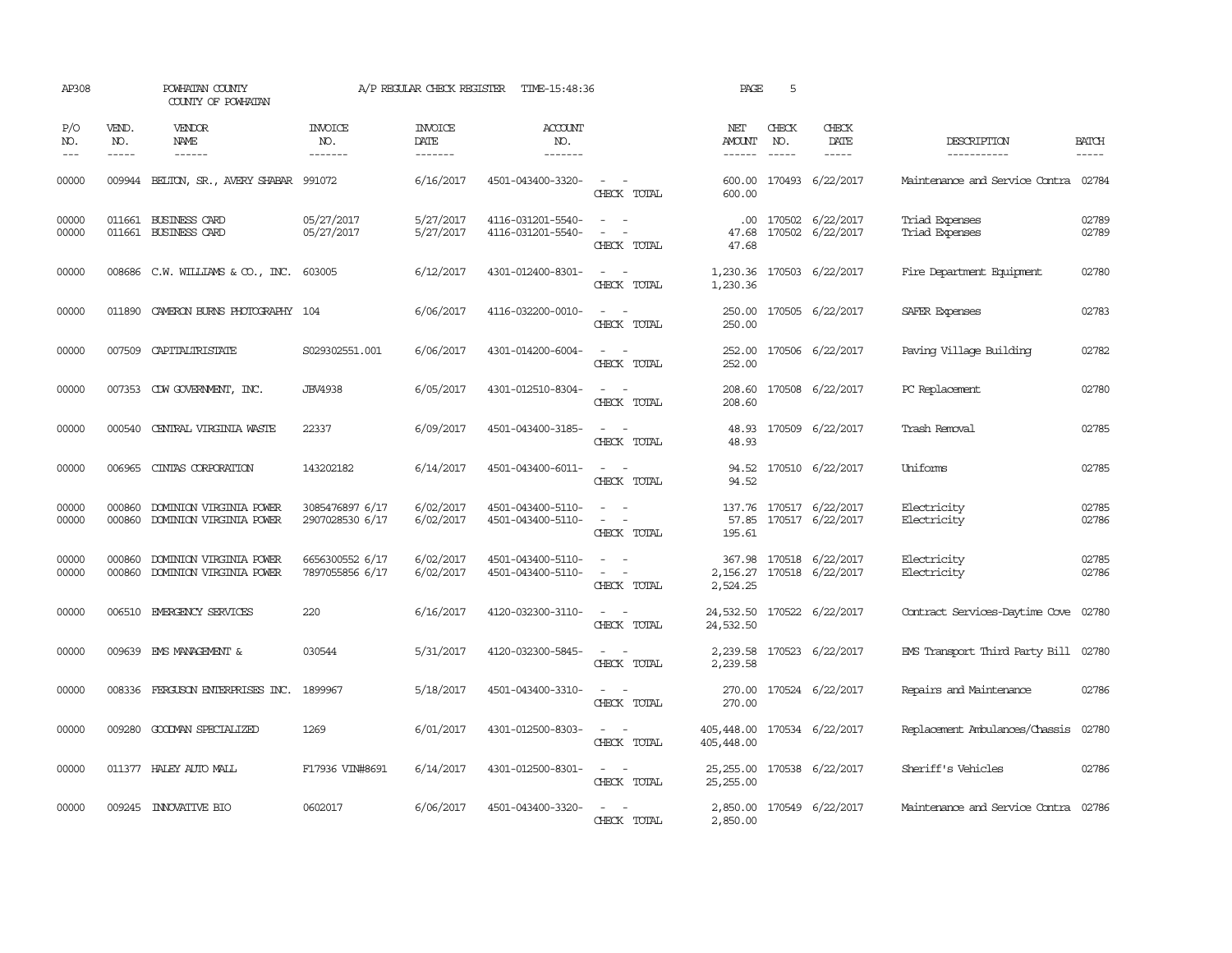| AP308                            |                               | POWHATAN COUNTY<br>COUNTY OF POWHATAN                                                                                                                 |                                        | A/P REGULAR CHECK REGISTER                       | TIME-15:48:36                                                                    |                                                                                                                             | PAGE                                          | 6                                    |                                                  |                                                                                                                                  |                                  |
|----------------------------------|-------------------------------|-------------------------------------------------------------------------------------------------------------------------------------------------------|----------------------------------------|--------------------------------------------------|----------------------------------------------------------------------------------|-----------------------------------------------------------------------------------------------------------------------------|-----------------------------------------------|--------------------------------------|--------------------------------------------------|----------------------------------------------------------------------------------------------------------------------------------|----------------------------------|
| P/O<br>NO.<br>$---$              | VEND.<br>NO.<br>$\frac{1}{2}$ | VENDOR<br>NAME<br>$\frac{1}{2}$                                                                                                                       | INVOICE<br>NO.<br>-------              | <b>INVOICE</b><br>DATE<br>-------                | <b>ACCOUNT</b><br>NO.<br>-------                                                 |                                                                                                                             | NET<br>AMOUNT<br>$- - - - - -$                | CHECK<br>NO.                         | CHECK<br>DATE<br>$- - - - -$                     | DESCRIPTION<br>-----------                                                                                                       | <b>BATCH</b><br>$- - - - -$      |
| 00000                            |                               | 000166 LUCK STONE CORP.                                                                                                                               | IV-100716520                           | 5/31/2017                                        | 4301-071120-0012-                                                                | CHECK TOTAL                                                                                                                 | 333.68<br>333.68                              |                                      | 170563 6/22/2017                                 | Warning Track & Bull Pens                                                                                                        | 02783                            |
| 00000                            |                               | 008403 LYTTLE UTILITIES, INC.                                                                                                                         | 16129-EX                               | 6/14/2017                                        | 4502-044000-8201-                                                                | CHECK TOTAL                                                                                                                 | 3,938.62<br>3,938.62                          |                                      | 170565 6/22/2017                                 | Flatrock Waterline Extension                                                                                                     | 02786                            |
| 00000<br>00000                   |                               | 010924 MITCHELL PEST<br>010924 MITCHELL PEST                                                                                                          | 101697<br>101698                       | 6/13/2017<br>6/13/2017                           | 4501-043400-3320-<br>4501-043400-3320-                                           | $\overline{\phantom{a}}$<br>$\sim$<br>$\sim$<br>CHECK TOTAL                                                                 | 95.00<br>95.00<br>190.00                      |                                      | 170575 6/22/2017<br>170575 6/22/2017             | Maintenance and Service Contra<br>Maintenance and Service Contra                                                                 | 02783<br>02783                   |
| 00000                            |                               | 006725 MOSLOW WOOD PRODUCTS, INC                                                                                                                      | 0112553-IN                             | 6/15/2017                                        | 4116-032203-0001-                                                                | CHECK TOTAL                                                                                                                 | 375.00<br>375.00                              |                                      | 170578 6/22/2017                                 | <b>JET</b> Program                                                                                                               | 02782                            |
| 00000                            |                               | 006761 POWHATAN VOLUNTEER FIRE                                                                                                                        | FCIC 4 MEMBERS                         | 4/28/2017                                        | 4120-032200-8215-                                                                | $\sim$<br>$\overline{\phantom{a}}$<br>CHECK TOTAL                                                                           | 297.00<br>297.00                              |                                      | 170593 6/22/2017                                 | State Dept of Fire Programs Fu 02782                                                                                             |                                  |
| 00000                            |                               | 006253 SALISBURY TIRE & EXHAUST                                                                                                                       | 94050                                  | 4/11/2017                                        | 4501-043400-6008-                                                                | CHECK TOTAL                                                                                                                 | 57.99<br>57.99                                |                                      | 170610 6/22/2017                                 | Gas/Grease/Oil/Vehicle Repairs                                                                                                   | 02786                            |
| 00000                            |                               | 008617 SCHOLASTIC, INC.                                                                                                                               | R722741526                             | 5/30/2017                                        | 4116-032200-0010-                                                                | $\sim$ 10 $\sim$ 10 $\sim$<br>CHECK TOTAL                                                                                   | 175.00<br>175.00                              |                                      | 170611 6/22/2017                                 | SAFER Expenses                                                                                                                   | 02782                            |
| 00000                            |                               | 007750 SHEEHY FORD AUTO STORES                                                                                                                        | AAA09303-01                            | 6/15/2017                                        | 4301-012500-8301-                                                                | $\frac{1}{2} \left( \frac{1}{2} \right) \left( \frac{1}{2} \right) = \frac{1}{2} \left( \frac{1}{2} \right)$<br>CHECK TOTAL | 6,951.06<br>6,951.06                          |                                      | 170612 6/22/2017                                 | Sheriff's Vehicles                                                                                                               | 02786                            |
| 00000                            |                               | 009957 STEMMLE PLUMBING REPAIR,                                                                                                                       | 138562                                 | 3/29/2017                                        | 4501-043400-3310-                                                                | CHECK TOTAL                                                                                                                 | 2,000.00<br>2,000.00                          |                                      | 170617 6/22/2017                                 | Repairs and Maintenance                                                                                                          | 02786                            |
| 00000                            |                               | 007450 THOMSON REUTERS -                                                                                                                              | 836232129                              | 6/01/2017                                        | 4116-021100-6012-                                                                | $\sim$ 10 $\sim$<br>CHECK TOTAL                                                                                             | 377.87<br>377.87                              |                                      | 170623 6/22/2017                                 | Law Library Expenses                                                                                                             | 02780                            |
| 00000<br>00000<br>00000          | 007033                        | A.M. DAVIS, INC.<br>007033 A.M. DAVIS, INC.<br>007033 A.M. DAVIS, INC.                                                                                | 01S1983830<br>01S1983840<br>01S1984960 | 6/16/2017<br>6/16/2017<br>6/19/2017              | 4501-043400-3310-<br>4501-043400-3310-<br>4501-043400-3310-                      | $\equiv$<br>$\overline{\phantom{a}}$<br>CHECK TOTAL                                                                         | 179.20<br>178.79<br>161.08<br>519.07          | 170655<br>170655                     | 6/29/2017<br>6/29/2017<br>170655 6/29/2017       | Repairs and Maintenance<br>Repairs and Maintenance<br>Repairs and Maintenance                                                    | 02795<br>02795<br>02795          |
| 00000<br>00000<br>00000<br>00000 | 009183<br>009183<br>009183    | AIR, WATER & SOIL LABORA- V17004377<br>AIR, WATER & SOIL LABORA-<br>AIR, WATER & SOIL LABORA- V17004468<br>009183 AIR, WATER & SOIL LABORA- V17004473 | V17004382                              | 6/20/2017<br>6/20/2017<br>6/23/2017<br>6/23/2017 | 4501-043400-3142-<br>4501-043400-3142-<br>4501-043400-3142-<br>4501-043400-3142- | $\equiv$<br>CHECK TOTAL                                                                                                     | 111.80<br>133.60<br>40.00<br>180.00<br>465.40 | 170657<br>170657<br>170657<br>170657 | 6/29/2017<br>6/29/2017<br>6/29/2017<br>6/29/2017 | Professional Services - Sewer<br>Professional Services - Sewer<br>Professional Services - Sewer<br>Professional Services - Sewer | 02795<br>02795<br>02795<br>02795 |
| 00000                            |                               | 008686 C.W. WILLIAMS & CO., INC.                                                                                                                      | 603043                                 | 6/14/2017                                        | 4301-012400-8301-                                                                | $\frac{1}{2} \left( \frac{1}{2} \right) \left( \frac{1}{2} \right) = \frac{1}{2} \left( \frac{1}{2} \right)$<br>CHECK TOTAL | 75.18<br>75.18                                |                                      | 170664 6/29/2017                                 | Fire Department Equipment                                                                                                        | 02795                            |
| 00000                            |                               | 000860 DOMINION VIRGINIA POWER                                                                                                                        | 0998223150 6/17                        | 6/19/2017                                        | 4501-043400-5110-                                                                | $\omega_{\rm{max}}$ , $\omega_{\rm{max}}$<br>CHECK TOTAL                                                                    | 80.54                                         |                                      | 80.54 170674 6/29/2017                           | Electricity                                                                                                                      | 02795                            |
| 00000                            |                               | 009055 QUANTUM CONTROLS, INC.                                                                                                                         | 013248                                 | 6/22/2017                                        | 4501-043400-3310-                                                                | CHECK TOTAL                                                                                                                 | 645.00                                        |                                      | 645.00 170713 6/29/2017                          | Repairs and Maintenance                                                                                                          | 02795                            |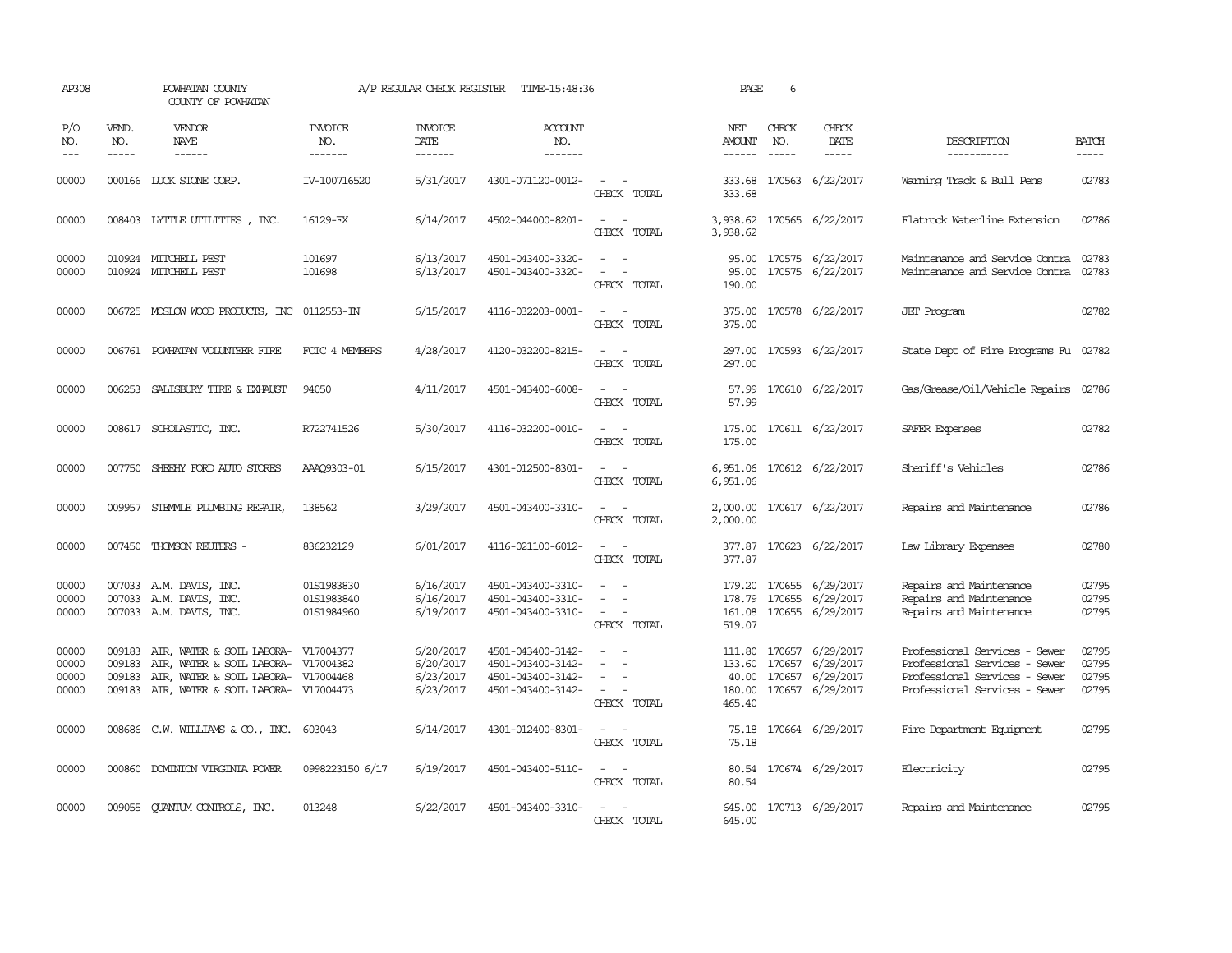| AP308             |                       | POWHATAN COUNTY<br>COUNTY OF POWHATAN            |                           | A/P REGULAR CHECK REGISTER        | TIME-15:48:36                          |                                                                                                                             | PAGE                      | 7                     |                           |                                      |                       |
|-------------------|-----------------------|--------------------------------------------------|---------------------------|-----------------------------------|----------------------------------------|-----------------------------------------------------------------------------------------------------------------------------|---------------------------|-----------------------|---------------------------|--------------------------------------|-----------------------|
| P/O<br>NO.<br>--- | VEND.<br>NO.<br>----- | VENDOR<br>NAME<br>------                         | INVOICE<br>NO.<br>------- | <b>INVOICE</b><br>DATE<br>------- | ACCOUNT<br>NO.<br>-------              |                                                                                                                             | NET<br>AMOUNT             | CHECK<br>NO.<br>----- | CHECK<br>DATE<br>-----    | DESCRIPTION<br>-----------           | <b>BATCH</b><br>----- |
| 00000             | 007750                | SHEEHY FORD AUTO STORES                          | DEAL#126409               | 6/22/2017                         | 4301-012500-8301-                      | $\frac{1}{2} \left( \frac{1}{2} \right) \left( \frac{1}{2} \right) = \frac{1}{2} \left( \frac{1}{2} \right)$<br>CHECK TOTAL | 39,971.53<br>39,971.53    |                       | 170726 6/29/2017          | Sheriff's Vehicles                   | 02795                 |
| 00000<br>00000    | 007310<br>007310      | SOUTHEASTERN EMERGENCY<br>SOUTHEASTERN EMERGENCY | 761726<br>764042          | 5/05/2017<br>6/12/2017            | 4120-032301-6013-<br>4120-032301-6013- | $ -$<br>$\sim$ $-$<br>CHECK TOTAL                                                                                           | 60.93<br>158.60<br>219.53 | 170727<br>170727      | 6/29/2017<br>6/29/2017    | Medical Supplies<br>Medical Supplies | 02795<br>02795        |
| 00000             | 006594                | SOUTHSIDE ELECTRIC COOP                          | 63504003 6/17             | 6/18/2017                         | 4501-043400-5110-                      | $ -$<br>CHECK TOTAL                                                                                                         | 1,925.30                  |                       | 1,925.30 170729 6/29/2017 | Electricity                          | 02795                 |
| 00000             | 008578                | STAPLES BUSINESS AD-                             | 3337767295                | 4/25/2017                         | 4501-043400-6001-                      | $\sim$ 100 $\sim$<br>CHECK TOTAL                                                                                            | 129.99<br>129.99          |                       | 170731 6/29/2017          | Office Supplies                      | 02790                 |
| 00000             | 006267                | TIMBERLAKE, II, JAMES B.                         | RESCUE CAMP6/17           | 6/14/2017                         | 4116-032203-0001-                      | $ -$<br>CHECK<br>TOTAL                                                                                                      | 372.36                    | 372.36 170737         | 6/29/2017                 | <b>JET</b> Program                   | 02790                 |
|                   |                       |                                                  |                           |                                   |                                        |                                                                                                                             |                           |                       |                           |                                      |                       |

CHECK TYPE TOTAL 3,301,009.13